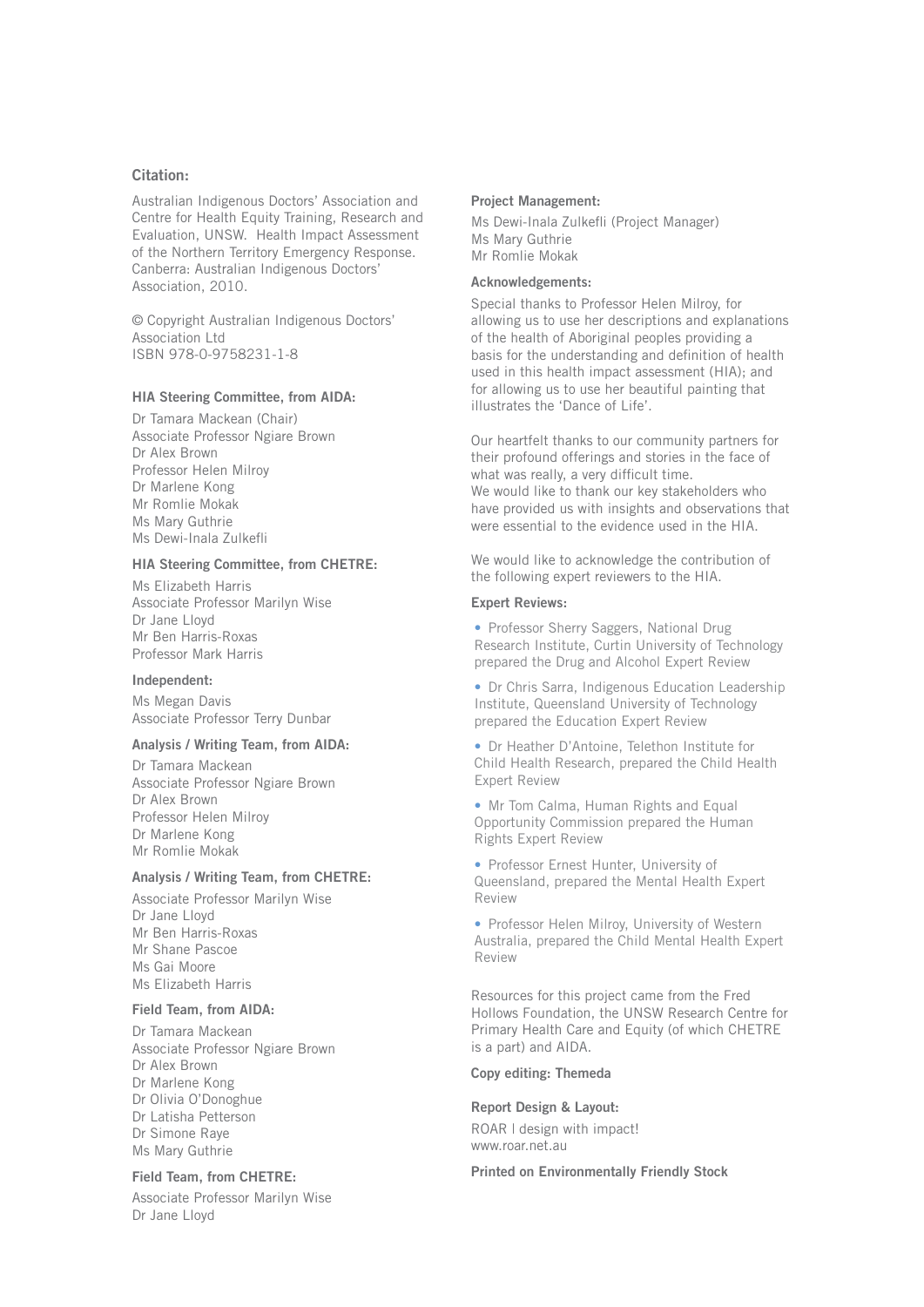## THE DANCE OF LIFE



The dance of life painting is the last in a series depicting a multi-dimensional model of health and wellbeing from an Aboriginal perspective. The final painting brings all of the dimensions together to reflect the delicate balance of life within the universe. The dimensions include the biological or physical dimension, the psychological or emotional dimension, the social dimension, the spiritual dimension and finally but most importantly, the cultural dimension. Within each dimension there are additional layers to consider, including the historical context, the traditional and contemporary view as well as our gaps in knowledge.

The potential solutions for healing and restoration of wellbeing come from considering additional factors encompassing issues at the coal face of symptom presentation and service delivery such as education and training, policy, the socio-political context and international perspective. As the final painting

Milroy, Helen. 2002. The Dance of Life. Unpublished conference proceedings presented at the AIDA Symposium, Sydney, NSW.

suggests, we can only exist if firmly grounded and supported by our community and spirituality, whilst always reflecting back on culture in order to hold our head up high to grow and reach forward to the experiences life has waiting for us.

The stories of our ancestors, the collective grief, as well as healing, begin from knowing where we have come from and where we are heading. From the Aboriginal perspective, carrying the past with you into the future is, as it should be. We are nothing if not for those who have been before, and the children of the future will look back and reflect on us today.

When we enable a person to restore all of the dimensions of their life, then we have achieved a great deal. When all of the dimensions are in balance, within the universe, we can break free of our shackles and truly dance through life.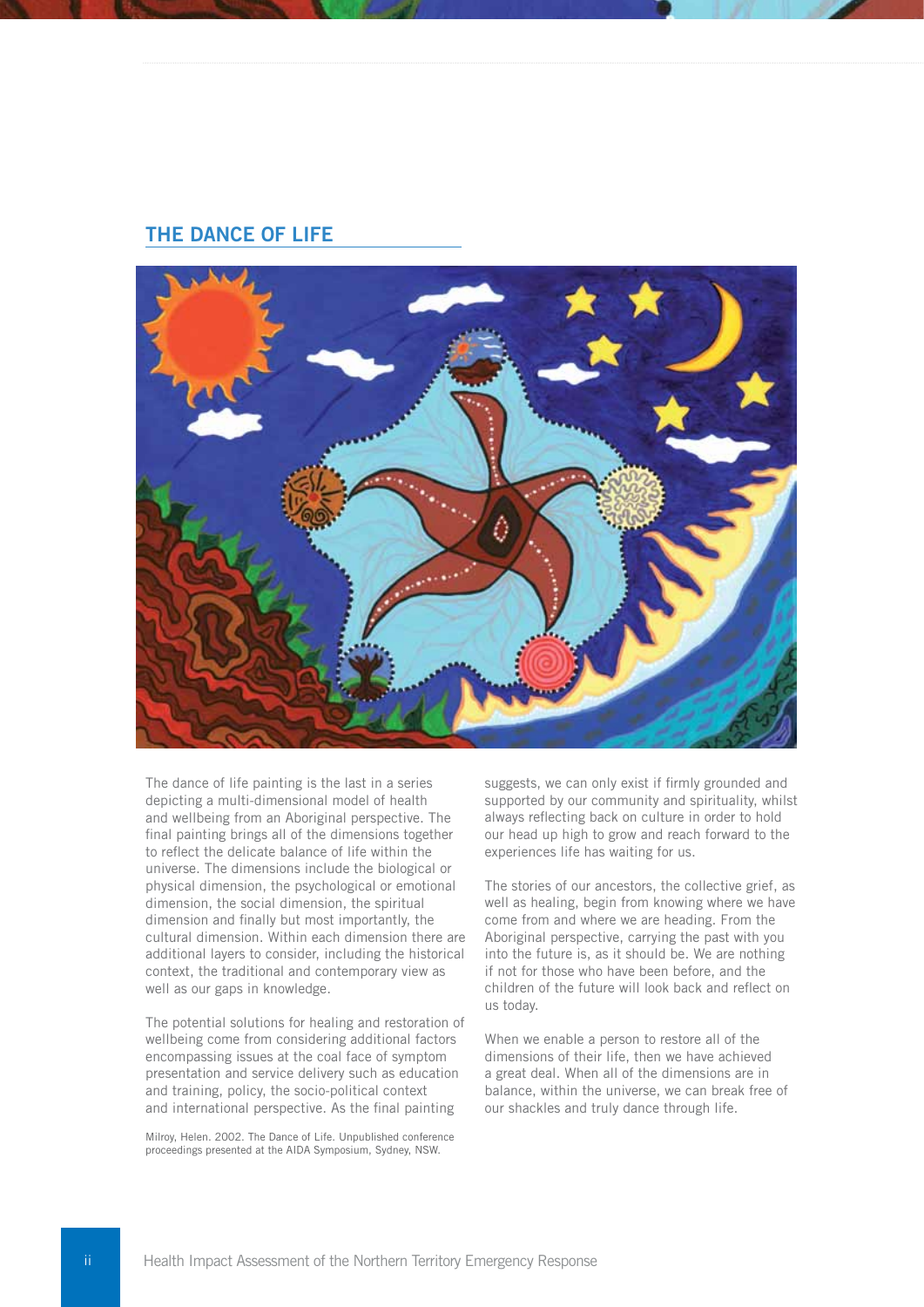## HIA Foreword

*'A child is a gift to the family – that is to the entire kinship network: he or she is the living evidence that the culture is alive and surviving'<sup>1</sup>*

As Aboriginal and Torres Strait Islander doctors we live our lives and practise our profession with the utmost respect for the role of children in our society. They truly are our gifts and bring into the world their unique light, love and joy.

It was natural then, that when the Northern Territory Emergency Response (the Intervention) was announced and the various legislations and policies implemented, the Australian Indigenous Doctors' Association embarked on a journey of utmost importance – to document, from the point of view of the families within the prescribed communities, the range of experiences, emotions and effects of the Intervention; and, to work collaboratively to refine the Intervention, such that the safety and wellbeing of children and families was improved both immediately and into the future. Furthermore, we hoped that our journey would contribute to building a stronger evidence base for policy making for Aboriginal and Torres Strait Islander people as well as demonstrate appropriate methodologies for other evidence building endeavours.

To this end, and in partnership with the Centre for Health Equity, Training, Research and Evaluation with funding support from the Fred Hollows Foundation, we conducted this health impact assessment commencing in late 2007. Throughout the HIA we undertook to privilege Aboriginal and Torres Strait Islander peoples' voices, experiences

and knowledge as well as draw on other expertise and literature, in order to produce a document that would be meaningful to *all* of the stakeholders involved. To the credit of all involved, we have achieved this.

And, to all involved – the HIA Steering Committee, the AIDA Board and Secretariat, our AIDA members, the expert reviewers, the key stakeholders, the organisations that supported us and the communities we worked with - a heartfelt thank you for all your time, energy, stories, tears, wisdom and motivation. I would also like to express my sincere gratitude to our community people, elders and organisations who generously shared their experiences of living under the Intervention. I hope our work reflects your ongoing strength, courage and determination as Australia's First Peoples.

#### The overwhelming message from this project is the fundamental need for respectful and significant engagement between governments, communities, professionals and leaders at all levels.

It is simply not possible to fight oppression with oppression. When we do this, our children suffer and we are lesser for it. Let us, *together*, show the next generation that we can learn from the past and create a future where all children can be inspired by their nation.

Dr Tamara Mackean Chair HIA Steering Committee

<sup>1</sup> Franks, Christine. & Curr, Barbara. & University of Wollongong. Centre for Indigenous Development Education and Research. 1996, Keeping company : an inter-cultural conversation Centre for Indigenous Development Education and Research, University of Wollongong, Wollongong, N.S.W: P 72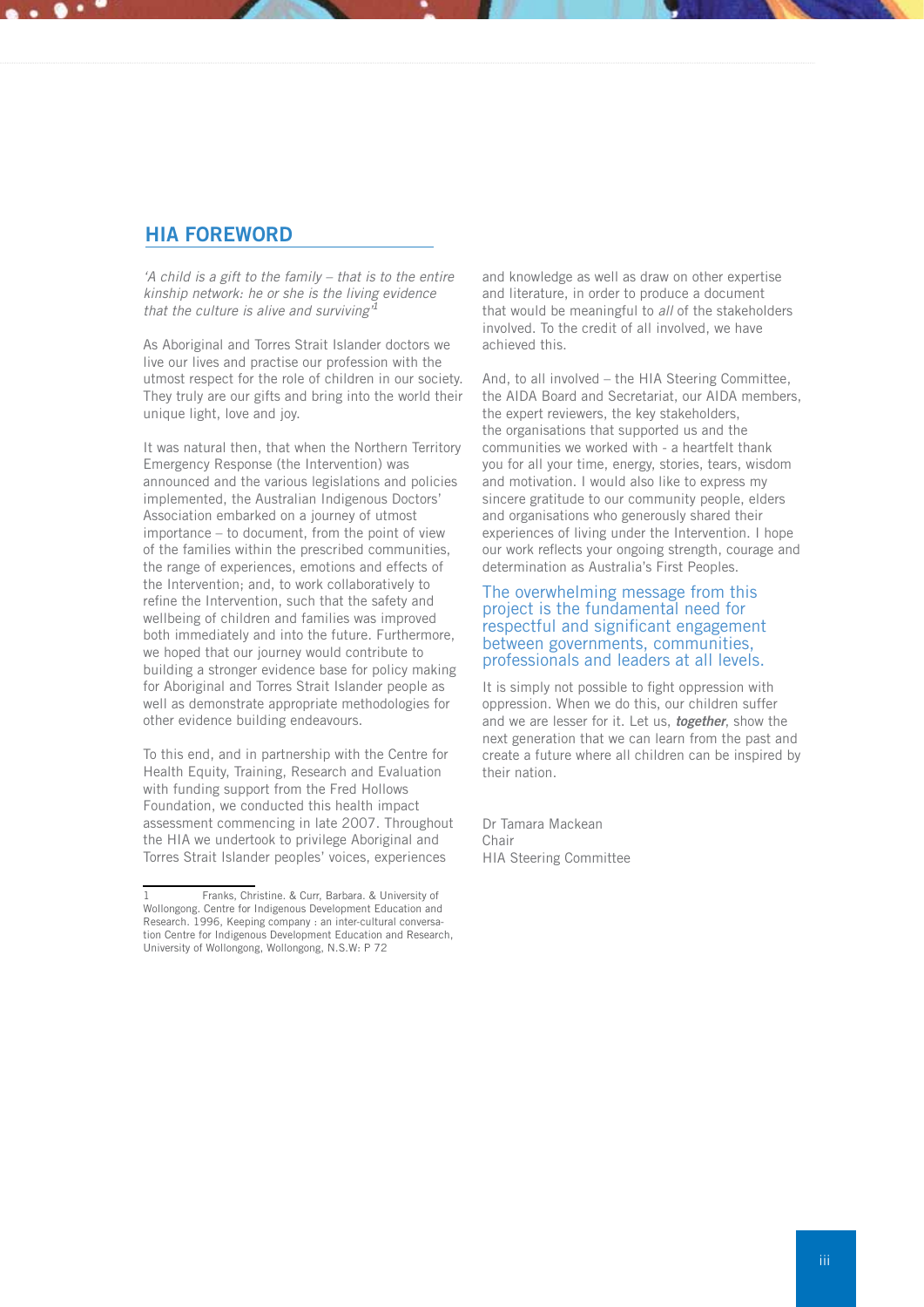## **CONTENTS**

| <b>Abbreviations</b>                                                       | vi  |
|----------------------------------------------------------------------------|-----|
| Glossary                                                                   | vi  |
| <b>Executive Summary</b>                                                   | vii |
|                                                                            |     |
|                                                                            |     |
|                                                                            |     |
| Introduction                                                               | 1.  |
| Rationale and Scope of the Northern Territory Emergency Response (NTER)  1 |     |
|                                                                            |     |
| Health Impact Assessment of the Northern Territory Emergency Response  4   |     |
|                                                                            |     |
| The Dance of Life: an Aboriginal understanding of health and wellbeing     | 6   |
|                                                                            |     |
|                                                                            |     |
|                                                                            |     |
|                                                                            |     |
|                                                                            |     |
| The HIA Method                                                             | 9   |
|                                                                            |     |
|                                                                            |     |
|                                                                            |     |
|                                                                            |     |
|                                                                            |     |
| External leadership, governance and control                                | 12  |
|                                                                            |     |
|                                                                            |     |
|                                                                            |     |
|                                                                            |     |
|                                                                            |     |
| <b>Compulsory Income Management</b><br>$\sim$ 21                           |     |
|                                                                            |     |
|                                                                            |     |
|                                                                            |     |
|                                                                            |     |
|                                                                            |     |
| <b>Housing</b>                                                             | 27  |
|                                                                            |     |
|                                                                            |     |
|                                                                            |     |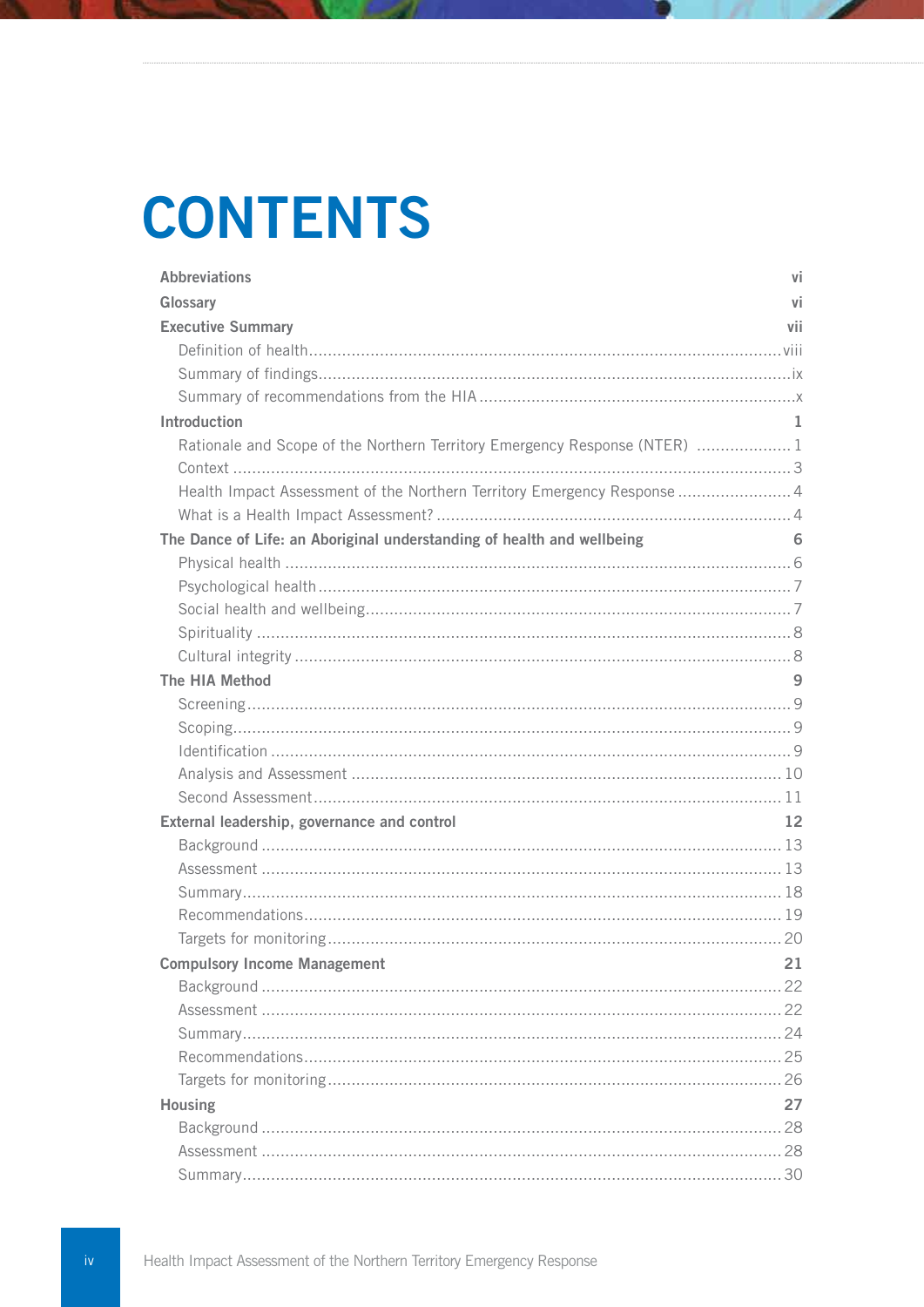## $\bullet$  .  $\bullet$  . The set of  $\bullet$

| <b>Education</b>                        | 33 |
|-----------------------------------------|----|
|                                         |    |
|                                         |    |
|                                         |    |
|                                         |    |
|                                         |    |
| <b>Alcohol Restriction</b>              | 39 |
|                                         |    |
|                                         |    |
|                                         |    |
|                                         |    |
|                                         |    |
| <b>Prohibited Materials restriction</b> | 45 |
|                                         |    |
|                                         |    |
|                                         |    |
|                                         |    |
|                                         |    |
| <b>Child Health Checks</b>              | 50 |
|                                         |    |
|                                         |    |
|                                         |    |
|                                         |    |
|                                         |    |
| <b>Final Summary</b>                    | 55 |
| <b>REFERENCES</b>                       | 56 |
| <b>Appendices</b>                       | 60 |
|                                         | 60 |
|                                         |    |
|                                         |    |
|                                         |    |
|                                         |    |
|                                         |    |

**Contract Contract Contract Contract** 

ь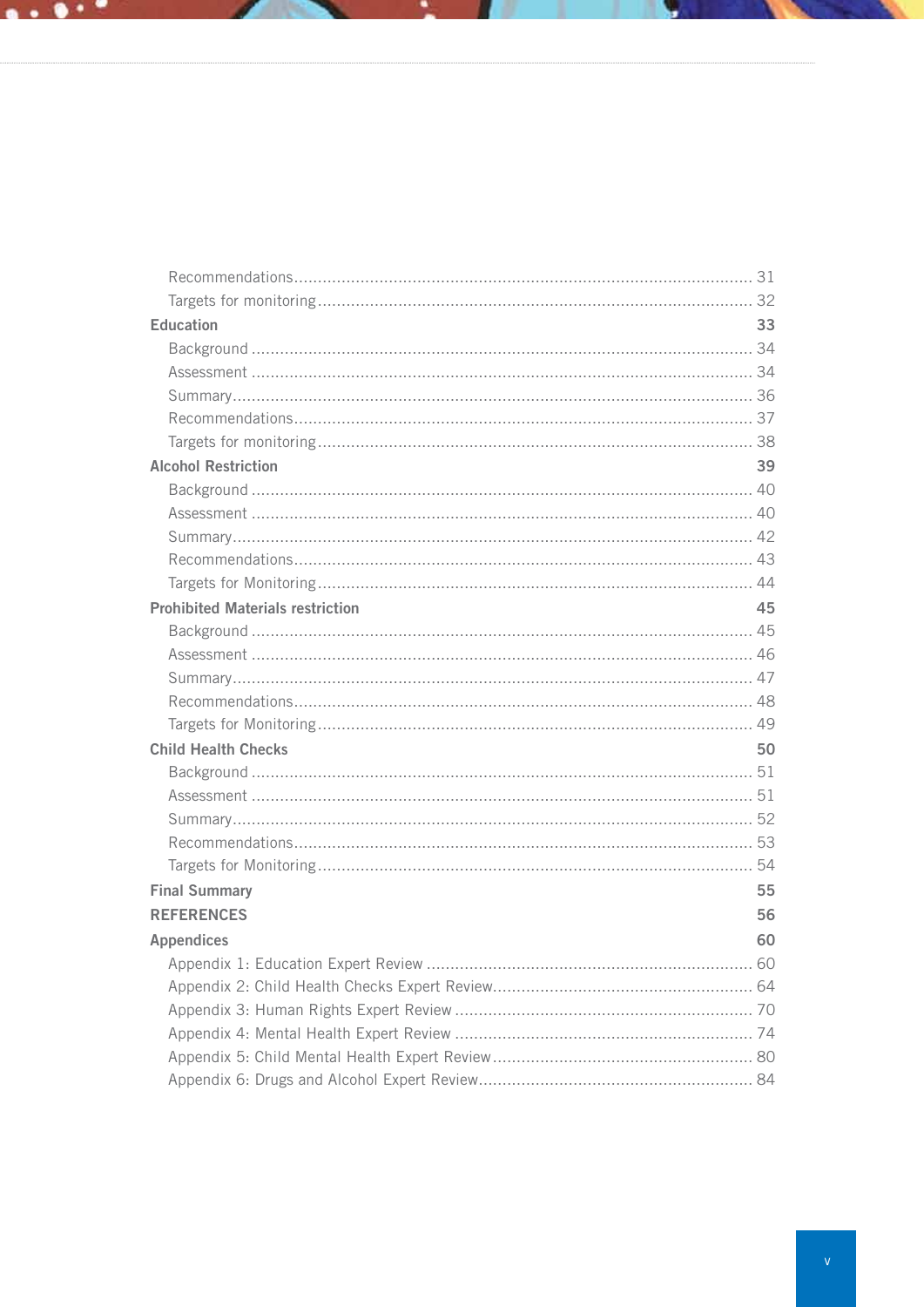## ABBREVIATIONS GI OSSARY

- AIDA Australian Indigenous Doctors' Association
- ATODS Alcohol, Tobacco and Other Drug Services
- CDEP Community Development Employment Project
- CHCI Child Health Check Initiative
- CHCs Child Health Checks
- CHETRE Centre for Health Equity Training, Research and Evaluation
- CSA Child Support Agency
- CYWR Welfare Reform Agenda in Cape York
- ENT ear nose and throat
- FASD foetal alcohol spectrum disorder
- HIA health impact assessment
- NT Northern Territory
- NTER Northern Territory Emergency Response
- OM otitis media
- RDA Racial Discrimination Act
- SAID Substance Abuse Intelligence Desk
- UNSW University of NSW

**Aboriginal** is the term used in this report to include all the people who were living in the communities prescribed under the Northern Territory Emergency Response legislation – the majority of whom are of Aboriginal descent.

**Indigenous:** 'Considering the diversity of indigenous peoples, an official definition of 'indigenous' has not been adopted by any UN-system body. Instead the system has developed a modern understanding of this term based on the following:

- Self- identification as indigenous peoples at the individual level and accepted by the community as their member.
- Historical continuity with pre-colonial and/or presettler societies
- Strong link to territories and surrounding natural resources
- Distinct social, economic or political systems
- Distinct language, culture and beliefs
- Form non-dominant groups of society
- Resolve to maintain and reproduce their ancestral environments and systems as distinctive peoples and communities'. (United Nations Permanent Forum on Indigenous Issues, 1997).

'This preserves for these communities the sovereign right and power to decide who belongs to them, without external interference' (United Nations. Department of Economic and Social Affairs, 2004).

**Community:** There are multiple definitions of community. In this report community is defined as:

- groups of people who live in the same geographical area;
- groups of people with a shared history, culture, language;
- citizens for whom governments are responsible and to whom governments are accountable.

**Infrastructure:** the basic facilities, services, and installations needed for the functioning of a community. It includes the network of communications and utility services such as roads, drains, electricity, water, gas and telecommunication and community or social services such as schools, health services, shops and transport.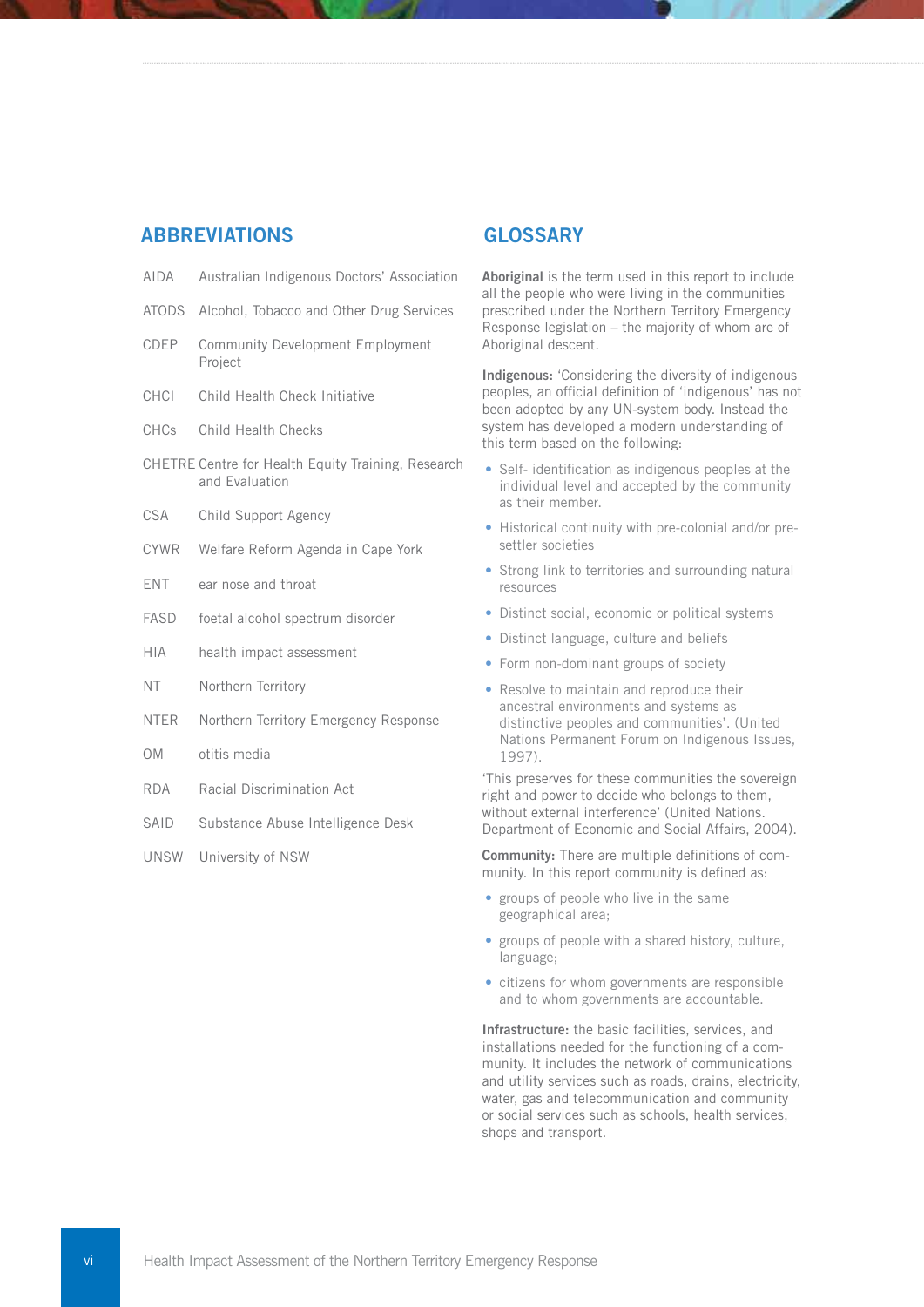# **EXECUTIVE SUMMARY**

In 2006, the 17-year gap in average life expectancy between Indigenous and non-Indigenous people, the extreme poverty in which Aboriginal people in the Northern Territory were living, and problems of abuse and violence towards children, women and other members of communities had been the subject of multiple reviews and reports by governments and communities over decades. In August 2006 the Northern Territory Government established another review to report on ways that all tiers of government and non-government agencies might contribute to preventing and tackling child sexual abuse among Aboriginal children.

The final report of that inquiry was entitled *Ampe Akelyernemane Meke Mekarle* 'Little Children are Sacred' (Wild, Anderson 2007) and was presented to the Chief Minister of the Northern Territory Government on 30 April 2007. The first recommendation of the *Ampe Akelyernemane Meke Mekarle* 'Little Children are Sacred' report was:

> *'... that child abuse and child sexual abuse be designated as an issue of urgent national*  significance by both the Australian and *Northern Territory Governments, and that both governments immediately establish a collaborative partnership with a memoran*dum of understanding to address specifically *the protection of Aboriginal children from sexual abuse. It is critical that both governments commit to genuine consultation with Aboriginal people in designing initiatives for Aboriginal communities.' (emphasis added) (Wild, Anderson 2007, p. 7)*

However, the response of the Northern Territory Government was limited. The report was released publicly on 15 June 2007. The Federal Minister for Families, Community Services and Indigenous Affairs, Mal Brough MP, announced his commitment to working with the Northern Territory Government to reduce violence and child abuse in the NT (Brough, 15 June, 2007).

But on 21 June 2007 (less than a week later), the then Prime Minister, John Howard MP, said that the Australian Government was unhappy with the response of the Northern Territory Government. On that day, the Minister (Mal Brough) announced, on behalf of the Australian Government, a 'national

emergency response to protect Aboriginal children in the NT' (Brough, 21 June 2007). Among the eleven emergency measures to be included in the response were compulsory child health checks and significant welfare reforms.

This announcement was followed, in August 2007, with the passage of five Acts:

- the NT National Emergency Response Act 2007:
- the Families, Community Services and Indigenous Affairs and Other Legislation Amendment (Northern Territory National Emergency Response and Other Measures) Act 2007;
- the Social Security and Other Legislation Amendment (welfare payment reform) Act 2007 and
- two Appropriation Acts Appropriation (Northern Territory National Emergency Response) Act (No. 1) 2007-2008; and Appropriation (Northern Territory National Emergency Response) Act (No. 2) 2007-2008.

It was possible for the Australian Government to enact such legislation under Section 122 in Australia's Constitution that gives full plenary power to them in relation to the Territories. Provisions in three of the Acts were deemed by the Government to be special measures, and therefore, a rationale for the suspension of Part II of the Racial Discrimination Act (RDA), 1975 (Magarey, Spooner, et al, 2007, p 22 - 26).

There was some general support for the levels of political commitment and resources linked to what was called the Northern Territory Emergency Response (NTER). However, many people and organisations were concerned about the processes through which the NTER was developed and implemented, and some of its major provisions. Major concerns included the use of the Army to lead implementation, the suspension of sections of the Racial Discrimination Act (1975), compulsory income management for all adults in prescribed communities who were receiving welfare payments, and compulsory health checks for children.

The Australian Indigenous Doctors' Association (AIDA), in collaboration with the Centre for Health Equity Training, Research and Evaluation (CHETRE)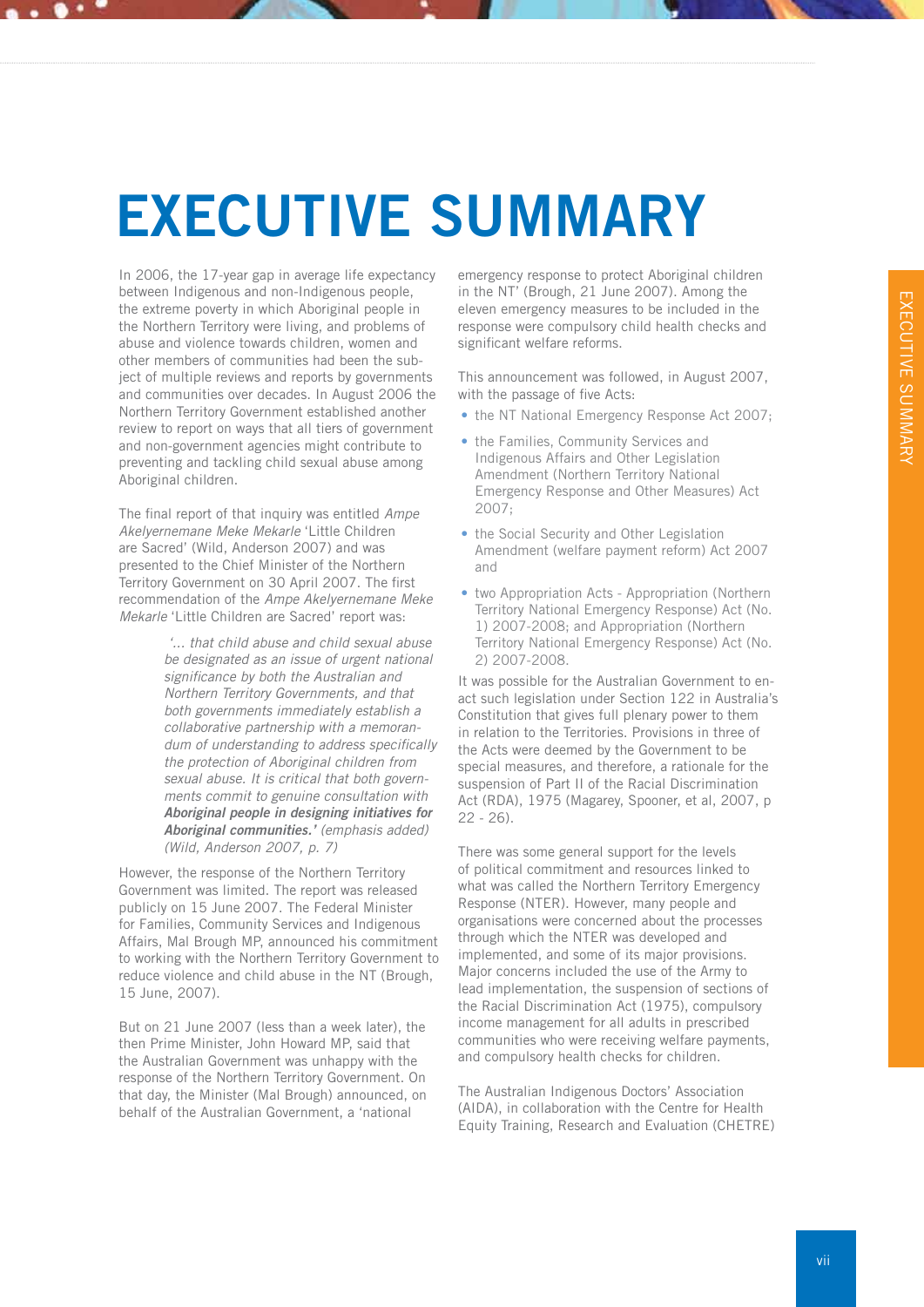at the University of New South Wales (UNSW) and with financial support from the Fred Hollows Foundation, undertook a health impact assessment (HIA) of the NTER.

The purpose of the HIA is to predict what are likely to be positive, negative and/or unintended health consequences of the NTER, using a combination of evidence from a variety of sources.

The measures of the NTER outlined in the legislation, in associate media releases, and the *NTER: One Year On* report (Department of Families, Housing, Community Services and Indigenous Affairs, 2008) were assessed for their predicted health impacts based on the findings of community meetings with more than 250 Aboriginal people living in the prescribed communities, interviews with 25 Aboriginal and non-Aboriginal stakeholders, and a series of commissioned expert reviews.

## Definition of health

In undertaking the assessment the HIA team acknowledged the importance of working within an Aboriginal understanding of health and wellbeing and a global human rights approach.

In 1978 the Declaration of Alma-Ata had established international agreement

> 'that strongly affirmed that health, which is a *state of complete physical, mental and social wellbeing, and not merely the absence of*  disease or infirmity, is a fundamental human *right and that the attainment of the highest possible level of health is a most important world-wide social goal whose realisation requires the action of many other social and economic sectors in addition to the health sector.' (Declaration of Alma-Ata, 1978).*

The National Aboriginal Health Strategy (National Aboriginal Health Strategy Working Party, 1989) went on to define Aboriginal health as:

> *'... not just the physical wellbeing of the individual but the social, emotional, and cultural wellbeing of the whole community. This is a whole of life view and it also includes the cyclical concept of life-death-life.'*

This was expanded upon in a definition developed by Swan and Raphael (1995).

*'The Aboriginal concept of health is holistic, encompassing mental health and physical, cultural and spiritual health. Land is central to wellbeing. This holistic concept does not merely refer to the 'whole body' but in fact is steeped in the harmonised inter-relations which culturally constitute wellbeing. These inter-relating factors can be categorised largely as spiritual, environmental, ideological, political, social, economic, mental and physical. Crucially it must be understood that when the harmony of these interrelations is disrupted, Aboriginal ill-health will persist.'*

In this HIA a contemporary Aboriginal definition of health has been used. The Dance of Life was developed by Professor Helen Milroy<sup>2</sup> and consists of five dimensions – cultural, spiritual, social, emotional and physical – within which are a number of layers that reflect historical, traditional and contemporary influences on health. This concept emphasises the intersection of both the layers and dimensions which creates the interconnectedness for a whole of life approach to Aboriginal wellbeing.

In line with Professor Milroy's model and in keeping with the earlier definitions of the health and wellbeing of Aboriginal peoples, this HIA has used a multi-dimensional schema to define health.

#### The five dimensions included in the framework are: physical health, psychological health, social health and wellbeing, spirituality, and cultural integrity.

The Australian Government's proposed intention in implementing the NTER placed heavy emphasis on improving physical health and improving the social and environmental determinants of health as a means to achieve improved child health outcomes (in particular) in Aboriginal communities in the Northern Territory. It is likely that new sustained investments in material resources including education, housing, and health care services and delivery, for example, will make a significant contribution to improved physical health for some people.

However, the ways in which the NTER was introduced and is being implemented are likely to contribute to the high burden of trauma and disease

Professor Helen Milroy is the Director of the Centre for Aboriginal Medical and Dental Health (CAMDH) at the University of Western Australia.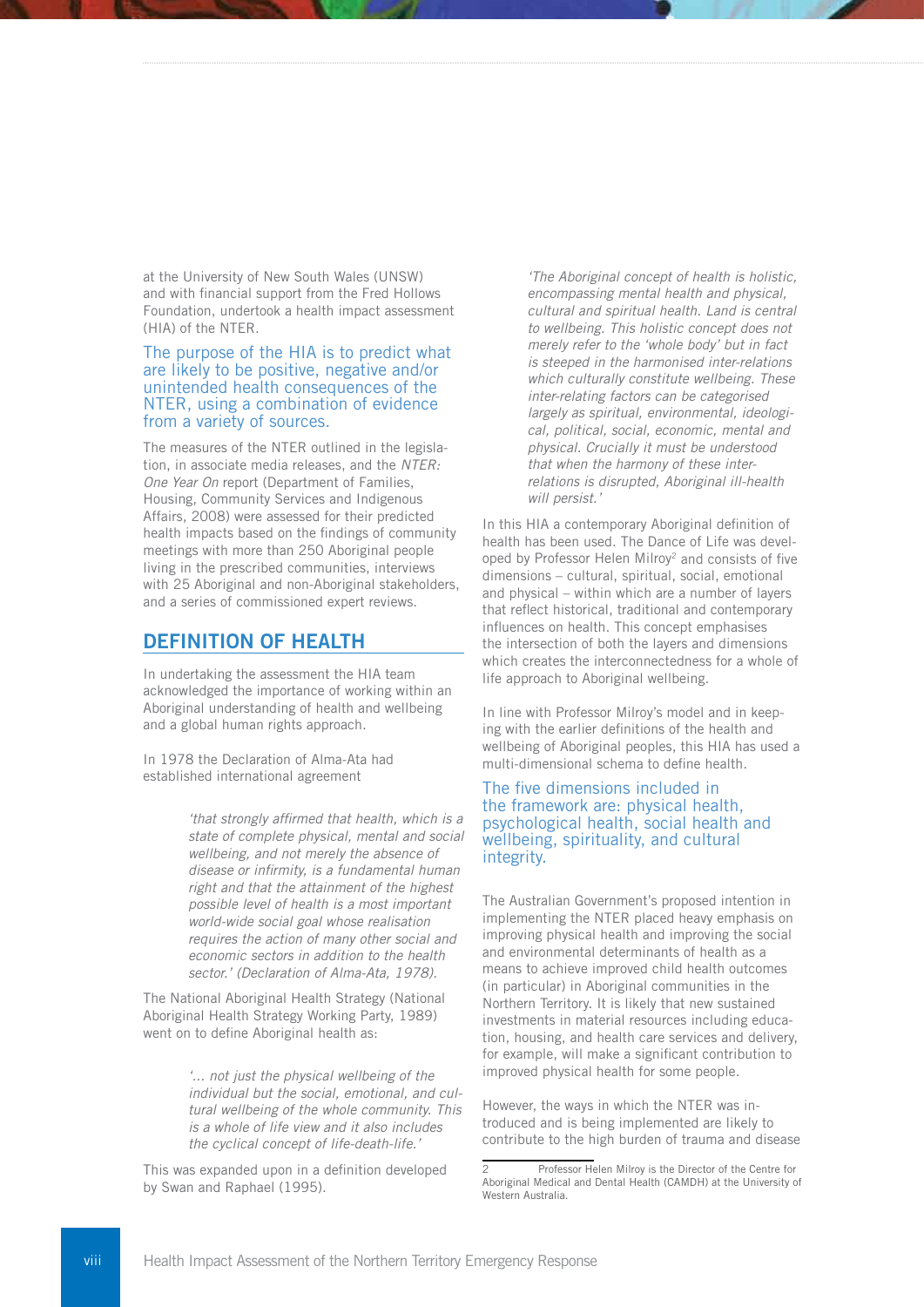already carried by Aboriginal people across generations. The HIA predicts that any improvements in physical health may be outweighed by negative impacts on the psychological health, spirituality, and cultural integrity of almost all the Aboriginal population in prescribed communities (and, arguably, in the NT). The loss of trust in government will limit the ability of governments and communities to work together effectively in the future. The NTER does not recognise the need for all Australians to be able to value and work across Aboriginal and non-Aboriginal cultures, and has overlooked the centrality of human dignity to health (Durie, 2008).

The HIA predicts that the intended health outcomes of the NTER (improved health and wellbeing, and ultimately, life expectancy) are unlikely to be fully achieved through the NTER measures. It is predicted that it will leave a negative legacy on the psychological and social wellbeing, on the spirituality and cultural integrity of the prescribed communities. However, it may be possible to minimise or mitigate these negative impacts if the Australian and NT governments commit to and invest in taking the steps necessary to work in respectful partnership with the Aboriginal leaders and organisations responsible for the governance of the prescribed communities in the NT.

The principal recommendations arising from the HIA are based on the evidence (from communities, stakeholders and experts) that it is essential to find ways to work together as equals.

## Summary of findings

Due to the complex nature of the Intervention and our limited resources we focused on issues that were identified by community members and stakeholders as being likely to have the most significant impacts on the health of the populations in the prescribed communities. These were also issues for which routinely collected data were available to contribute to the assessment. The issues were: external leadership, governance and control, compulsory income management, housing, education, alcohol restrictions, prohibited materials, and child health checks.

The following table summarises our major recommendations in three groups:

- measure should be stopped:
- measure is unlikely to be effective in the long term; and
- proceed with caution where we believe there is the likelihood of health improvement if Aboriginal people are actively engaged, there is sustained investment of resources and there are substantial changes to the implementation of the measure.

The evidence on which this is based is set out in more detail in the main report.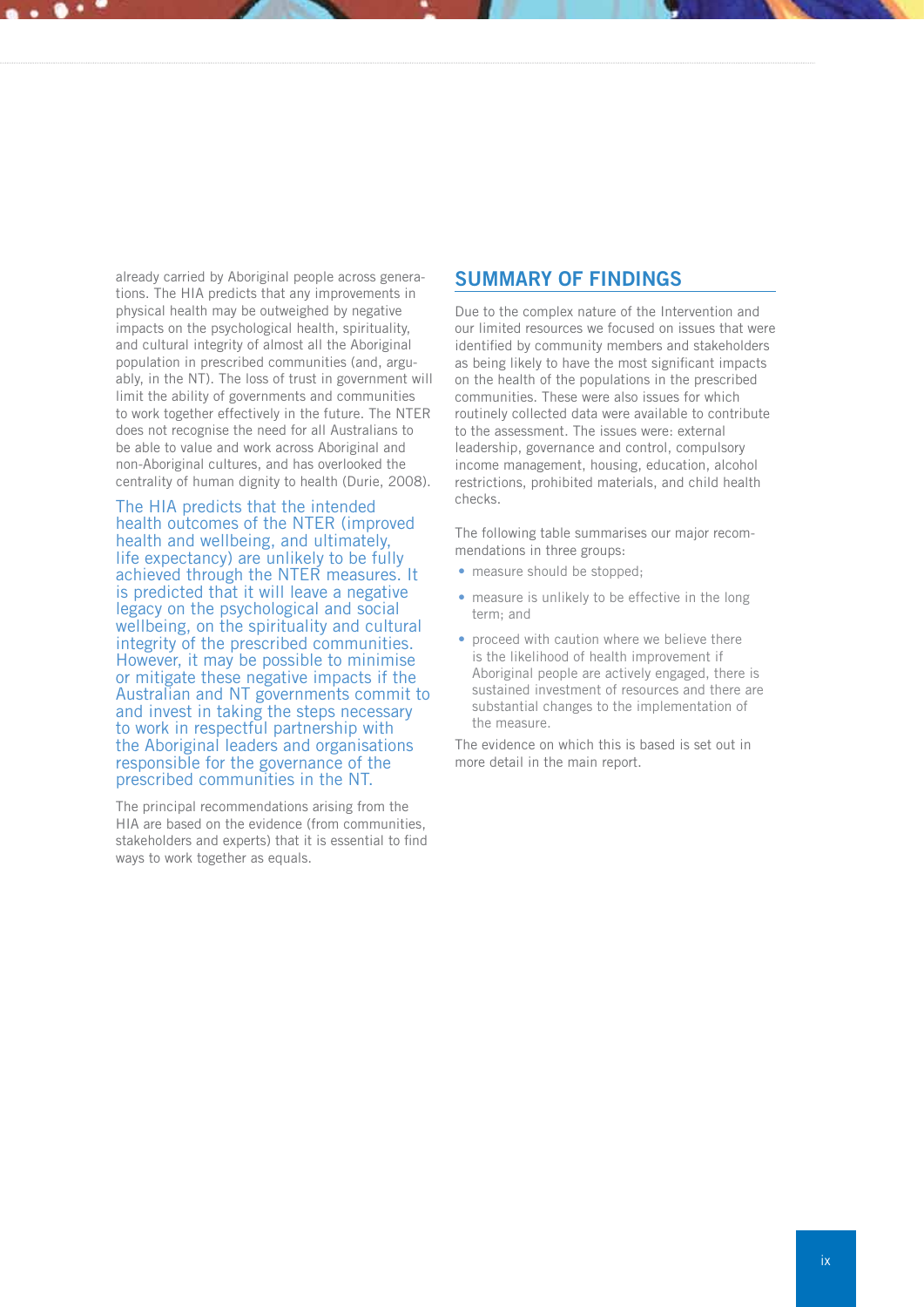## Summary of recommendations from the HIA

| Rating                     | <b>NTER MEASURES</b>                                        | POTENTIAL HEALTH IMPACTS                                                                                                                                                                                                                                                 | <b>RECOMMENDATIONS</b>                                                                                                                                                                                                                                                                                                                                                          |
|----------------------------|-------------------------------------------------------------|--------------------------------------------------------------------------------------------------------------------------------------------------------------------------------------------------------------------------------------------------------------------------|---------------------------------------------------------------------------------------------------------------------------------------------------------------------------------------------------------------------------------------------------------------------------------------------------------------------------------------------------------------------------------|
|                            | <b>External leader-</b><br>ship, governance,<br>and control | - Profound long-term negative<br>impacts on psychological health,<br>social health and wellbeing and<br>cultural integrity.<br>- Profound long term negative<br>impacts on ability of government to<br>work with Aboriginal communities<br>to achieve shared objectives. | - Reinstate Section 9 of the Racial Discrimination Act<br>- Invest in Aboriginal organisations and leaders to<br>establish Aboriginal-defined governance structures and<br>processes<br>- Establish respectful partnerships between communities<br>and government                                                                                                               |
|                            | Compulsory income<br>management                             | - Profound long-term negative<br>impacts on psychological health,<br>social health and wellbeing and<br>cultural integrity.                                                                                                                                              | - Stop compulsory income management<br>- Target income management for proven abuse or neglect<br>or non-compliance with school attendance or other<br>welfare requirements<br>- Provide a voluntary option for income management<br>(opt in)<br>- Costs to be borne by government, not families                                                                                 |
| likely<br>wor              | Alcohol restriction*                                        | - Short-term reductions in alcohol<br>supply may not be sustained.                                                                                                                                                                                                       | - Acknowledge and invest in successful existing<br>community-driven initiatives<br>- Invest in evidence-based interventions developed with<br>focus on harm minimisation and reduction in demand<br>as well as supply.                                                                                                                                                          |
| likel<br>wor               | <b>Prohibited</b><br>materials*                             | - Negative impact on cultural integ-<br>rity and wellbeing of Aboriginal<br>men                                                                                                                                                                                          | - Change signage<br>- Develop plans with communities<br>- Implement evidence-based interventions with com-<br>munity leadership                                                                                                                                                                                                                                                 |
| Proceed<br>With<br>Caution | Housing <sup>+</sup>                                        | Potential for health improvement<br>if communities are involved and<br>if there are changes in the ways<br>programs are implemented.                                                                                                                                     | Aboriginal communities actively involved in decisions<br>on design, location and construction of new housing<br>Priority housing given to community members for a<br>defined period<br>Ensure National Partnership Agreement on Remote<br>Indigenous Housing Agreement benchmarks are met                                                                                       |
| Proceed<br>With<br>Caution | Education <sup>+</sup>                                      | - Potential for health improvement<br>if communities are involved and<br>if there are changes in program<br>implementation.                                                                                                                                              | - Have all Aboriginal children enrolled in a school<br>- Engage parents/principals/ children in school retention<br><i>initiatives</i><br>- Develop and mentor people on pathways to employ-<br>ment<br>- Ensure that benchmarks in National Education Agree-<br>ment (COAG) are met.                                                                                           |
| Proceed<br>With<br>Caution | <b>Child Health</b><br>Checks <sup>+</sup>                  | - Potential for health improvement if<br>communities are involved, if fund-<br>ing for integrated primary health<br>care is recurrent and long-term,<br>and if there are changes in the<br>processes of implementation                                                   | Support and expand primary health care services with<br>increased access to specialist services<br>- Support existing initiatives<br>- Ensure recurrent funding<br>- Engage community leadership in service development,<br>management and review<br>- Continue to invest to achieve the outcomes agreed in<br>the Indigenous Early Childhood National Partnership<br>Agreement |

**\***Measures unlikely to work because they are not based on evidence of (i) which interventions are/aren't effective in Aboriginal communities and (ii) what interventions are required to bring about the desired change.

†Proceed with caution and commitment to long-term investment of resources in building community and organisational capacity.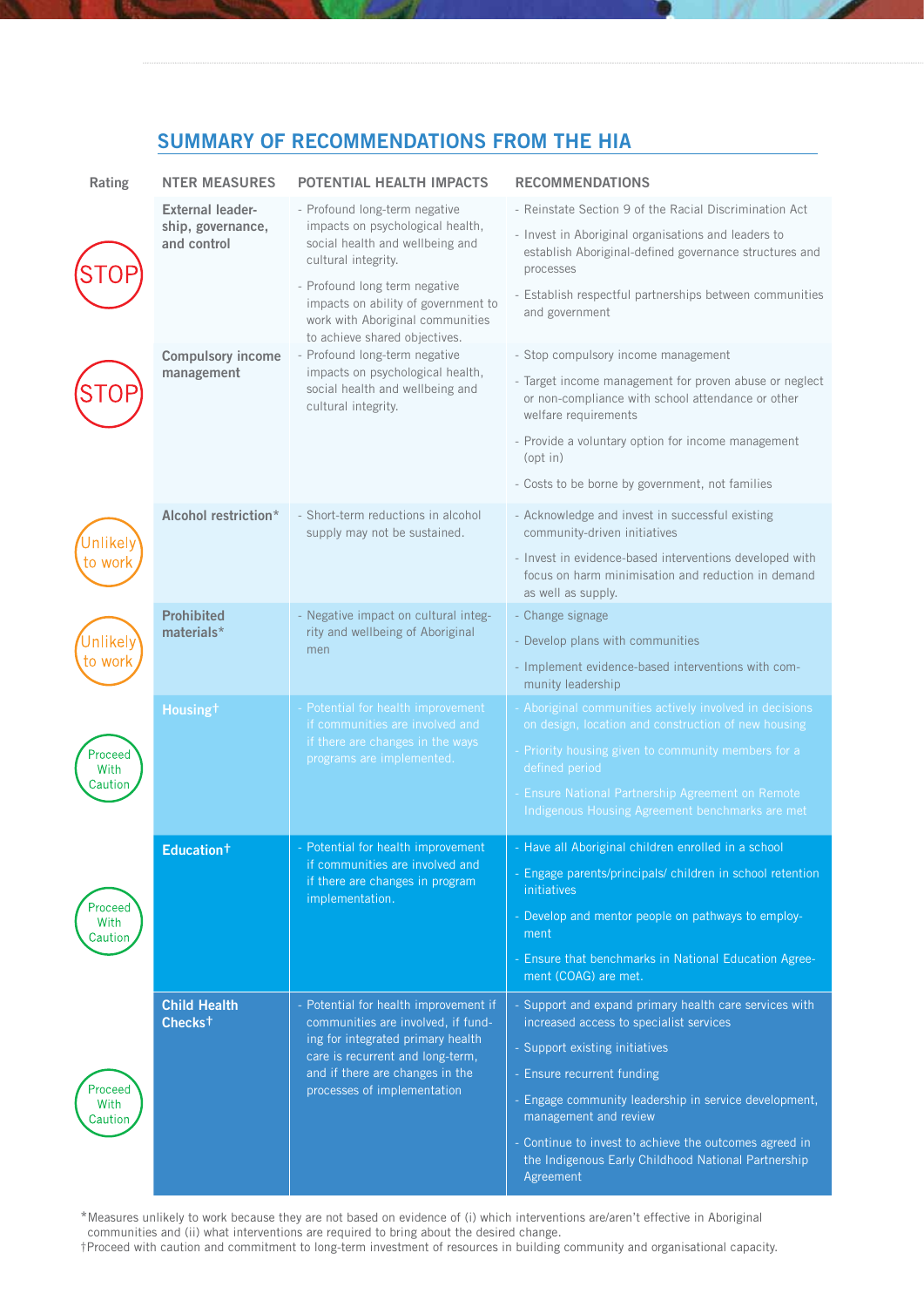# **INTRODUCTION**

## Rationale and Scope of the Northern Territory Emergency Response (NTER)

In May 2006 national media coverage raised public awareness of and concern about sexual assault, in particular child sexual assault, in Aboriginal communities in the Northern Territory. A confidential briefing paper had been prepared by the Crown Prosecutor for Central Australia, Ms Nanette Rogers. (Lateline, ABC TV, 15 May 2006). Based on her experience in handling hundreds of cases of sexual assault in 12 years as a prosecutor she revealed an epidemic of abuse, rape and murder of women and children in Aboriginal communities in Central Australia. Although her paper had been prepared in confidence for senior police, it was leaked to the media which, in turn, sparked national concern about the issue.

There had been multiple reviews, reports and commitments over the previous two decades that had recommended actions to improve the living conditions of Aboriginal communities in the NT; and had pointed to the need for equal access to the material resources and services that are the rights of all Australian citizens, and to the need for Aboriginal-led governance to lead the implementation of actions taken. But the NT Government's response to the issue raised in 2006 was to establish another board of inquiry to research and report on allegations of sexual abuse of Aboriginal children and to recommend better ways to protect Aboriginal children from sexual abuse. The inquiry gathered feedback from more than 260 meetings with individuals, agencies and organisations; and visited 45 communities to talk with local people. The report entitled *Ampe Akelyernemane Meke Mekarle* 'Little Children are Sacred' (Wild, Anderson 2007) was presented to the Chief Minister of the Northern Territory Government on 30 April 2007. It was released publicly on 15 June 2007.

The report pointed out that, although accurate statistics about the incidence of child abuse and other family violence in Aboriginal communities are scarce, they are sufficient to demonstrate that the occurrence of violence in Indigenous communities and among Indigenous people '... is disproportionately high in comparison to the rates of the same types of violence in the Australian population as a whole' (Memmott, Stacy, et al.,

2001, p 6). There had been evidence of this for at least a decade and in 2007 communities were concerned that the responses by governments had been slow and weak.

The first of the recommendations of the *Ampe Akelyernemane Meke Mekarle* 'Little Children are Sacred' report was that child abuse and child sexual abuse be:

> *'... designated as an issue of urgent national*  significance by both the Australian and *Northern Territory Governments, and [that] both governments immediately establish a collaborative partnership with a Memoran*dum of Understanding to specifically address *the protection of Aboriginal children from sexual abuse. It is critical that both governments commit to genuine consultation with Aboriginal people in designing initiatives for Aboriginal communities.' (Wild, Anderson 2007, p 22)*

Wild and Anderson had recommended that the Northern Territory Government provide strong leadership on the issue (Wild, Anderson 2007, p. 7).

The response of the Northern Territory Government was limited. The report was released publicly on 15 June 2007. The Minister for Families, Community Services and Indigenous Affairs, Mal Brough MP, announced his commitment to working with the Northern Territory Government to reduce violence and child abuse in the NT (Brough, 15 June, 2007).

But on the 21 June 2007 (less than a week later), Prime Minister, Mr John Howard MP, said that the Australian Government was unhappy with the response of the Northern Territory Government. On that day, the Minister (Mal Brough) announced, on behalf of the Australian Government, a 'national emergency response to protect Aboriginal children in the NT' (Brough, 21 June 2007). The measures announced on that date included:

• introducing widespread alcohol restrictions on Northern Territory Aboriginal land;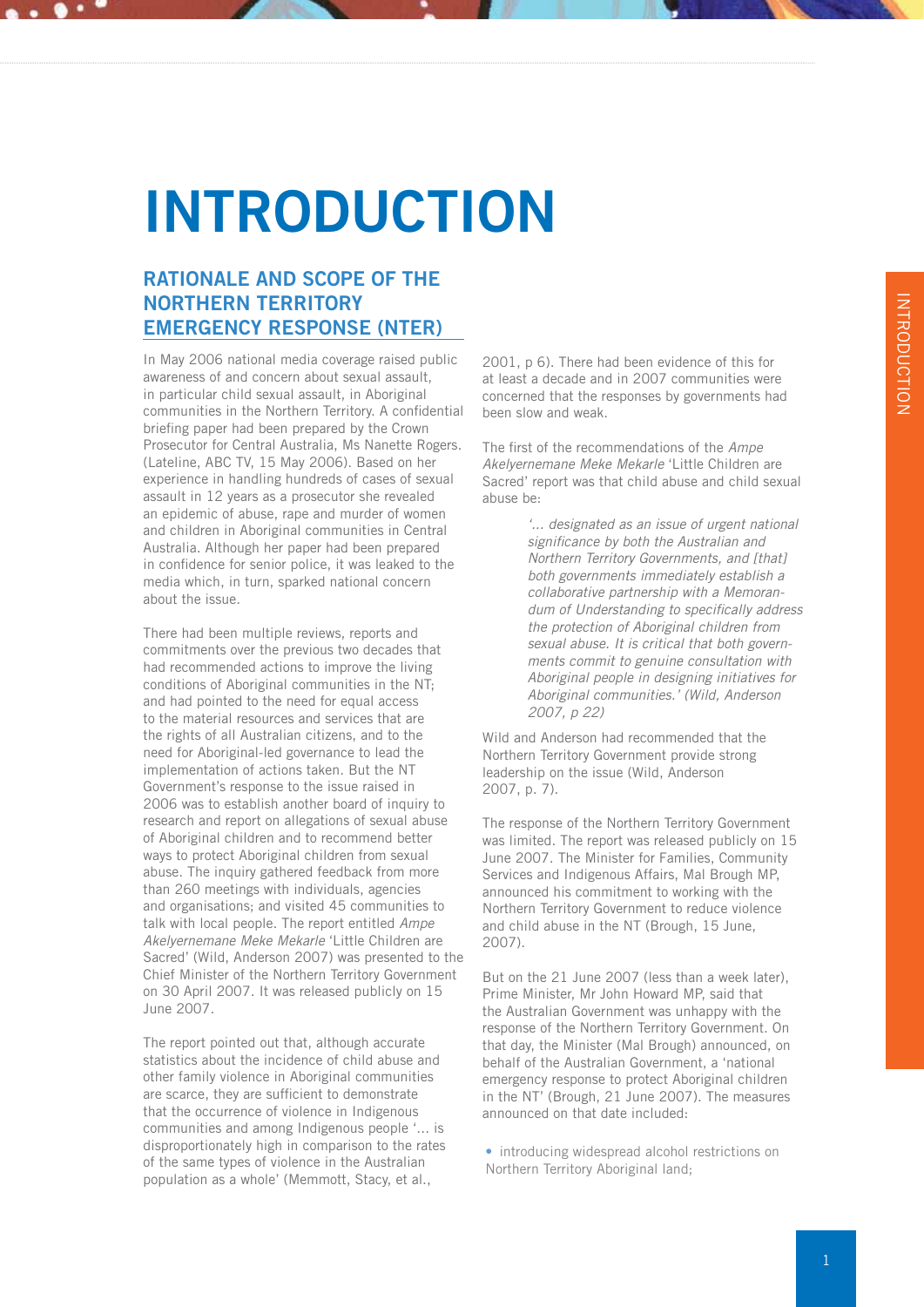• introducing welfare reforms to stem the flow of cash going toward substance abuse and to ensure funds meant to be for children's welfare are used for that purpose;

• enforcing school attendance by linking compulsory income support and family assistance payments to school attendance for all people living on Aboriginal land and providing meals for children at school at parents' cost;

• introducing compulsory health checks for all Aboriginal children to identify and treat health problems and any effects of abuse;

• acquiring townships prescribed by the Australian Government through five-year leases including payment of just terms compensation;

• as part of the immediate emergency response, increasing policing levels in prescribed communities, including requesting secondments from other jurisdictions to supplement NT resources, funded by the Australian Government;

• requiring intensified group clean-up and repair of communities to make them safer and healthier by marshalling local workforces through work-forthe-dole;

• improving housing and reforming community living arrangements in prescribing communities including the introduction of market-based rents and normal tenancy arrangements;

• banning the possession of X-rated pornography and introducing audits of all publicly funded computers to identify illegal material;

• scrapping the permit system for common areas, road corridors and airstrips for prescribed communities on Aboriginal land; and

• improving governance by appointing managers of all government business in prescribed communities (Brough, 21 June, 2007).

On 7 August 2007, the legislation (comprising five Bills, three of which suspended Part II of Racial Discrimination Act 19753 ) was introduced into Parliament. On 15 August 2007, the Minister announced that the legislation to authorise the Federal emergency intervention in the Northern Territory would pass in the Senate that day. (Brough, 15 August 2007). The quick passage of these Bills

was considered to be unusual, if not unprecedented (Magarey, Spooner, et al., 2007, p. 6). Despite Wild and Anderson's clear recommendation on the need for genuine consultation with Aboriginal people, '... consultation did not feature prominently in the Federal intervention' (Magarey, Spooner, et al., 2007, p. 14).

The Australian Parliament used its powers under Section 122 of the Constitution to coercively effect the laws operating in the NT in this case. Provisions in three of the Acts were deemed by the Government to be special measures, allowing them to suspend Part II of the Racial Discrimination Act, 1975 (Magarey, Spooner, et al., 2007, p 22 - 26). Not all the measures included in the Northern Territory Emergency Response required legislation to enable their implementation. Some were announced by media release only.

The Australian Government framed the Northern Territory Intervention (NT Intervention) as a response to the issues raised in the Little Children are Sacred report. However this framing was widely contested by different stakeholders. Other factors that were identified as influencing the implementation of the NT Intervention at that time included:

• that the timing coincided with an imminent federal election;

• that there had been an ongoing disinvestment in the Aboriginal self-determination movement by Australian and state governments; and

• that the Australian Government had considerable legislative powers in the NT under the constitution – powers that it does not have in relation to the states although similar problems had been identified in each of the states.

In all, different stakeholders identified multiple reasons for the Australian Government's decision to implement a wide-ranging, multi-sectoral intervention in the NT.

The introduction of the NT Intervention was a shock to the affected communities, and to the wider population of Australia – Indigenous and non-Indigenous, alike. It was a shock, too, to the NT Government. The scale of the proposal, the fact that it included actions that required legislation to set aside some of the provisions of the Racial Discrimination Act (1975), that it was introduced without notice, and that it included a raft of compulsory measures that

Part II of the RDA prohibits racial discrimination in, inter alia, rights to equality before the law, access to places and facilities, land, housing and other accommodation and provision of goods and services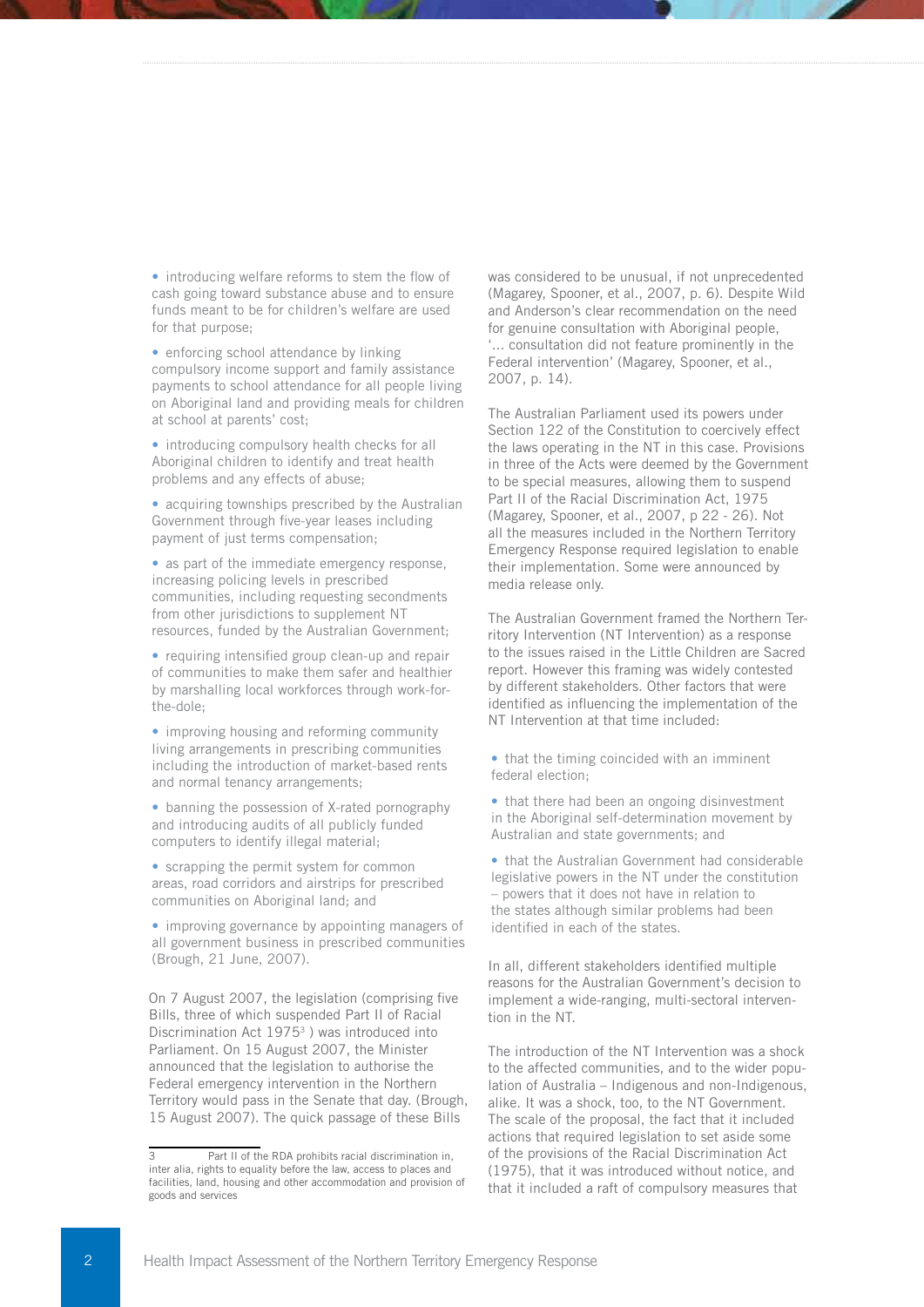applied to no other population group in Australia were some of the major concerns expressed. Many commentators have noted that there appears to be very little overlap between the 97 recommendations of the Anderson/Wild report and the measures that the Australian Government announced and to which it now seeks to give effect (Magarey, Spooner et al., 2007, p. 14). There could be no disputing the proposition that parliamentary consultation was compressed to a significant extent. The matter was treated as sufficiently urgent that it could not await meaningful Parliamentary consideration (Magarey, Spooner et al., 2007, p. 17) and there was no consultation on the proposed legislation with communities and families.

Although the Australian Government's stated rationale for intervention was to reduce harm among children who had been abused and to prevent child abuse and child sexual abuse, the vast majority of the provisions in the NTER were directed to underlying social and economic measures, all of which, it is arguable, have a bearing on children's health and wellbeing in the long term. However, few of the measures could have been expected to have an immediate impact on children who were already at high risk of abuse or who had been abused already.

In effect, the NTER was framed as a response necessary to improve and protect the health of Aboriginal children (and communities) in the Northern Territory but the legislation (and other provisions) had received limited scrutiny to determine the extent to which research-derived evidence supported the proposed measures. This was important given that there was, for some of the measures, considerable evidence questioning whether the likely health impacts would be positive. At no point in the introduction and implementation of the NTER were Aboriginal community leaders and stakeholders (nor those of other NT-based Indigenous and non-Indigenous stakeholders) engaged in discussion about the specific measures, about the implementation, or about the likelihood that the NTER would achieve its intended health outcomes.

The provisions in the Northern Territory National Emergency Response Act were intended to last for five years, effectively implying that it would take five years for the intended benefits to accrue to the prescribed communities – in keeping with the 'special measures' provisions.

The Government's intention was for the NTER to be implemented in three phases:

• stabilisation – from June 2007 till 30 June 2008;

• normalisation of services and infrastructure – from 2009 to 2012; and

• longer-term support to close the gaps between these communities and standards of services and outcomes enjoyed by the rest of Australia.

## **CONTEXT**

The Northern Territory is one of two Territories in the Australian federation. Although they have limited rights to self government, the Australian Government has the constitutional power to govern directly. It was this power that was used to override the NT Government on a matter considered to be of national importance.

#### Population and distribution

The total population of the Northern Territory in 2006 was 210 674, of whom 66 582 (31.6%) were Aboriginal and/or Torres Strait Island people. This compares with the 2.5% of the total Australian population that is of Aboriginal and/or Torres Strait Islander descent (Australian Bureau of Statistics 2008).

In all, the Aboriginal population of the NT lives in more than 600 communities, only 81 of which have populations of 100 or more – an estimated 32 000 people. An additional 560 communities have populations of less than 100, totalling an estimated usual population of 10 000 (Kronemann 2007).

Seventy-three communities, each with a population of greater than 100, were 'prescribed' as being the initial focus of the NT Intervention. More than 70% of the Aboriginal residents in the NT live within these communities (which were prescribed in the NT National Emergency Response Act 2007). The Aboriginal population of these communities, in total, was estimated to be 45 500.

Summary reports of the history, current populations, infrastructure and services, and demography of seven major communities prescribed by the NTER were prepared for the HIA (Pascoe 2007).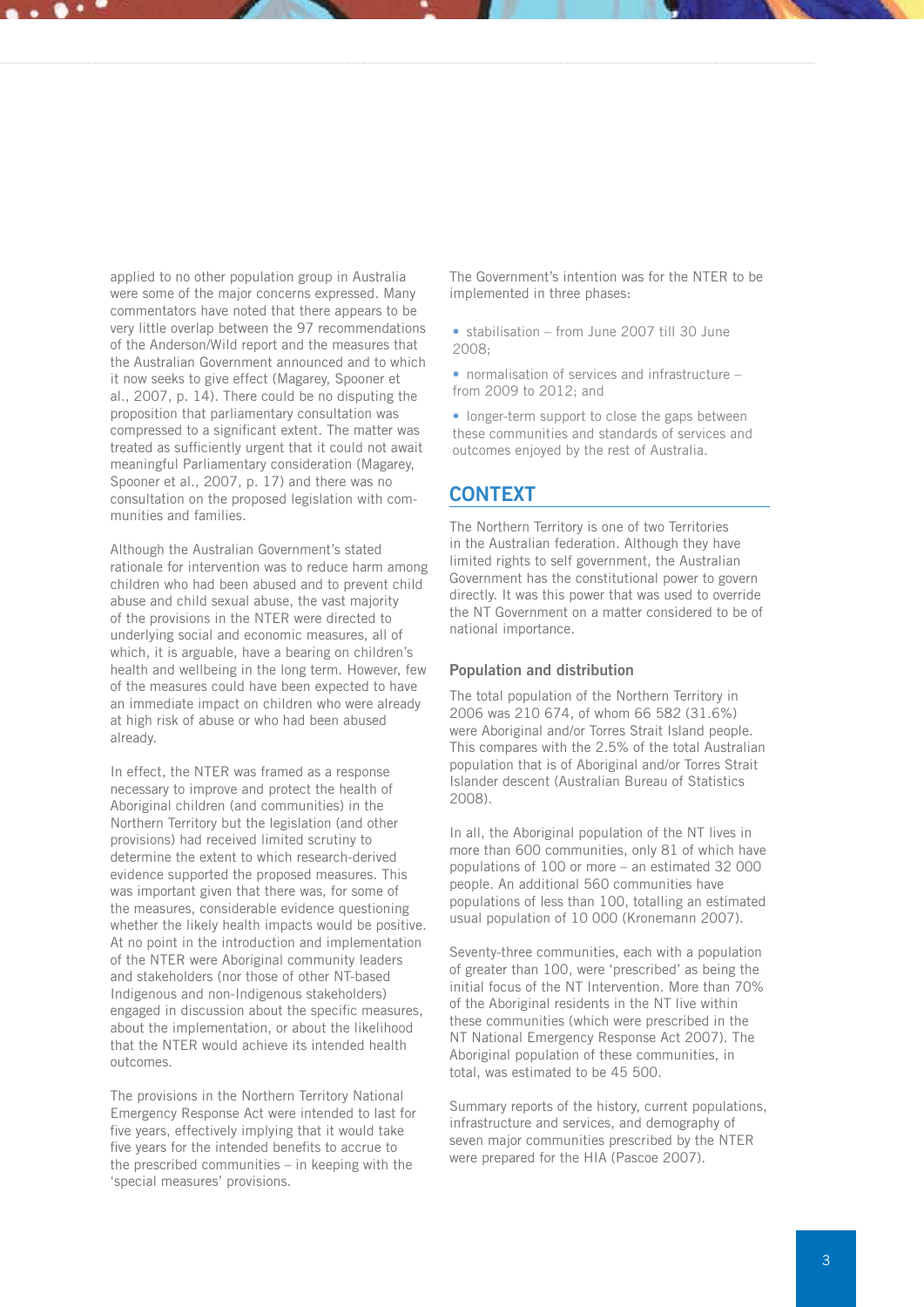#### Social and Economic Infrastructure

Multiple reports had preceded the publication of the *Ampe Akelyernemane Meke Mekarle* 'Little Children are Sacred' (Wild, Anderson 2007) report, describing the extent to which Aboriginal communities in the NT had been deprived of social and economic infrastructure and capacity. However this report once again highlighted the lack of educational, housing, health care and health promotion, employment, family and community support services, and policing in Aboriginal communities in the Northern Territory and the serious consequences for health and wellbeing.

#### Health consequences

Such significant under-investment by governments (in particular) in enabling Aboriginal people to have equitable access to the social determinants of health continues to have serious health consequences. Among Aboriginal adults in the NT, more than half the males can expect to die before the age of 50 years – and average life expectancy is approximately 18 years shorter than for non-Aboriginal males. The gap in life expectancy between Aboriginal and non-Aboriginal females is 17 years.

Across the life span, from infancy through childhood, adolescence, and adulthood, Aboriginal peoples experience significantly higher rates of morbidity from acute and chronic diseases. High levels of trans-generational and cumulative trauma resulting from the continued social exclusion of Aboriginal people and communities from decisions affecting them and their communities, combined with the continued lack of access to the material resources needed for good health, have meant that the population prevalence of behavioural risks to health is significantly greater than among non-Aboriginal Australians.

The context within which the NT Emergency Response was conceived of and implemented was one in which there was widespread knowledge of and agreement that urgent, large-scale, sustained action was needed by governments and communities if the quality of life and life expectancy of Aboriginal residents of the NT were to become the equal of those of all other Australians, and if Aboriginal people were to achieve their goals and aspirations.

## Health Impact Assessment of the Northern Territory Emergency Response

The Australian Indigenous Doctors' Association (AIDA), in partnership with the Centre for Health Equity Training, Research and Evaluation (CHETRE) from the University of New South Wales (UNSW) and financial support from the Fred Hollows Foundation decided that an HIA would provide a structured, evidence-informed method for examining the potential positive, negative and often unanticipated consequences of the NTER on the health and wellbeing of children and people living in the prescribed communities.

AIDA chose to undertake the HIA within an advocacy model that would give voice to the affected communities and facilitate discussion with policy makers and program leaders on ways in which the NTER could be improved and, potentially, negative impacts reduced. No other structures or processes through which communities could report directly on the actual or potential impacts (positive or negative) of the NTER on their health, lives and wellbeing were in place at the time the HIA commenced.

Ideally an HIA is undertaken prior to a policy, program or project commencing. It assesses, prospectively, what are likely to be the impacts

## WHAT IS A HEALTH IMPACT Assessment?

The HIA is concerned with assessing the potential health impacts of a proposed policy, plan, program or project on the health of a population; and making practical recommendations to improve that proposal (WHO European Centre for Health Policy 1999; Quigley, Taylor, 2004). An HIA is a practical methodology that uses evidence to influence policy development, planning and practice.

The HIA is a step-wise prospective assessment process that seeks to predict the impacts on the health of populations in order to inform decision making before a proposal is implemented and before potentially negative effects occur. It is common for an HIA to use multiple sources of evidence in making assessments.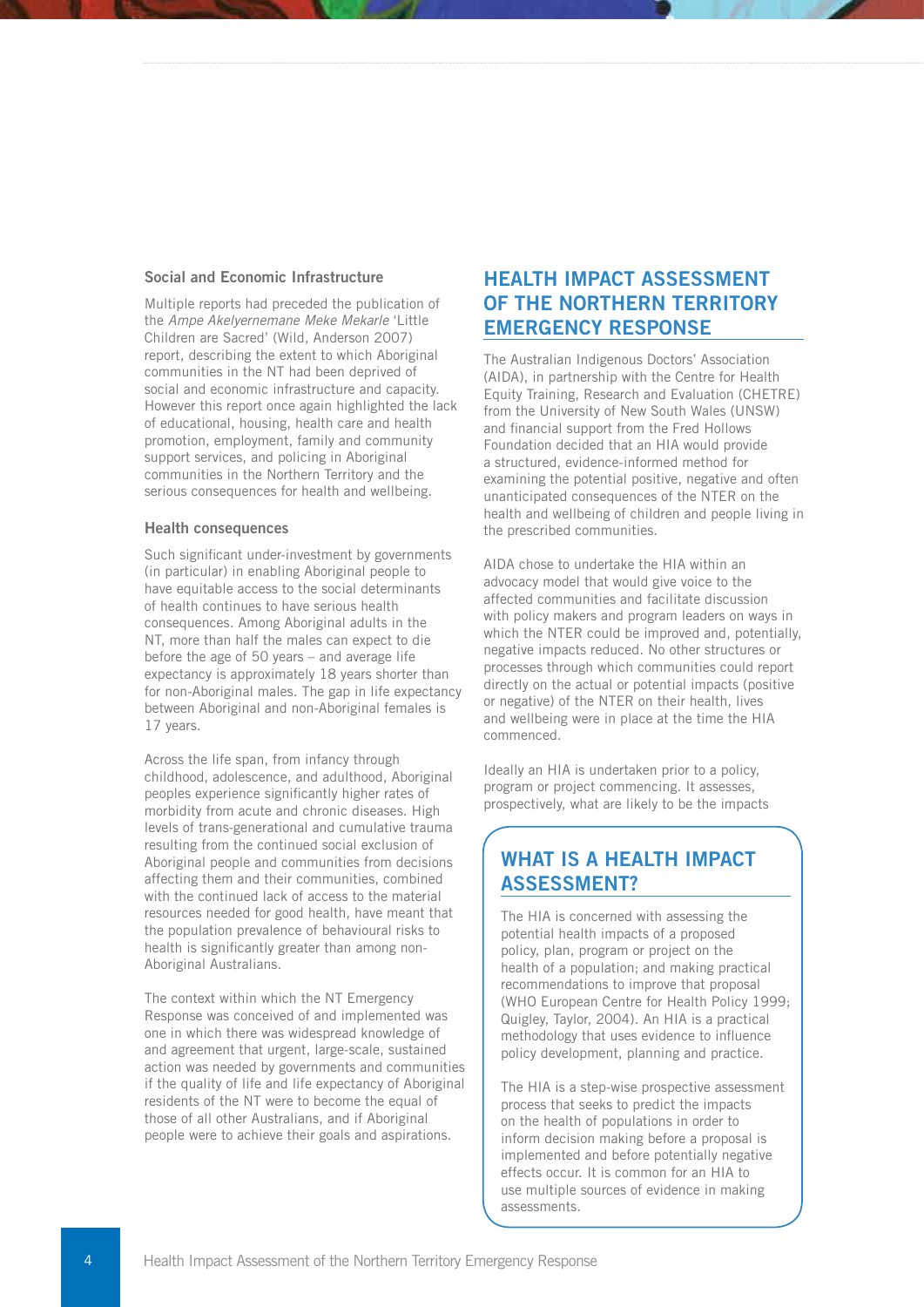of what is being proposed. In this case the NT Intervention was implemented with no opportunity for assessment prior to implementation. We have therefore needed to define the proposal being assessed and to accept that many of the impacts identified were occurring at the same time that the HIA was being undertaken.

The proposal that was being assessed in this HIA is the NTER legislation, the media releases that were distributed in association with the enactment of the legislation, and a one-year-on report prepared by the Australian Government accounting for progress in implementing the NTER legislation. The focus of the HIA has been on the impacts in the communities prescribed in the legislation, although we recognise that there have been substantial impacts on the Northern Territory and Australia as a whole.

*The HIA is not an evaluation of the NTER* but is, rather, an assessment of evidence from a variety of sources that has then been used to predict potential positive and negative impacts on the health of the people whose communities were prescribed under the legislation. In this HIA we made a conscious decision to privilege the voices of the people directly affected by the Intervention. This means that we gave equal weight to the reports of the people about

their experiences and perceptions of the potential impact on their lives, health and wellbeing; and to the findings and opinions of experts.

As a result of this HIA being conducted concurrently with the Intervention's implementation there was an additional complexity in assessing potential impacts because we were able to see some of the difficulties and delays in what was proposed that may not have been as evident when the proposal was first announced. The time taken to secure resources to undertake the HIA and to secure ethics approval meant that the HIA was being undertaken in a changing environment.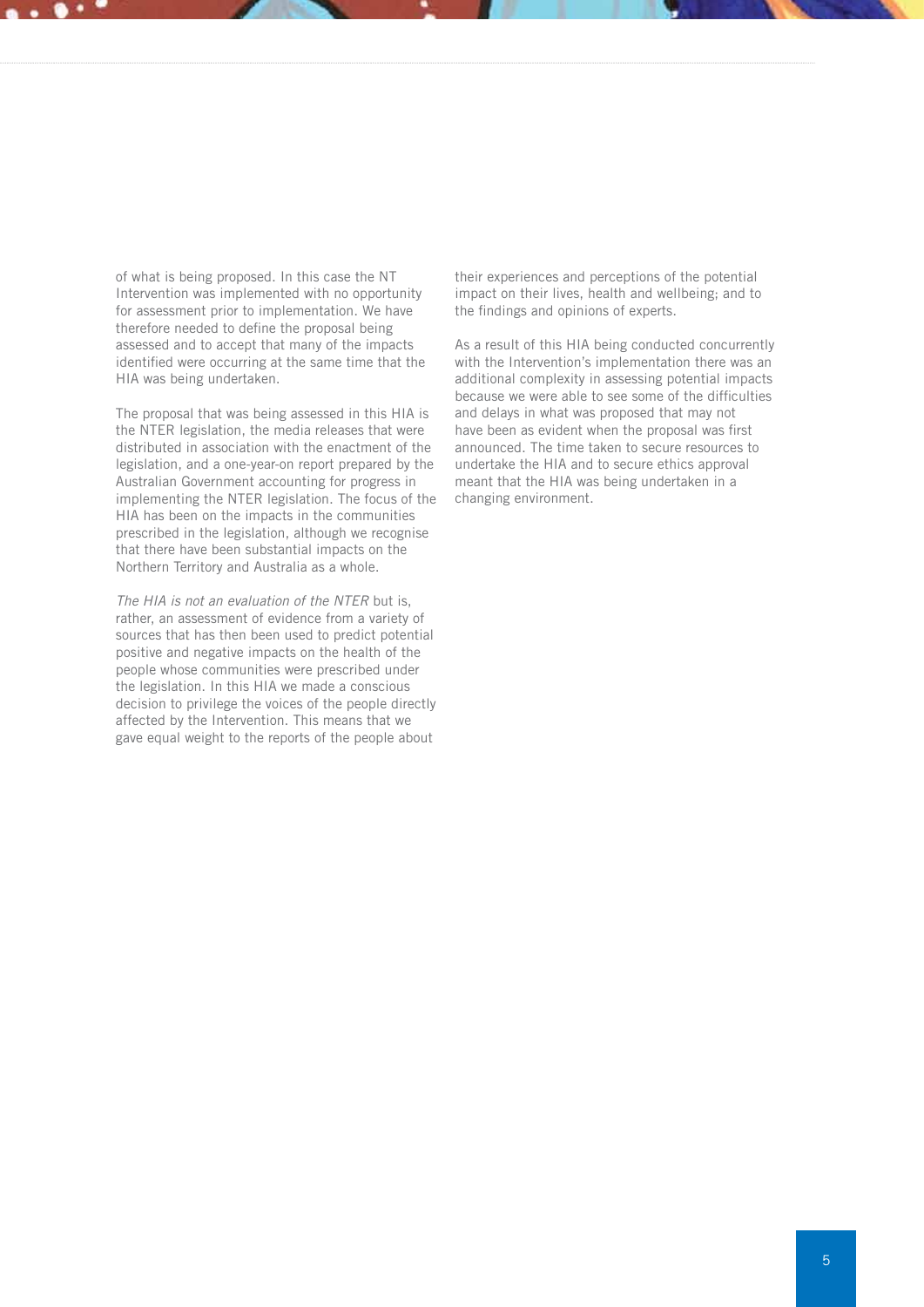## The Dance of Life: an Aboriginal understanding of health and wellbeing



In undertaking the assessment the HIA Team acknowledged the importance of working within an Aboriginal understanding of health and wellbeing and a global human rights approach.

In 1978 the Declaration of Alma Ata had established international agreement

> '... that strongly affirmed that health, which *is a state of complete physical, mental and social wellbeing, and not merely the absence*  of disease or infirmity, is a fundamental *human right and that the attainment of the highest possible level of health is a most important world-wide social goal whose realisation requires the action of many other social and economic sectors in addition to the health sector.' (International Conference on Primary Health Care, 1978).*

The National Aboriginal Health Strategy (National Aboriginal Health Strategy Working Party, 1989) defined Aboriginal health as:

> *'... not just the physical wellbeing of the individual but the social, emotional, and cultural wellbeing of the whole community. This is a whole of life view and it also includes the cyclical concept of life-death-life.'*

This was expanded upon in a definition developed by Swan and Raphael (1995, p.13).

> *'The Aboriginal concept of health is holistic, encompassing mental health and physical, cultural and spiritual health. Land is central to wellbeing. This holistic concept does not merely refer to the 'whole body' but in fact is steeped in the harmonised inter-relations which culturally constitute wellbeing. These inter-relating factors can be categorised largely as spiritual, environmental, ideological, political, social, economic, mental and physical. Crucially it must be understood*

*that when the harmony of these interrelations is disrupted, Aboriginal ill-health will persist.'*

In this HIA a contemporary Aboriginal definition of health has been used. The *Dance of Life* was developed by Professor Helen Milroy<sup>4</sup> and consists of five dimensions – cultural, spiritual, social, emotional and physical – within which are a number of layers that reflect historical, traditional and contemporary influences on health. This concept emphasises the intersection of both the layers and dimensions, that creates the interconnectedness for a whole of life approach to Aboriginal wellbeing.

In line with Professor Milroy's model and in keeping with the earlier definitions of the health and well being of Aboriginal peoples, this HIA has used a multi-dimensional schema to define health.

**The five dimensions included in the HIA framework are:** physical health, psychological health, social health and wellbeing, spirituality, and cultural integrity.

The contributions of each of these dimensions to the health of Aboriginal people are explained, below. For each of these dimensions, indicators were selected to predict the explicit effects of the multiple impacts of the NTER on the health of the populations of the prescribed communities in the NT.

## Physical health

Following colonisation and the dramatic changes in lifestyle and degraded living circumstances Aboriginal peoples have been exposed to high levels of childhood infectious disease (such as

Professor Helen Milroy is the Director of the Centre for Aboriginal Medical and Dental Health (CAMDH) at the University of Western Australia.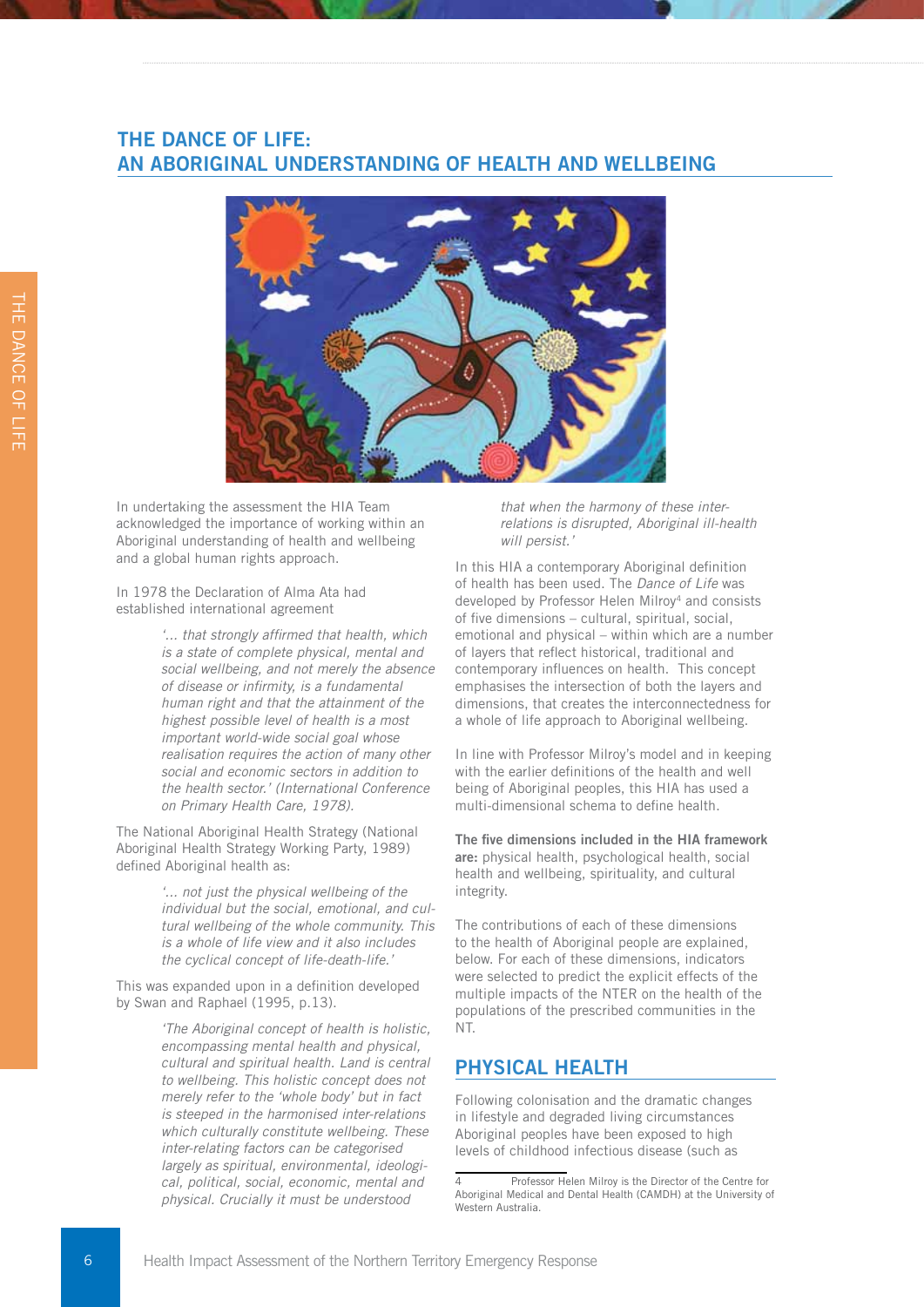pneumonia and gastroenteritis) and, among adults, there are high rates of chronic diseases (including cardiovascular disease, diabetes, and kidney disease) and injuries which have contributed to the unacceptable gap in life expectancy. As well, the degraded living conditions and social exclusion have resulted in the high prevalence of behavioural risks to health – alcohol misuse, poor nutrition, smoking, obesity and interpersonal violence.

#### Selected indicators of physical health

- premature mortality
- morbidity
- self-reported health

• behavioural risks to health - alcohol and other substance misuse, poor nutrition, smoking, obesity, physical inactivity, interpersonal violence

• use of health care services - preventive and curative services (e.g. immunisation, ear health, and child and adult health checks)

#### *Sources:*

Australian Institute of Health and Welfare, 2007. Australian Institute of Health and Welfare, 2008a. Australian Institute of Health and Welfare, 2008b. Australian Institute of Health and Welfare, 2008c. Australian Department of Health and Ageing, 2008.

## Psychological health

Since colonisation the psychological health of Aboriginal people has been under immense pressure reflected in profound trauma, extreme powerlessness, denial of identity, marginalisation in society and exclusion from mainstream institutions including the right to vote, attend high school or earn fair wages. These sources of trauma persist and are reflected in trans-generational trauma and cumulative trauma, resulting in high levels of psychological distress; anxiety and depression; suicide and experiences of stigma and discrimination, that in turn contribute to substance misuse and violence.

#### Selected indicators of psychological health

- anxiety and depression
- suicide
- stress
- trans-generational trauma, cumulative trauma
- freedom from stigma, shame, discrimination
- freedom from institutionalised racism

Sources: Kaufman, 2004.

Australian Institute of Health and Welfare, 2009a. Australian Institute of Health and Welfare, 2009b. Australian Department of Health and Ageing, 2008

## Social health and wellbeing

The policies of assimilation, elimination, forced child removal, protection and segregation that were imposed after colonisation resulted in the huge disruption of traditional social institutions and kinship ties. The damage to the intricate kinship systems and community cohesion of Aboriginal people through the Stolen Generations cannot be over-emphasised with many Aboriginal people today still searching for their identity and many Aboriginal lands still calling their people home. For Aboriginal people living today the impacts of these race-based policies and practices, including the enormous dislocation of families and communities, laid the foundation for generational exclusion from mainstream society and resultant impoverishment, resulting in poorer educational outcomes and income levels, high levels of unemployment, incarceration, and poor living conditions. The lack of access to material resources necessary for health (Anderson, Baum, Bentley, 2007) and the lack of opportunities to acquire these have had a major impact on the physical and psychological health of Aboriginal people. Housing and associated health hardware (e.g. water, sewerage and waste disposal), education, employment and income are some of the material resources that are essential for good health and wellbeing.

#### Selected indicators of social health

- number of new houses built
- number of new houses allocated to Aboriginal community members
- number of houses meeting national quality standards
- number of school places, teachers
- opportunities for employment
- number and location of health services and health care
- number, qualifications, and location of health workforce

• number, location of police and other community safety measures and workforce

*Sources:*

Australian Institute of Health and Welfare, 2009a. Australian Department of Education Science and Training, 2004. Australian Department of Health and Ageing, 2008.

In addition to having access to material resources, peoples' and communities' social health and wellbeing are also dependent on ability to be self-determining, to fully participate in every layer and aspect of social decision making to enable their goals, aspirations and needs to be met. The significant social exclusion of Aboriginal people from mainstream society has contributed to their poor health and life expectancy and exposes the high costs associated with lack of access to the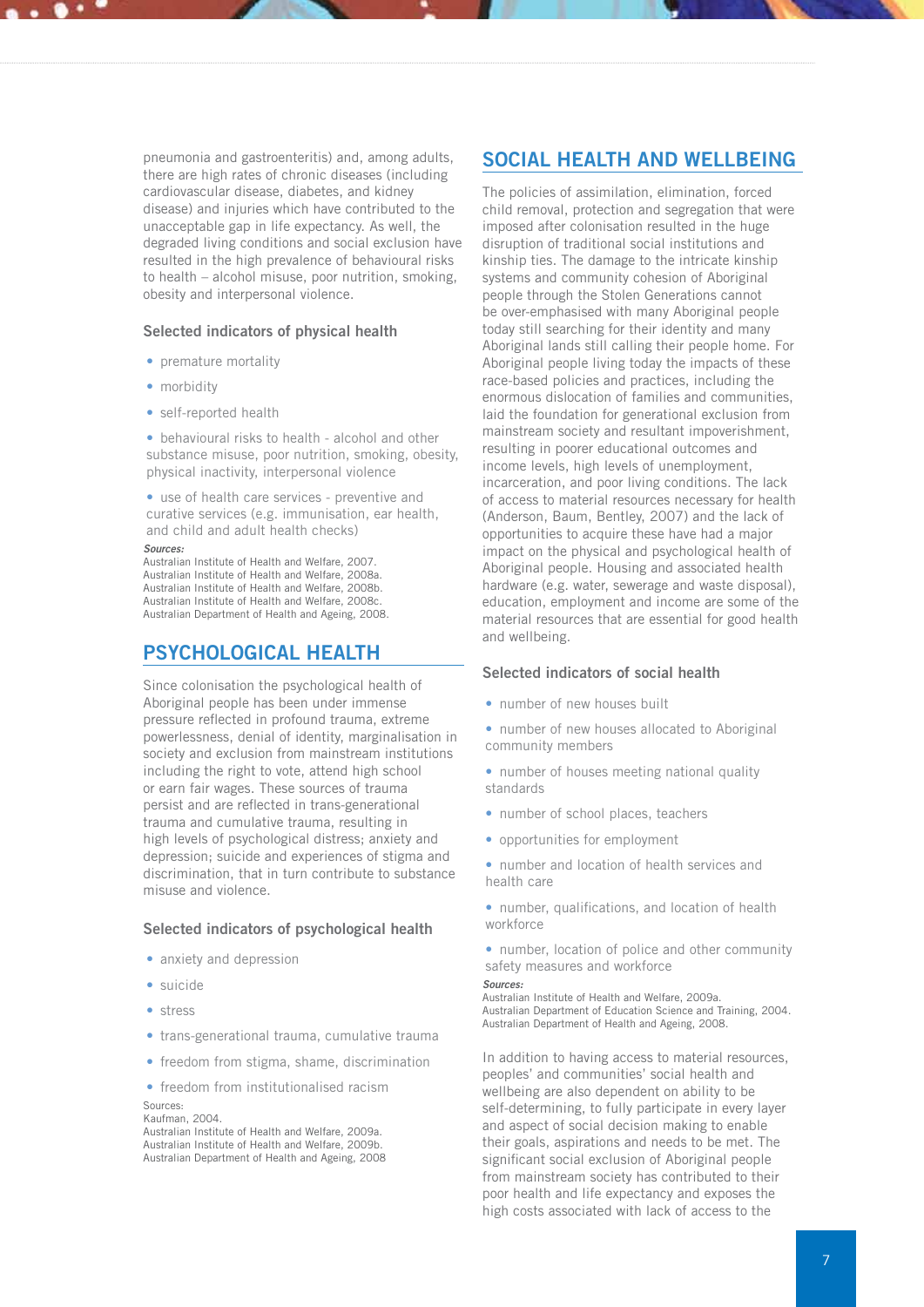opportunities and resources needed to participate fully in society. The expression of autonomy (personal and collective), access to opportunities to participate in social decision making and action, and the opportunity to be and to feel socially included and trusting (of other people and of governments) are components of social health and wellbeing.

#### Selected indicators of social wellbeing

- Autonomy personal and collective
- Opportunities for social inclusion
- Participation in social decision making and social action
- Discrimination

• Trust (in other people and in governments and their services, e.g. health, justice and housing) *Sources:*

Australian Institute of Health and Welfare, 2009a. Australian Institute of Health and Welfare, 2009b.

## **SPIRITUALITY**

All people are spiritual beings. For Aboriginal people this is strongly reflected in an understanding of the origin of life, ways of creation and a philosophical view that considers the interconnectedness of all things. This world view is significantly different from that of mainstream society and the tension between these world views remains strong today. Ongoing intolerance and lack of understanding on the part of mainstream society of differences in knowledges and values contribute to ongoing denial and denigration of Aboriginal world views and contributes to a deep sense of alienation and a collective existential despair. This also limits the capacity of Aboriginal leaders to have their world views incorporated into policy development and implementation.

#### Selected indicators of spirituality

• recognition and respect for Aboriginal people. world views, knowledge, values and aspirations

• Aboriginal world views incorporated into policy development and implementation

• alienation and despair Sources: O'Loughlin, 2008. Atkinson, 2002.

## Cultural integrity

No culture is static. Aboriginal culture includes lore and law, languages, ceremony (including sorry business), kinship and approaches to health and healing, all of which are expressed through song, dance, art, and story telling to create and reinforce social cohesion within communities.

Culture gives people a sense of their roles and responsibilities and place in their society and ensures the continuity and sustainability of both people and the environment. The fundamental differences between the cultural knowledges and practices of Aboriginal people and European settlers resulted in an extreme clash of world views. These misinterpretations continue today and have profoundly influenced our social institutions, creating barriers through institutional racism, marginalisation from political structures and processes, and token understanding on the part of mainstream society of the value and potential contributions of Aboriginal people, culture and knowledge. The recognition of land rights and the relationship to country, and the acknowledgement and promotion of the use of Aboriginal languages are some of the factors central to the cultural integrity of Aboriginal people and through that, to their health.

#### Selected indicators of cultural integrity

• Evidence of having taken back from government agencies certain rights of self-government

• Steps taken to secure Aboriginal title to traditional lands

• Degree of community control of educational services, health services, police and fire protection services

• Officially recognised cultural facilities to help preserve and enrich cultural lives, including recognition and promotion of Aboriginal languages Source:

Chandler, Lalonde, 1998, p 209.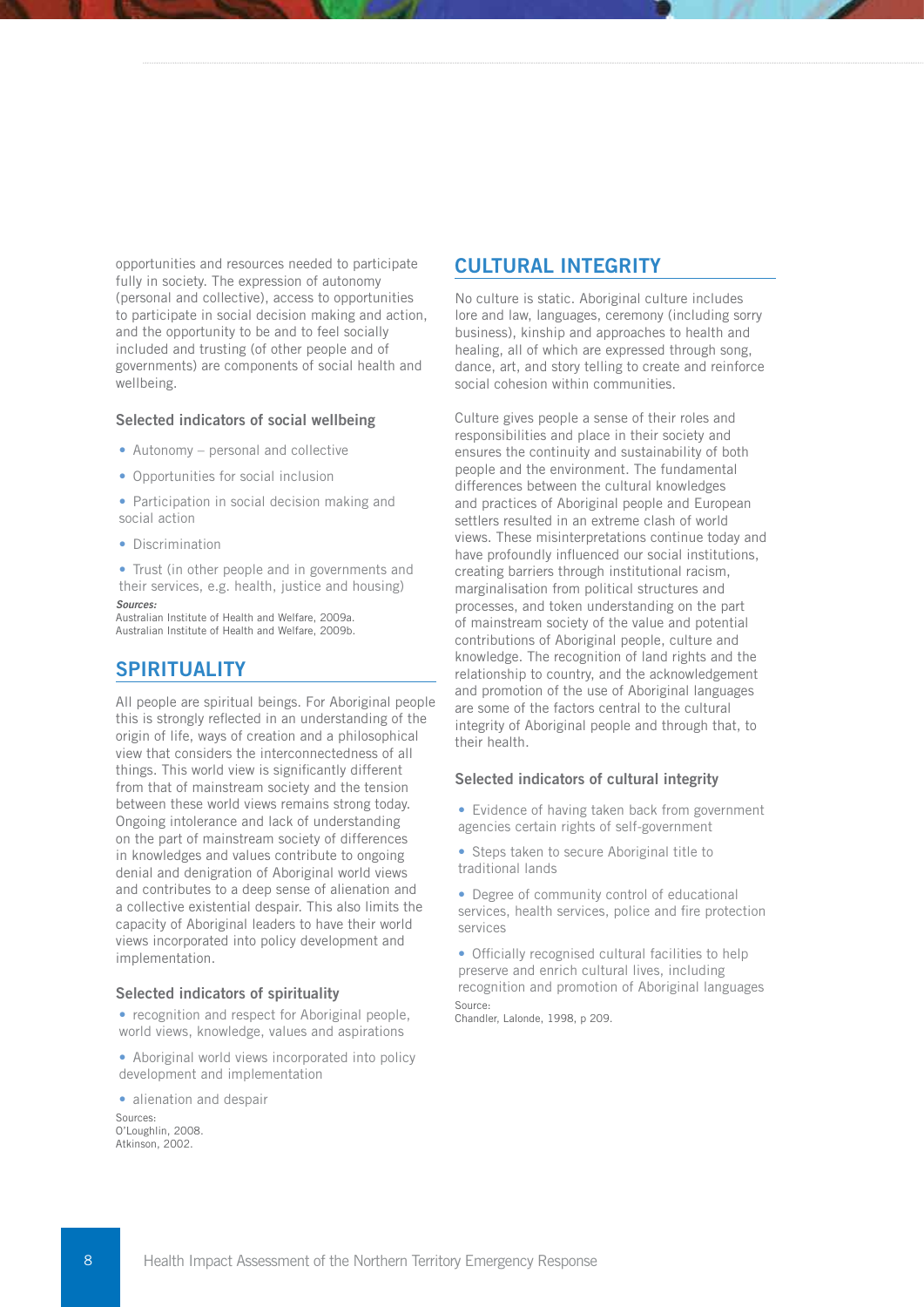# The HIA Method

## **SCREENING**

The purpose of the screening step is to determine whether or not an HIA is appropriate. A prescreening report was prepared on the 24 August, 2007. The pre-screening report set out the five main elements of the HIA. Through the process of preparing and endorsing this report it was agreed that:

• a steering committee would be convened by AIDA, membership of which would include community representatives, AIDA and CHETRE. Broad responsibilities of the steering committee would include: screening and scoping the HIA, discussing progress in gathering evidence, and forming and finalising recommendations;

• four to six health issues would be targeted, rather than an exhaustive analysis of all the potential health issues (and determinants) that could be identified;

• evidence of the potential impacts would be collected in three ways: consultation with nominated communities, consultation with other stakeholders and the commissioning of expert appraisal reports;

• a draft report would be prepared to draw together findings from the evidence collected; and

• a series of recommendations aiming to improve and add value to the NT Intervention and its implementation would be developed.

## **SCOPING**

The purpose of this step is to establish the scope and nature of the HIA, what is going to be done and within what timeframe, identify who will be responsible for each aspect of the work, and decide on project management processes.

The scope of the HIA of the NT Intervention was determined at a meeting held on Sunday 23 September 2007. The scoping report was drafted on 22 October, 2007.

It was decided that a comprehensive HIA rather than a rapid HIA would be conducted. The 'proposal' that was being assessed included NTER measures described in:

• Government media releases, 2007 (Brough 20075; Abbott 2007);

• The Ampe Akelyernemane Meke Mekarle 'Little Children are Sacred' report, (Wild, Anderson 2007;

• The NTER: One Year On report, June 2008 (Australian Department of Families Housing Community Services and Indigenous Affairs 2008).

A steering committee was established and terms of reference were developed to provide advice and guidance on the conduct HIA. The committee decided that:

• CHETRE would act as consultants to AIDA;

• ethics approvals would be sought from the Central Australia Aboriginal Health Research Ethics Committee, the Human Research Ethics Committee of the Northern Territory Department of Health and Community Services, and the UNSW Human Research Ethics Committee;

• data collection would involve a legislative analysis, community consultations, community profiles and expert review;

• appraisal and analysis of the evidence would involve assessing the impacts identified from the data collection using a standard matrix, assessing the significance of impacts and prioritising them ‑ if the information from the varying sources diverged or disagreed, the information collected from Aboriginal communities would be privileged;

• recommendations would be agreed after presenting the findings to the steering committee, developing and agreeing on a set of action oriented recommendations, and writing the final report;

• a process and impact evaluation would be conducted and a system would be established to monitor the outcomes of the recommendations over time.

## **IDENTIFICATION**

Ethics approval was gained from the Central Australian Aboriginal Health Research Ethics Committee and the Human Research Ethics Committee of the Northern Territory Department of Health and Community Services.

Information that was collected to identify the major health impacts included legislative analysis, community consultations, key stakeholder interviews, key document analysis and expert reviews.

Multiple media releases by Minister Brough were used to announce the NTER and the specific measures included in the **NTER**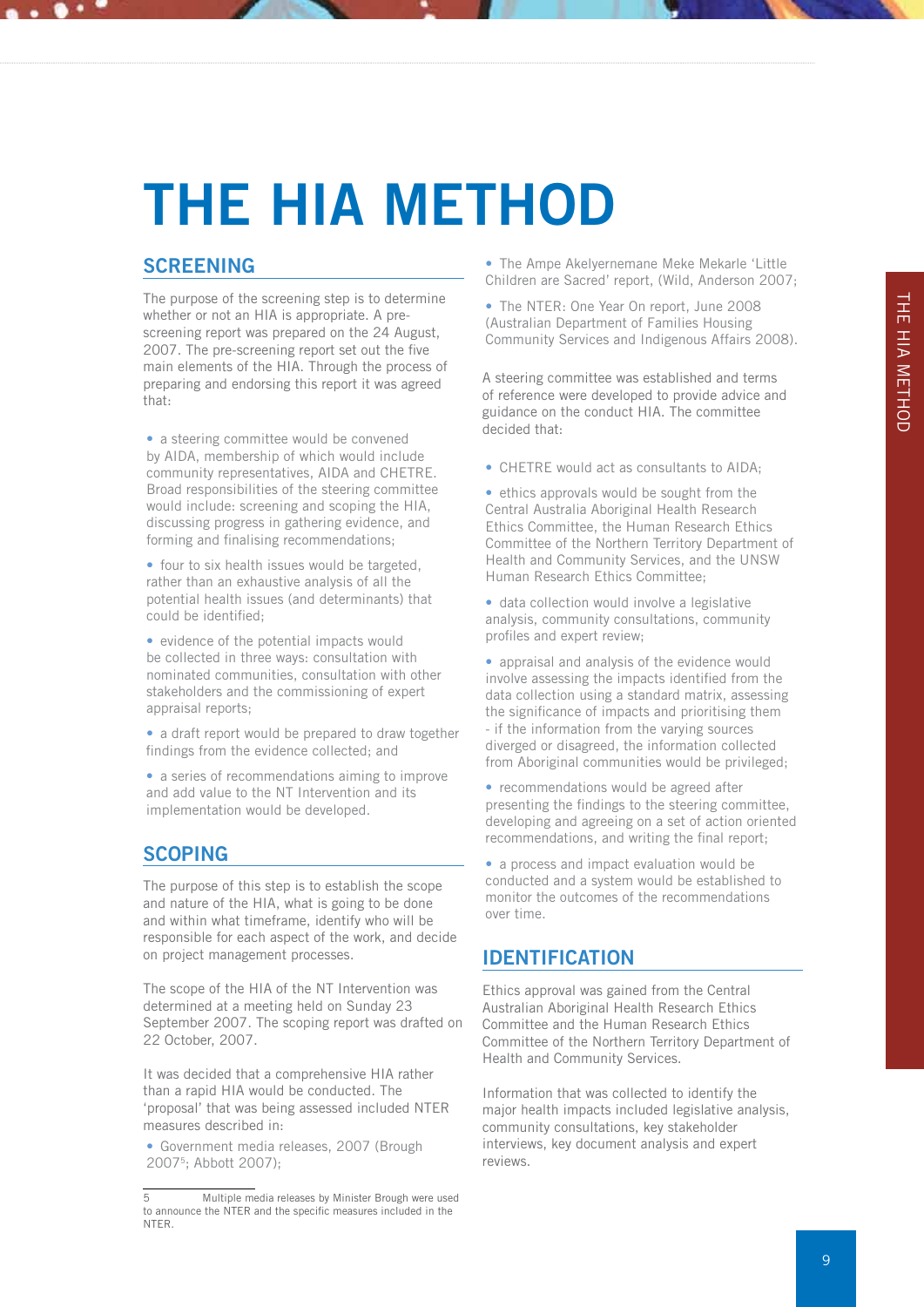#### Legislative Analysis and Analysis of Media Releases

Legislative analysis was conducted to identify the elements in the Intervention, identify the regulatory context, and to ensure that the HIA responded to the complexities of the proposal.

#### Community Consultations

Community consultations were conducted between July and October 2008 in four communities across the Northern Territory. Perspectives were sought from Central Australia, the Katherine region and the Top End. Where possible, perspectives from both urban and regional parts of these regions were obtained. Community consultations included oneon-one interviews and focus groups. Detailed notes were taken but the interviews and focus groups were not recorded.

#### Key Stakeholder Interviews

Twenty-one key stakeholder interviews were conducted between July 2008 and January 2009. Most of the interviews were one-on-one conducted by telephone, although eight were conducted faceto-face including three group interviews.

In total, twenty-five individuals were interviewed fifteen female and ten male. Seven were Indigenous; ten were government employees, six were from non-government organisations, six were service providers, two were academics and one was a senior Commonwealth public servant.

The interviews were all conducted by members of AIDA and CHETRE. Interviews were transcribed verbatim. The transcripts were uploaded onto Vivo. Then, based on decisions of the steering committee at the first assessment meeting (see below), the data were organised around four priority issues: child health checks; safe communities; income management; and external leadership, governance and control. These issues were those raised most commonly in the community and stakeholder interviews and were also raised by most of the expert reviewers. Prosaic coding was carried out by members of the CHETRE team and verified by AIDA. The coding process identified the major themes arising from the interviews and the impacts in relation to each of the four priority issues.

#### Expert Reviews

Expert reviews were commissioned in the areas of: drugs and alcohol, mental health, child mental health, education, child health, and human rights. These reviews were a summary of research-derived evidence reported in the literature. They were not systematic reviews but were, rather, syntheses prepared by recognised experts in the field.

• Professor Sherry Saggers, National Drug Research Institute, Curtin University of Technology prepared the Drug and Alcohol Expert Review

• Dr Chris Sarra, Indigenous Education Leadership Institute, Queensland University of Technology prepared the Education Expert Review

• Dr Heather d'Antoine prepared the Child Health Expert Review

• Mr Tom Calma, Human Rights and Equal Opportunity Commission prepared the Human Rights Expert Review

• Professor Ernest Hunter, University of Queensland, prepared the Mental Health Expert Review

• Associate Professor Helen Milroy, University of Western Australia, prepared the Child Mental Health Expert Review

## Analysis and Assessment

Members of the CHETRE team developed a series of questions to guide the analysis and assessment of the evidence.

- What was the proposal?
- What was the evidence for the proposal?

• What was the logic pathway between the measures proposed in the Intervention compared with research-derived evidence about the most effective measures to address the problem?

• What actions were taken to implement the Intervention?

• What health impacts were identified?

• What should be changed to increase the likelihood that the Intervention will have positive outcomes? 

When all the evidence had been collected from communities, experts, and key stakeholders, the Steering Committee conducted a preliminary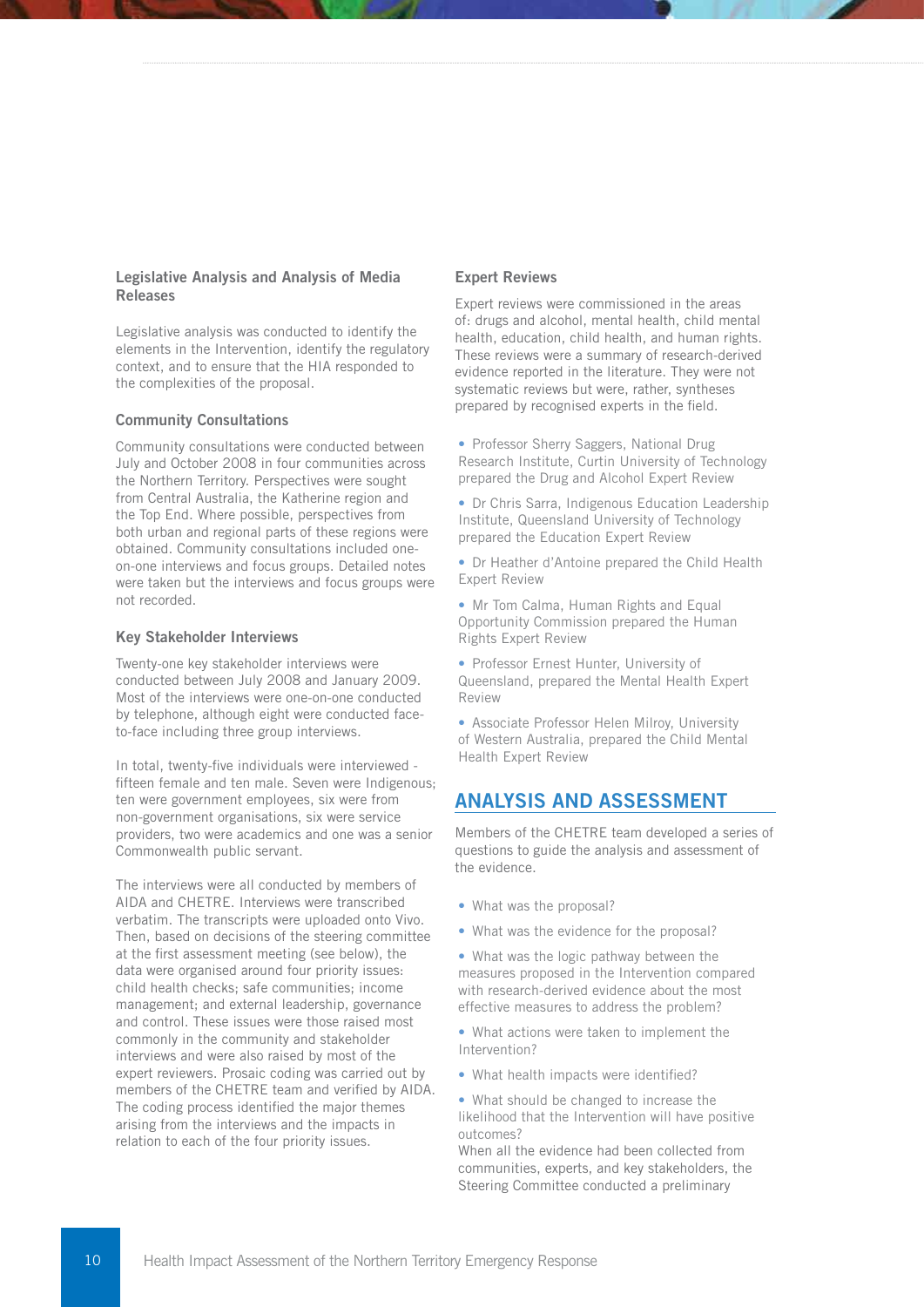review of the findings. The Committee decided to proceed with full assessments of the predicted impacts on health of the following measures proposed in the NTER:

• safe communities (alcohol restrictions, prohibited materials, housing and education);

- • child health checks; and
- compulsory income management.

Each of these areas had been included, explicitly, in the conceptualisation of the Intervention and in legislation establishing the Intervention. However, the evidence gathered from communities, experts, and key stakeholders pointed to the powerful health impact of the ways in which the Intervention had been conceptualised, adopted and implemented.

Consideration of that evidence pointed to the need for assessment of the health impact of the processes and structures of 'external leadership, governance and control' that had been imposed by governments and their agents in introducing and implementing the Intervention. This became the fourth area that was the subject of the full assessment.

### Second Assessment

Following further analysis and assessment, the draft assessments on each of the four priority issues were summarised into one page documents. Both the detailed assessments and these summary pages were used as the basis for discussion at the second assessment meeting held in Sydney in May 2009. This meeting was attended by five members of affected communities in the NT in addition to the AIDA members and CHETRE staff who were responsible for the HIA. The aims of the meeting were to: review the draft assessments in each of the four areas, prioritise the impacts and to make action-oriented recommendations to maximise the potential benefits to the health of the population and to minimise the potential harms to health associated with the NT Intervention.

Following that meeting, this report was prepared. For each of the priority issues an impact assessment has been prepared. Pertinent quotes from a community member, a key stakeholder, or an expert reviewer were included to illustrate and illuminate the impact.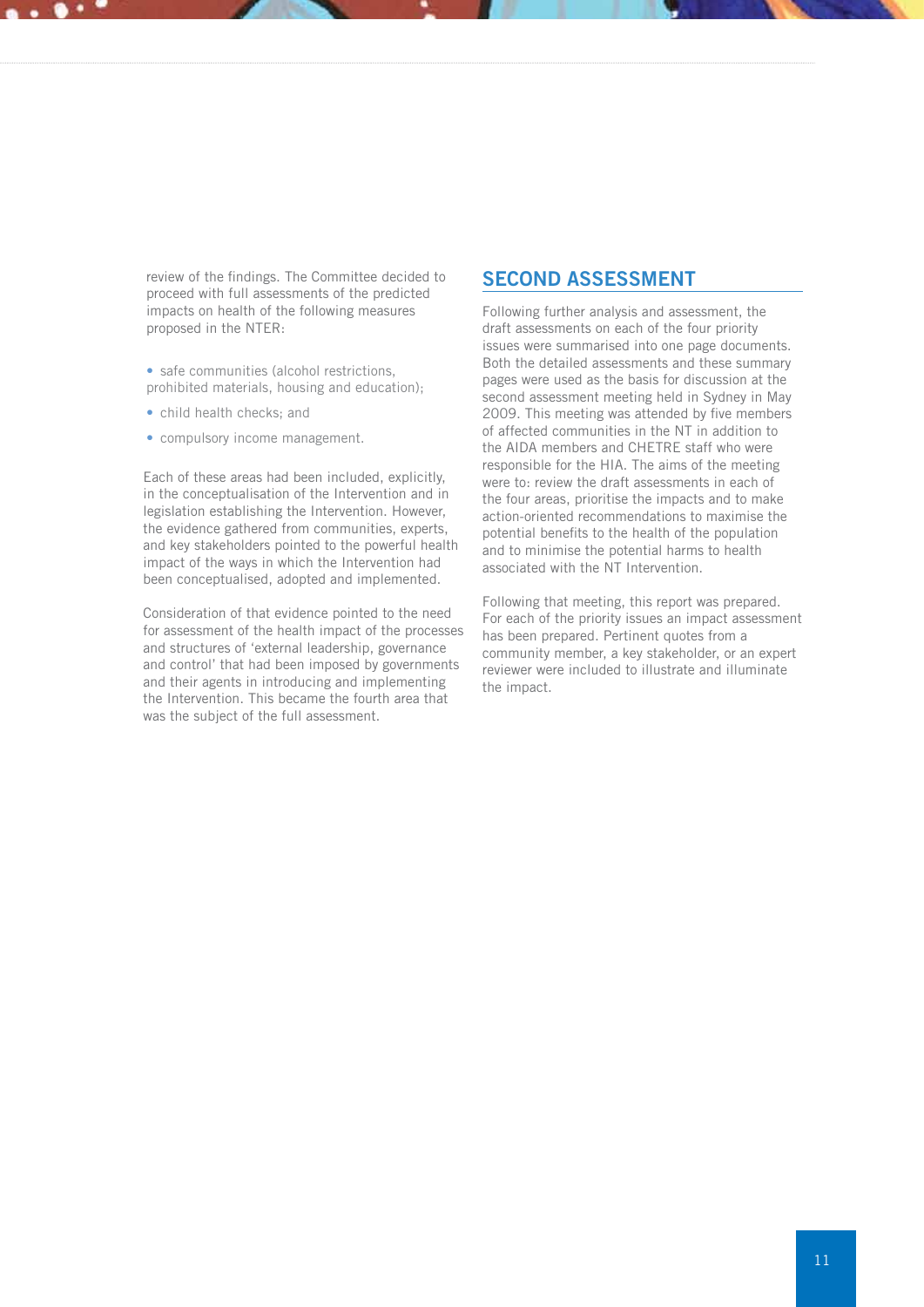## External leadership, governance and CONTROL

Table 1: external leadership, governance and control: summary of the evidence from communities, stakeholders and expert reviewers

|                                                                                                    | <b>Positive impacts</b>    |                      |                   |       | <b>Negative impacts</b>    |                      |                   |       |
|----------------------------------------------------------------------------------------------------|----------------------------|----------------------|-------------------|-------|----------------------------|----------------------|-------------------|-------|
|                                                                                                    | <b>Sources of evidence</b> |                      |                   |       | <b>Sources of evidence</b> |                      |                   |       |
|                                                                                                    | Community<br>visits        | Key<br>stake-holders | Expert<br>reviews | Other | Community<br>visits        | Key<br>stake-holders | Expert<br>reviews | Other |
| Government commitment<br>and leadership on issue                                                   | $\sqrt{}$                  |                      | $\checkmark$      |       |                            |                      |                   |       |
| <b>Increased financial</b><br>investment in infrastruc-<br>ture and services                       |                            | $\checkmark$         | Ø                 |       |                            |                      |                   |       |
| Government able to<br>respond more promptly<br>and precisely to com-<br>munity needs               |                            |                      |                   |       |                            |                      |                   |       |
| <b>Discrimination</b>                                                                              |                            |                      |                   |       | $\checkmark$               | $\checkmark$         |                   |       |
| Political and social<br>exclusion                                                                  |                            |                      |                   |       |                            |                      |                   |       |
| Loss of personal and<br>collective autonomy                                                        |                            |                      |                   |       |                            | ✓                    |                   |       |
| Disregard for and<br>disrespect of community-<br>determined governance<br>structures and processes |                            |                      |                   |       |                            |                      |                   |       |
| Cumulative trauma and<br>anxiety associated with<br>ambiguity/distrust                             |                            |                      |                   |       |                            |                      |                   |       |
| Stigma and shame                                                                                   |                            |                      |                   |       | $\checkmark$               | $\checkmark$         | $\checkmark$      |       |
| <b>Undermining Aboriginal</b><br>cultural integrity                                                |                            |                      |                   |       | $\checkmark$               | $\checkmark$         |                   |       |
| Lack of cultural<br>competence on the part<br>of government agencies<br>and agents                 |                            |                      |                   |       |                            |                      |                   |       |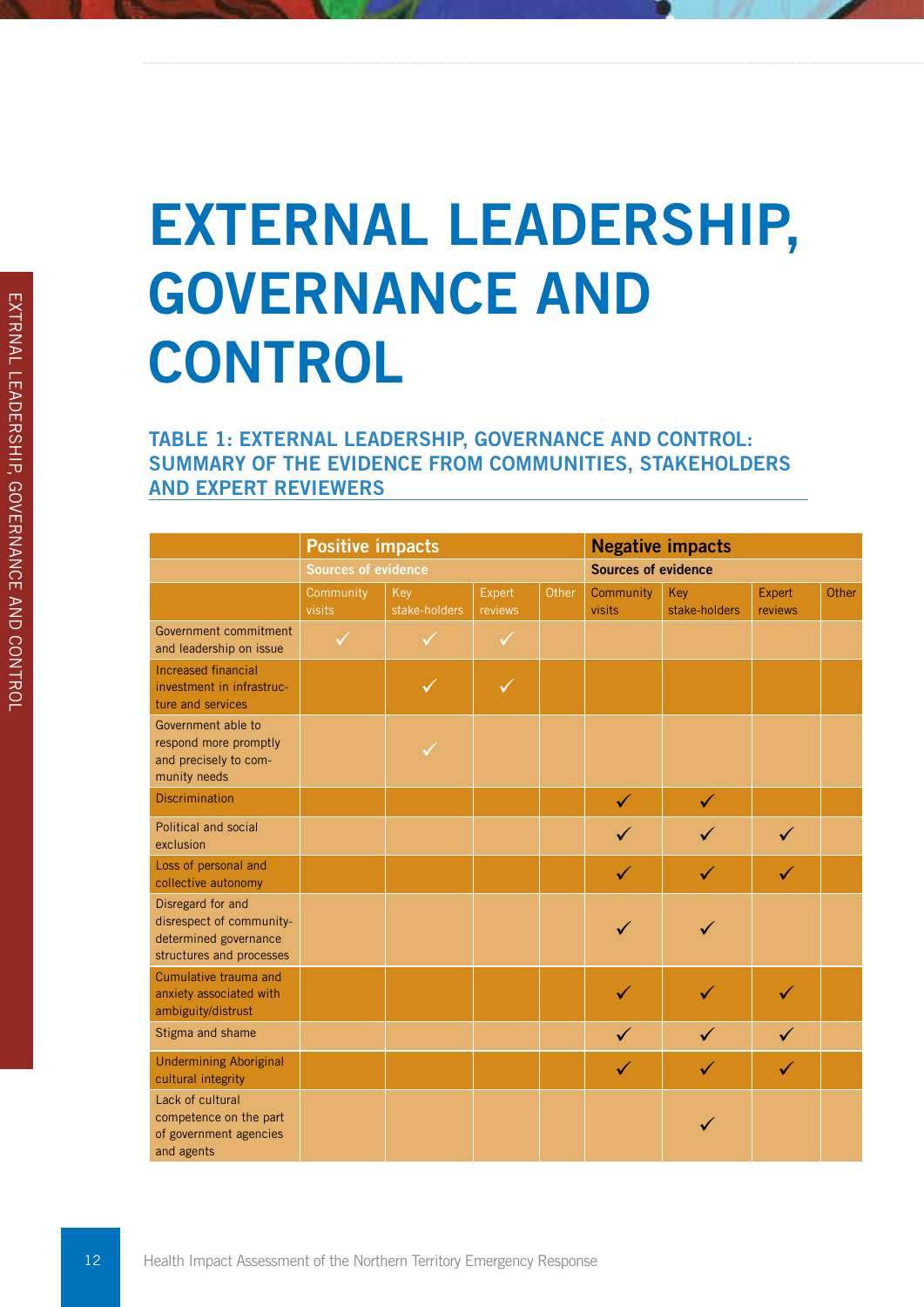## **BACKGROUND**

The *Ampe Akelyernemane Meke Mekarle '*Little Children are Sacred*'* report (Wild, Anderson, 2007. p. 22) recommended, first, that:

> *'Aboriginal child sexual abuse in the Northern Territory be designated as an issue of*  urgent national significance by both the Aus*tralian and Northern Territory Governments, and both governments immediately establish a collaborative partnership with a Memoran*dum of Understanding to specifically address *the protection of Aboriginal children from sexual abuse. It is critical that both governments commit to genuine consultation with Aboriginal people in designing initiatives for Aboriginal communities.' p. 22.*

The report's overview said, in part, that:

*'... what is required is a determined, coordinated effort to break the cycle and provide the necessary strength, power and appropriate support and services to local communities, so they can lead themselves out of the malaise: in a word, empowerment.' p. 2.*

The report outlined concepts that had emerged in the course of their extensive consultations with Aboriginal communities and stakeholders in the conduct of the inquiry, and that reflected their views on the problems and their aspirations: 'dialogue, empowerment, ownership, awareness, healing, reconciliation, strong family, culture, law.' p. 15. The report agreed that '... the underlying dysfunctionality where child sexual abuse flourishes needs to be attacked, and the strength returned to Aboriginal people.' p. 21.

The *Ampe Akelyernemane Meke Mekarle* 'Little Children are Sacred' report also identified the multiple social, economic, environmental and behavioural factors associated with child sexual abuse and most other causes of ill health (physical and mental) and premature death in Aboriginal communities in the Northern Territory. p.15. These had been widely reported in many previous reviews and reports.

The NTER addressed this second group of factors only. The Australian and NT governments invested new resources through multiple sectors, simultaneously. However, the NTER legislation and the mechanisms for implementation removed

control of decision making and action from each of the communities and organisations affected by the Act. Most of the measures included in the legislation (and in related initiatives) are mandatory or compulsory; there is no reference to the need for dialogue, empowerment, ownership, reconciliation, healing, strong family or culture. In short there is no acknowledgement of existing local Aboriginal leadership and governance, and no suggested means to work together to strengthen these in the future.

## Assessment

#### Positive impacts

The Australian and Northern Territory governments' recognition that the safety and wellbeing of Aboriginal children and their families was an issue of national significance was seen as a positive impact of the NT Intervention. Formal national commitment demonstrated that the Australian Government was committed to providing the services and infrastructure necessary to improve child safety and wellbeing, and was concerned about the plight of Aboriginal children. There is an opportunity for this commitment to be followed up by improvements in the provision of services and infrastructure.

> *'… at least there was a recognition that there was a problem that needed action and needed money being spent on it. Hopefully that will continue, but hopefully there will be a more informed approach to policy making which will involve listening to Aboriginal people but also be based on evidence rather than ideology.'*

#### *Non-Indigenous Doctor*

Long-term commitment of funding is an opportunity to improve the delivery of services and infrastructure to Aboriginal communities.

> *'A \$99.7 million commitment over two years that the Commonwealth have agreed to and increasing [the NT] services system across government and non government to that sort of level, you know, that's not just incremental, that's kind of a great leap forward in terms of funding remote primary health care.'*

*Non-Indigenous Health Service Manager*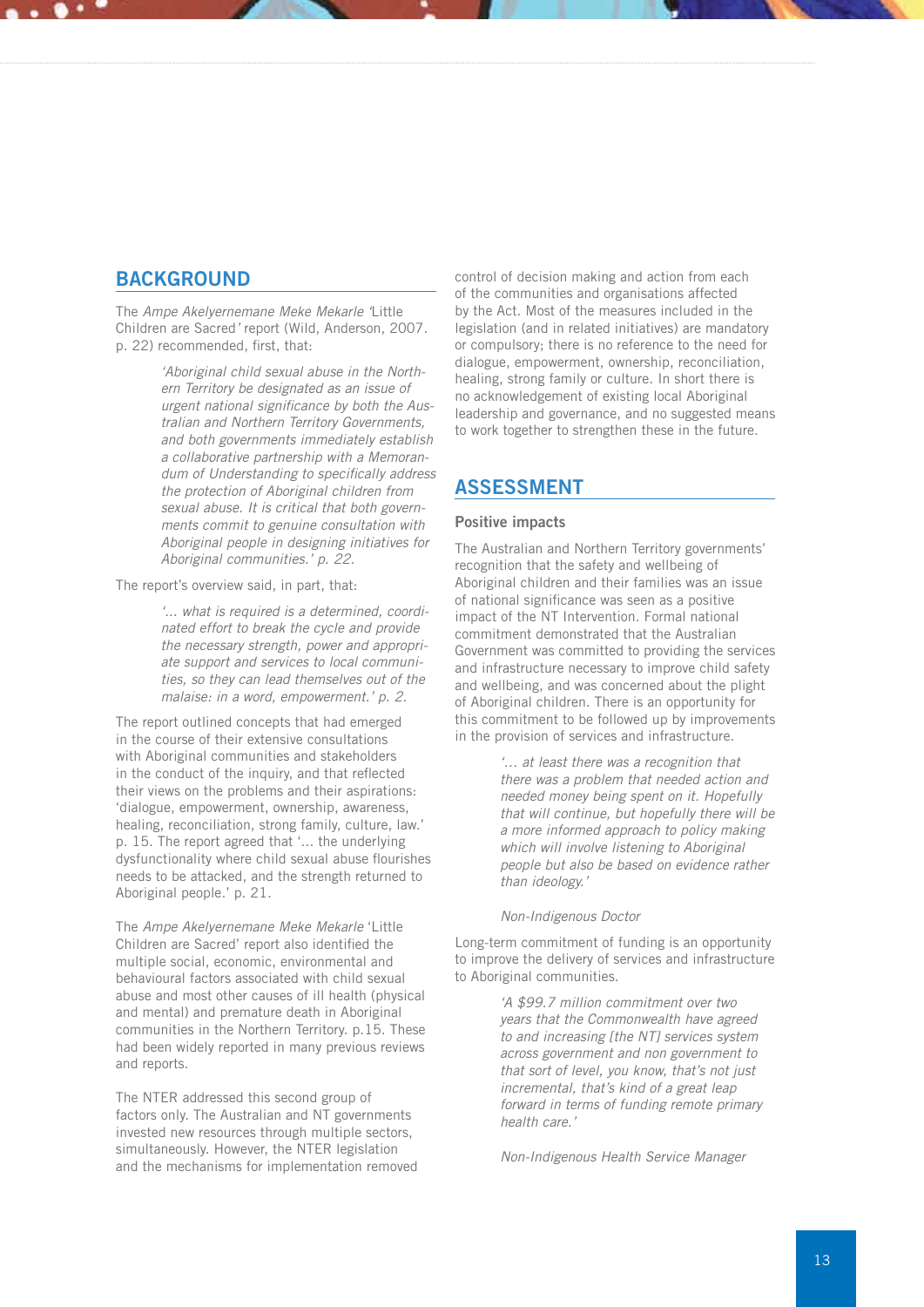Employment of Government business managers in Aboriginal communities has the potential to, and in some instances did, enable the Government to be more responsive to community needs.

> *'So that was a good example of a more recent one of how that was done with the Government Business Managers from the region and the Indigenous Coordination Centre kind of working together quite closely to be responsive to some extent … It was a practical thing on the ground… but still the government was still implementing its thing. It was just trying to target a bit more for the circumstances, a bit more of a compassionate way or with a bit more knowledge of the impact on the ground.'*

*Non-Indigenous Government Business Manager*

Getting government agencies to work together:

'I was given very specific direction in terms *of my role being to coordinate and synchronise the roll out of government policies, the implementation of these polices … So much of my work was around the logistic practi*calities of getting it out, the de-confliction *of different government agencies trying to do their work without any regard to other*  agencies, and that sort of fire brigade role of finding where things were going right off the *rails and getting them back on the rails.'*

*Non-Indigenous Health Service Manager*

#### Negative impacts

To many, if not most, community members and many stakeholders, the introduction of the legislation and the implementation of its measures felt as if:

> *'It was all our fault. No [recognition] that we were in deep crisis here and really needed some help … [This is] all your fault you know, you're drunks, you're lazy, you're undisciplined, uneducated and now you're fucking your kids so just get on with it and cop this into the bargain because we're decent. We're a decent society and you can't do that in our society. So we're going to garnishee your wages. We're going to sort of,*  you know, examine every orifice of your kids and we're going to find these perpetrators. *You know as if that, that's all.*

#### *You know it doesn't work like that.*

#### *Aboriginal Community Leader*

There is a perception that the NT Intervention represents poor government policy, but that Aboriginal people, rather than government incompetence will be blamed for the failure of the NT Intervention.

Throughout the conduct of the HIA, community members and stakeholders expressed shock, frustration, shame and anger at the discriminatory, racist nature of the NTER – calling up, for most people, memories and experiences of trauma that had been experienced by their families and communities for generations, and by themselves. Many people had thought that the days in which governments would act in this way had passed, that their democratic rights as citizens of Australia were secure. The fact that the level of engagement in planning the NTER and its implementation was much lower than that which would be considered to be normal by all other citizens will have multiple negative, unintended impacts on the health and wellbeing of the residents of the prescribed communities, and more broadly, on Aboriginal Australians across the country.

Suspension of Section 9 of the Racial Discrimination Act 1975 was viewed as highly discriminatory and as 'targeting Aboriginal people in a bad way'. There was outrage at the unfair singling out of Aboriginal people.

> *'This mob are guinea pigs. Long time ago it was the kitchen: not money. And we weren't allowed outside the fence. It is like returning to the past. Same as ration days; only a little bit of money.'*

*Aboriginal Community Member*

*'It felt like the stolen generation was coming back, so I was scared.'*

#### *Aboriginal Community Member*

*'Discrimination has the potential to widen the tolerance and respect gap between Indigenous and non-Indigenous Australians … I'm fearful that it'll create a rift and if it does happen then people react in strange ways. They can go into their shells or they*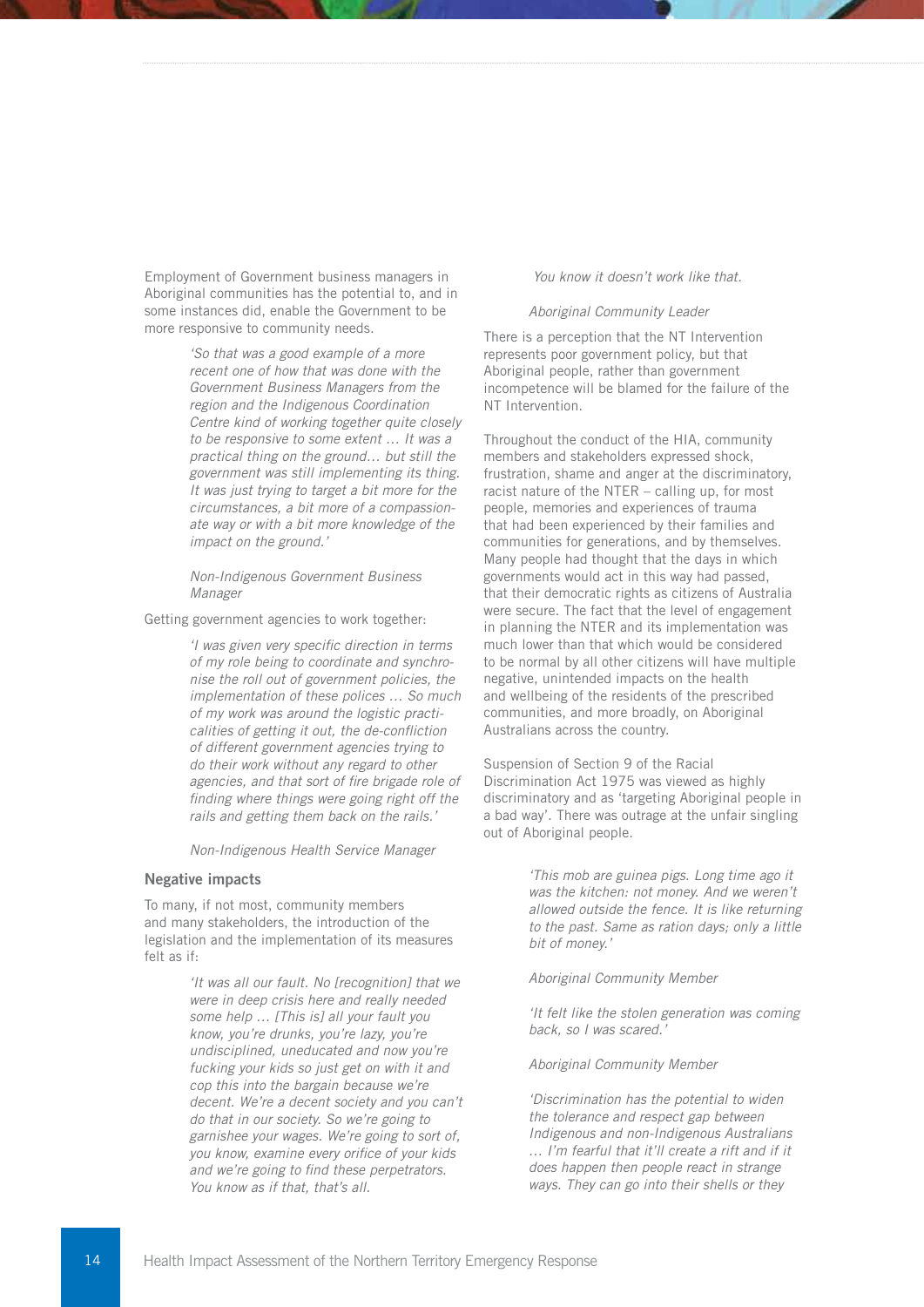*can become violent and retaliate … It takes longer to education [sic] the broader community and say "well this is an infrastructure problem over many years and it'll take many years to readdress".'*

#### *Non-Aboriginal Senior Bureaucrat*

Multiple people and stakeholders in every community and from almost all professional and disciplinary perspectives expressed shock and outrage at the loss of rights to participate in the decision-making processes of society that had been so hard-won by Aboriginal people in Australia.

> *'It will take several decades before we can turn this around because I think these kind of policies will stay in the living memory of people and while ever that happens people will think, well, that's where people feel, that is how people think, it's ok to treat us… While ever there is a dominant attitude that thinks it's okay to do this I think these kind of impacts will be long-term.'*

#### *Aboriginal Corporation*

People perceived that discrimination is caused by a lack of understanding by non-Aboriginal Australians of the culture and values of Aboriginal Australians and a failure to understand that governments cannot act in Aboriginal Australians' best interest without this insight:

> *'The socioeconomic circumstances that Aboriginal people have been, are faced with, in this country is appalling. It's despicable, and then to turn around and take and displace Aboriginal – to take people's land and to displace them and to control the movement of Aboriginal people, there are really factors that've happened since the start of colonisation and are continuing to happen. I think we really do need to have a good, long hard look at ourselves and actually acknowledge that – hang on a minute, there's just another policy that controls the movement of Aboriginal [people] and I think some of this comes down to what seems to me to be complete ignorance about Aboriginal people and about this sense of being and how they are and their connection to their land and country and some of those basic things. I think if people really did understand some of these things perhaps their policy would sort*  of reflect this. There's a really widespread

*ignorance of some of the issues and governments have been allowed to get away with it.'*

#### *Aboriginal Corporation*

Many people experienced the implementation of the NTER as a return to the past – perpetuating the trauma that communities have experienced since colonisation.

> *'We're leaving the community without our dog collar on. It's that kind of mentality for a lot of the old people. In fact the feeling when it [the Intervention was announced] "it's gone back to the old way now". That's what the old people said it's gone back now to the old way … where the protectorate and where we were told we got to get bread*  and flower and sugar and Billy tea. It's *that dictatorship and it's the controlling of Aboriginal people's lives and how do they expect us to control our lives if they're trying to control it in a culturally foreign manner and totally violating human rights.'*

#### *Aboriginal Doctor*

Government demonstrated a lack of respect towards Aboriginal Australians. Effective consultation with Aboriginal communities is seen as dependent on political will.

> *'I would absolutely have changed the way that it was done in the fact that I would've used local people, whether they be Aboriginal I would prefer that but obviously you can't always get Aboriginal people but there are a lot of long-standing people who have worked with Aboriginal people and I would have actually involved those people in a process of discussion with communities about what to do. They have the answers you know, they do have the answers. It just blows me away that they were never asked.'*

#### *Health Worker*

People questioned the Australian Government's motives in suspending the Racial Discrimination Act and the access permit system. The suspension and the application of the NTER to only Aboriginal people in some communities in the NT resulted in Aboriginal people feeling stereotyped as all being despicable or hopeless and of all Aboriginal men as being corrupt or predatory.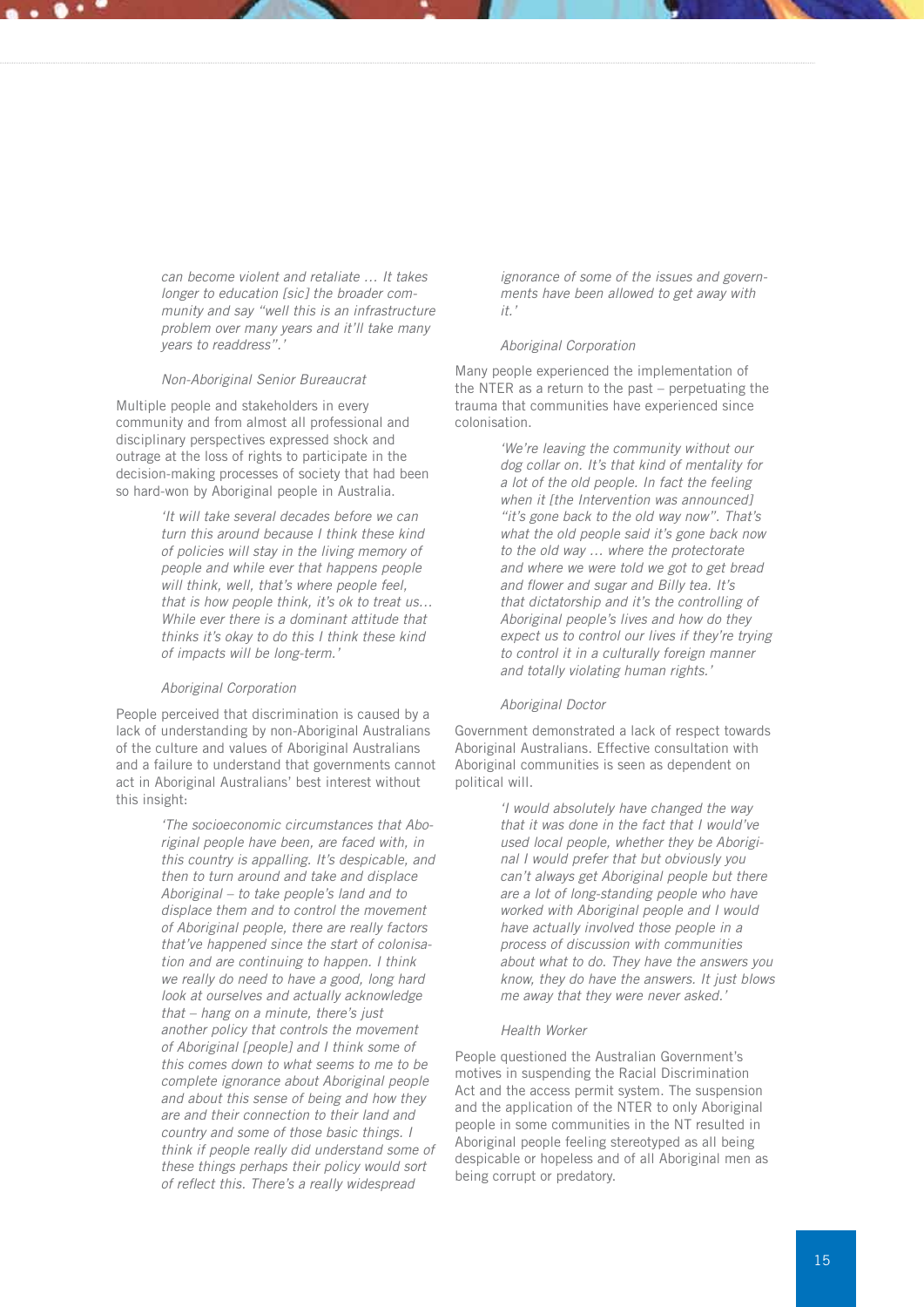*'... having things done 'to' them as opposed to 'with' them - with many new, know-all whitefellas from interstate bossing them around.'*

#### *Aboriginal expert reviewer*

*'It's really shown the NT Government up in a very bad light, worse than I'd even experienced of them before. They've really not handled this at all and they've dealt with it with great incompetence. What worries me is that they're going to say "oh look we've spent billions of dollars on these people and look nothing's happened, they're unhelpable, look at all the money that we've spent".'*

#### *Remote non-Aboriginal Doctor*

Community members and the existing workforce feel disempowered by the way the Intervention was established and implemented.

> *'Oh it's soul destroying. It makes you feel as though whatever you do you can't make a difference and that it's all too hard, but in fact there are lots of things you can do, but if you're made to feel that or if you feel that so helpless that you can't do anything well then you become passive and all these things that you allow to happen to you, but you don't need to and you, you can do something you know so it totally reduces the individual.'*

#### *Aboriginal Community Leader*

There were multiple calls from communities to improve governments' policy approaches to working with Aboriginal Australians. Good governance has four main attributes: legitimacy, power, resources and accountability (Dodson, Smith, 2003). But the implementation of the NTER has:

#### • lacked legitimacy

*'We have our own brains and our own knowledge and our own aims but we were not asked about these. Some things that were already happening in programs were overlooked and ignored. We have our own ways but someone else is coming in and taking away our rights and control.'*

#### *Aboriginal Community Member*

#### • denied community power

*'It is taking away our self management and autonomy, disempowering us. People are feeling pain in their hearts. There seems to be nowhere to go and all the roads seem to be blocked no matter which way we turn.'*

#### *Aboriginal Community Member*

• not invested in community-defined governance structures

> *'It's too hard, no help. Prior community structures have been developed from*  [Deidentified community's] perspective but *now this has been taken away and it's too*  difficult.'

#### *Aboriginal Community Member*

• not attended to the need for accountability to communities

> *'There has been poor leadership from the Intervention and the new business managers have not been transparent in their decision making or about their roles and goals.'*

#### *Aboriginal Community Member*

The one-size-fits-all approach doesn't account for regional or local circumstances and needs. The NTER failed to acknowledge that there are multiple community perspectives.

> *'There won't be a blanket response. I think every community has their own unique experiences and they also have their own issues so I guess that's another reason why I think having these kind of blanket roll out policies without any regard for the context or individuals concerned, or not including the individuals concerned raises question for me about the positive impacts.'*

#### *Aboriginal Corporation*

'It is really difficult to represent a single view *about stuff, and I guess that's probably one of the learnings is that as public servants … for anybody outside of the community*  it's really difficult to represent the views of *the communities and roll them up and say "there is an overall view' about whatever it is. That is a very challenging aspect.*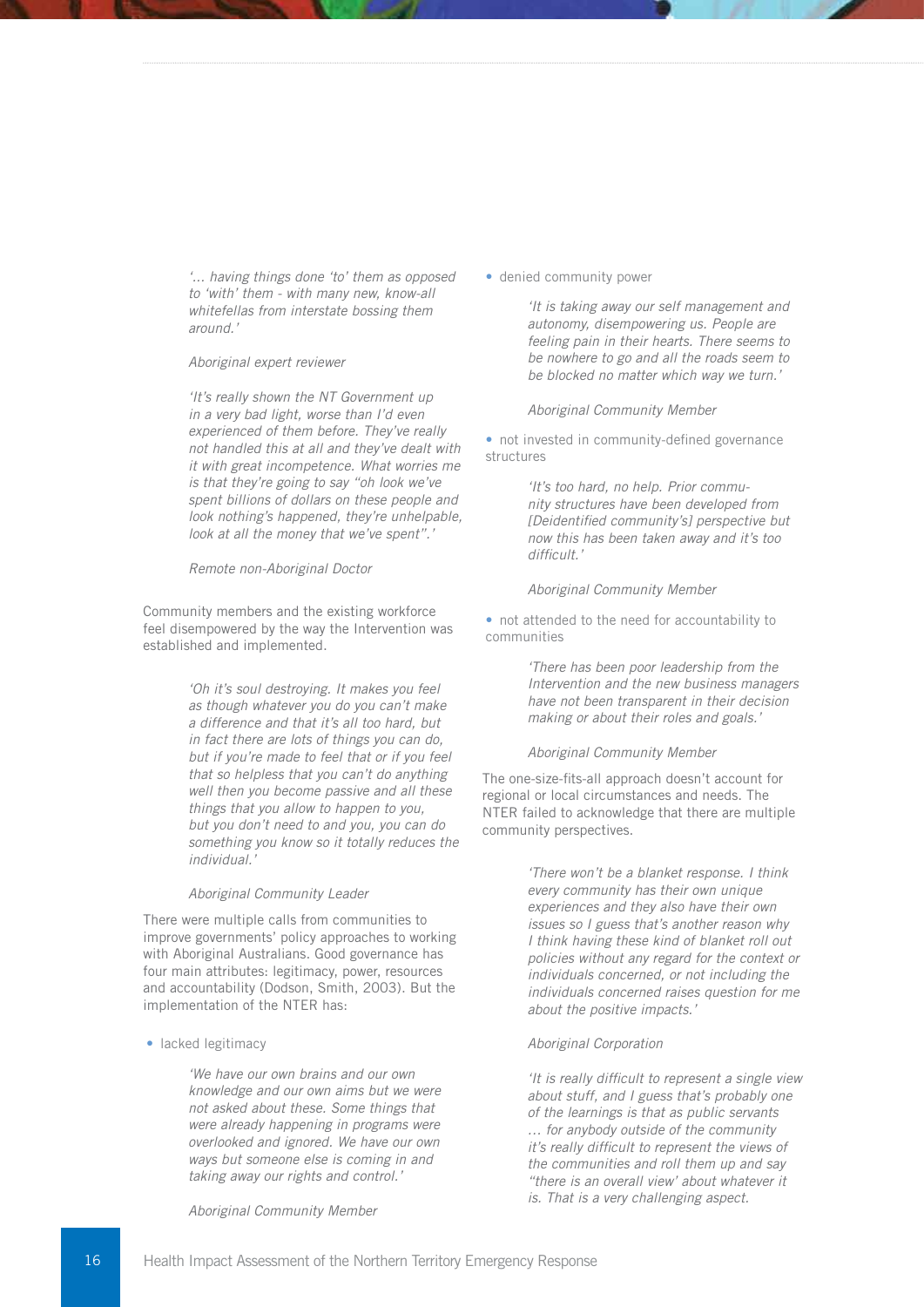*That I think until the rest of us get it right… we're not going to make those fundamental*  differences because we then go 'one size fits *all".'*

#### *Government Business Manager*

Some communities were able to take greater advantage of aspects of the Intervention than others, contributing to the frustration of communities that had begun with more limited infrastructure and capacity.

> *'A lot of the Aboriginal communities, its not so much that government people aren't talking to them, its how they're talking to them. We*  go to some places, you'll find that there's not *a lack of services, it's over servicing, there's people tripping over each other. In fact, in Aboriginal affairs, you can almost make a career out of going to meetings. Let's stop that, and start actually properly engaging in a proper manner with Aboriginal people.'*

#### *Aboriginal community leader*

*'Most of the Intervention is actually splintered the services that are already there and have been battling away for years … It is just so many services now and we seem to be duplicating.'*

#### *Health Worker*

The implementation of the NTER has contributed to the cumulative trauma experienced by communities.

> '[The Intervention] being inflicted on them *is really, really traumatising and it makes me cry because them old people, had their kids already taken, they lost their sisters and brothers and now the nation, they're quarantining their money and telling them what to do and I just think whatever happened to empathy and compassion and understanding and respect and culture. Whatever happened to taking into account dispossession and colonisation, ongoing oppression and all those other traumas that our people have gone through and that's what concerns me as an Indigenous person …'*

#### *Aboriginal Doctor*

*'It will be several decades before we can* 

*turn this around because I think these kind of policies will stay in the living memory of people and I think while ever that happens people will think well that's how people feel, its okay to treat us. So think it's really about, while ever there's a dominant attitude that thinks it's okay to do this, I think these kind of impacts will be long term.'*

#### *Aboriginal Corporation*

Government agents may lack cultural knowledge and respect.

> *'I had some expertise particularly in the management of different efforts coming from other parts of government and the coordination of them to produce an outcome and maybe they thought I had credibility. But of course I didn't have any experience or credibility in Indigenous affairs and I didn't know anything about Indigenous affairs. It's shameful really that you can grow up in Australia and really have no insight at all into the problems and issues that confront our Indigenous people. So for me when I got this job … I didn't know anything about, I didn't know what I didn't know.'*

#### *Non-Aboriginal Senior Bureaucrat*

*'I really hope and pray that the politicians and the key stakeholders who are coordinating the national response and the various stages really do think about culture and law and respect for countrymen and I really hope that the big politicians down south in Canberra and our great leaders of this nation really do think about culture from Aboriginal viewpoints. I know they wouldn't be able to understand it but to appreciate the Aboriginal wealth is*  different and Aboriginal wealth is diversified *depending on country. We're not all the same.'*

#### *Aboriginal Doctor*

There were multiple calls for government to work in respectful partnerships with communities.

> *'I think we need to look at ways to try and overcome the possible negative effects of the electoral cycle. The risk is that you might have a benign government who puts in some*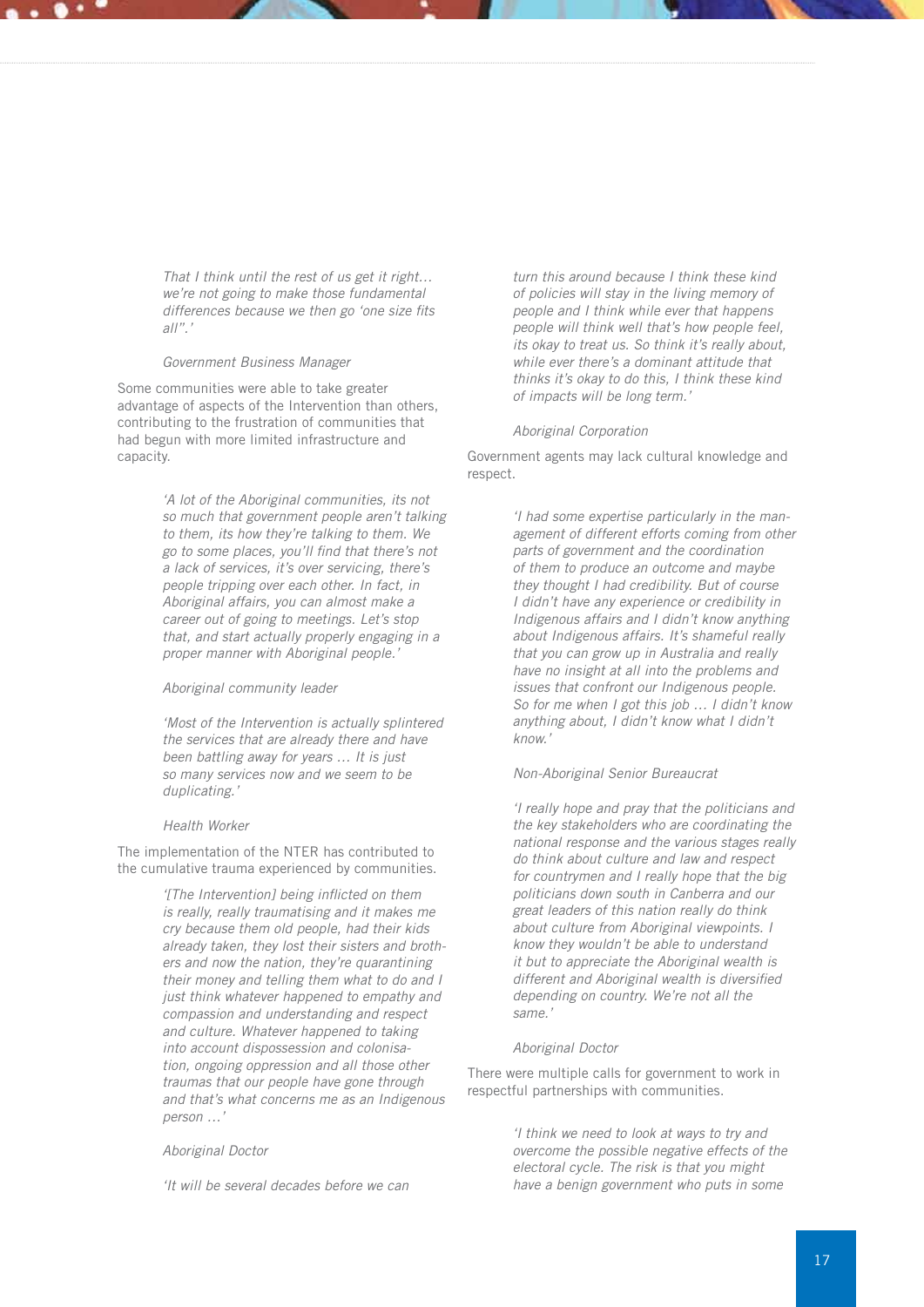*long-term policy and issues and then has a change of government and the whole thing changes. So my idea to … bypass it, [the electoral cycle] is to create a fund that and it would need bipartisan supporters, may be a pie in the sky but a fund out of which Indigenous, while it's funded and it's topped up to a maximum level and it can't exceed that, topped up from time to time and it's – there's and advisory body that gives government advice on how to spend it, where to spend it and it endures through the electoral cycle because I think you know Indigenous affairs is like the poisoned challis. There's always a blue about it between politicians and what ends up happening is that policies get changed around and people get mucked around and nothing gets delivered but I've*  only sort of referred to it fairly briefly and I haven't really fleshed out at probably a *coherent policy but I, I think we're going to have to look at funding, funding it that way, rather than relying on government to do the right thing for several terms because they're often just not there.'*

#### *Non-Aboriginal Senior Bureaucrat*

*'The question is how we can work together as equals, coming together to understand each other and work out ways to go forward together.'*

*Aboriginal Community Member*

'There are two important views, [Deidentified *community's] and [The Government's], and*  we need to work together to find points of *agreement and collaboration. And when we have an agreement then down the track we can review that agreement and check that it's right.'*

*Aboriginal Community Member*

*'If politicians and government had sat down*  with [Deidentified community] we would *have given them better ideas of how to proceed and what to do.'*

*Aboriginal Community Member* 

### **SUMMARY**

From the perspectives of communities, stakeholders, and expert reviewers, some of the specific measures legislated in the NTER are likely to have positive health impacts on the health of children and communities.

However, the Intervention has diminished its own chances of succeeding in improving the health and wellbeing of children and communities through its failure to engage constructively, respectfully, and fully with the Aboriginal people it was intended to help.

The impoverished notion of governance that the Intervention represented has profound, farreaching, and serious negative effects on the health (psychosocial, physical and cultural) of the people whose aspirations, knowledge, experience and skills were ignored; and it means that investments in housing or education of health '... are unlikely to pay off because of the lack of a capable governance system in place that can translate plans into action, priorities into concrete strategies, commitments into behaviour, and so forth'.

Cornell views the governance system of an Indigenous nation, community or organisation as the '... principles and mechanisms by which the will of that community is translated into sustained, organised action' (Cornell, 2008). With community-led decision making (Chandler, Lalonde, 1998) based on respectful partnerships between communities and government, and with long-term investment in communities' control of decisions about how to reach their own social, economic, quality of life and health goals, positive health outcomes will be achieved.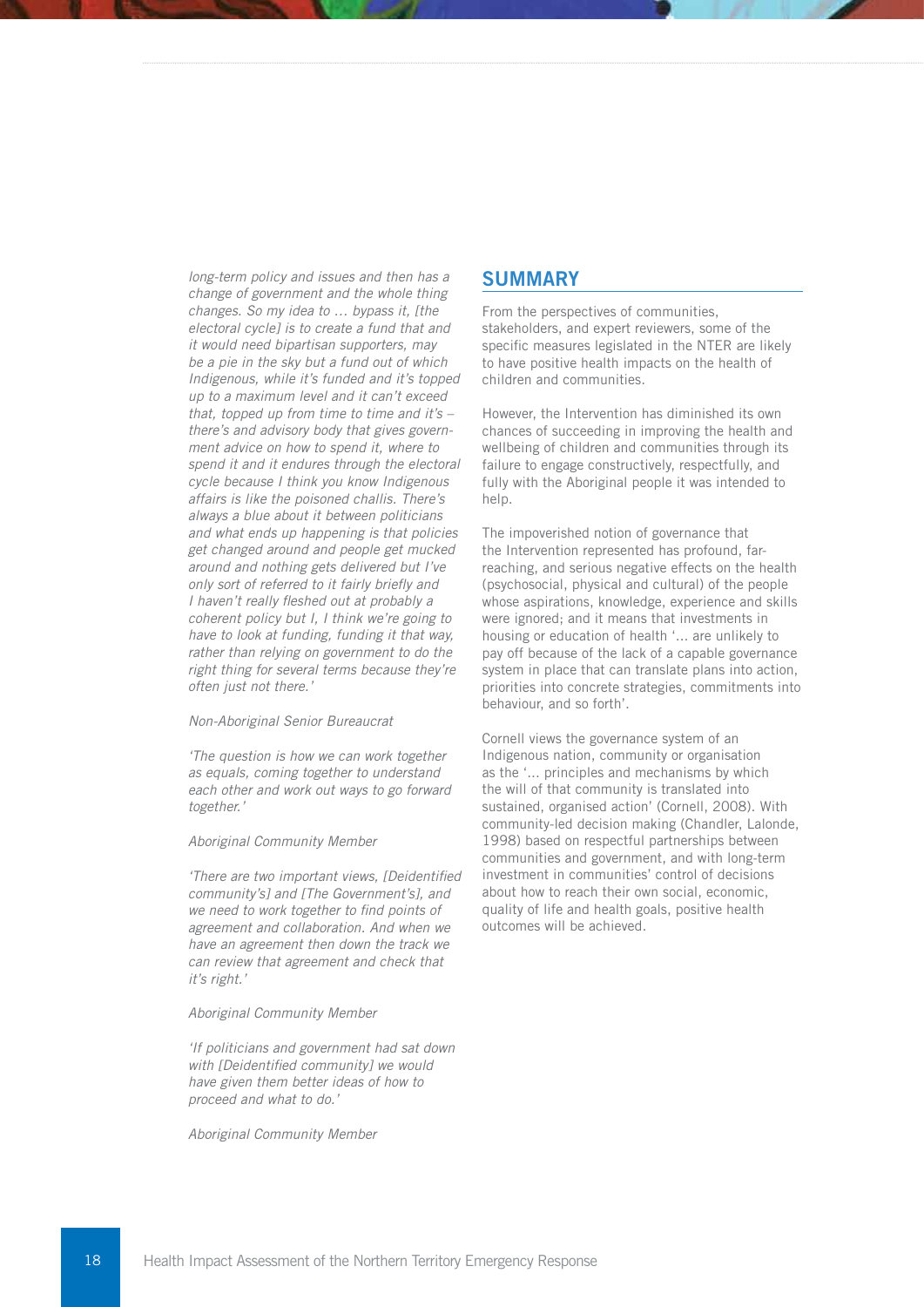#### ٠

## Table 2: External leadership, governance and control: summary of predicted health impacts

| <b>ASPECT OF HEALTH</b>     | <b>POSITIVE HEALTH IMPACTS</b>                                                                                                                    | <b>NEGATIVE HEALTH IMPACTS</b>                                                                                                                                                                                                                               |
|-----------------------------|---------------------------------------------------------------------------------------------------------------------------------------------------|--------------------------------------------------------------------------------------------------------------------------------------------------------------------------------------------------------------------------------------------------------------|
| <b>Physical health</b>      | - Commitment to, and significant<br>investment in action to improve<br>Aboriginal child and community<br>health                                   | - Impact on developmental anteced-<br>ents of children's health                                                                                                                                                                                              |
| <b>Psychological health</b> | - Improved sense of safety in some<br>communities                                                                                                 | - Anxiety<br>- Cumulative trauma<br>- Stigma, shame                                                                                                                                                                                                          |
| Social health and wellbeing | - Commitment to and investment in<br>providing basic services including<br>housing, education, food supply,<br>and improved access to health care | - Loss of trust in government<br>- Loss of autonomy<br>- Social exclusion<br>- Undermining self determination                                                                                                                                                |
| <b>Spirituality</b>         |                                                                                                                                                   | - Lack of recognition of and respect<br>for Aboriginal aspirations, goals and<br>needs<br>- Existential despair and alienation'<br>- Loss of identity                                                                                                        |
| <b>Cultural integrity</b>   |                                                                                                                                                   | - Lack of recognition of existing<br>activities that had been working.<br>- Lack of recognition of and respect<br>for Aboriginal leadership and<br>decision-making.<br>- Having title to land taken away -<br>sovereignty denied.<br>- Having rights denied. |

## **RECOMMENDATIONS**

#### It is recommended that:

- urgent action be taken by the Australian and NT Governments to work in partnership with communities to develop structures and processes that build on and strengthen Aboriginal governance at local and regional levels;
- priority be given to building and supporting Aboriginal leadership and forms of governance at local levels;
- the partnerships be reviewed regularly in terms of purpose and effectiveness using existing tools, such as, for example, the Partnership Analysis Tool (VicHealth, 2005);
- there is investment in identifying markers of cultural integrity in the Aboriginal Australian context.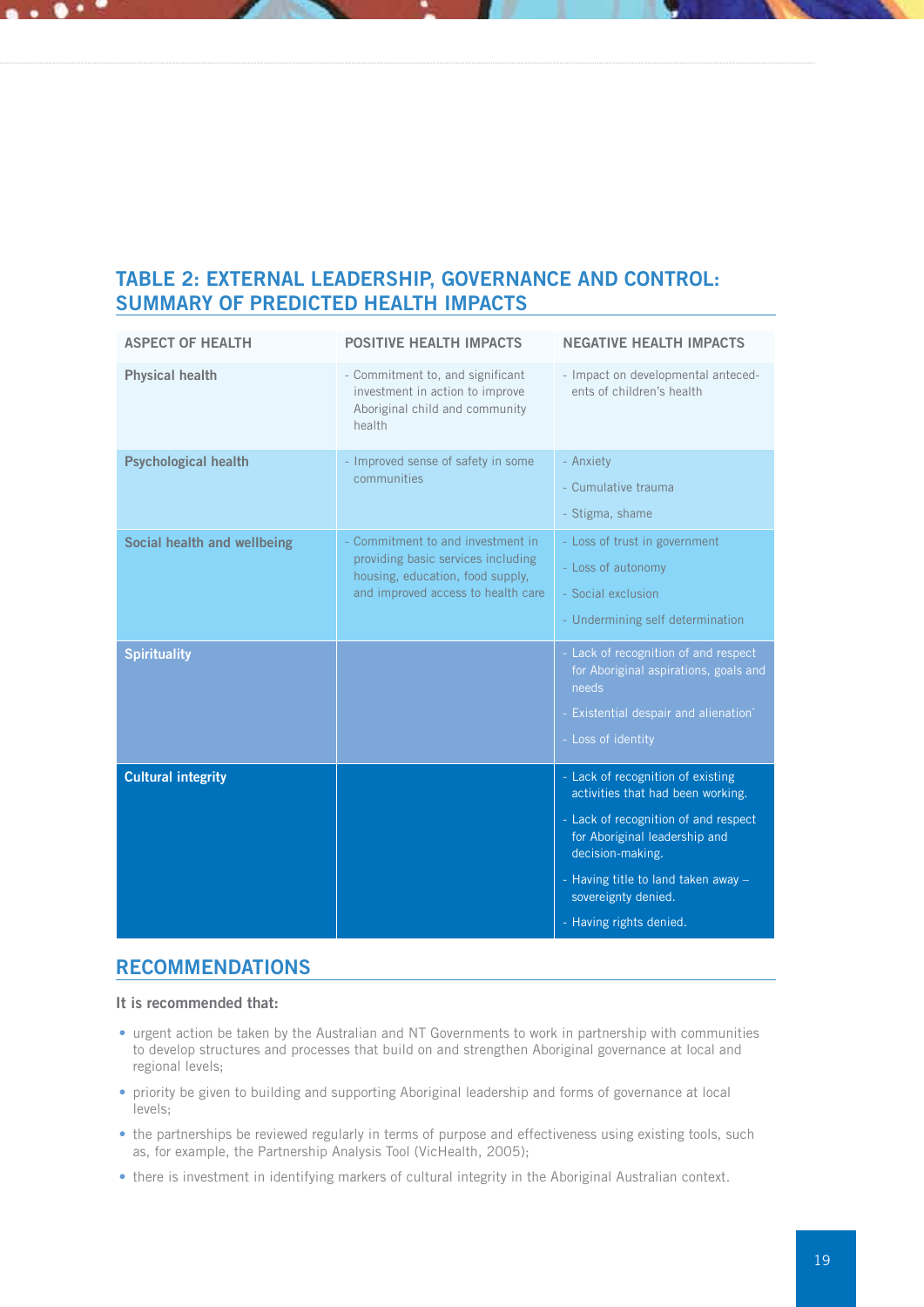## Targets for monitoring

#### Within one year

• The Australian Government reinstate Section 9 of the Racial Discrimination Act 1975.

• The Australian and NT governments implement the NTER Review Board's recommendations on governance, agreement making and capacity building under the auspice of the National Cultural Respect Framework<sup>6</sup>.

• Communities, in partnership with health and social services, and with the NT Government, establish services and programs to support people recovering from trauma, and more positively, to heal the harms of the past and to restore health for the future.

#### Within five years

- Partnerships reviewed and problems addressed;
- Markers of cultural integrity defined and used to assess the extent to which the criteria are met in communities in the NT;
- Models of governance that meet the Aboriginaldefined standards of legitimacy, power, resources and accountability are being used in all Aboriginal communities in NT7.

<sup>6</sup> The guidelines would require communities, governments and their agencies to work together to decide on priorities, problems, solutions, investment and implementation and provide scope for Aboriginal Australians to process and project alternative ways to a stronger and smarter future.

Dodson M, Smith DE (2003) Governance for Sustainable Development: strategic issues and principles for Indigenous communities. CAEPR discussion paper no. 250. Canberra, ACT: Centre for Aboriginal Economic Policy Research, Australian National University.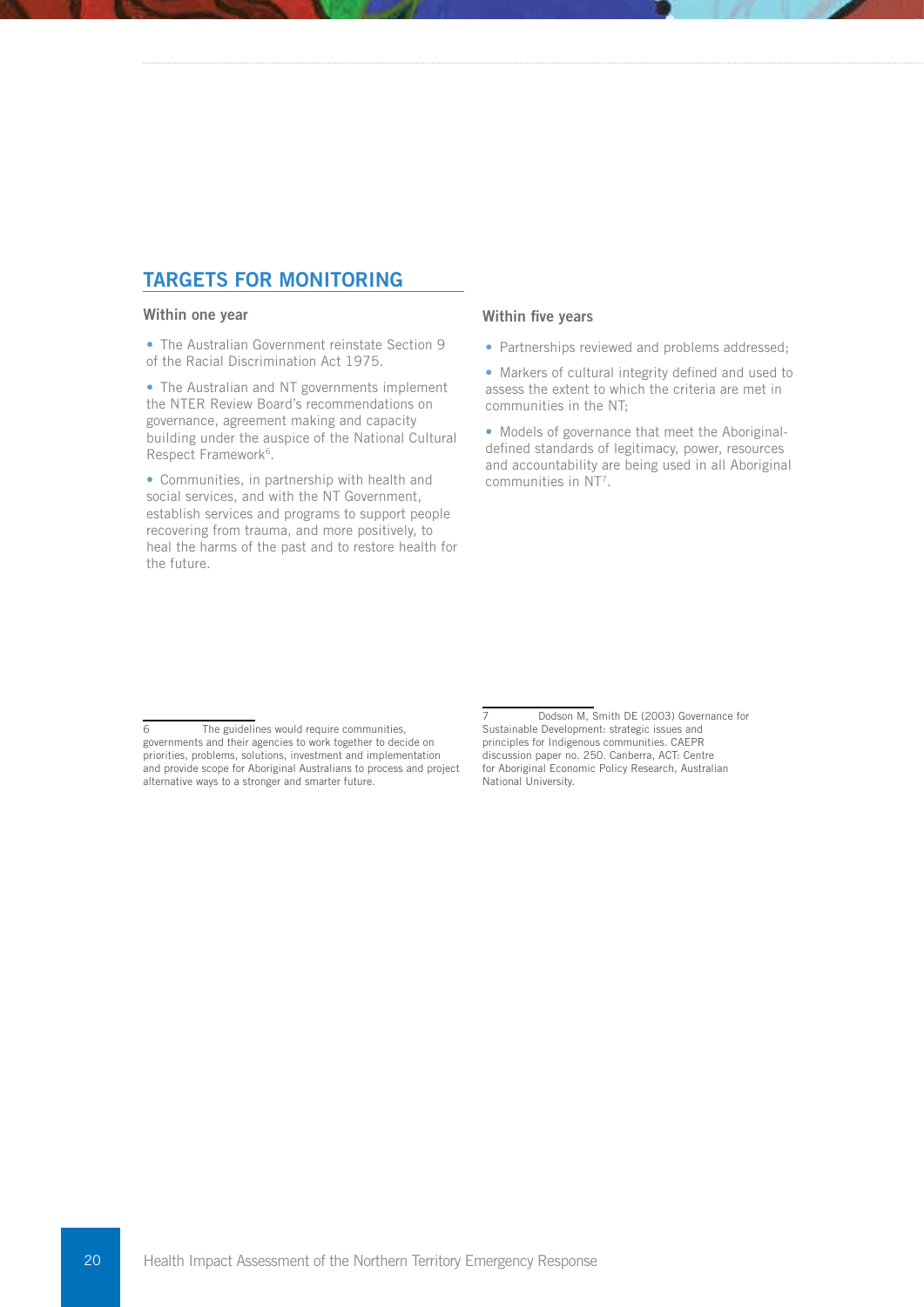## Compulsory Income **MANAGEMENT**

Table 3: Compulsory income management: summary of the evidence from communities, stakeholders and expert **REVIEWERS** 

|                                                                    | <b>Positive impacts</b>    |                      |                   |       |                     | <b>Negative impacts</b> |                          |       |
|--------------------------------------------------------------------|----------------------------|----------------------|-------------------|-------|---------------------|-------------------------|--------------------------|-------|
|                                                                    | <b>Sources of evidence</b> |                      |                   |       | Sources of evidence |                         |                          |       |
|                                                                    | Community<br>visits        | Key<br>stake-holders | Expert<br>reviews | Other | Community<br>visits | Key<br>stake-holders    | Expert<br><b>reviews</b> | Other |
| Less pressure from<br>family, improved<br>ability to budget        | $\checkmark$               |                      |                   |       |                     |                         |                          |       |
| Improved food supply                                               |                            |                      |                   |       |                     |                         |                          |       |
| Discrimination, racism                                             |                            |                      |                   |       |                     | $\checkmark$            |                          |       |
| <b>Stressful, shaming</b><br>and degrading                         |                            |                      |                   |       |                     |                         |                          |       |
| Loss of autonomy                                                   |                            |                      |                   |       |                     |                         |                          |       |
| Problems/cost of<br>using the card                                 |                            |                      |                   |       | $\checkmark$        | ✓                       |                          |       |
| Lack of development of<br>sources of income other<br>than benefits |                            |                      |                   |       |                     |                         |                          |       |
| Lack of evidence base for<br>blanket use                           |                            |                      |                   |       |                     | ✓                       |                          |       |
| Lack of financial advice                                           |                            |                      |                   |       |                     |                         |                          |       |
| <b>More difficulties</b><br>budgeting                              |                            |                      |                   |       | $\checkmark$        |                         |                          |       |
| Increased pressure from<br>others for money                        |                            |                      |                   |       | $\checkmark$        |                         |                          |       |
| Stigma and shame                                                   |                            |                      |                   |       |                     | ✓                       |                          |       |
| <b>Undermining</b><br>Aboriginal<br>identity                       |                            |                      |                   |       |                     |                         |                          |       |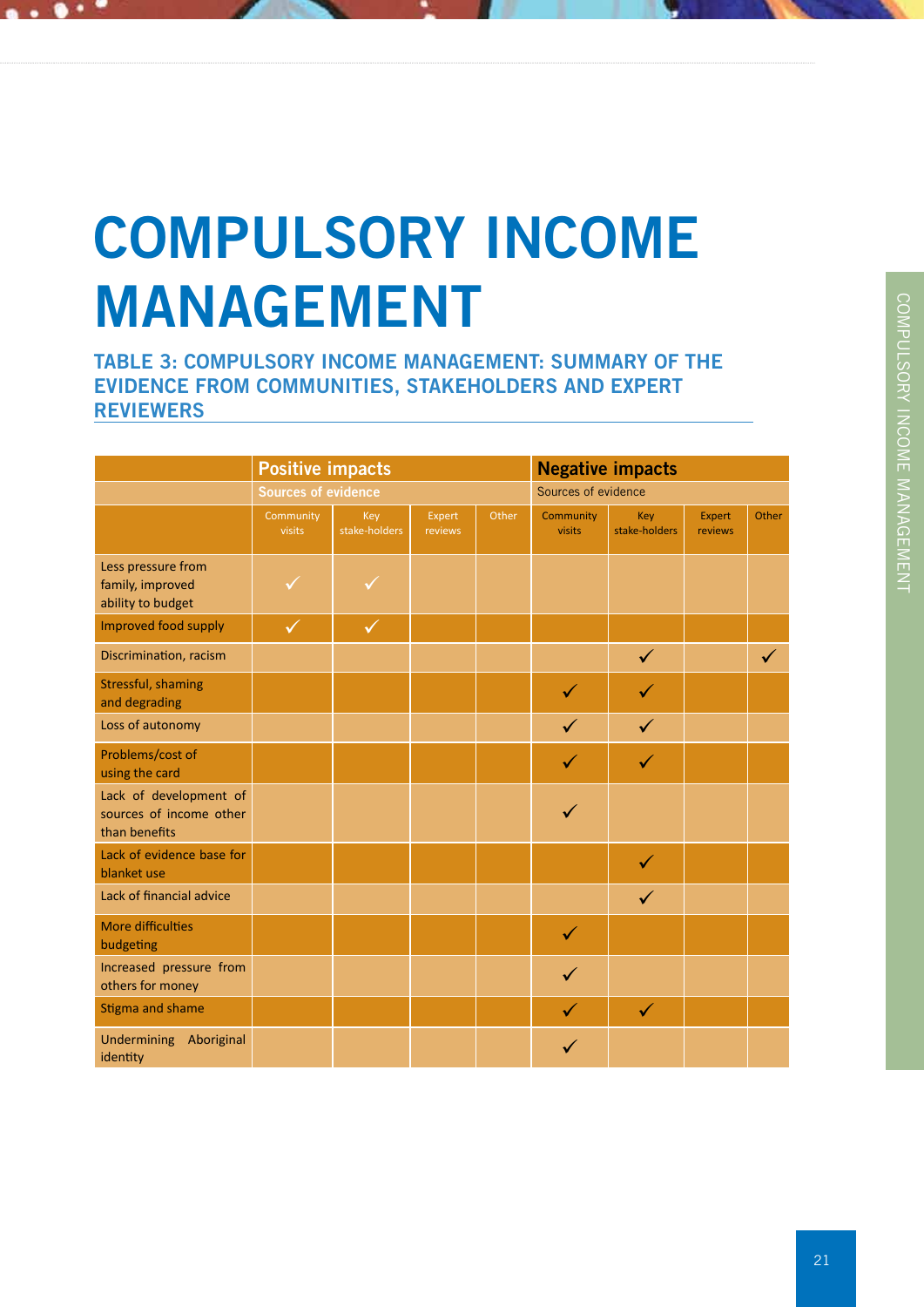## **BACKGROUND**

One of the most contested aspects of the NTER was the introduction of compulsory income management of Aboriginal people on government benefits living in the prescribed communities. In order to introduce the compulsory income management scheme the government needed to suspend the Racial Discrimination Act.

Poverty is common in the communities that were prescribed under the NTER legislation. The *Little Children are Sacred* report had found that children were often going to school hungry and tired after being kept awake all night by adults' drinking and violence.

Under the NTER 50% of welfare payments to parents of children in the prescribed communities were quarantined for use on food and clothing. Parents of children who did not go to school were also liable for further limitations to their benefits.

Universal, compulsory income management for families receiving welfare payments, new standards for licensing of community stores and revised measures affecting community employment were seen as giving greater control to government in the ways in which money could be spent.

The objective of compulsory income management was to ensure that money was available to be spent on feeding, clothing and providing basic living conditions for children. It was also seen as limiting the amount of money available for alcohol use and thereby reducing exposure to violence and community disruption.

The logic pathway between income management, community store licensing and community employment appears to be based on the assumption that children in communities are vulnerable and their families and communities and governments have failed to provide them with the material and psychological security that they need in order to thrive and be safe.

## Assessment

#### Positive Impacts

Some women reported that income management had significantly improved their lives. There was less pressure from family, relatives and visitors to the community for money, especially money for alcohol.

They were better able to save money and this may have translated into better food for some of the time.

> *'The good thing about the vouchers were that if people didn't spend their money in one hit it could be added on to their next payment, and sometimes people let it build up so that then when they have the chance to come to Darwin they could get better food in town and even though it cost them to travel it was a bit cheaper than the communities you know.'*

#### *Aboriginal Health Worker*

*'Some families that had been in real trouble have been able to buy some stuff that they hadn't been able to do previously.'*

*Aboriginal Health Worker*

There were many comments in the community interviews on the improvements in food supply that had followed the licensing and auditing of community stores.

#### Negative Impacts

Not all those interviewed agreed that they had been better able to budget their money. Several women spoke of the hunger their families experienced close to pay day.

> *'It's been very stressful 'cause with the, like there's money especially on the, you know*  the financial side with Centrelink holding *back our money, half of it and a lot of my family has had to rely on getting into town and when half of their money or some part of it, some, some of it goes into the community store and out in the community stores the prices are pretty, you know they're higher than prices here in town. So that money would often go to just a few items of food or you know anything that they want to get for the house and then they'd have to rely on getting into town and especially if you haven't got a car that would be a really stressful, terrible, worrying time because sometimes they would go without food ...'*

*Aboriginal Community Member*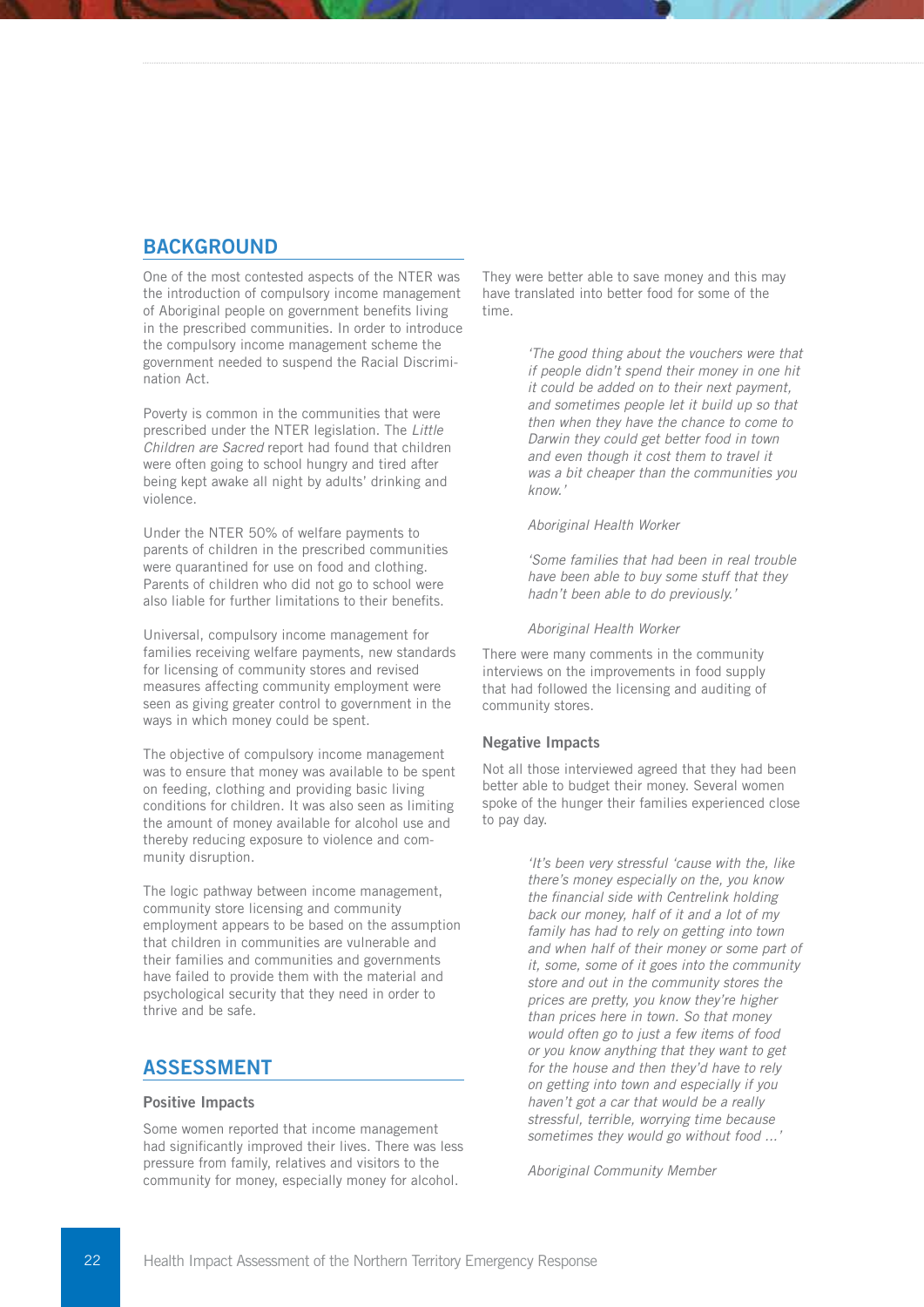Many said that that there was actually more pressure over money and as time went by they were being expected to share what little money they had.

There were substantial practical problems in using the cards and the costs of these were borne by the recipient rather than Centrelink. These included the cost of transport and phone calls.

> *'I think it's an infringement on people's civil liberties that government has to manage and be involved in all those minute aspects of people's day-to-day living. My mother's book for child endowment was not in her house but hers and those of all the other Aboriginal mothers around the country, were held by the Superintendent of Native Welfare and she had to explain why she needed the money and how she was going to use it, etcetera, before he would let her have that month's coupon.'*

#### *Aboriginal Community Leader*

Rather than enabling Aboriginal families to better manage their money the process of compulsory quarantining was seen as reinforcing beliefs that Aboriginal people were not able to manage their lives. This loss of autonomy about where to shop and what to buy was seen as degrading and shameful. Importantly it did not focus on whether people received enough money to be able to budget appropriately or provide skills in budget management.

> *'… stigma of shame attached to going to Centrelink and getting the card and lining up at Woolworths so lack of control in negotiation and consultation when it comes to food supply.'*

#### *NGO Program Manager (non-Aboriginal)*

*'I've seen countrymen in Alice Springs and Katherine getting their vouchers out of their wallets and seeing the shopkeeper looking at them very disgruntled and like "oh, not another one" and then shame job when, sometimes, they don't have enough money on their voucher to pay for all the their tucker.'*

#### *Aboriginal Doctor*

We could find no evidence that the blanket quarantining of income was an effective strategy in improving child health. In fact there was local evidence that was not effective in achieving its stated aims.

> *'The experience in Halls Creek, where this was done on a voluntary basis - trying to quarantine Centrelink payments - was that kids did not attend school. It was evaluated by DEWR. It was found to be spectacularly unsuccessful. It did not improve school attendance. It was inordinately expensive for them to do. It begs the question as to how you can do this to 40 000 people across the whole of the Northern Territory in some 600 communities'*

*Combined Aboriginal Organisations of the Northern Territory, to the Senate Standing Committee on Legal and Constitutional Affairs*

While there is little disagreement that the problems that existed in the communities were dire and did require urgent intervention the NTER has not addressed many of the underlying causes of the problems. In the context of income there has been little emphasis on reducing the dependence of these communities on government payments and increasing alternate sources of income or work. This could include a stronger focus on the establishment of small businesses, use or micro-credit or establishment of credit unions to assist with savings and loans.

The blanket application of the management to all residents in the prescribed communities and continued compulsory income management after people have left the communities have had serious impacts on the sense of cultural integrity within these communities. Most importantly the use of this measure is seen by those affected as humiliating, discriminatory and racist. For many people it forces them to re-live past experiences in mission times and reinforces feelings of helplessness and powerlessness. It has undermined their pride and identity in being an Aboriginal person.

No evidence has been found that compulsory income management has been an effective strategy in improving child health or reducing child sexual abuse.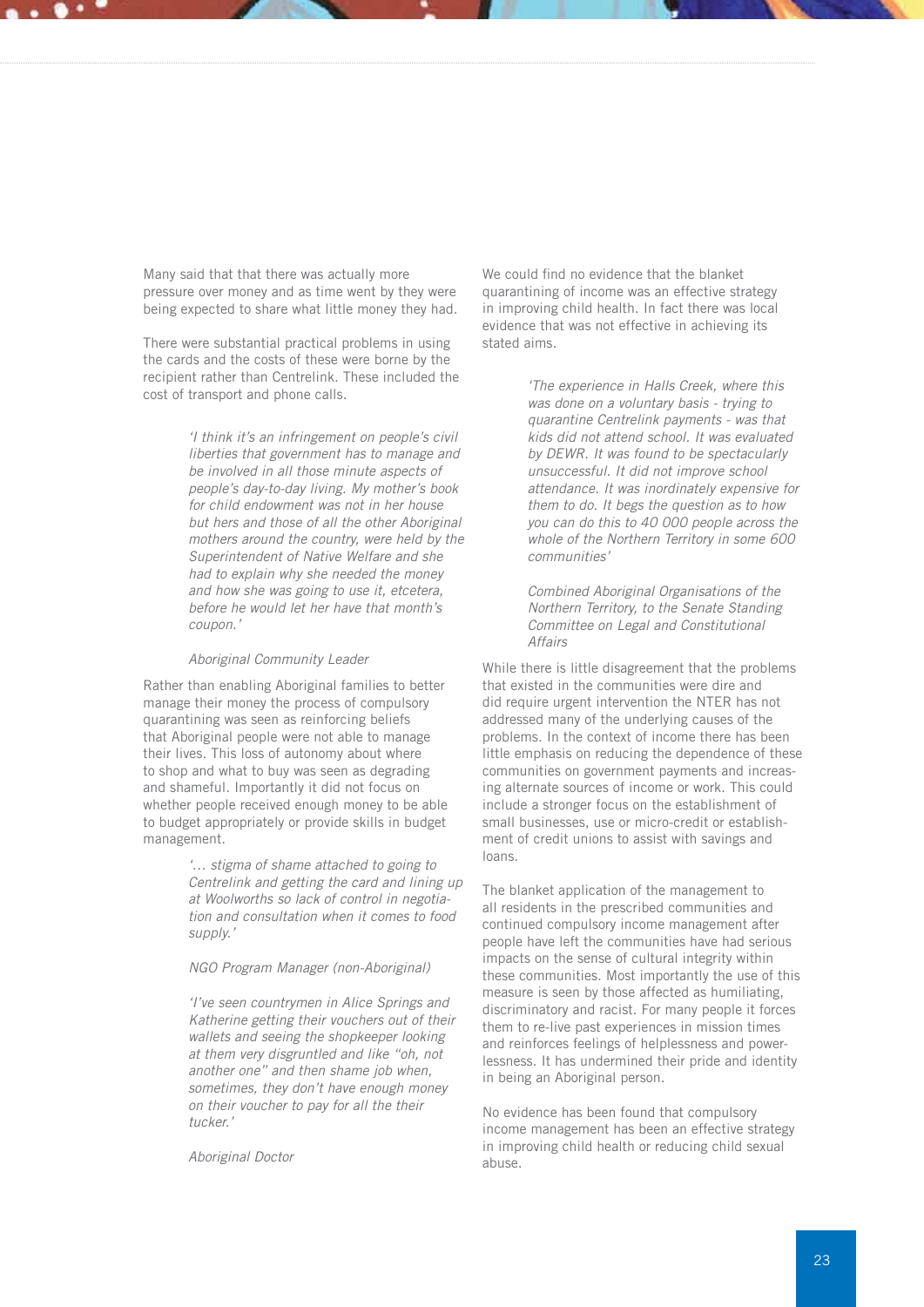## **SUMMARY**

The positive and negative health impacts of compulsory income support are likely to cancel each other out. High levels of support for increased income to purchase food and other necessities for children, in particular, are likely to translate to improved health outcomes – both direct (as in improved health associated with improved nutrition) and indirect (as in, improved concentration, participation and learning ability and capacity, and improved educational outcomes). However, the compulsory quarantining of income of Aboriginal

welfare recipients will have significant negative effects on the mental health and social functioning of individuals and communities – including children. These are serious health consequences in their own right and will have serious, harmful impacts on the physical health of young people and adults across the life span.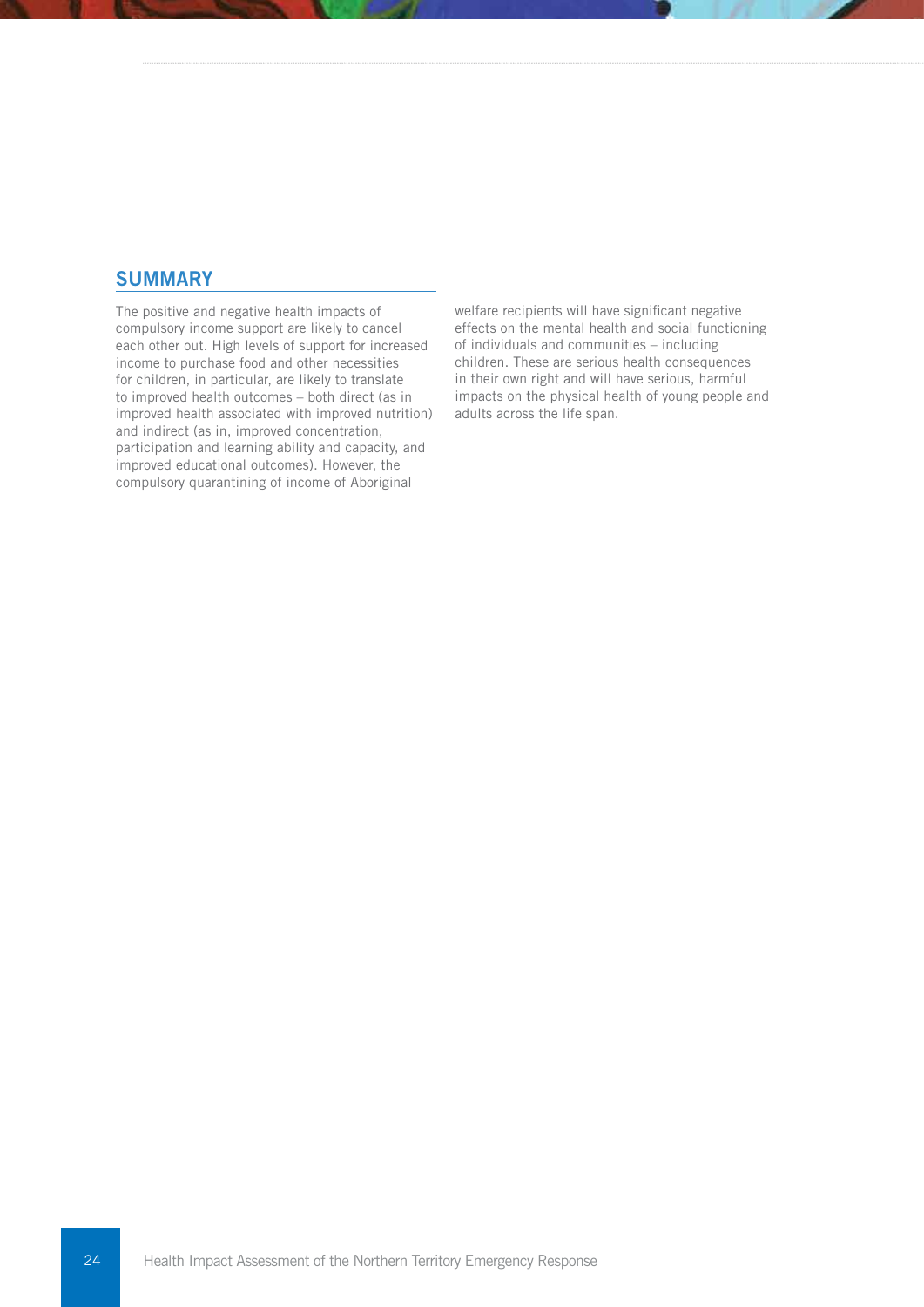## Table 4: Compulsory income management: summary of predicted health impacts

| <b>ASPECT OF HEALTH</b>     | <b>POSITIVE HEALTH IMPACTS</b>                                                                                                                                                                                                                  | <b>NEGATIVE HEALTH IMPACTS</b>                                                                                                                                                                                                                                                |
|-----------------------------|-------------------------------------------------------------------------------------------------------------------------------------------------------------------------------------------------------------------------------------------------|-------------------------------------------------------------------------------------------------------------------------------------------------------------------------------------------------------------------------------------------------------------------------------|
| <b>Physical health</b>      | - Improved nutrition<br>- increased reliance on bush tucker                                                                                                                                                                                     | - Running out of food<br>- Running out of money                                                                                                                                                                                                                               |
| <b>Psychological health</b> | - More control over their money for<br>some people                                                                                                                                                                                              | - Anger at universal application of compulsory<br>income management<br>- Cumulative trauma - shame, discrimination<br>- Stress associated with costs and use of<br>'basics card'<br>- Trans-generational trauma - children seeing<br>parents' control and capacity undermined |
| Social health and wellbeing | Better access to physical health<br>hardware, e.g. fridges<br>Some improvements to food supply<br>and food security<br>Increase in money available for food<br>and other necessities for children's<br>health and wellbeing in some<br>families | Increased costs for transport and food<br>Denial of rights of Aboriginal adults to solve<br>their own problems                                                                                                                                                                |
| <b>Spirituality</b>         |                                                                                                                                                                                                                                                 | - Decreased sense of social inclusion and<br>participation<br>- Lack of recognition of Aboriginal goals and<br>aspirations                                                                                                                                                    |
| <b>Cultural integrity</b>   |                                                                                                                                                                                                                                                 | - Lack of community and personal control of<br>income management<br>- Denial of universal and constitutional<br>rights of citizenship and access to appeal<br>procedures                                                                                                      |

## **RECOMMENDATIONS**

### It is recommended that:

- the current compulsory income management program be abandoned immediately;
- • compulsory income management be used as a strategy only for explicit instances of child abuse, of neglect of school enrolment and attendance, or other relevant behavioural triggers, and then only in conjunction with active case management;
- costs associated with use of the income management card be borne by the Australian Government;
- independent research be undertaken to investigate effective family financial management methods that contribute to improved child health;
- the Australian and Northern Territory governments invest in the establishment of and support for Aboriginal Business Enterprises and financial institutions, including credit unions, to work in partnership with community, volunteers and entrepreneurs, to access to a range of economic development opportunities including micro-credit schemes.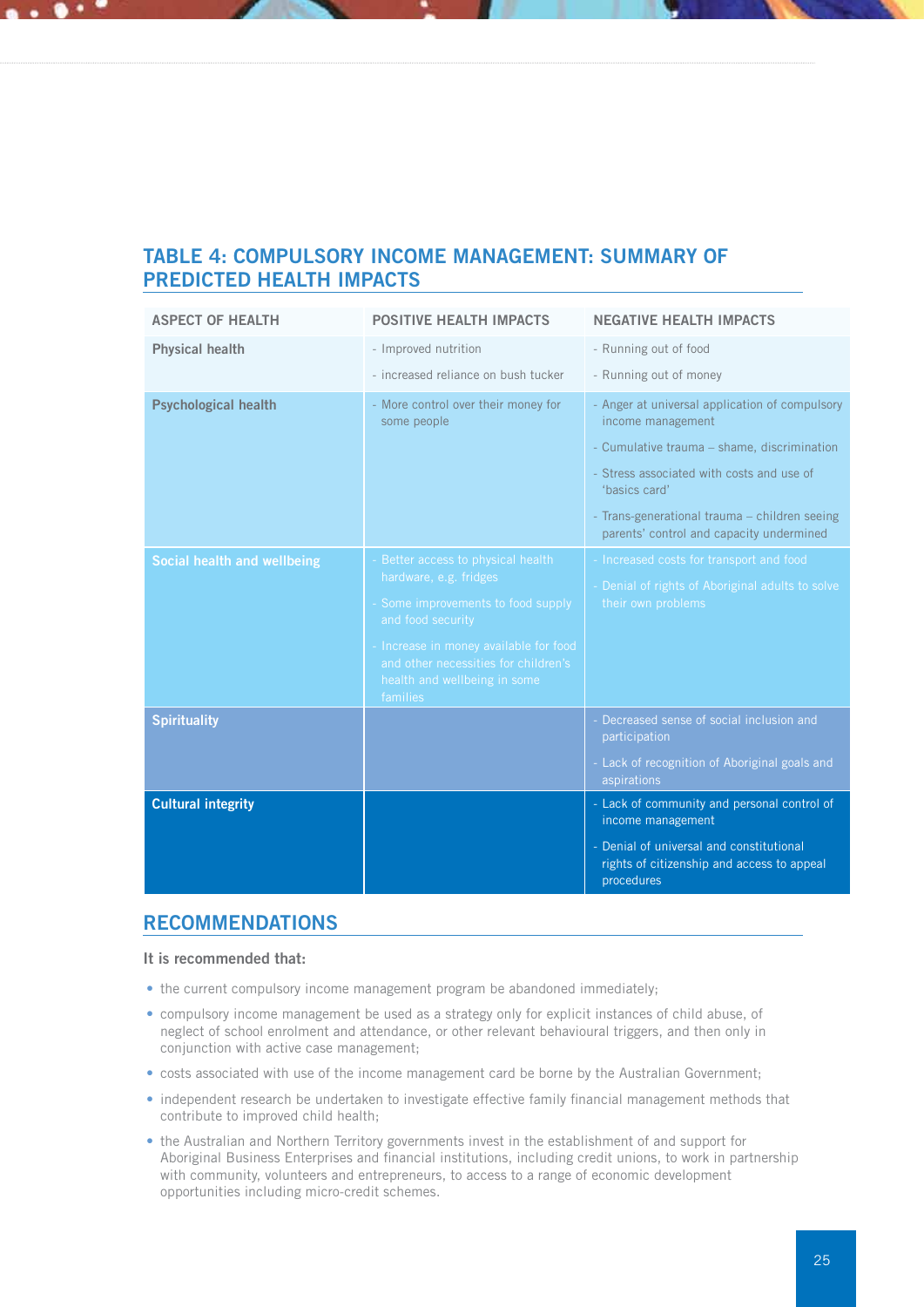## **TARGETS FOR MONITORING**

#### At one year

• Universal compulsory income management program abandoned

• Compulsory income management only applied to families where there is clear and agreed evidence of abuse and neglect, of neglect of school enrolment and attendance, or other relevant behavioural triggers and only in conjunction with active case management

• All costs to individuals and families associated with use of the income management card are met by the Australian Government

#### At five years

• A publicly available report on the links between compulsory income management and child health has been commissioned and published

#### At ten years

• There will be an annual 40% increase in the number of Aboriginal Business Enterprises in prescribed communities.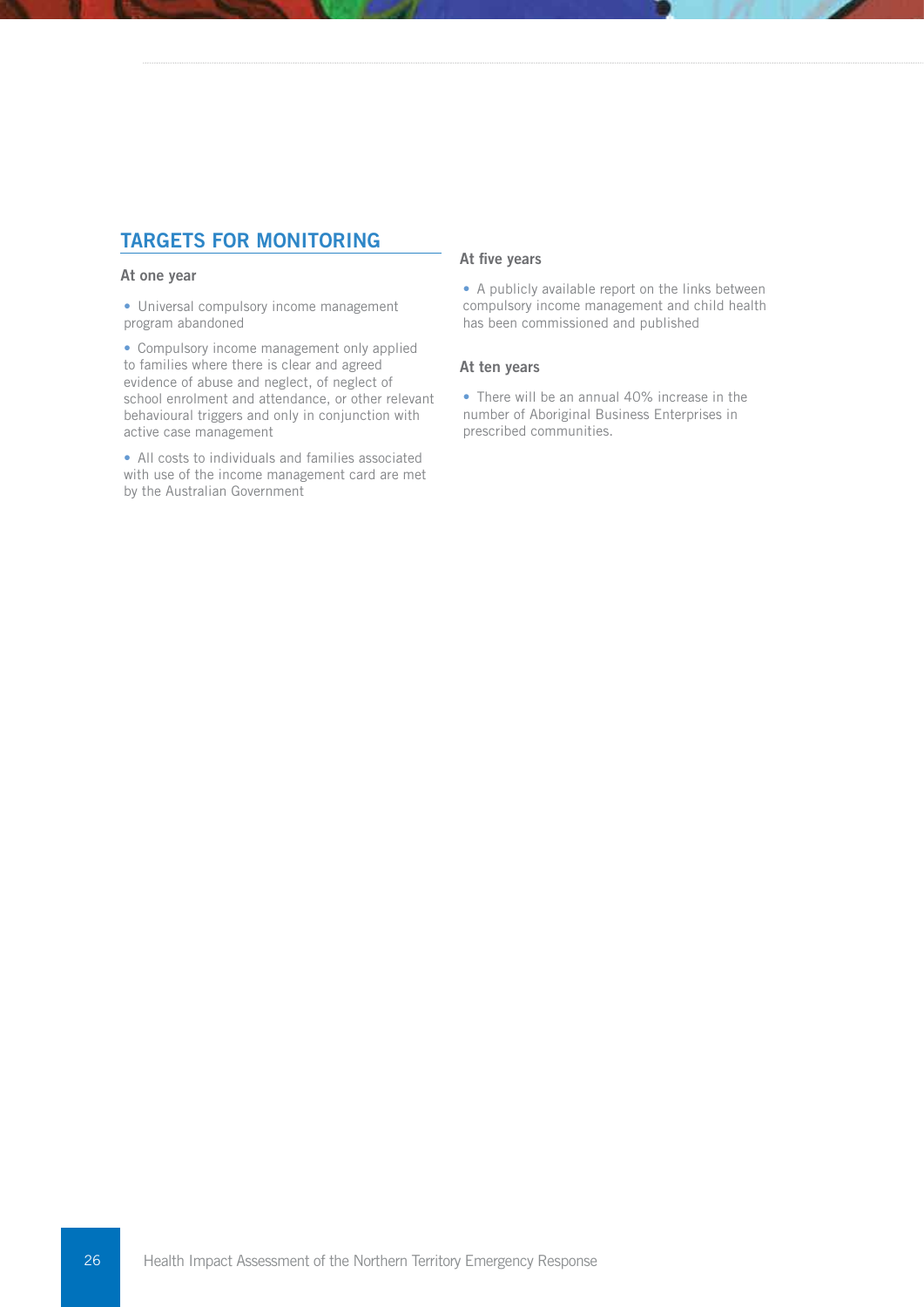### $\bullet$ .

# **HOUSING**

# Table 5: Housing: summary of the evidence from communities, stakeholders and expert reviewers

|                                                                                            | <b>Positive impacts</b>    |                      |                   |       | <b>Negative impacts</b>    |                      |                          |       |
|--------------------------------------------------------------------------------------------|----------------------------|----------------------|-------------------|-------|----------------------------|----------------------|--------------------------|-------|
|                                                                                            | <b>Sources of evidence</b> |                      |                   |       | <b>Sources of evidence</b> |                      |                          |       |
|                                                                                            | Community<br>visits        | Key<br>stake-holders | Expert<br>reviews | Other | Community<br>visits        | Key<br>stake-holders | Expert<br><b>reviews</b> | Other |
| Significant government<br>investment in housing<br>construction and housing<br>repairs     |                            |                      |                   |       |                            |                      |                          |       |
| Potential employment for<br>community members -<br>housing maintenance and<br>construction |                            |                      |                   |       |                            |                      |                          |       |
| Lack of recognition that<br>land rights and housing are<br>inextricably linked             |                            |                      |                   |       |                            |                      |                          |       |
| Poor organisation of new<br>housing construction and<br>maintenance                        |                            |                      |                   |       |                            |                      |                          |       |
| Continued overcrowding                                                                     |                            |                      |                   |       |                            |                      |                          |       |
| Little community engage-<br>ment in decision making<br>and design                          |                            |                      |                   |       |                            |                      |                          |       |
| Slow progress in addressing<br>fundamental issues of water<br>and waste disposal           |                            |                      |                   |       |                            |                      |                          |       |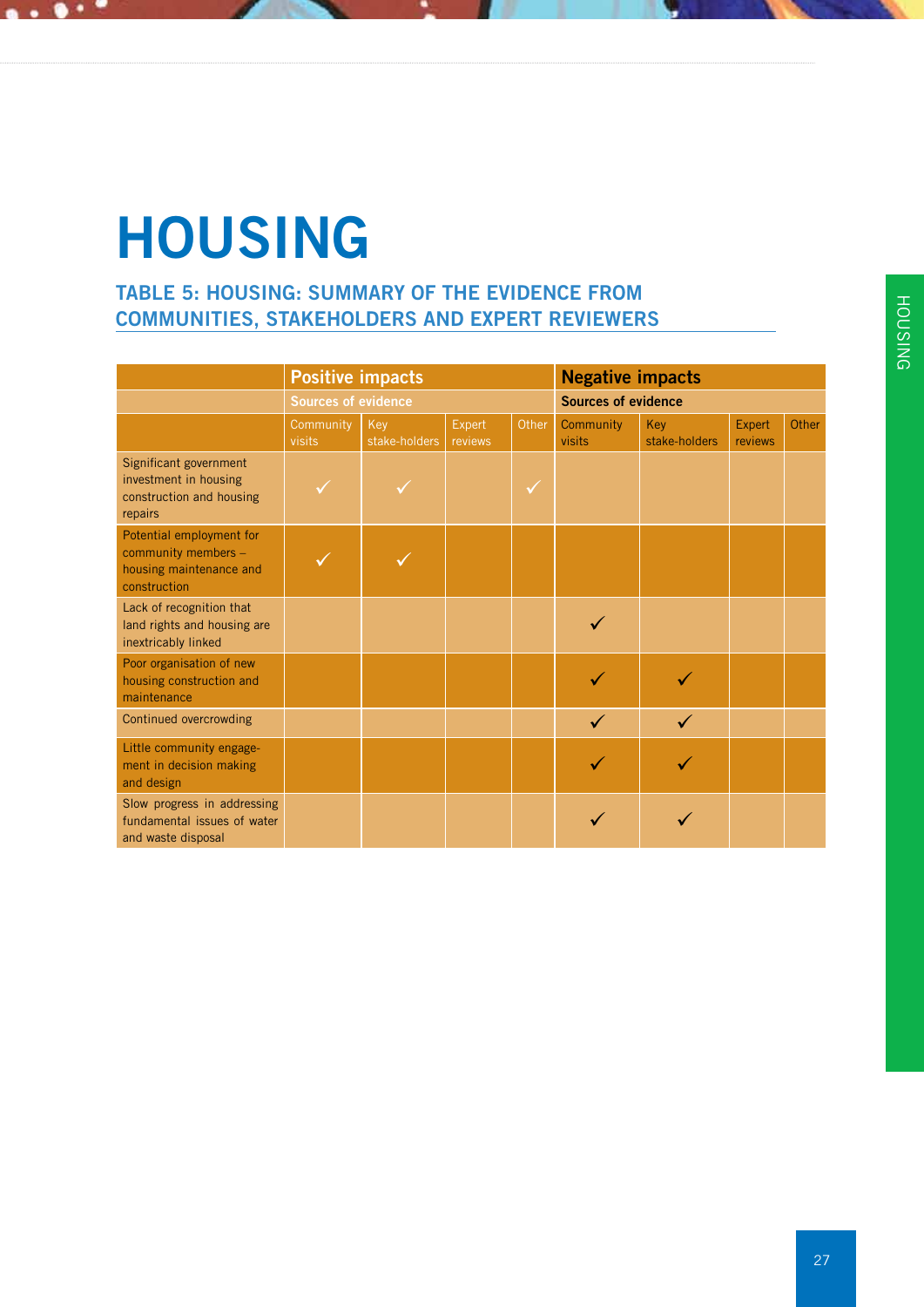## **BACKGROUND**

For Aboriginal people the link between health and attachment to country is inseparable. Land is linked to Indigenous identity, beliefs and rights. Land rights are at the heart of the housing issue for Aboriginal people. Land was taken at the time of colonisation and there has been ongoing struggle by Aboriginal people to achieve government recognition of land rights for Aboriginal Australians.

As a result, there has been no cohesive national or state/territory strategy to provide culturally-acceptable housing of a quality or standard conducive to health and wellbeing as governments have been reluctant to invest in infrastructure and buildings on Aboriginal land over which they (governments) do not have control.

The consequence is the seriously inadequate housing and other public infrastructure in Aboriginal communities. The *Little Children are Sacred* report found that the shortage of housing for Indigenous residents of remote, regional and urban communities of the Northern Territory is severe and desperate. In particular, the inadequate numbers of houses leads to overcrowding; and the houses that are in communities are overcrowded and poorly maintained. There has been little opportunity for families and communities to design housing to suit their needs and limited investment in building local workforces with the capacity to construct and maintain housing (and other public infrastructure).

Ownership and control over land and housing have a positive influence on psychological and physical health. Aboriginal identity is tied to land, cultural practices, systems of authority and social control, intellectual traditions, concepts of spirituality, system of resource ownership and exchange. Loss of control over land, a lack of engagement with non-Aboriginal Australia and resulting powerlessness has had ongoing, serious negative impacts on health.

In addition, there is a strong relationship between the quality of housing and health. Overcrowding, and lack of access to the basic 'health hardware' of safe water, electricity, adequate areas for food preparation and storage, washing facilities, adequate waste disposal have contributed to the poor health of Aboriginal children and communities. Overcrowding and poor quality housing increases the likelihood of infectious disease, family and sexual violence and substance abuse. This has 'knock-on effects' including limits to children's educational attainment, tiredness and inadequate cleanliness that has a devastating impact on employment prospects and reinforces social disruption and marginalisation from mainstream society.

Land ownership was intended to provide a platform to support new housing stock and to improve and maintain existing housing. The measures included in the NTER legislation were:

- acquiring townships through five-year leases;
- land compensation;
- constructing new housing stock and repairs to existing stock;
- urgent repairs to infrastructure and community clean-ups; and

• additional accommodation to be built for 45 Government Business Managers and new police and teachers located in the prescribed communities.

### **ASSESSMENT**

#### Positive Impacts

The main positive impact on housing related to the significant investment promised by governments for housing, and higher number of housing repairs occurring.

> *'There's money been promised for houses which is great. I mean there are 4000 dwellings need to be constructed right now. They've earmarked it.'*

#### *Non-Aboriginal Senior Bureaucrat*

#### Negative Impacts

Most of the community responses to the housing measures promised in the Intervention were restatements of the serious, pre-existing housing problems that the Intervention promised to address. Although there was grave concern about the transference of leases to Australian Government control, many people welcomed the thought of there being, finally, a serious effort to provide the housing they need. However, after 12 months the Intervention had, it seemed, disappointed people who had hoped and expected that action would be quicker, particularly in terms of improved maintenance.

Concern was also expressed at the priorities for building houses with most of the new houses being allocated to Business Managers, police and health staff so that there was no impact on the quality of housing and overcrowding among community families. Also there was a perception that if you lived close to existing infrastructure you were given greater priority and also able to negotiate for more flexible arrangements on the ways in which the projects were implemented.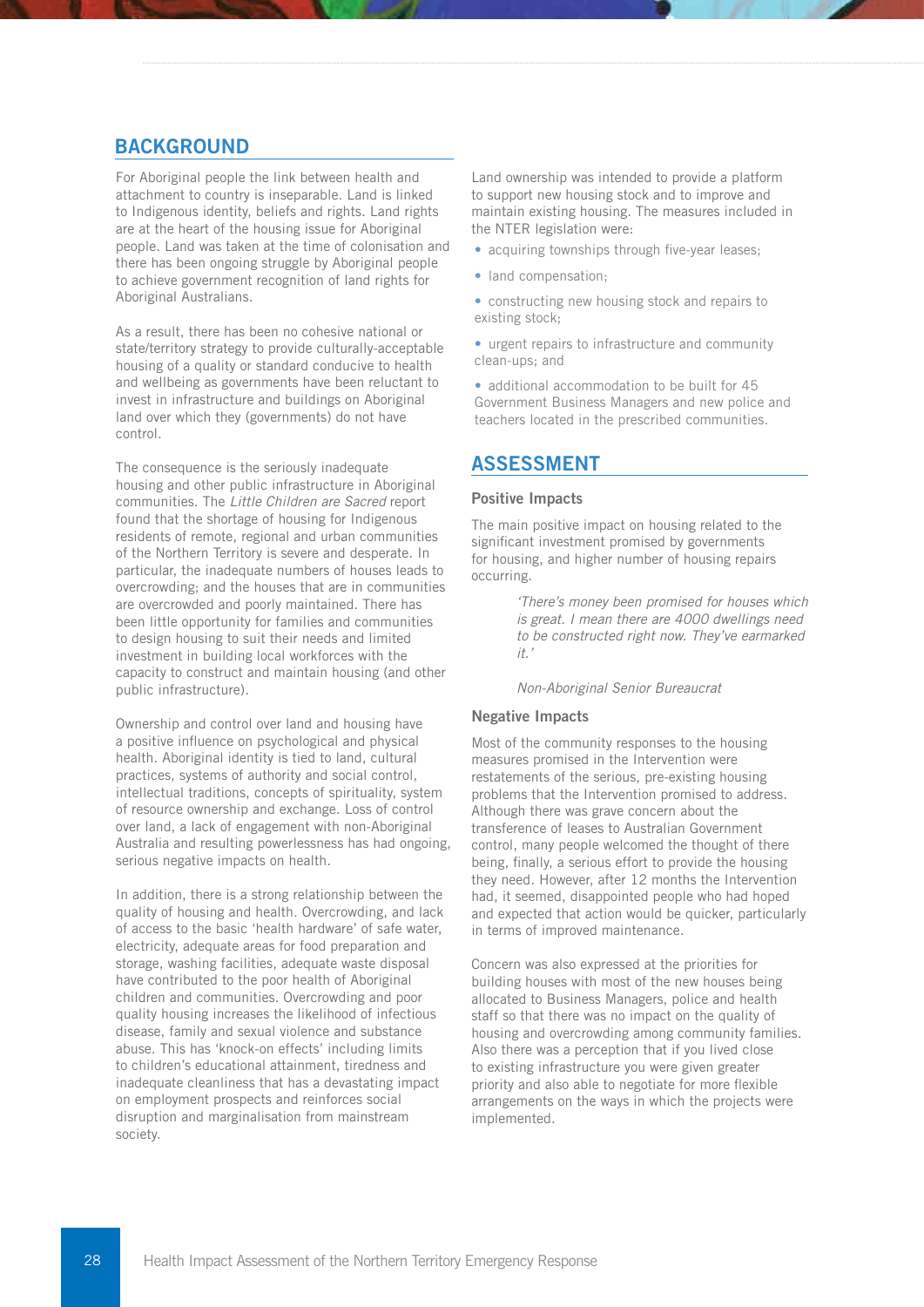*'Housing has got to be one of the most corrupt and incompetent areas of Indigenous affairs. We're looking at houses that you build for \$100 000 costing \$4 to \$5 to \$600 000 to build and it's just nonsense and they're not, and a lot of them are falling down within a few years. We must look at the type of housing, the material we're using and look at how we can reduce the cost 'cause that is just a bizarre situation. You cannot tell me just because it's in a remote area, or it's in a rural area that it's going to cost that amount of money to build that type of housing.'*

#### *Aboriginal Leader*

*'The Intervention people would have meeting after meeting and people would say the same thing. We want better housing, we want improved housing. There are houses that have been condemned for 10 or 20 years and the council's suggestion was well you just bulldoze the house. But where do the 20 people go, that live in that house? And the Intervention has come round. They have*  taken films and interviewed the people and *they've been inside these houses but nothing has changed. One year down the track, people are still living the same condemned house.'*

#### *Aboriginal Community Member*

*'They sent 120 garbage bins, wheelie bins out to a remote community. They posted out these holders with chains on them, but when they went to put the bins out, they had 120 garbage bins but only 20 sets of wheels. So they put out 20 garbage bins and the rest just sit there. And there is no garbage service… And the rubbish still gets tipped over by the pigs and dogs.'*

#### *Aboriginal Community Member*

Overcrowding and poor housing affects everyone in the community including Aboriginal Health Workers.

> 'There are fifteen in my house including *kids. I'm living with my parents. It is a fourbedroom house. All paying rent \$400 - 500 per week all together for that house, because it is \$50 each. Plus the power cards.'*

*Aboriginal Community Member*

For many people the proposed building program was seen as a missed employment and training opportunity for Aboriginal people in the design, construction, and maintenance of housing and relevant health hardware

> 'Rather than having people flying in and flying out to build houses while you've got *all these white fellas going in, building a house, and then shooting off. You've got the community, you know 50, or 60 or 100 Aboriginals sitting down watching them build a house.'*

#### *Non-Aboriginal Doctor*

Some people had ambitious long-term vision on ways in which the community could be involved.

> '… learn how to fix houses and the plumbing *and how it works … it could have set up maintenance centres where there was proper training, proper apprenticeships and proper pay.'*

#### *Aboriginal Health Worker*

This speaks to the wider concern expressed by communities and stakeholders that the long-term maintenance of the housing depended on ownership and on the appropriateness of the housing.

> *'One of the problems with housing historically … is that there's no consultation with local people about what their needs are.'*

*Non-Aboriginal Senior Bureaucrat*

*'The issue for government is that they were going to invest in housing, make a big investment in housing. Investing in housing is all well and good, but if you build houses that are inappropriate, if you allow contractors to dominate the process of building the houses and delivering the infrastructure, without proper Aboriginal eyes overseeing the process then we go through another historical regression… Building houses is needed but it how you build the inside of that house and the family that lives in that house. It is more about making sure that the house on the inside is a shelter indeed, not a shelter that's a temporary solution to a great social problem.'*

*Aboriginal academic*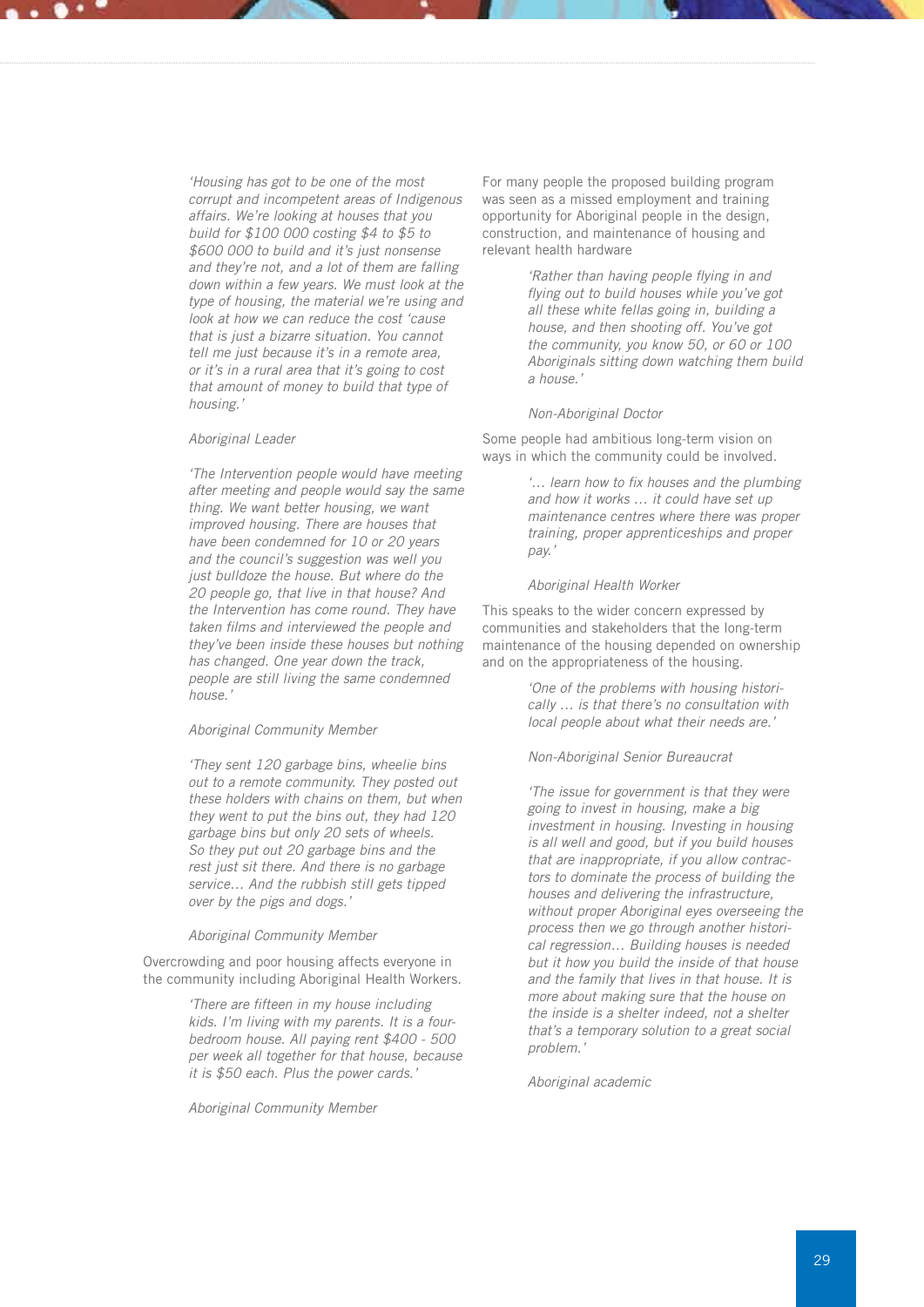### **SUMMARY**

The commitment by the Australian Government to investment in new housing, and to renovation and improved maintenance on existing housing has the potential to have a very positive impact on the health and wellbeing of Aboriginal children and their families. Reduced overcrowding, improved health hardware, improved water supply and other essential services (e.g. electricity, waste disposal) will all have significant positive effects on health – in the short and longer term. Participation of the local community in the design, building and maintenance of the housing will increase the likelihood of the

housing being appropriate, and increased ownership will increase the longevity of quality housing stock.

Delays in providing new or improved housing stock, however, will have a negative impact on the mental health and social functioning of communities. Increased distrust in government, a sense of disillusionment and powerlessness associated with dashed hopes will, in turn, have a negative impact on the psychosocial health and social cohesion of families and communities.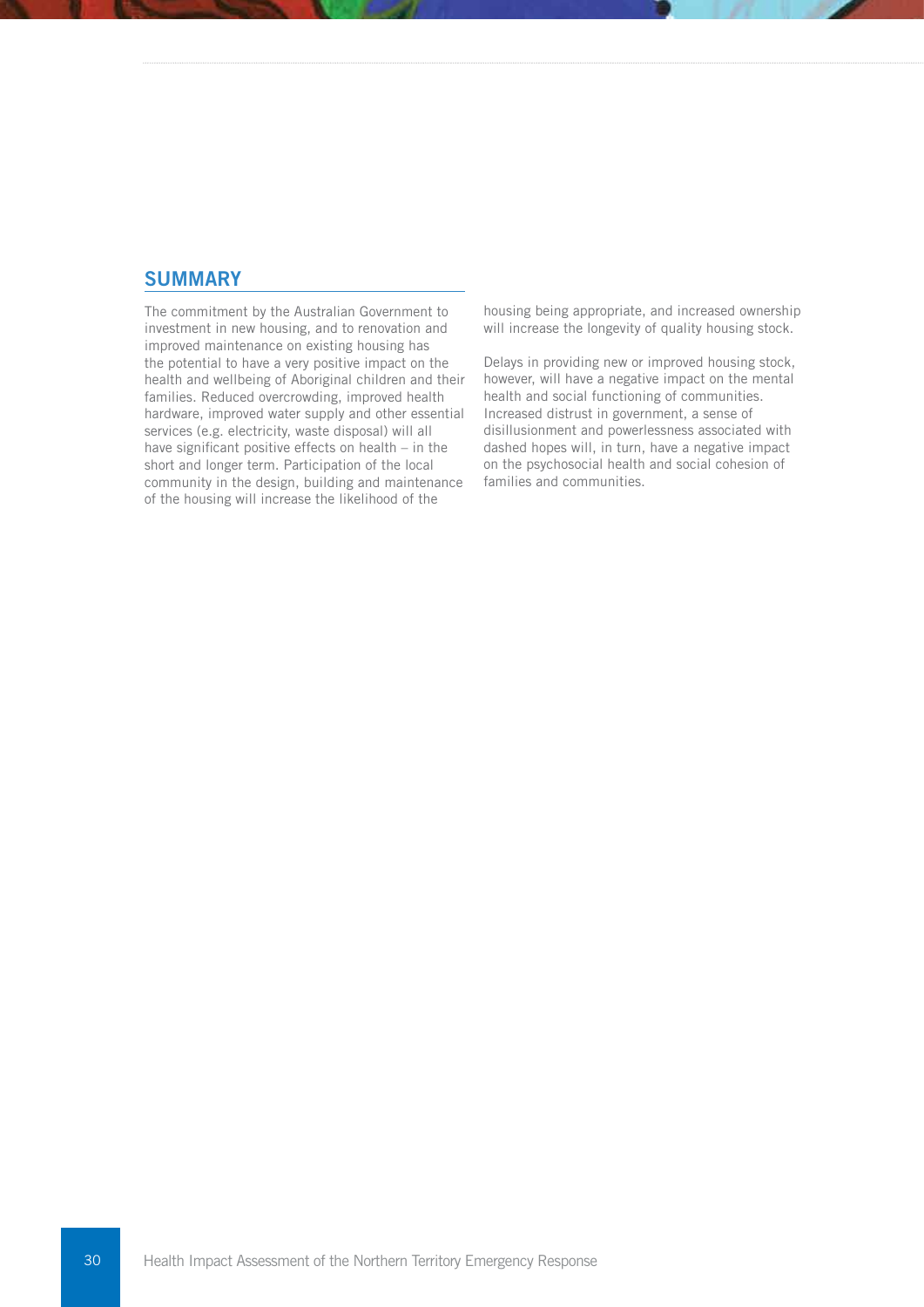### $\bullet$ .

# Table 6: Housing: summary of predicted health impacts

| <b>ASPECT OF HEALTH</b>     | <b>POSITIVE HEALTH IMPACTS</b>                                                                  | <b>NEGATIVE HEALTH IMPACTS</b>                                                                                                                           |
|-----------------------------|-------------------------------------------------------------------------------------------------|----------------------------------------------------------------------------------------------------------------------------------------------------------|
| <b>Physical health</b>      | - Reduced acute and chronic disease<br>as a result of reduced overcrowding                      | - Limited improvements to waste disposal                                                                                                                 |
|                             | - Reduced acute disease as a result<br>of improved water supply and waste<br>disposal           |                                                                                                                                                          |
| <b>Psychological health</b> | - Potentially, relief from stress<br>associated with overcrowded,                               | - Lack of trust in government, e.g. Intervention<br>staff housing built first                                                                            |
|                             | inadequate housing                                                                              | - Lack of Aboriginal control of decision-making,<br>e.g. not involved in decisions on location,<br>allocation, design and construction of new<br>housing |
|                             |                                                                                                 | - Increased stress associated with long wait for<br>improved housing                                                                                     |
| Social health and wellbeing | Building and having access to new<br>housing                                                    |                                                                                                                                                          |
|                             | - Improvements to existing housing                                                              |                                                                                                                                                          |
|                             | - Initial community clean-ups                                                                   |                                                                                                                                                          |
|                             | - Increased employment opportuni-<br>ties                                                       |                                                                                                                                                          |
|                             | increased education and training<br>opportunities including traineeships<br>and apprenticeships |                                                                                                                                                          |
| <b>Spirituality</b>         |                                                                                                 | - Lack of recognition of Aboriginal views and<br>needs in developing and implementing hous-<br>ing policy and programs                                   |
|                             |                                                                                                 | - Lack of trust in government which did not<br>recognise the link between housing and<br>Aboriginal connection to country                                |
| <b>Cultural integrity</b>   |                                                                                                 | - Loss of control of land title in Intervention<br>communities                                                                                           |

# **RECOMMENDATIONS**

#### It is recommended that:

- Aboriginal communities be involved actively in decisions on the design, building, allocation and location of new housing;
- Aboriginal communities be provided with education, training and resources to enable them to undertake systematic maintenance and repair of all existing and future homes;
- priority be given to providing new and renovated housing to community members until 2018;
- benchmarks in National Partnership Agreement on Remote Indigenous Housing be met.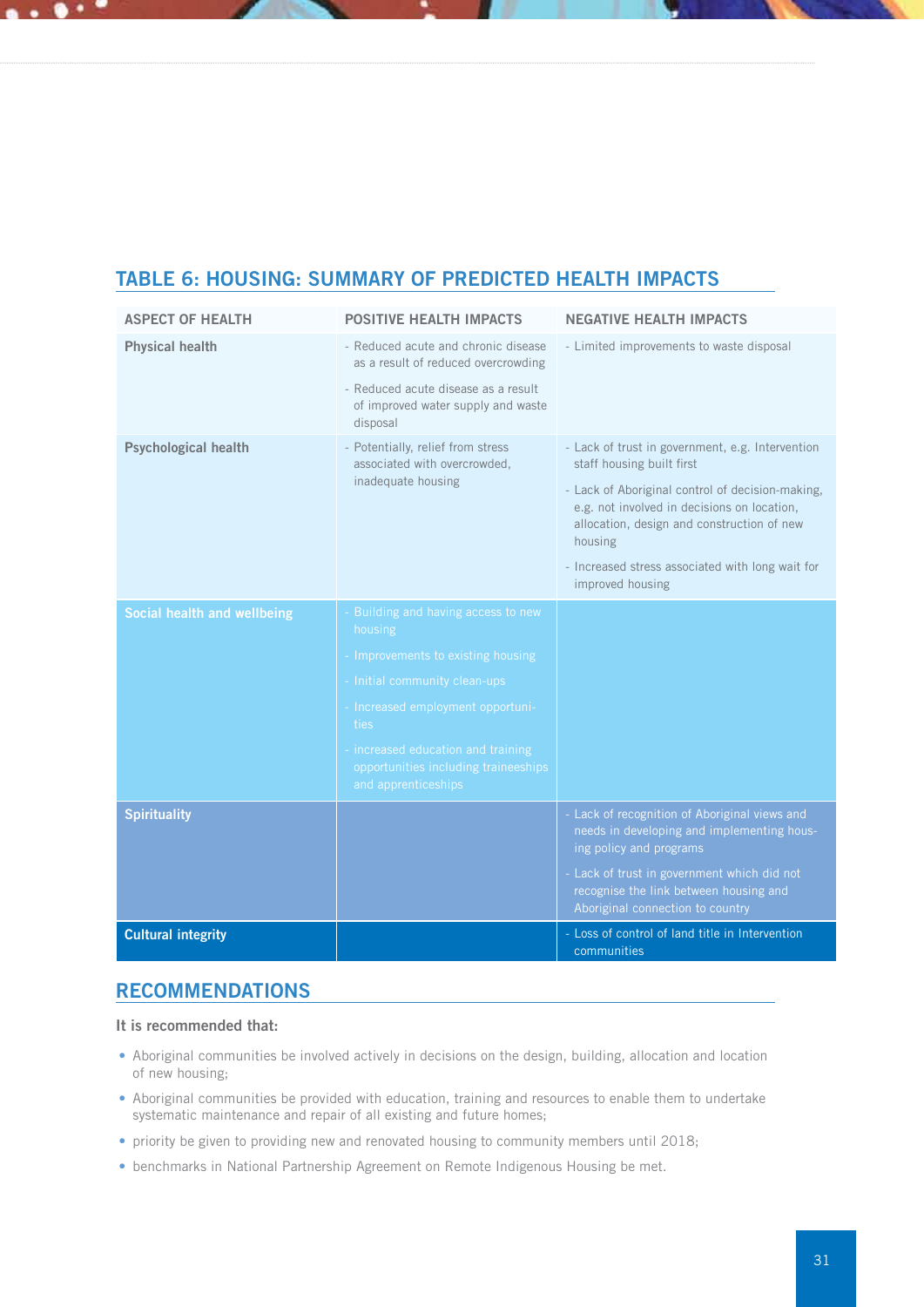# TARGETS FOR MONITORING

#### At one year

• 20% local Aboriginal employment be included as a procurement requirement in new housing (as per COAG National Partnership Agreement) and housing maintenance contracts

#### At five years

• 75% of the investment in new or renovated housing until 2018 be for people living permanently in communities

• A recurrently funded rolling maintenance program be established in all prescribed communities

• Each prescribed community will have access to water, sewerage, power and waste disposal

• The average occupancy rate per dwelling in prescribed communities will be no greater than the national average

• 80% of all houses identified as needing repairs and renovation be completed as per the COAG National Partnership Agreement

#### At ten years

• All dwellings in prescribed communities have operating water, sewerage, power and waste disposal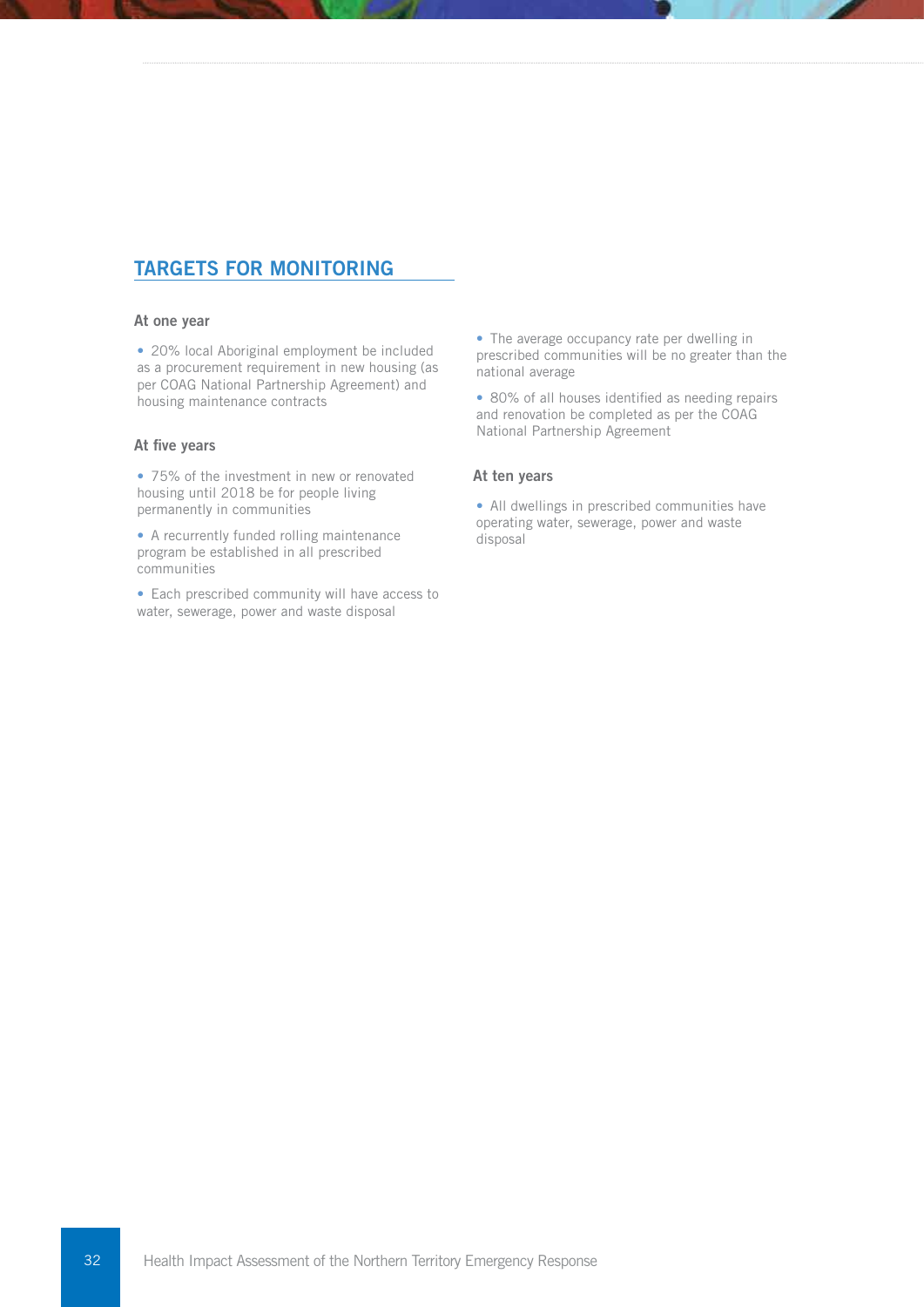### $\bullet$  .

# **EDUCATION**

Table 7: Education: summary of the evidence from communities, stakeholders and expert reviewers

|                                                     | <b>Positive impacts</b>    |                            |                          |       | <b>Negative impacts</b>    |                      |                          |       |
|-----------------------------------------------------|----------------------------|----------------------------|--------------------------|-------|----------------------------|----------------------|--------------------------|-------|
|                                                     | <b>Sources of evidence</b> |                            |                          |       | <b>Sources of evidence</b> |                      |                          |       |
|                                                     | Community<br><b>visits</b> | Key<br><b>stakeholders</b> | <b>Expert</b><br>reviews | Other | Community<br><b>visits</b> | Key<br>stake-holders | <b>Expert</b><br>reviews | Other |
| Improved participation                              |                            |                            |                          |       |                            |                      |                          |       |
| Improved investment in<br>infrastructure & teachers |                            |                            |                          |       |                            |                      |                          |       |
| <b>Greater collaboration</b>                        |                            |                            |                          |       |                            |                      |                          |       |
| Leadership                                          |                            |                            |                          |       |                            |                      |                          |       |
| Stigma, social exclusion,<br>psychosocial harm      |                            |                            |                          |       |                            |                      |                          |       |
| Reduced school attendance                           |                            |                            |                          |       |                            |                      |                          |       |
| Reduced workforce capacity                          |                            |                            |                          |       |                            |                      |                          |       |
| Ineffective strategies                              |                            |                            |                          |       |                            |                      |                          |       |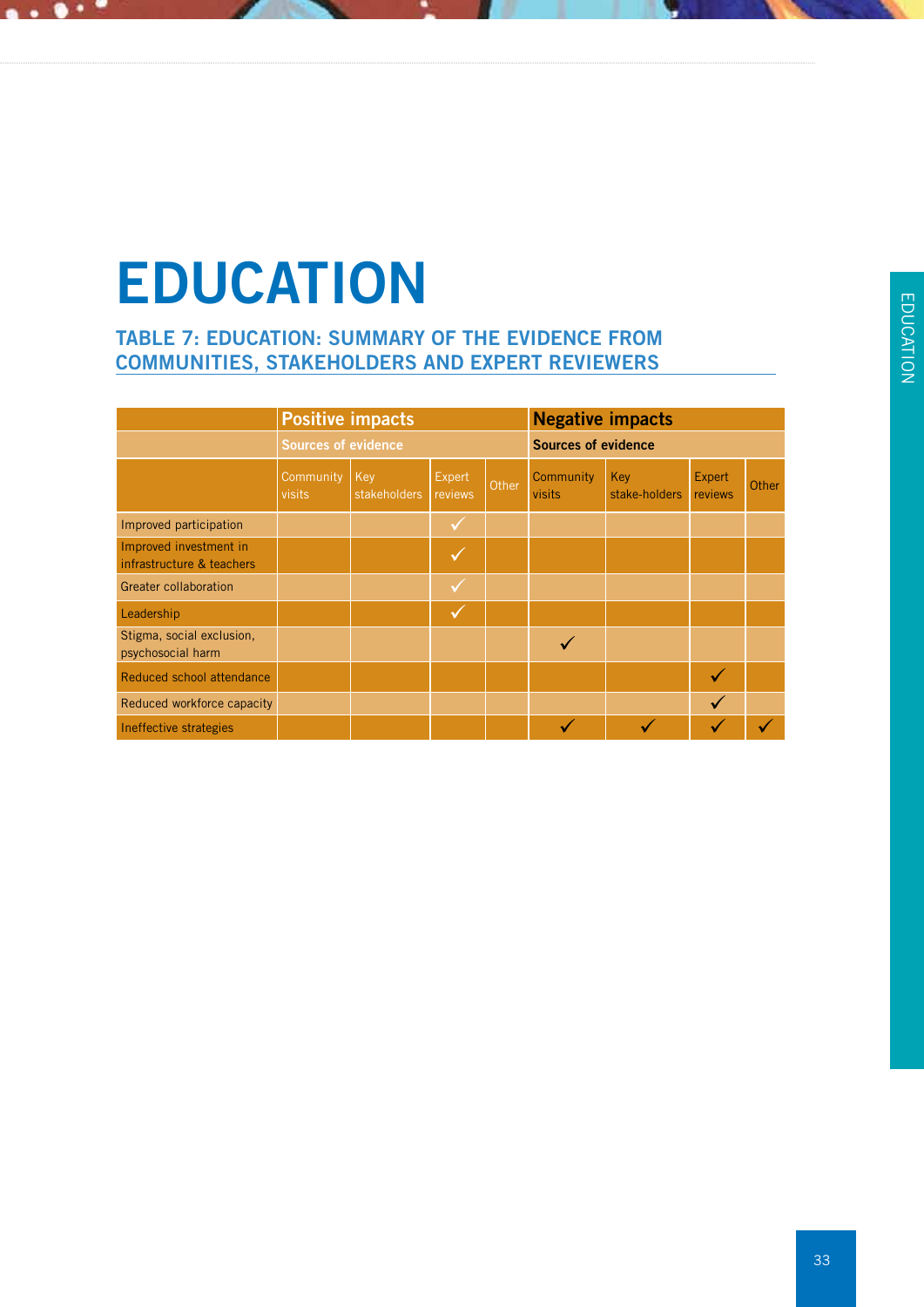# **BACKGROUND**

The Northern Territory is a small education jurisdiction with 150 schools and 50 homeland centres. It has a relatively young and growing population that is highly dispersed, with a quarter living in remote communities spread over a vast area. Over 40% of school-age children are Indigenous – three-quarters living in very remote locations (Sarra, 2008).

It is well-known that many Aboriginal students experience episodes of chronic ill-health and their growth and development are impacted by levels of nutrition and overcrowded housing, with significant impact upon students' readiness to learn (Sarra, 2008).

On the basis of 2006 census data it would seem that, in the NT, some 7500 children aged 3 to 17 years could be missing out on preschool and school. Provision for these students would require an additional 660 teachers and, with accompanying costs, would require an additional \$99 million per annum (Kronemann, 2006). Alongside this, in 2005 there were only 61 Indigenous teachers and executive teachers working for the Department of Employment, Education, and Training and seven Indigenous Principals employed in NT government schools.

There is strong evidence of a positive association between education and the health of individuals and populations (Cornell, 2008). Conversely, the *Ampe Mkelyernemane Meke Mekarle* 'Little Children are Sacred' report pointed out that:

> *'... lack of education excludes Aboriginal*  people from confidently and competently *participating in either their own culture or mainstream culture, or even the ability to choose when to participate in either culture. A sound education for all Aboriginal children, wherever they live, is now crucial for all of us who live in the Northern Territory.' (Wild, Anderson, 2007)*

Ensuring that children attend school, achieve positive learning outcomes, and complete school with knowledge and skills to support them in their ongoing educational, career and life choices, was a central plank of the rationale for the implementation of the NTER. It was widely agreed that this is an area requiring urgent attention.

Criteria for attracting children to school and retaining them have been developed in Australian

Indigenous communities (Campbell, Wright 2005). These include use of Aboriginal languages. Furthermore, much is known about effective strategies to encourage children to attend school and to benefit fully from that experience. However, the implementation of these takes time and trust to develop. Some of these strategies include:

- culturally safe curricula;
- social and learning environments;

• high levels of parental engagement with the school and community;

• community leadership of decisions on priorities and investment (in education and other major areas of public life); and

• community engagement in developing local responses increases the likelihood of positive outcomes (Sarra 2008; Campbell, Wright, 2005).

Conversely, there is no evidence that compulsory income management results in improved school attendance or in improved educational outcomes (Behrendt, McCausland, 2008).

In order to improve education outcomes funds were allocated for additional classrooms, accelerated literacy programs, school nutrition programs, volunteer teacher initiatives and quality teaching packages. In addition funding was provided for the construction of boarding schools and for the provision of additional teachers. (Department of Families, Housing, Community Services and Indigenous Affairs, 2008).

# **ASSESSMENT**

#### Positive Impacts

Overall student enrolment appeared to have increased modestly in the first year of the NTER—by about 400 students in the schools within prescribed communities (Sarra, 2008).

> *'About 50% in [that] community is the attendance rate and we reckon about another 60 kids that aren't even enrolled. We haven't seen much change to that but the level of scrutiny that is now applied mean that the*  figures are going to be made publicly avail*able, you couldn't get them before.'*

*Government Business Manager*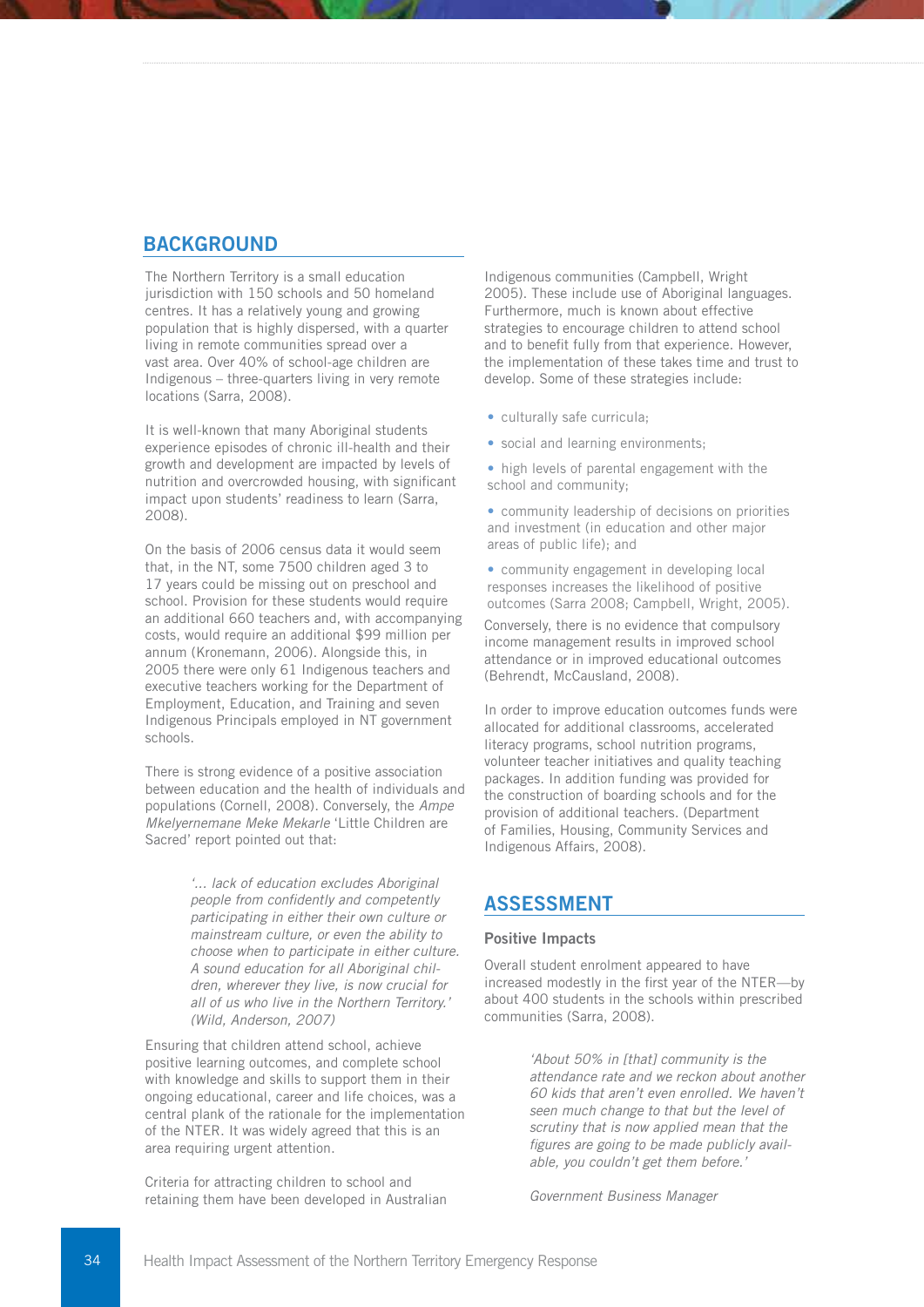Average attendance rates over these communities during 2008 reputedly remain around 65%, albeit with considerable variations across locations (Sarra, 2008). It is not clear whether the nutrition programs have contributed to the increase in enrolments in some schools (Sarra, 2008). Child health checks may also have identified some students with problems at early stages to allow interventions that facilitate school learning (Sarra, 2008). There has been some positive impact upon levels of school engagement, ultimately resulting in improved literacy and numeracy outcomes, as well as student retention in high school.

There has been a substantial increase in investment in school infrastructure including 15 new classrooms and three regional boarding schools. Increased attention is also being paid to the provision of early childhood education. It is not clear to what extent this infrastructure has been delivered and whether teacher numbers have increased.

> *'Some of these communities don't even have (a school), so it's about how we change those structural issues within education to ensure that we do have the schools, teachers and people.'*

#### *Aboriginal Community Leader*

Some stakeholders reported greater willingness to make the system work more collaboratively.

> *'We need to make the public school system work, we need to make the Catholic school system work, and we need the boarding*  school system to work – so let's stop fighting *this stupid argument (about the nature of schools) and say, what's the best outcome we get for these kids?'*

#### *Aboriginal Community Leader*

#### Negative impacts

*'Compared to the focus on compulsory income management there has been no obvious government commitment to ensuring that children attend school, to providing teachers, to developing appropriate curricula, to ensuring bi-lingual education … to supporting communities and education sector staff to "do whatever you have to do"*  to fill classrooms with kids and to give them *good teachers.*

*'Student mobility across the prescribed communities has been very high, with*  significant numbers of parents moving *from their communities to towns to escape application of the income management program. Interruption in continuity of learning programs for Indigenous students remains a major issue, exacerbated by the intervention. Some schools have registered steep falls in attendance as families move in search of work, medical services and to avoid the tougher alcohol laws.*

*'The Intervention has failed to acknowledge that some Aboriginal children do in fact attend school regularly and indeed are very well supported by their caregivers. The efforts and results of such children may be inadvertently affected with the enforced presence of a substantial number of children who have been historically and chronically disengaged from schooling. The temporary spike in enrolments led in some cases to overcrowded classrooms, which in turn led to kids drifting off again.'*

#### *Aboriginal academic*

Some parents and teachers report that children are becoming angry as a result of other aspects of the Intervention (e.g. being harassed by police, income management), and are becoming more aggressive, rebellious.

> *'A lot of people in town and increasingly in some of the remote communities are saying that the children are more angry, getting more aggressive, more rebellious. It's something people have noticed in the last year which is quite amazing.'*

#### *Non-Aboriginal Doctor*

There is concern that good and positive teachers could become disenchanted by the complex challenges that students who have not attended school will bring when they are forcibly coerced to engage in schooling. The growth in the ratio of Indigenous to non-Indigenous students in some town schools has resulted in classroom dynamics becoming more complex for unprepared school staff.

> *'Teachers have been disenchanted at the process, and they have left because they're committed to try to make a difference*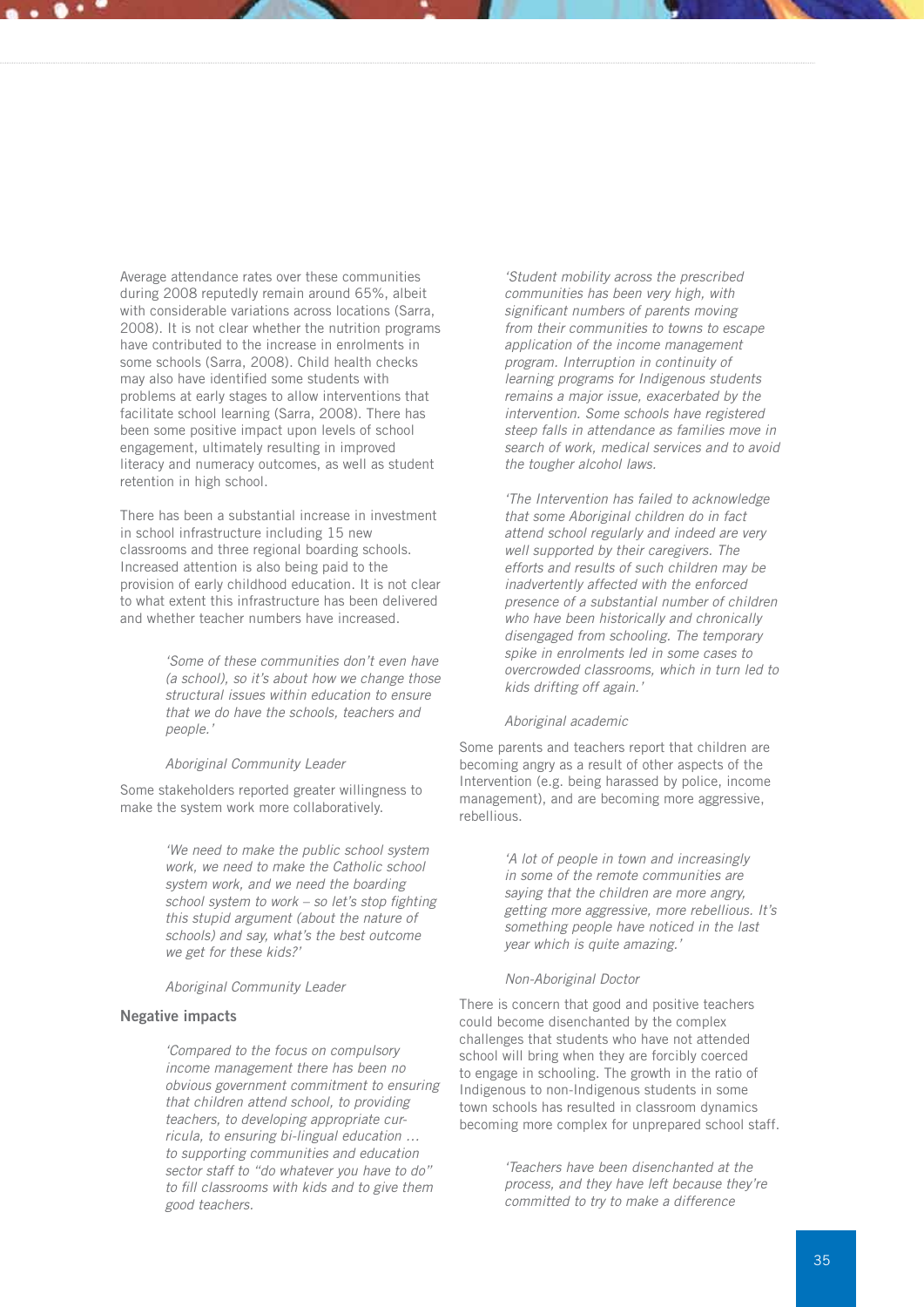*but because of the way the whole thing's structured, they're not working.'*

#### *Non-Aboriginal Senior Bureaucrat*

*'There is also pressure on local professional*  staff from Intervention people who "fly in, fly out" and demand local responses that conflict with local priorities.'

#### *Aboriginal academic*

It is unlikely that children, especially older children, can be forced to go to school. The Intervention is not addressing the many reasons kids don't go to school.

> *'It's a combination of so many reasons why the kids don't go to school. It's because*  they can't, they can't see any benefit in it, and their families can't see any benefit in *it. You've got all these often quite inexperienced teachers under a lot of stress out there on their own, they particularly can't cope with the boys and so the boys of course are not going to turn up and they're under resourced so it's not made attractive in any way at all.'*

#### *Indigenous health professional*

There is an ongoing tension between children being taught their own culture and language while achieving within the mainstream educational system.

> *'You had this situation where the cultural education was working well. They had elders there. They were there every morning and they had the old people there, it was all in language, and it was all happening. Because of the two-way it was supposed to be 90% of grades 1 and 2 were supposed to be in*

*Walpiri but the problem was when it came to the actual teaching part of it, because there was not Walpiri teachers or because trained people that had been there in the past had gone. So all they had was the crude sense of the translation which didn't work. So although they had the old people making sure that culture is relevant between generations, and in trying to maintain culture, and the school was heavily involved, there were no educational outcomes.'*

#### *Government Business Manager*

Concerns were also raised that about the fact that there was no strategy included in the NTER to enhance education infrastructures or capacity.

> *'I think 97% of remote communities in the Territory don't have preschools.'*

*Non-Aboriginal Senior Bureaucrat*

### **SUMMARY**

Education is a major determinant of health. It is probable that, if the promised investment is made (and sustained) in physical infrastructure, an Aboriginal professional education workforce, improved nutrition for children, and community engagement in schools and teaching/learning, levels of educational participation (and ultimately, health) will improve. However, unintended consequences of other elements of the NTER (e.g. compulsory income management, alcohol restrictions) may reduce the participation of some children in school, and ultimately, have a negative impact on their health status through their childhoods and through their adult lives.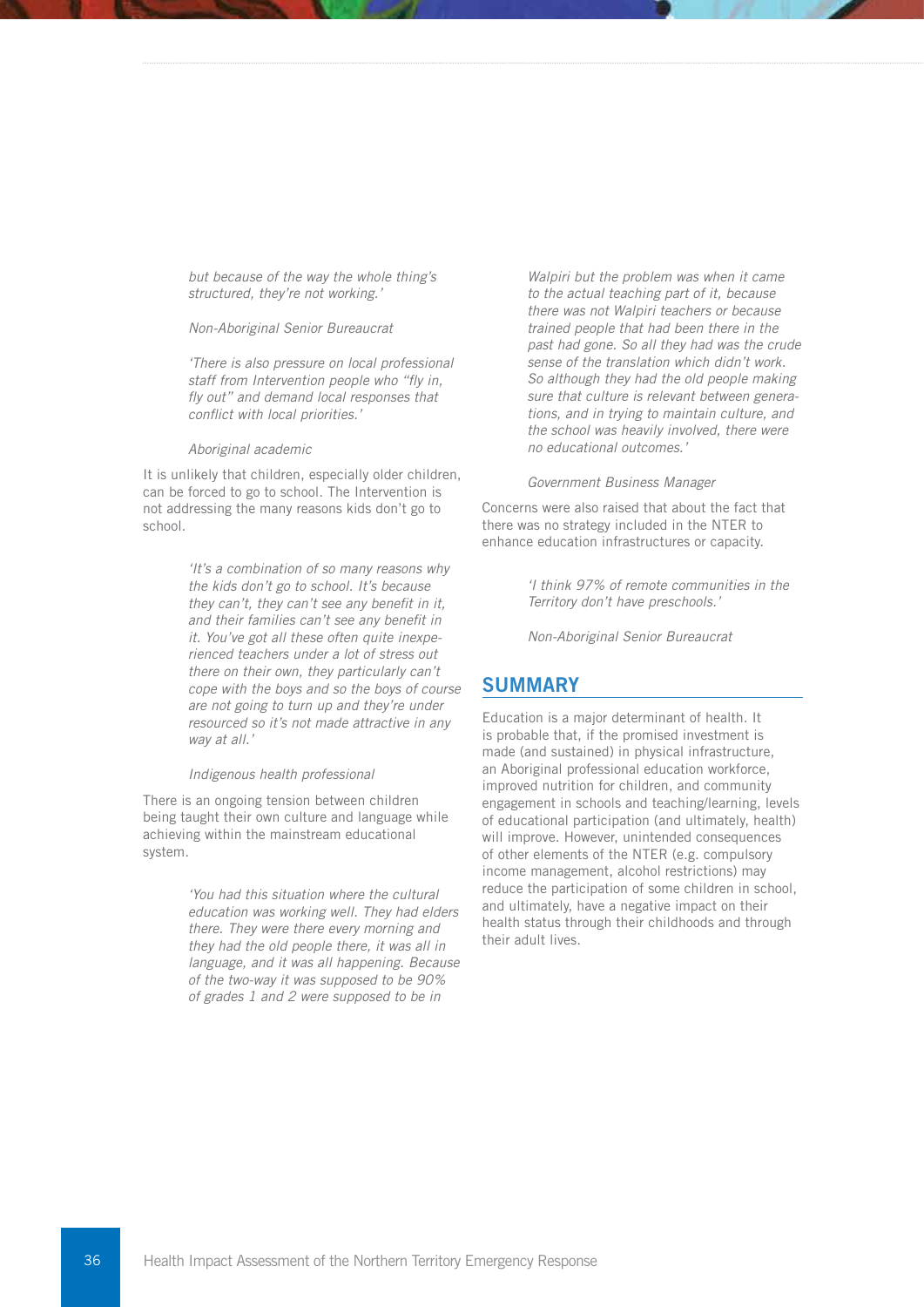# Table 8: Education: summary of predicted health impacts

| <b>ASPECT OF HEALTH</b>        | <b>POSITIVE HEALTH IMPACTS</b>                                                                                                                                                                                                                                                              | <b>NEGATIVE HEALTH IMPACTS</b>                                                                                                                                                                                                                                              |
|--------------------------------|---------------------------------------------------------------------------------------------------------------------------------------------------------------------------------------------------------------------------------------------------------------------------------------------|-----------------------------------------------------------------------------------------------------------------------------------------------------------------------------------------------------------------------------------------------------------------------------|
| <b>Physical health</b>         | - Increased health literacy<br>- Improved nutrition                                                                                                                                                                                                                                         |                                                                                                                                                                                                                                                                             |
| <b>Psychological health</b>    | - Improved perceived wellbeing<br>associated with educational<br>achievement<br>- improved learning opportunities                                                                                                                                                                           | - Cumulative trauma linked with discrimination,<br>shame and stigma<br>- Reduced school attendance associated with<br>the lack of relevance of school curricula                                                                                                             |
| Social health and<br>wellbeing | - Increased number of schools and<br>associated infrastructure<br>- Greater number of children<br>enrolled in school<br>- Increase in number of children<br>attending school<br>- Improved quality of school cur-<br>riculum and support<br>- Improved quality of teaching and<br>mentoring | Reduced school attendance - children and<br>families leaving communities and missing<br>school to avoid Intervention measures<br>- Reduced teaching workforce<br>Ineffective strategies to increase school<br>attendance and improve children's educational<br>achievements |
| <b>Spirituality</b>            |                                                                                                                                                                                                                                                                                             | - Denial of Aboriginal goals, aspirations, and<br>contributions to society<br>- Cumulative trauma                                                                                                                                                                           |
| <b>Cultural integrity</b>      | - More active engagement of school<br>communities in school policy<br>making and implementation<br>- Greater community engagement in<br>setting and teaching curricula re<br>language, culture, history                                                                                     | - Lack of Aboriginal governance of schools,<br>curricula, teaching and learning                                                                                                                                                                                             |

# **RECOMMENDATIONS**

It is recommended that the educational elements of the NTER be strengthened by collaboration between communities, schools and the education sector:

- to ensure that all Aboriginal children of school age have a place in schools that values Aboriginal people and their culture, engages families and local communities in setting school policies and practices, and provides high quality education through a relevant curriculum, including opportunities for bilingual education;
- to articulate pathways for children, young people and parents early in school experience that link education with training and employment opportunities and provide access to mentoring, work experience, apprenticeships, Vocational Training Accreditation Board (VTAB) qualifications and the full range of post-secondary education opportunities;
- to attract and retain qualified Aboriginal teachers, teachers' aides, and principals, by providing incentives to work and stay in the community, and by providing training and support close to home;
- to ensure that the infrastructure and organisational support provided meet national quality benchmarks;
- to ensure that the benchmarks established in the National Education Agreement under the Council of Australian Governments are met.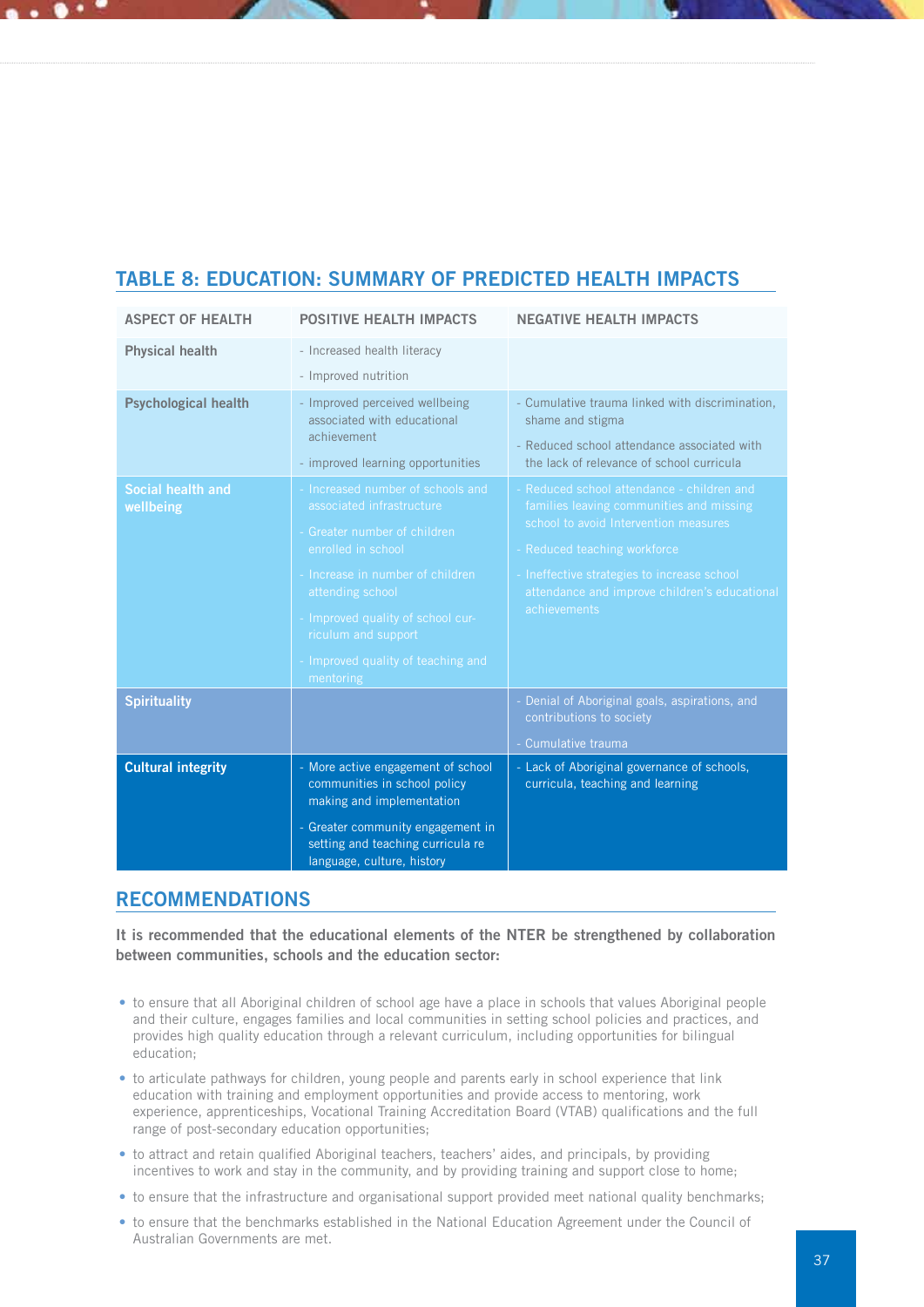# TARGETS FOR MONITORING

#### At year one

• 50% of schools will be able to demonstrate community engagement in setting school policies, curricula and teaching, and evaluation

#### At five years

• All children of pre-school and school age will be enrolled

• Attendance rates match the national average

• Educational infrastructure, including preschools, be built or upgraded in prescribed communities to be the equal of the best in communities of similar size

• All schools be able to demonstrate community engagement in setting school policies, curricula and teaching, and evaluation

#### At ten years

• School completion rates match the national average

• Proportion of children going on to further training increased by 20%

• 60% increase in the number of Aboriginal teachers and principals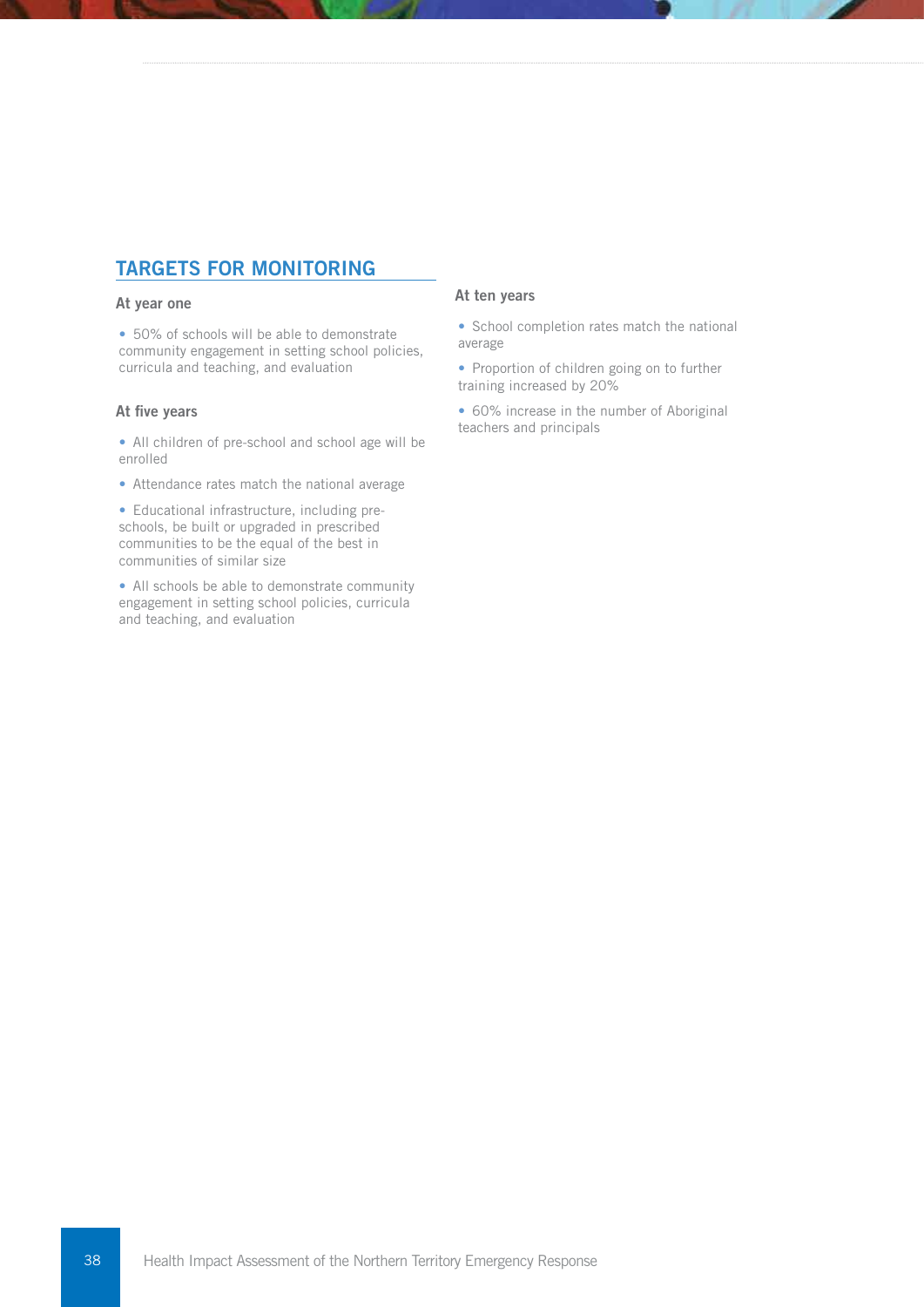# Alcohol Restriction

Table 9: Alcohol restriction: summary of the evidence from communities, stakeholders and expert reviewers

|                                                                                                  | <b>Positive impacts</b>    |                      |                   |              | <b>Negative impacts</b>    |                      |                          |       |
|--------------------------------------------------------------------------------------------------|----------------------------|----------------------|-------------------|--------------|----------------------------|----------------------|--------------------------|-------|
|                                                                                                  | <b>Sources of evidence</b> |                      |                   |              | <b>Sources of evidence</b> |                      |                          |       |
|                                                                                                  | Community<br><b>visits</b> | Key<br>stake-holders | Expert<br>reviews | Other        | Community<br>visits        | Key<br>stake-holders | <b>Expert</b><br>reviews | Other |
| Problem recognised and<br>addressed                                                              |                            |                      | $\checkmark$      |              |                            |                      |                          |       |
| Support for existing dry<br>community initiatives                                                |                            |                      |                   | $\checkmark$ |                            |                      |                          |       |
| Less drinking in com-<br>munities                                                                | $\checkmark$               | $\checkmark$         |                   |              |                            |                      |                          |       |
| Discrimination and<br>stigma                                                                     |                            |                      |                   |              | ✓                          | ✓                    | ✓                        |       |
| Alternative drinking<br>patterns developing,<br>including travelling to<br>drink                 |                            |                      |                   |              |                            |                      |                          |       |
| Lack of recognition of<br>and investment in local<br>leadership - infrastructure<br>and capacity |                            |                      |                   |              |                            |                      |                          |       |
| Investment in ineffective<br>strategies                                                          |                            |                      |                   |              |                            |                      |                          |       |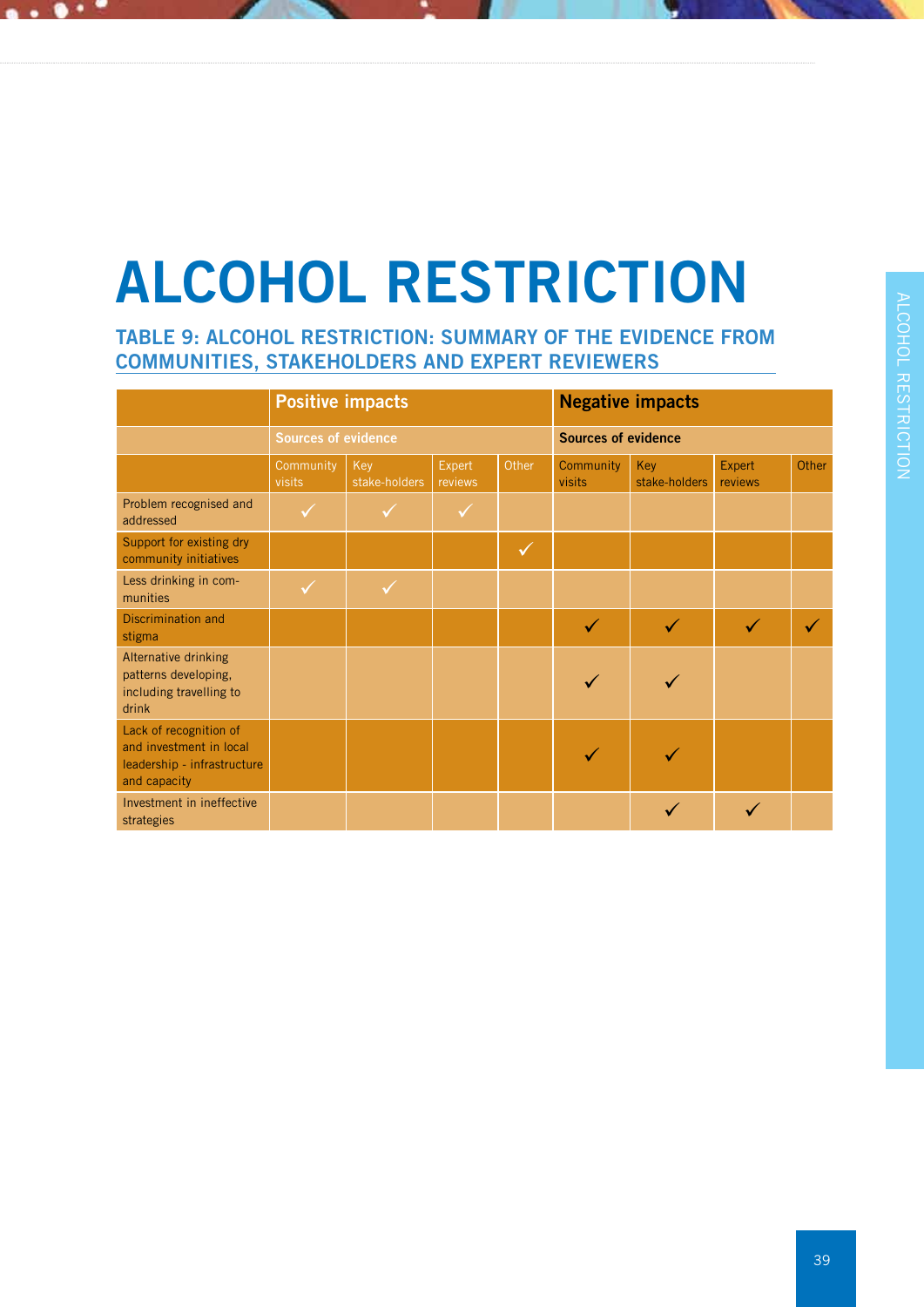## BACKGROUND ASSESSMENT

The *Ampe Akelyernemane Meke Mekarle* 'Little Children are Sacred' report found that alcohol is a significant and widespread problem in Aboriginal communities in the Northern Territory:

> *'Every one of the 45 places visited by the inquiry indicated that alcohol was having*  an extremely significant detrimental effect *on almost every aspect of community life including the safety of children.' (Wild, Anderson, 2007)*

Alcohol misuse is having profound direct and indirect impacts on child, family and community physical and mental health and on the culture of communities. Some of the most common serious health effects are low birth weight babies and babies born with foetal alcohol syndrome, injuries caused by exposure to family and community violence, and mental and social trauma among children. Alcohol misuse by adults can also increase the likelihood that they abuse a child, while alcohol use by children increases their vulnerability to being sexually abused. Alcohol has also been used as a bartering tool to gain sex from children. The quest to obtain alcohol and the involvement in long drinking sessions can result in children being unsupervised, neglected and forgotten.

Alcohol misuse also has direct and indirect negative impacts on educational participation and attainment, and on employment prospects.

Multiple factors determine the misuse of alcohol in Aboriginal communities in the NT. Many, if not most, are a consequence of the cumulative trauma of colonisation and its aftermath, leaving people to cope with severe psychosocial distress and high levels of grief and loss. As well, access to treatment and care has been limited. However, the elements included in the NTER were intended, principally, to reduce the supply of alcohol to, and within, communities.

In the prescribed communities the NTER introduced widespread alcohol restrictions that banned people from having, selling, transporting, and/or drinking alcohol. People across the Northern Territory wanting to purchase more than \$100 worth of alcohol at one time were legally required to show photographic identification to the alcohol retailer, who must also record their address and where the alcohol is to be consumed.

#### Positive Impacts

Even before the NTER many communities in the NT had already voluntarily declared themselves 'dry' and the NTER reinforced and provided resources to support these existing initiatives.

Many people in the communities reported initial positive impacts of the alcohol bans linked with increased policing in the prescribed communities.

> *'Some people say "it's sort of stopped people drinking in our community" and in the early*  stages that did happen, there was a signifi*cant change where people said they weren't putting up with people drunk and misbehaving badly in their community.'*

#### *Aboriginal Doctor*

#### Negative Impacts

The putting up of signs banning alcohol and pornography was resented strongly by local communities who felt this to be a highly discriminatory action. The cost of the signs is wasteful, especially because they have had to be replaced by smaller signs due to community protest.

> *'Like them big signs they put up there. It is as though they thought all black fellas are alcoholics and paedophiles.'*

#### *Aboriginal Community Member*

The banning of alcohol in all prescribed communities will also be seen as racist, particularly because alcohol misuse is not limited to Aboriginal communities.

Banning alcohol will not change behaviour universally, and, many people in the prescribed communities will find alternative places in which to buy and drink alcohol.

> *'... so basically it changed no behaviour other than people being a little more lateral about how they went about it and the thieves [grog runners] went about their business of selling misery as they've always done.'*

#### *Government Business Manager*

People will travel to drink. This will cause additional harms including a higher incidence of drink-driving; moving to major centres to drink with long-grassers; and drinking 15 miles away on a highway where there is no water and risk of dehydration, risk of injury from passing cars and no immediate access to health services.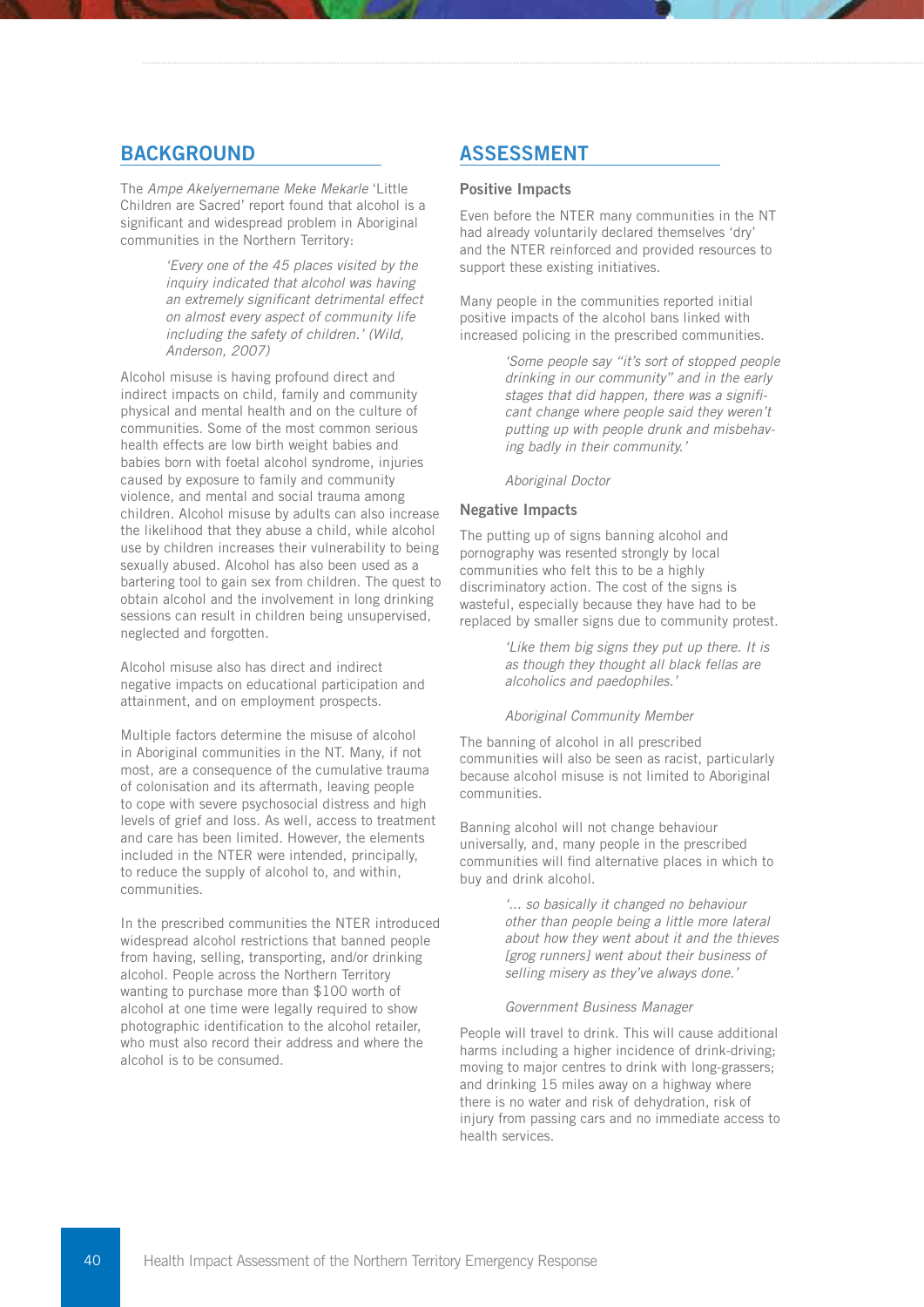*'People leave their community and say come to Darwin, you know travel, to drink somewhere else. Last year we had a death from alcohol, a young girl in my community, because they travelled from that community to another community and in this other community they can buy grog they want … it was actually a little town that they travelled to, and she died from drinking, from dehydration. It shouldn't have happened.'*

#### *Aboriginal Health Worker*

There is concern that restricting supply will see consumers change to use more potent spirits or other illicit substances. If the measures lead to an increase in the potency of the alcohol that people consume or to changes in the type of addictive substance used it is likely that greater harm will arise.

Nor do the limited measures intended to reduce supply address, completely, the multiple reasons that people misuse alcohol.

> *'There's no CDEP and there's no real job opportunities … there's a lot more countrymen who are actually drinking because of boredom, because of their lack of self esteem.'*

#### *Aboriginal Health Worker*

*'They take it [CDEP] away without consultation and not give other workforce opportunities is a huge insult and it has had a huge effect within the community.'*

#### *Aboriginal Doctor*

Externally driven, universal approaches to address alcohol misuse are known to be ineffective (see Appendix 6 for expert review). Continuing to develop policies and strategies for which there is evidence that they do not work and that actively undermine Aboriginal communities are likely to directly cause harm and ultimately be ineffective.

> 'One size doesn't fit all. There are some *communities that for instance are closer to alcohol outlets, there are some communities that have good permit systems based around alcohol, or good systems based around alcohol sales and consumption and social setting that seem to hold a further*

*grip on the issues and the trauma that might come out of alcohol consumption. We were concerned that governments had to negotiate and consult with Aboriginal people, leaders in communities before they would go in and for want of a better way, enact its Intervention.'*

#### *Aboriginal academic*

The implementation of the measures of the NT Intervention needs to take community services, infrastructure and capacity into account and work closely with the Aboriginal community:

> *'There wasn't necessarily a presence out there so you couldn't get traction on other things like alcohol issues because you didn't have the police out there. You didn't have night patrol. Night patrol was coming. You didn't have safe places for the domestic violence that would result very regularly. So in that sense there wasn't the impact. There wasn't an impact of that initiative. Now you could probably apply that to various degrees, to other ones as well because you didn't have those building blocks, you really didn't have the impact as you would've hoped. So whether that would be if you were doing the Intervention again, make sure you consider what you need in place prior to rolling out.'*

#### *Government Business Manager*

There appears to have been limited use of evidence of effective interventions. Banning alcohol, as part of the Intervention, will be a waste of resources because there is evidence that externally enforced prohibition does not work.

> *'They've talked about prohibition which you know most people agree it never works.'*

#### *Non-Aboriginal Senior Bureaucrat*

In collaboration with individual communities, the Intervention ought to include multiple components to reduce supply, minimise harm, and to reduce demand by addressing the reasons that people binge drink or develop chronic alcohol problems. The introduction of alcohol management plans, developed in conjunction with individual communities, would include a full range of alcohol prevention and treatment options, in addition to the need for access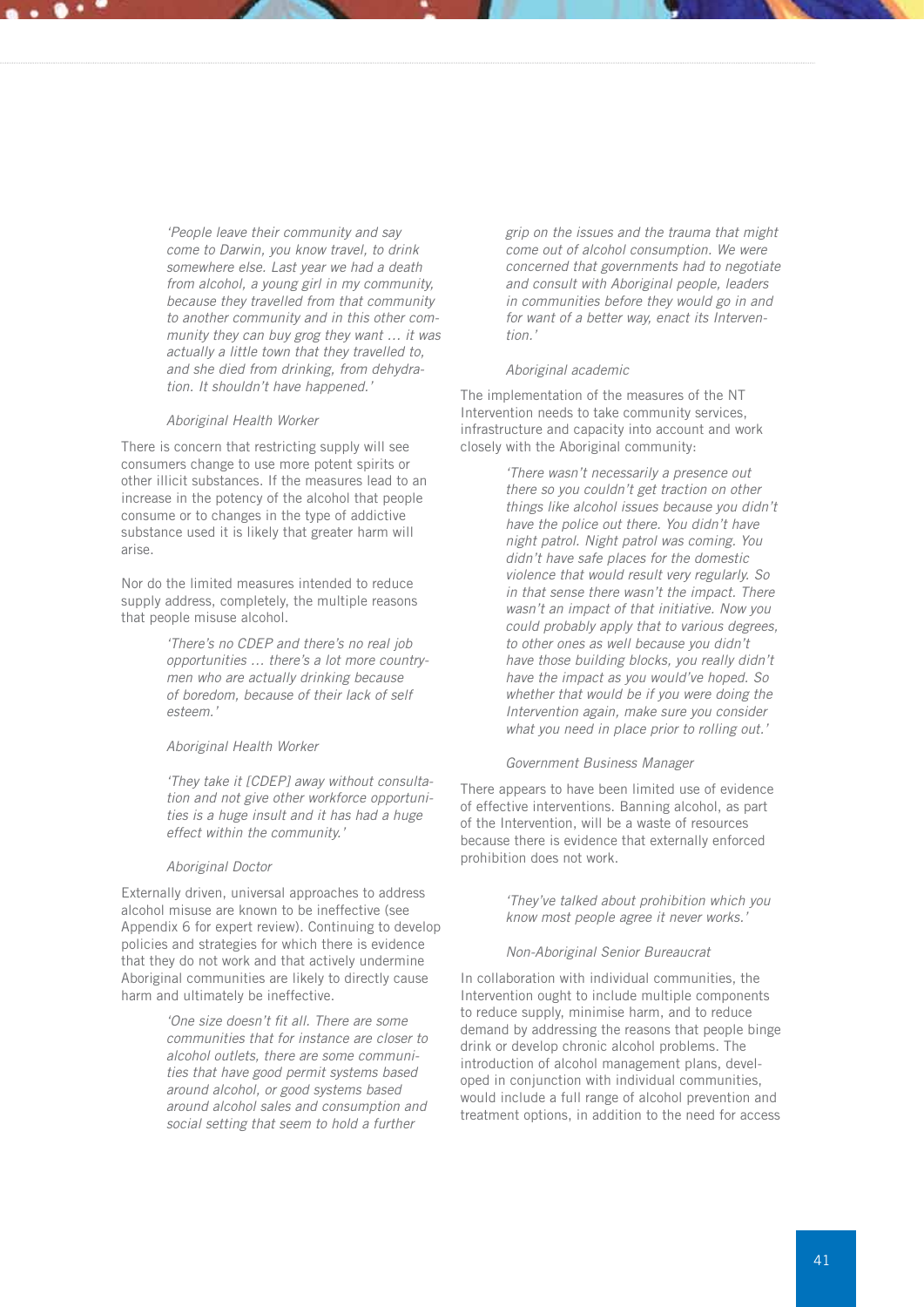to things like housing, education, and employment. For example, it is difficult to enforce an alcohol ban if there is not an ongoing police presence in the community.

> *'In the end alcohol has to be managed at a couple of levels. There's the direct level of dealing with the availability of alcohol and how much is drunk, and that slows down domestic violence, and stops people becoming completely substance abusive and so on. But that's the sort of problem you can see. The longer-term solution is much more about the factors that lead to substance abuse. You know, why people do it? Well it's because they're despairing, often there's nothing else … People are drinking because, like people abuse alcohol anywhere because it takes them away from the reality of life. Well to make the reality of life a positive thing, not a negative thing, and then of course people won't drink.'*

#### *Non-Aboriginal stakeholder*

The alcohol measures in the NTER do not address the root causes of why people drink and therefore are ineffective in addressing alcohol misuse.

> *'But really you know why do people drink? Well it's because they don't have strong lives with good cultural underpinnings or employment opportunities that give them meaning for their lives, houses that they're proud to live in and a place that they love.'*

#### *Non-Aboriginal stakeholder*

If strategies for addressing alcohol misuse are ineffective then children will continue to be exposed to alcohol misuse.

> *'I'm scared a lot of our kids are diminished because of what's happened during pregnancies [foetal alcohol syndrome] and what's happened in their early lives. If they've seen*  dads beating up mums and having fights *with other family while they were younger, we now know that the trauma comes back to haunt you when you go into your adult life. Because then there's a double jeopardy if you've had a mum and a dad or you were born into this, you can potentially have children that are born into it as well and then that next generation.'*

*Aboriginal academic*

Restricting access to alcohol is effective if other strategies such as community support for the measures, harm reduction, access to health and other social services, enforcement measures, and improved social and economic status are in place. In addition to reducing supply it is also important to reduce harm arising from the misuse of alcohol, including prevention of the incidence of problem drinking using education and youth diversion programs, and changes in social norms. Reduced access to alcohol and access to evidence-based treatment for people who have a chronic drinking problem are important.

It is also necessary to address the underlying factors that contribute to chronic alcohol misuse - such as inadequate housing, lack of education and training, limited employment prospects, poor governance, and restriction of the sale and supply of alcohol - by reducing the economic availability of alcohol through taxation and pricing, reducing the hours and days of sale for licensed premises increasing legal drinking age for purchases or consumption of alcohol.

None of these measures was introduced as part of the NT Intervention.

#### **SUMMARY**

The NTER measures address alcohol misuse principally by reducing the supply of alcohol to communities and individuals. Communities agree with the need to act to reduce the harm associated with alcohol misuse and to prevent the onset of alcohol misuse. But the current measures will undermine existing community actions to address the issue. Some members of communities will be exposed to increased harm as they seek alcohol elsewhere and drink at more dangerous sites. The universal alcohol ban will contribute to a sense of powerlessness in communities that had already taken serious action to address alcohol. Across all communities there will be ongoing anger at the stigma being perpetuated (when the problem of alcohol misuse is far from being confined to Aboriginal communities). There will be ongoing concern at the lack of significant reduction in alcohol misuse, or in associated harms. There will be ongoing episodes of alcohol-related child maltreatment, violence and sexual abuse.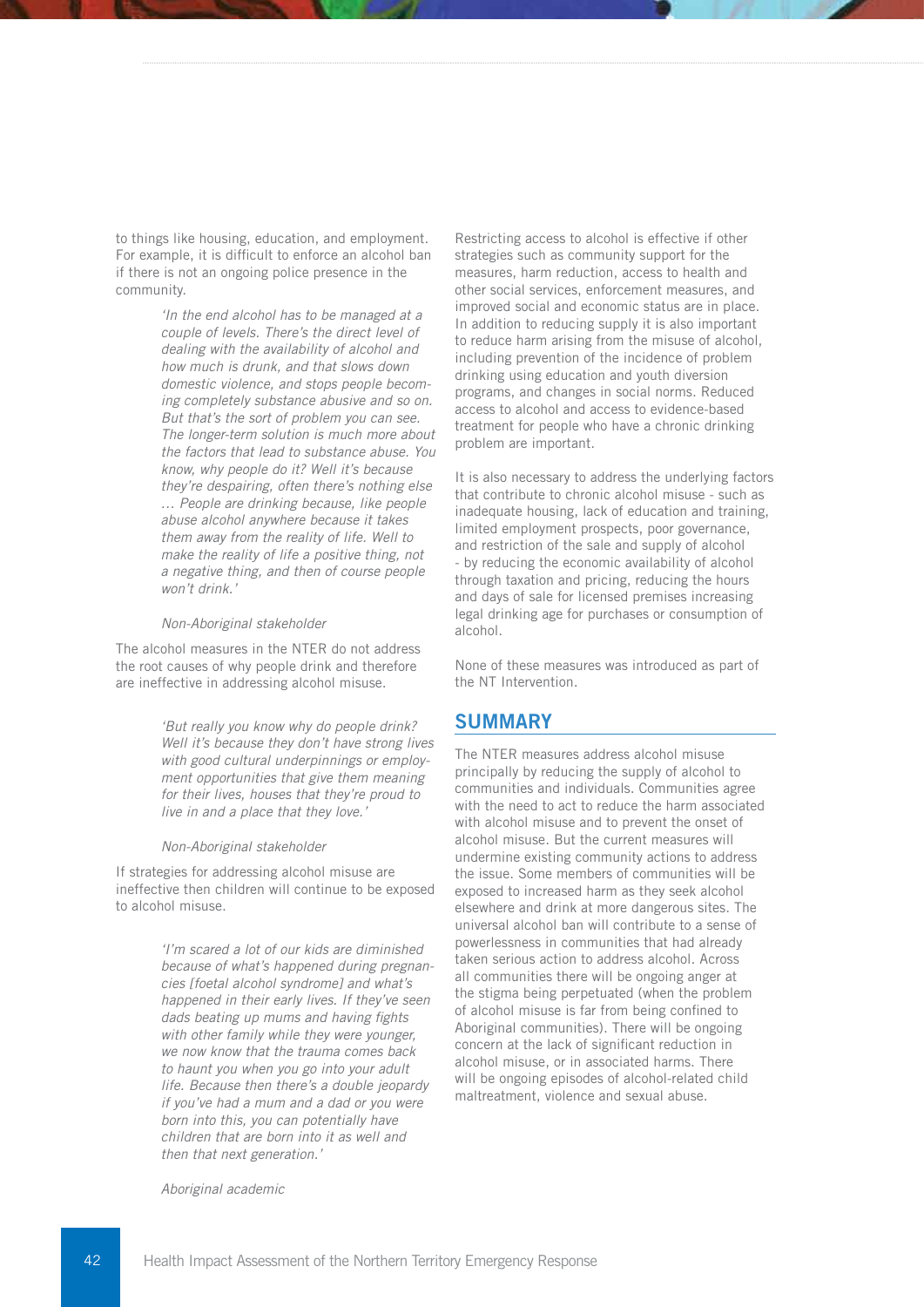# Table 10: Alcohol restriction: summary of predicted health **IMPACTS**

| <b>ASPECT OF HEALTH</b>               | <b>POSITIVE HEALTH IMPACTS</b>                                                              | <b>NEGATIVE HEALTH IMPACTS</b>                                                                                                                                                                                                                                                                                                                                                                                |
|---------------------------------------|---------------------------------------------------------------------------------------------|---------------------------------------------------------------------------------------------------------------------------------------------------------------------------------------------------------------------------------------------------------------------------------------------------------------------------------------------------------------------------------------------------------------|
| <b>Physical health</b>                | - reduced drinking in some<br>communities<br>- reduced individual and<br>interpersonal harm | - continuing episodes of alcohol-related child<br>mistreatment, violence, sexual abuse<br>- injury and morbidity associated with drinking<br>in more dangerous places<br>- continued risks to health associated with<br>drinking – brain, liver, and gastro-intestinal<br>harm<br>- increased exposure to injury and/or violence<br>- lack of access to treatment, rehabilitation,<br>detoxification services |
| <b>Psychological health</b>           | - increased sense of safety from<br>violence                                                | - cumulative trauma<br>- stigma and shame<br>- anxiety and depression                                                                                                                                                                                                                                                                                                                                         |
| <b>Social health and</b><br>wellbeing | government recognition of the<br>problem and investment in action<br>to address it          | - ineffective strategies being implemented<br>- increased exposure to injury and/or violence<br>- loss of trust in government                                                                                                                                                                                                                                                                                 |
| <b>Spirituality</b>                   |                                                                                             | - alienation                                                                                                                                                                                                                                                                                                                                                                                                  |
| <b>Cultural integrity</b>             |                                                                                             | - undermining of community control and leader-<br>ship - no acknowledgement of and support<br>for the multiple communities that had already<br>displayed leadership and success in taking<br>action to reduce alcohol-related harm                                                                                                                                                                            |

# **RECOMMENDATIONS**

 $\bullet$ .

#### **To prevent and reduce harm associated with alcohol misuse it is recommended that:**

- • comprehensive approaches to addressing alcohol-related concerns in Aboriginal communities be community-driven, based on evidence of effective interventions, comprehensive in scope, and be sustainably and recurrently funded;
- the approaches address not only the supply of alcohol, but also alcohol use, treatment, management and harm reduction.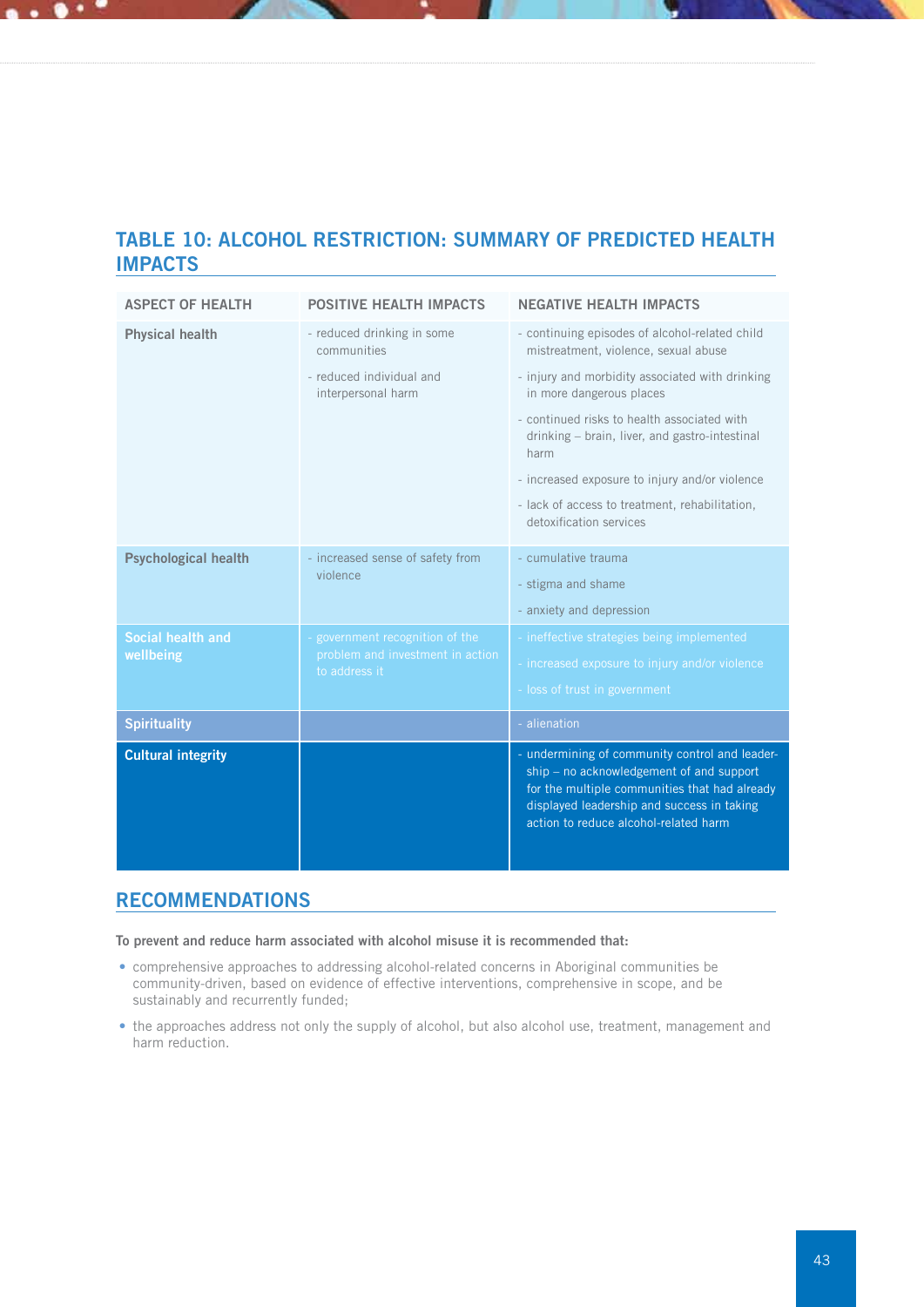# **TARGETS FOR MONITORING**

#### At year one

• Every prescribed community will have established a mechanism through which to develop a comprehensive, local approach to address alcohol-related concerns using effective interventions

• Recurrent funding and infrastructure support will be in place in each prescribed community (or nearest community able to support the infrastructure required, e.g. detox unit and other health services)

#### At five years

• Every prescribed community, with the necessary support from governments, will have an agreed, local comprehensive community-government plan to tackle alcohol treatment, rehabilitation, harm minimisation and prevention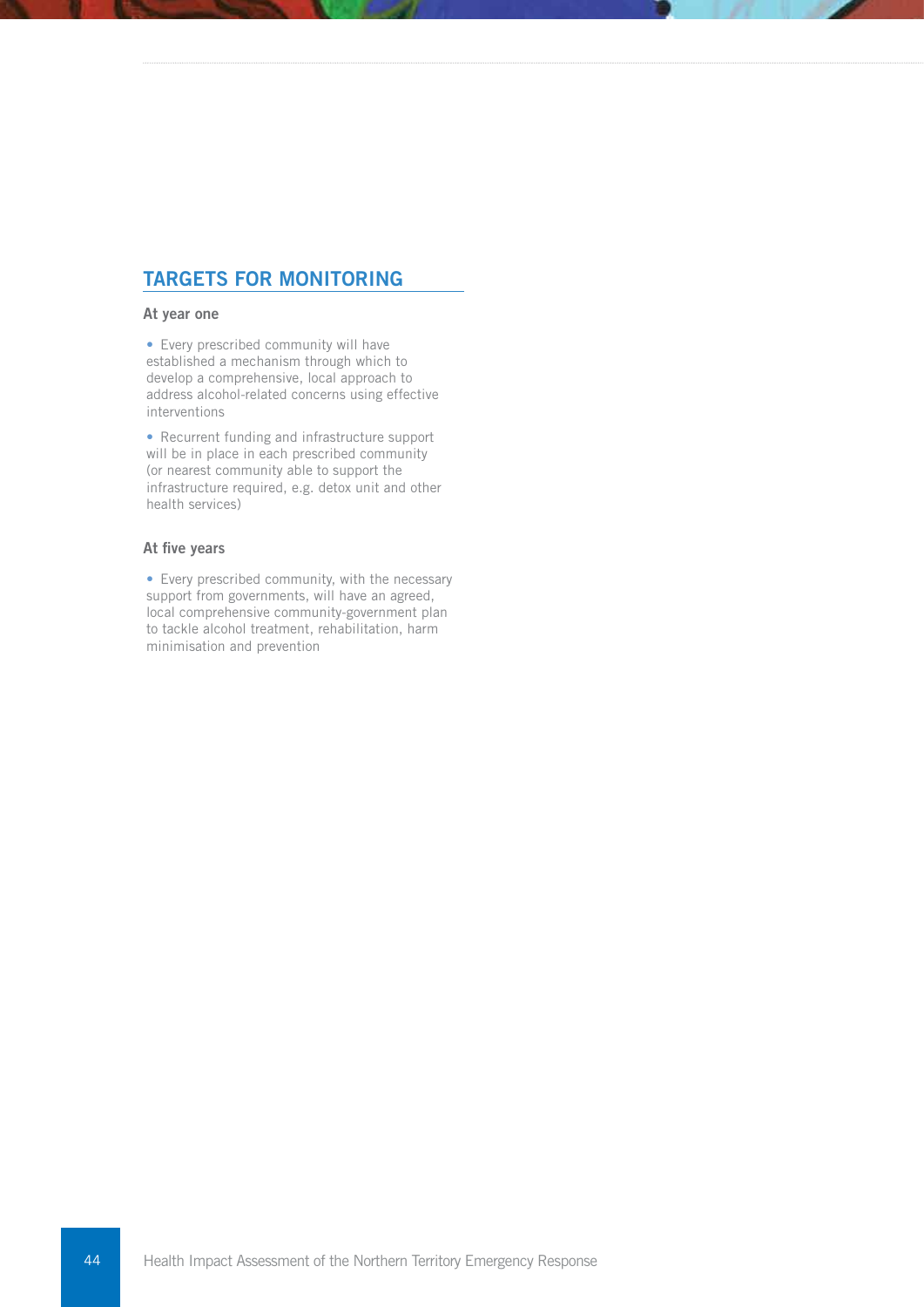# Prohibited Materials **RESTRICTION**

Table 11: Prohibited materials restriction: summary of the evidence from communities, stakeholders and expert **REVIEWERS** 

|                                                                              | <b>Positive impacts</b>    |                       |                          |       | <b>Negative impacts</b>    |                       |                          |       |
|------------------------------------------------------------------------------|----------------------------|-----------------------|--------------------------|-------|----------------------------|-----------------------|--------------------------|-------|
|                                                                              | <b>Sources of evidence</b> |                       |                          |       | <b>Sources of evidence</b> |                       |                          |       |
|                                                                              | Community<br><b>visits</b> | Key stake-<br>holders | Expert<br><b>reviews</b> | Other | Community<br>visits        | Key stake-<br>holders | Expert<br><b>reviews</b> | Other |
| Psychological health - mobili-<br>sation of men                              |                            |                       |                          |       |                            |                       |                          |       |
| Discrimination, stigma, shame,<br>anger                                      |                            |                       |                          |       |                            |                       |                          |       |
| <b>Psychological distress</b>                                                |                            |                       |                          |       |                            |                       |                          |       |
| Portrayal of men as paedo-<br>philes                                         |                            |                       |                          |       |                            |                       |                          |       |
| Loss of trust in government -<br>implementation of ineffective<br>strategies |                            |                       |                          |       |                            |                       |                          |       |

# **BACKGROUND**

The *Ampe Akelyernemane Meke Mekarle* 'Little Children are Sacred' report described the link between sex offending and the use of prohibited material. Exposure to pornography may play an important function in facilitating offenders' actions by lowering inhibitions against child sexual abuse, thereby increasing the likelihood of an assault. Exposing children to sexually explicit materials or behaviours is a form of sexual assault in itself, and it can also be used as a means of desensitising

children and normalising sexual activity between adults and children.

The NTER measures are based on assumptions that exposure to pornographic material in the prescribed communities is occurring as a result of poor supervision of the use of the internet, overcrowding in houses and community norms that accept widespread access to the material.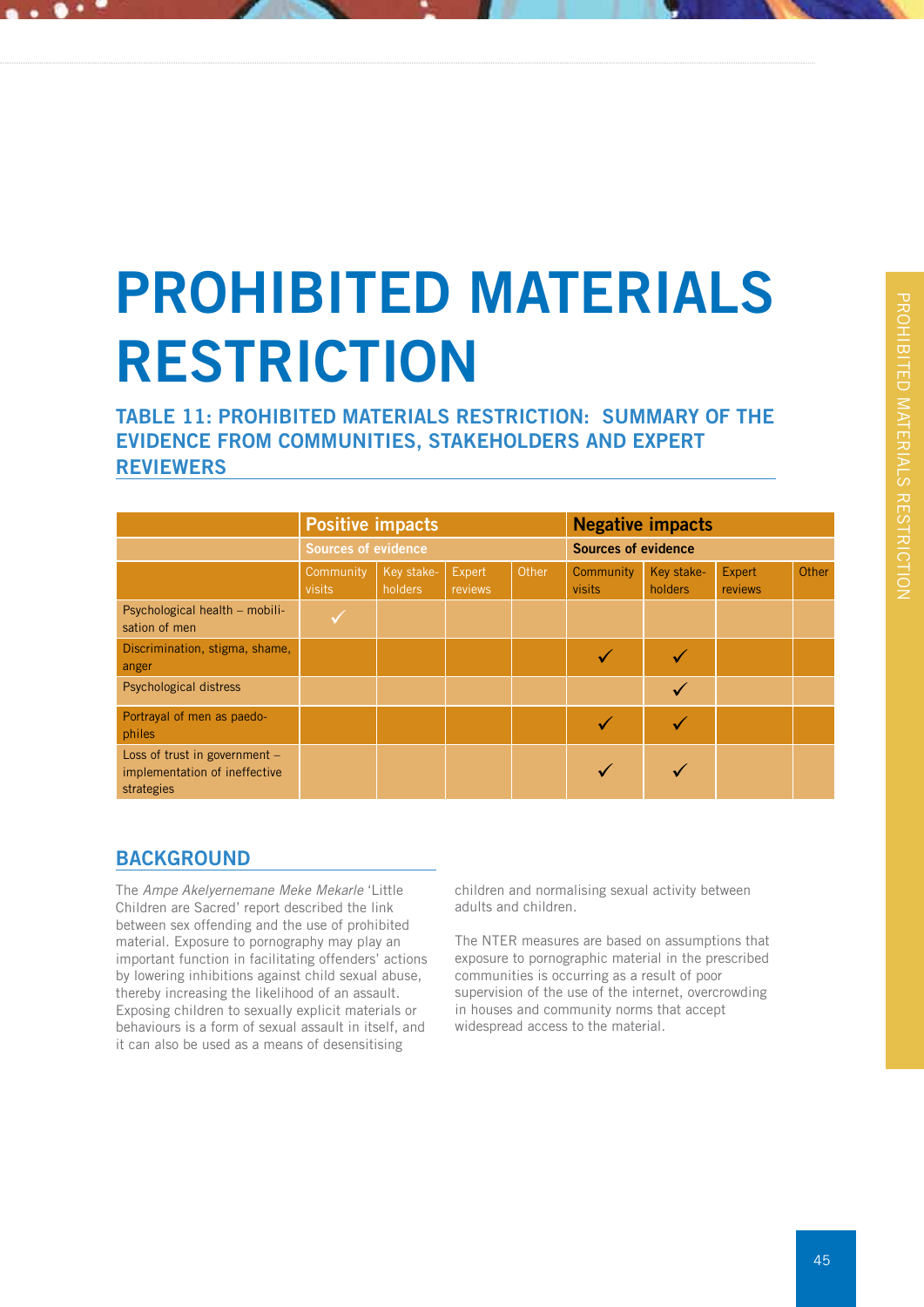The NTER measures include:

• banning adult material in prescribed areas of the NT, and making it an offence to supply adult materials to people in prescribed areas of the NT;

• requiring filters to be installed on publicly funded computers;

• giving police the power to seize or destroy prohibited materials;

• posting signs at access routes into prescribed areas stating that alcohol and pornography are banned.

# Assessment

#### Positive Impacts

Aboriginal men mobilised against stigma associated with the legislation:

In retaliation against the prohibited material measures in the NT Intervention, a group of 4000 Aboriginal men mobilised and put out a statement against being portrayed as child abusers.

#### Negative Impacts

Experiences associated with signage and other aspects of the NTER have resulted in feelings of stigma, shame and anger.

Portrayal of Aboriginal men as paedophiles and sexual abusers to the rest of Australia is likely to contribute to psychological distress, to an increase in health risk behaviours, and to add to feelings of political and social exclusion

> *'There's a collective despair amongst Aboriginal men since they've been labelled paedophiles and its proven to have very negative impacts on how Aboriginal men respond to the Government and to the media and … because they feel ashamed of what they have been called. But they don't know how to stand up for themselves to get the apology that these men deserved …. It was being publicised that 50 to 70% of all Aboriginal children had been sexually abused and it also indicated that most Aboriginal men were paedophiles and sexual abusers*

*and I think that gave an untrue and unfair picture to the rest of Australia which had never been remedied.'*

#### *Aboriginal Health Service Manager*

*'It was like only our men, Aboriginal men, were interfering with children and I felt really sad about that. I have brothers, I have a son you know, he is a father and I just felt really sorry for our men.'*

#### *Aboriginal Health Worker*

In particular, the putting up of signs at the entry points to communities were seen as reinforcing incorrect and harmful stereotypes of Aboriginal men as paedophiles.

> *'To have those signs plastered throughout the remote community and even around the town communities that I'm currently working in is extremely offensive and it's humiliating*  and it's extremely undignified. I'm sure most *Aboriginal people wouldn't even know what pornography is and it's all written in English. There's no Creole or language. There's no recognition that Aboriginal people have been denied of education for how many years and so everything is in English.'*

#### *Aboriginal Doctor*

*'When you drive into an Aboriginal community, there is a sign on every Aboriginal community at every access point: no grog, no pornography …. They cost three million to put the signage up and because it was so offensive to Aboriginal people they said "well we'll make the sign smaller" so they did but they haven't taken down the big signs yet and so the three million they allocated for*  signs is now fifteen million because they got *a different contractor to do the second lot of signs but they haven't got a contractor yet to come and remove the old ones and because they're smaller they couldn't use the same*  posts, so we're spending fifteen million to *say no alcohol and no pornography.'*

*Aboriginal Health Service Manager*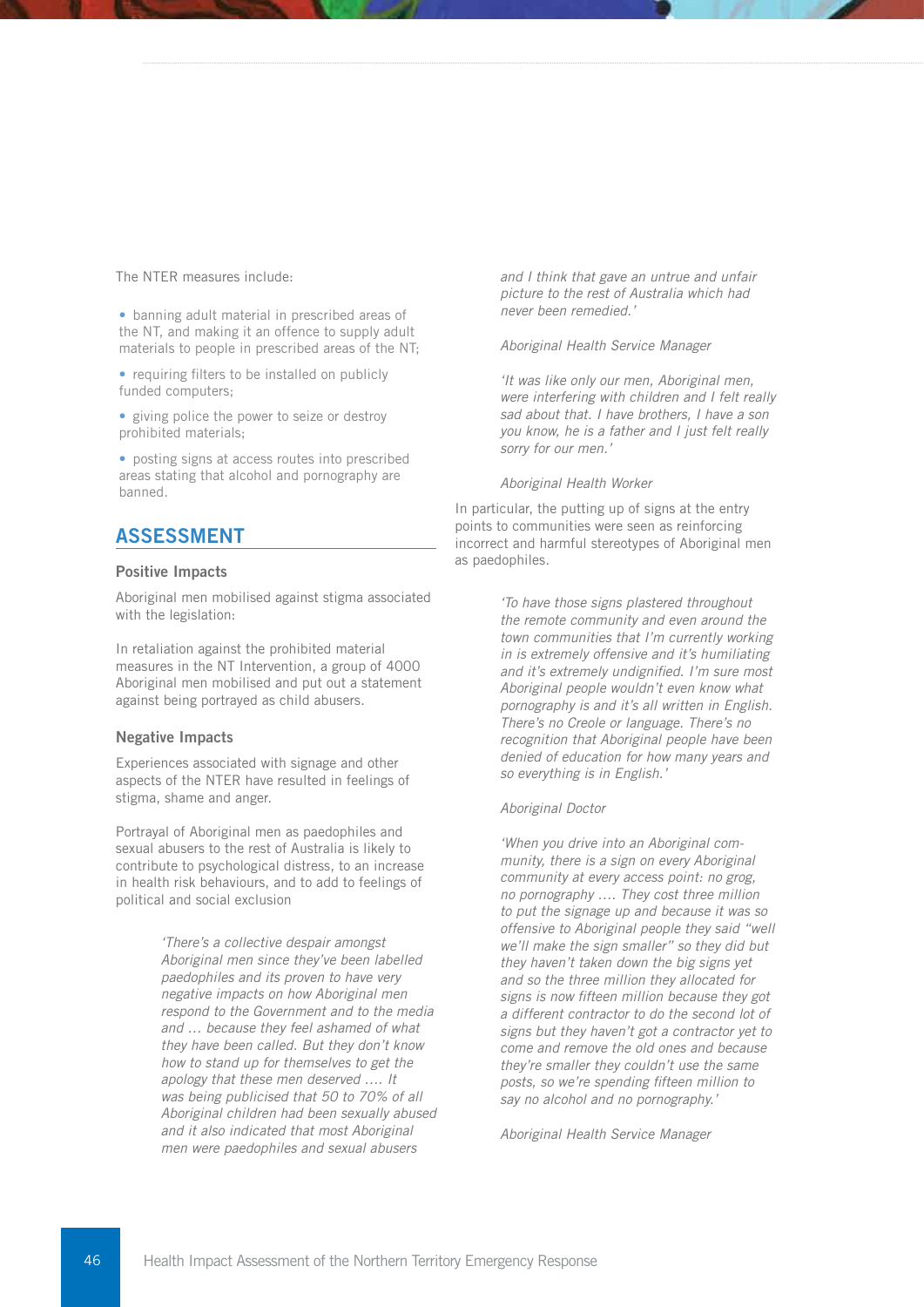#### **Investment in ineffective strategies**

The prohibited material measures in the NT Intervention are not based on evidence or information about the actions that are likely to prevent child sexual abuse in communities. The strategies that have been implemented will add to the psychological distress being caused by other measures in the NTER, and increase the incidence of behavioural risks to health and the sense of political and social exclusion.

> *'I heard him [Mal Brough] say on television that they just decided to do it and they did it without recourse to anybody, without looking at any kind of information and the problem with that is that there is the view that nothing has happened and it's all you know Aboriginal people are hopeless and all Aboriginal men are paedophiles.'*

#### *Aboriginal Leader*

There is no evidence that the putting up of public signs will deter people from supplying or viewing pornography.

There is no evidence that filters on computers will prevent people from viewing pornography, but there is evidence that it can stop access to other important internet sites.

#### **SUMMARY**

The measures implemented to prohibit access to sexually explicit, exploitive materials are likely to have multiple negative impacts on the health of the male residents of prescribed communities, in particular. The public shaming of Aboriginal men (the signs at the entrances to communities), the universal ban on access to web-based materials, and the lack of research-derived evidence to support these initiatives will add to the psychological distress experienced by communities as a result of these and other mandatory measures implemented by the NTER.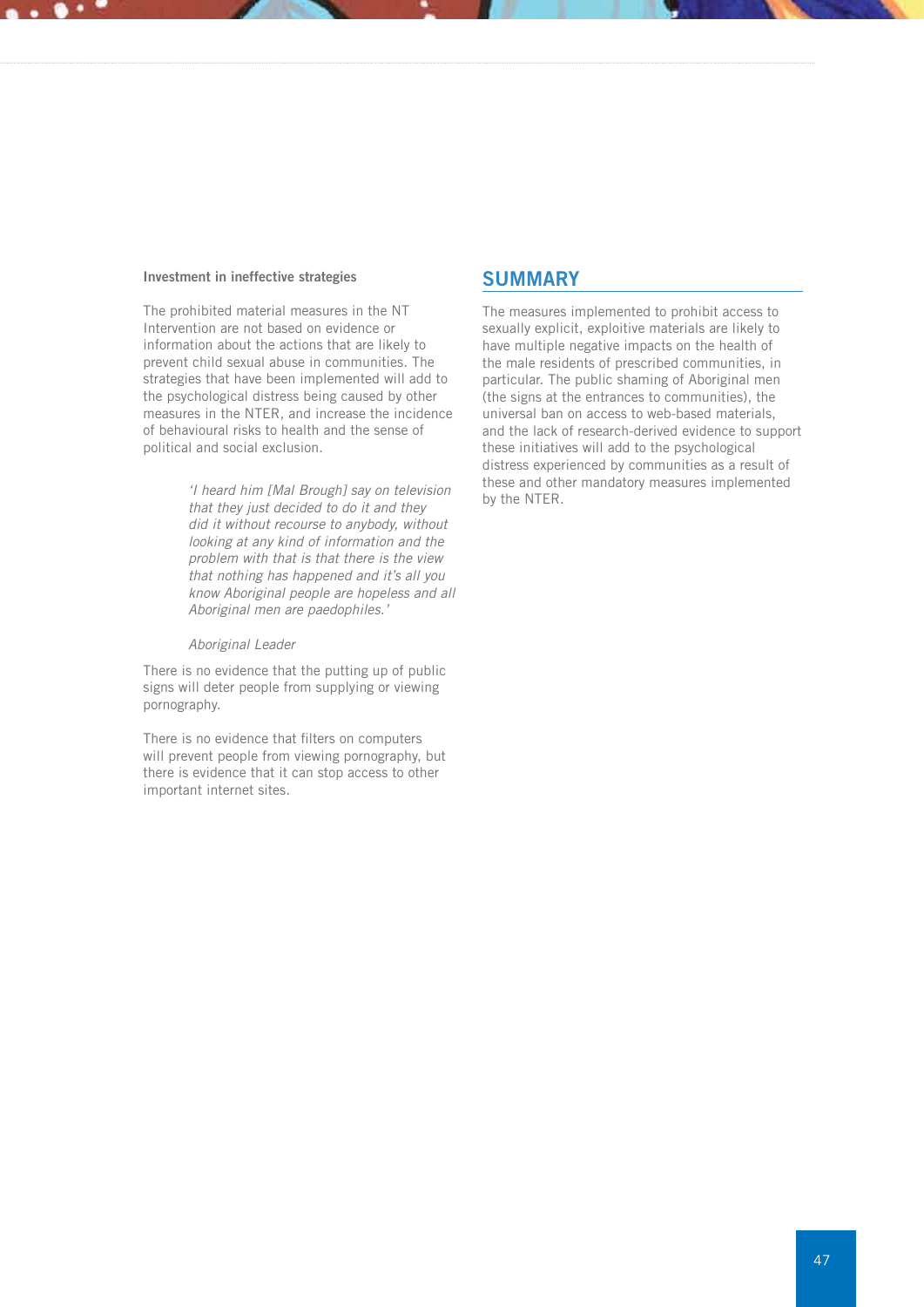# Table 12: Prohibited materials restriction: summary of predicted health impacts

| <b>ASPECT OF HEALTH</b>     | <b>POSITIVE HEALTH IMPACTS</b>                                    | <b>NEGATIVE HEALTH IMPACTS</b>                       |
|-----------------------------|-------------------------------------------------------------------|------------------------------------------------------|
| <b>Physical health</b>      |                                                                   |                                                      |
| <b>Psychological health</b> |                                                                   | - anxiety, depression                                |
|                             |                                                                   | - stigma and shame                                   |
|                             |                                                                   | - psychological distress among men,<br>in particular |
| Social health and wellbeing | government recognition of the<br>problem and investment in action | - ineffective strategies being<br>implemented        |
|                             | to address it                                                     | - loss of trust in government                        |
| <b>Spirituality</b>         |                                                                   | - alienation and collective existential<br>despair   |
| <b>Cultural integrity</b>   |                                                                   | - undermining existing initiatives and<br>leadership |

# **RECOMMENDATIONS**

It is recommended that:

- Signage at entrances to communities be changed
- • Communities develop strategic plans for the prevention and management of cases of child sexual abuse
- There be ongoing investment in creation of opportunities in communities for children to flourish
- Under community leadership, evidence-based interventions be implemented.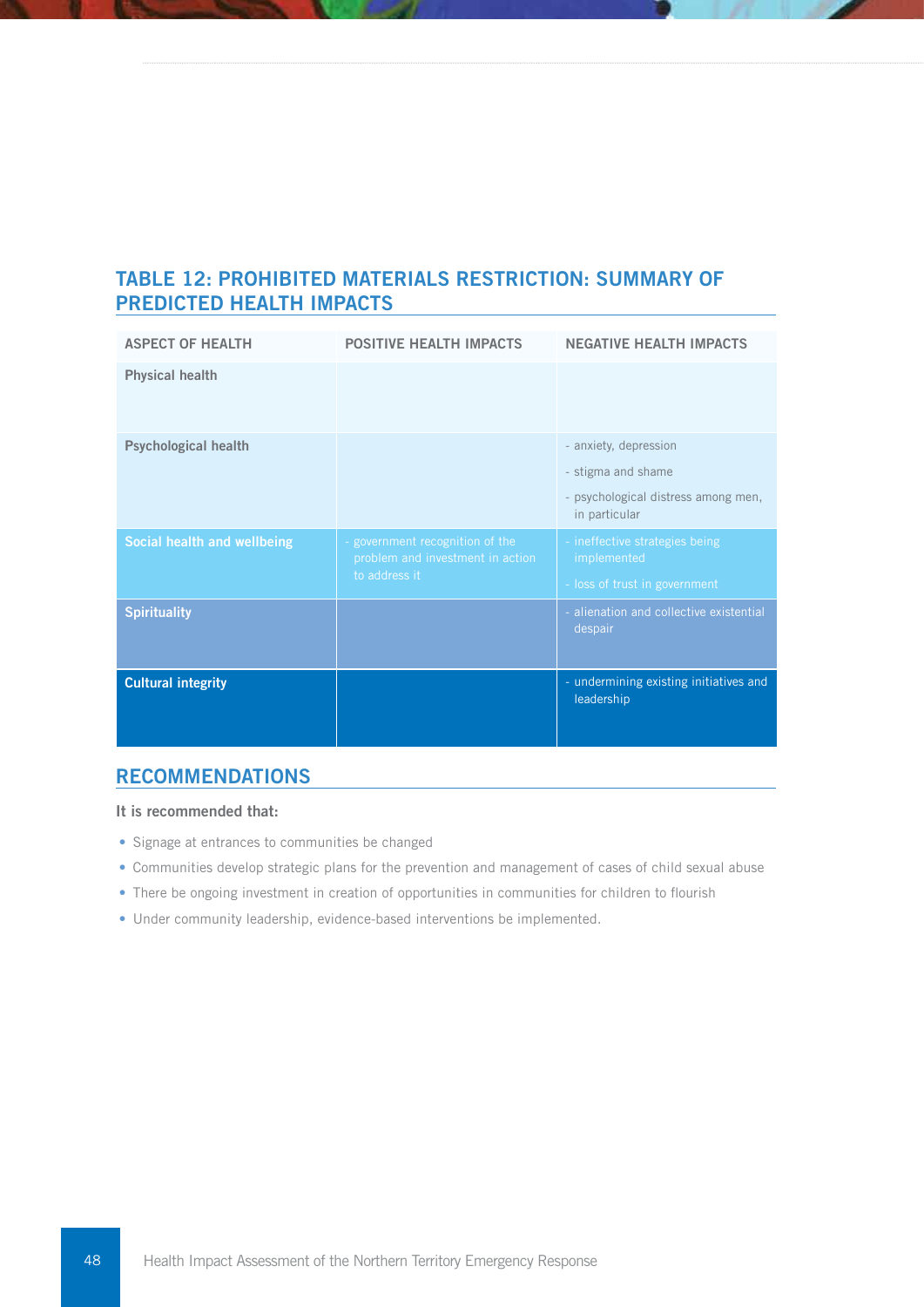# **TARGETS FOR MONITORING**

#### At year one

 $\bullet$  .

• All signs at the entrances to communities have been replaced with positive child health information derived from communities

#### At five years

• Under community leadership, each community will have prepared a strategic plan based on evidence-based strategies to create positive opportunities for children to flourish

• Evidence-based community education on health and social problems related to pornography will have been conducted across the NT

• Each community will have implemented at least one of the strategies identified in the plan

#### At ten years

• All prescribed communities will report on the opportunities available to children to ensure their health and well being

• All prescribed communities will have evidencebased measures in place to prevent violence against children and to reduce violence across the whole community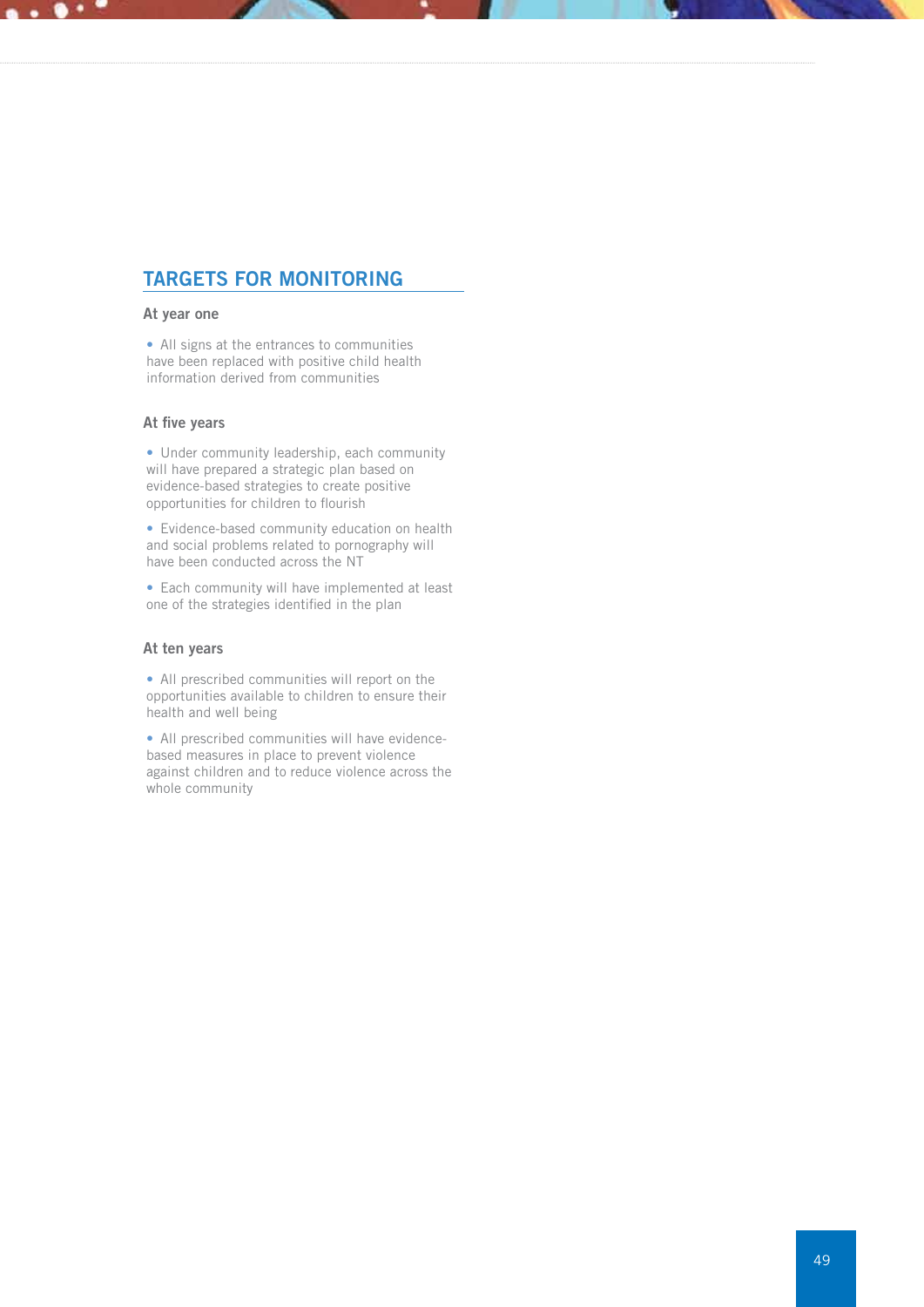# Child Health Checks

# Table 13: Child health checks: summary of the evidence from communities, stakeholders and expert reviewers

|                                                                                                                            | <b>Positive impacts</b>    |                       |                   |              | <b>Negative impacts</b>    |                       |                          |       |
|----------------------------------------------------------------------------------------------------------------------------|----------------------------|-----------------------|-------------------|--------------|----------------------------|-----------------------|--------------------------|-------|
|                                                                                                                            | <b>Sources of evidence</b> |                       |                   |              | <b>Sources of evidence</b> |                       |                          |       |
|                                                                                                                            | Community<br>visits        | Key stake-<br>holders | Expert<br>reviews | Other        | Community<br>visits        | Key stake-<br>holders | <b>Expert</b><br>reviews | Other |
| Substantial investment in ad-<br>dressing child health problems                                                            |                            |                       |                   |              |                            |                       |                          |       |
| Improved access to medical,<br>dental and specialist health care<br>services                                               |                            |                       |                   |              |                            |                       |                          |       |
| Improved service delivery system<br>- improved cooperation and<br>understanding of the problems<br>among service providers |                            |                       |                   | $\checkmark$ |                            |                       |                          |       |
| Fear and re-traumatisation for<br>adults and children                                                                      |                            |                       |                   |              | ✓                          |                       | ✓                        |       |
| No improvement in child health<br>and safety                                                                               |                            |                       |                   |              |                            |                       |                          |       |
| Duplication and lack of connec-<br>tion to existing services                                                               |                            |                       |                   |              |                            |                       |                          |       |
| Multiple visits for different<br>assessments                                                                               |                            |                       |                   |              |                            | $\checkmark$          |                          |       |
| Stigmatisation of Aboriginal men                                                                                           |                            |                       |                   |              |                            |                       |                          |       |
| Loss of focus on sexual abuse                                                                                              |                            |                       |                   |              |                            | $\checkmark$          |                          |       |
| Need for a focus on protective<br>factors and not just risk factors                                                        |                            |                       |                   |              |                            |                       | ✓                        |       |
| Disempowering local services                                                                                               |                            |                       |                   |              |                            | $\checkmark$          |                          |       |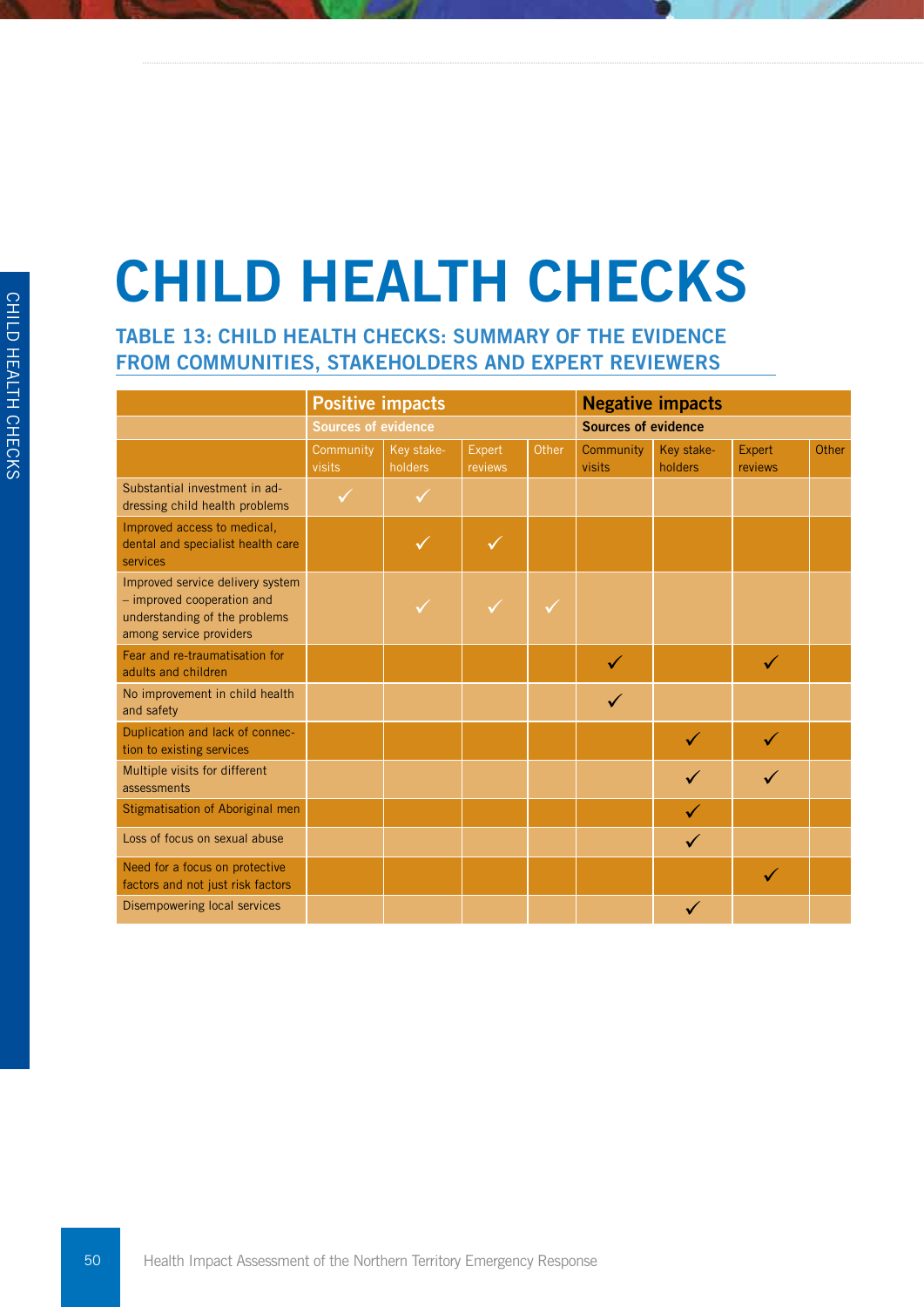# **BACKGROUND**

The *Ampe Akelyernemane Meke Mekarle* 'Little Children are Sacred' report gave voice to the extent of Aboriginal community concern about the scale and seriousness of the child sexual abuse and family violence in their communities. The report included evidence that there were higher levels of child sexual abuse among Aboriginal children living the Northern Territory than was the norm across Australia. Much abuse had been unreported, undiagnosed and untreated. In some communities and among some bureaucracies high levels of child sexual abuse had become accepted as the norm. The report also pointed out that there had been considerable evidence of the scale and extent of the problem available to governments for two decades, and that there had been only slow and limited responses.

The NTER measures were, initially:

*... to implement Compulsory child health checks to identify and treat health problems and any effects of abuse. (Brough, 21 June, 2007)*

However, the proposal that such health checks be compulsory aroused widespread community and professional outrage at the potentially 'abusive' process of examination, at the implication that all or most Aboriginal men were child abusers, and at the assumption that parents and carers were not sufficiently motivated on their own to ensure that their children received a health check. Other evidence showed that it would not be possible to detect cases of child sexual abuse through a medical consultation and physical examination alone.

The proposal was amended to become *voluntary* child health checks that were to be offered to *all* Aboriginal children aged 0 to 16 years in prescribed communities for the purposes of identifying significant health problems and offering follow-up treatment.

# **ASSESSMENT**

#### Positive Impacts

Increased investment of resources in the management of child health, in primary health care services, and in the prevention of child health illness and injury.

Increased access to child health screening, primary health care and specialist health services.

> *'I think the key positive aspect is a whole lot of additional funding for remote primary health care in the Northern Territory with a key proviso that, at this stage the commitment of \$99.7 million is only spread over*  two years, our current financial year and the next financial year and that a positive evalua*tion around its use needs to happen prior to, say 50 million a year or whatever, becoming recurrent.'*

*Non-Aboriginal Health Service Manager*

Stronger relationships among major health service provider organisations - improved services and improved access for communities.

> *'I think it's certainly strengthened the NT Government's relationship with AMSANT and … we've put our heads together on issues that we haven't managed to come together on before because of the sense of urgency and the understanding that we both share, that the main game is capturing this investment, turning it into something really, really valuable for the whole of the Northern Territory.'*

*Non-Aboriginal health professional*

*'I think the relationship under the circumstances between the Commonwealth, the Northern Territory government and certainly the Health Department and AMSANT strengthened and became even healthier, I think, in terms of health policy, health planning and health delivery. It was testing but the relationships withstood the tests of various agendas and views of the world and how things should work.'*

#### *Aboriginal Senior Bureaucrat*

#### Negative Impacts

Discrimination creating stigma, shame, and psychological distress among Aboriginal men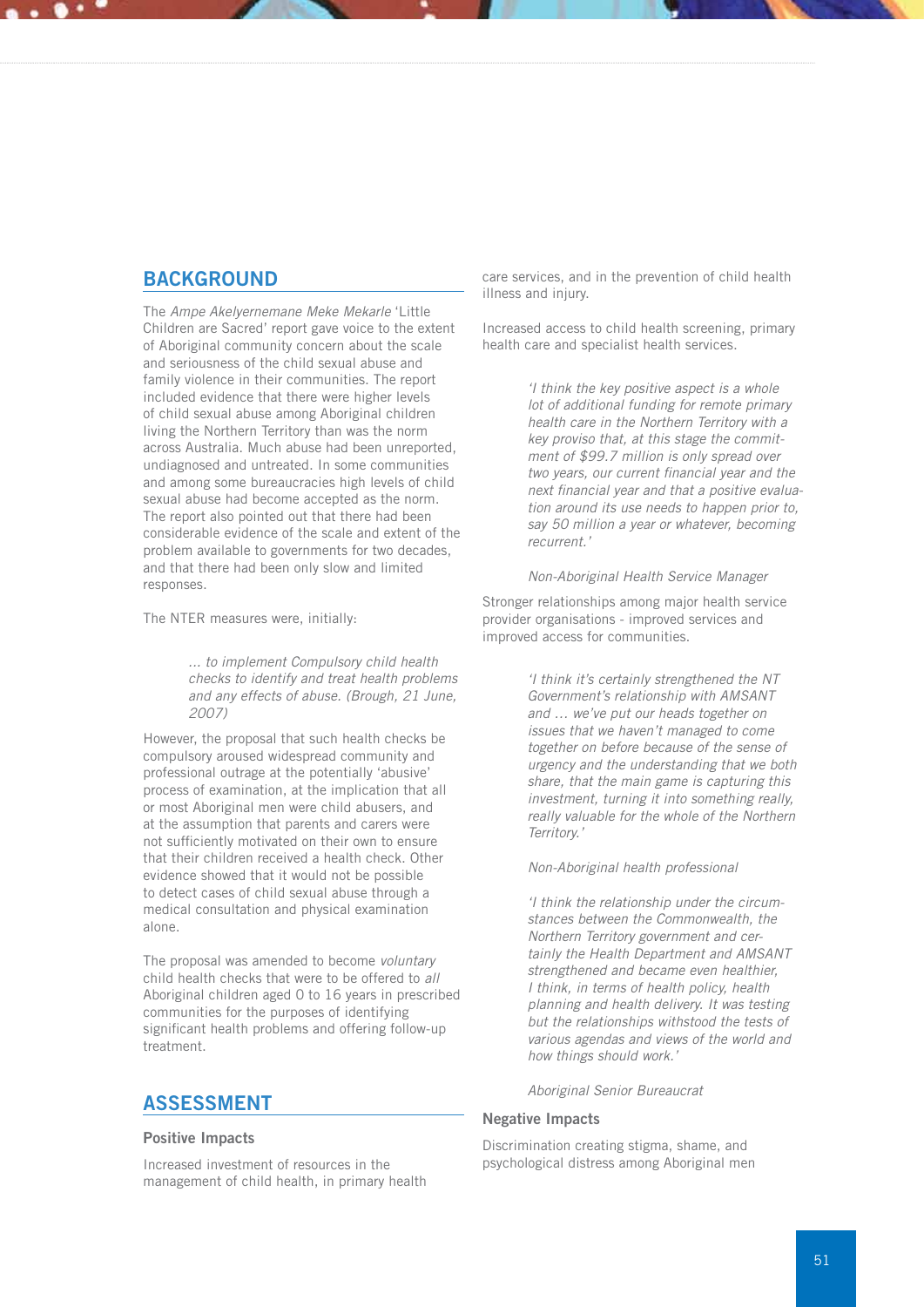*'But you know the men who have worked hard in the Northern Territory to you know get to a level of, I suppose status within society then all of a sudden had everything withdrawn from the work that Aboriginal leaders had done, by being told that you know you rape your children, you're not allowed to drink in your house, you're not allowed to because you beat your wife and we're going to stop you from doing that, and a lot of men were … ashamed because of those comments.'*

*Aboriginal Health Service Manager*

Loss of trust in government

Lack of recognition of existing services

*'It disheartened a lot of people who'd been doing a lot of hard work in the Northern Territory for a long time. I think that was negative. People feeling, you know who've worked for 10, 15 years, working very hard suddenly felt that you know their contribution wasn't valued. I think that was, that was a negative impact.'*

*Aboriginal senior bureaucrat*

#### Duplication of services

*'I think people actually genuinely want the best thing for their kids and so of course they've turned up to have them checked and the majority of them are feeling now "how many times do we have to bring our kids in to be checked" because they've been checked for the phase 1, then dental, ENT, dragged in again for something else, phase 2 then we come along so they're dragged in again and the feeling that I'm getting is why are you keeping on checking on all these kids and what are you checking them for 'cause we keep bringing them and the health workers are sick of getting them, and the people are sick of coming and some of those kids have had seven checks over the last year of various bits.'*

*Non-Aboriginal remote doctor*

Lack of certainty about recurrent investment

*'Children's health can't be done, or focused*  on, in a finite period. It is a continual source *of requirement, I suppose and you can't say, "well in phase 1 we're going to do this, and in phase 2 we're going to do that" and what happens at the end of phase 1 and the end of phase 2 and phase 3 is all about infrastructure so there should be no phases. There should be regular, ongoing investigation with children as part of primary health care.'*

#### *Aboriginal Health Service Manager*

Lack of action to protect children at risk of neglect, maltreatment, or sexual abuse in the short term and to support their carers

> *'I still question the fact that you know we've got these health checks happening, children are being seen maybe once, maybe twice and then they've been sent straight back into the environments that gave rise to their*  illnesses and conditions in the first place.'

*Aboriginal Corporation*

#### **SUMMARY**

Increasing access to child health checks that are followed up routinely and quickly is likely to have a positive impact on children's health. Increased investment in child health checks, and in primary health care (infrastructure and capacity), and in access to specialist services is also likely to have positive health impacts.

There will be negative health impacts arising from the discrimination implicit in the NTER, and the public shaming of Aboriginal men (as paedophiles) that underpinned the Intervention. There will also be negative health impacts arising from the loss of commitment from the leaders and organisations whose work and advice were ignored in the implementation of the NTER.

There were no measures in the NTER (beyond child health checks) focusing on increasing/improving/ revising the role of the health sector in preventing child abuse/child sexual abuse and nor in managing the cases of the children who have already been abused or who are at high risk.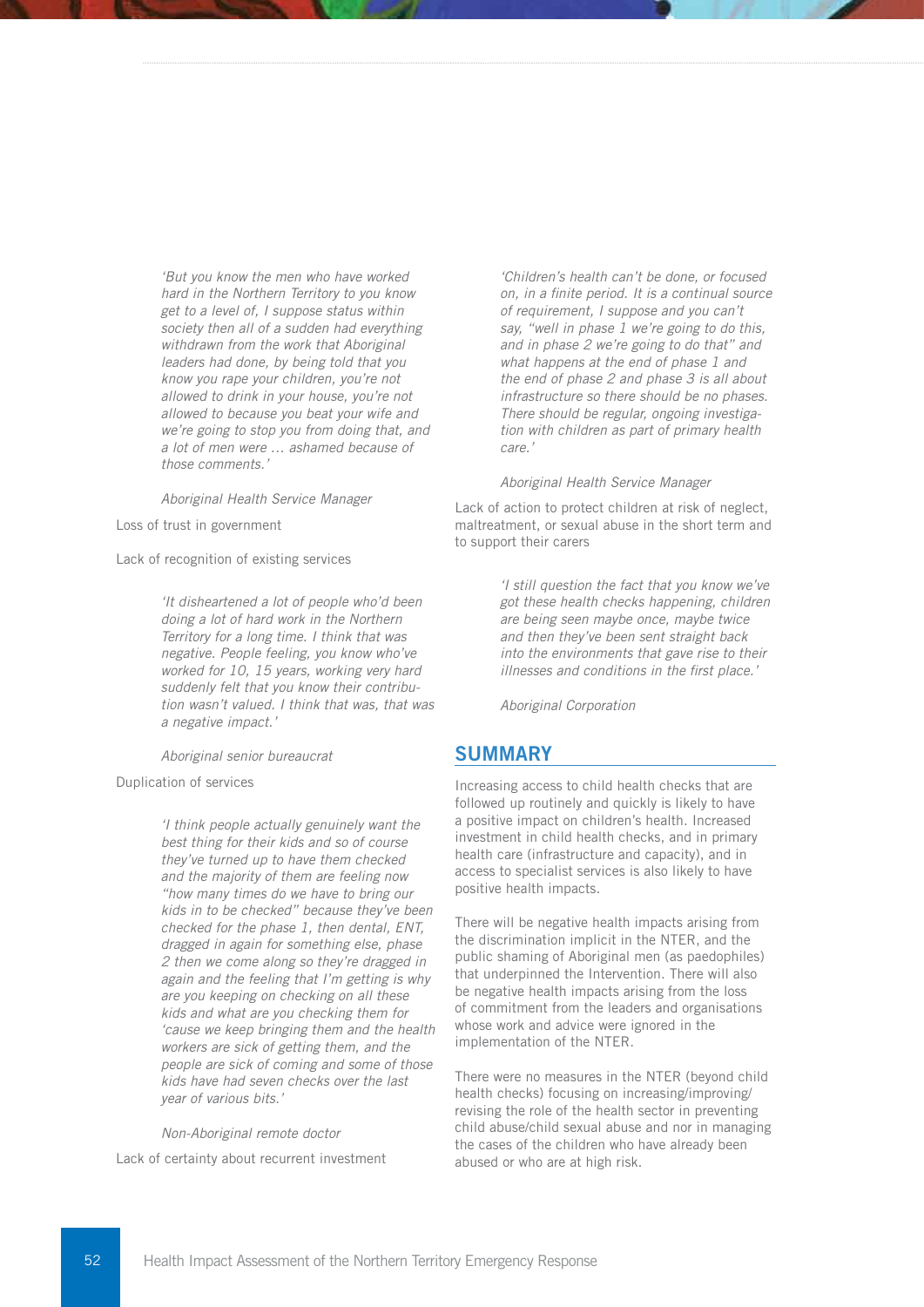### ×

# Table 14: Child health checks: summary of predicted health **IMPACTS**

| <b>ASPECT OF HEALTH</b>     | <b>POSITIVE HEALTH IMPACTS</b>                                                                                                                                             | <b>NEGATIVE HEALTH IMPACTS</b>                                                                                                                              |
|-----------------------------|----------------------------------------------------------------------------------------------------------------------------------------------------------------------------|-------------------------------------------------------------------------------------------------------------------------------------------------------------|
| <b>Physical health</b>      | - increased access to child health<br>checks                                                                                                                               | - duplication of services and lack of<br>integration and continuity<br>- lack of secondary and tertiary<br>services available for referral and<br>follow up |
| <b>Psychological health</b> | - increased access to health services                                                                                                                                      | - anxiety and depression<br>- stress associated with visiting<br>health services on multiple<br>occasions                                                   |
| Social health and wellbeing | governmental recognition of the<br>problem and investment in action<br>to address it<br>- improved provision of health<br>services<br>- improved access to health services | - significant concerns re possible<br>removal of children<br>- loss of trust in government                                                                  |
| <b>Spirituality</b>         |                                                                                                                                                                            |                                                                                                                                                             |
| <b>Cultural Integrity</b>   |                                                                                                                                                                            | - lack of acknowledgement of and<br>support for existing community and<br>health service action                                                             |

# **RECOMMENDATIONS**

#### It is recommended that:

- • Governments work with the Aboriginal Medical Services Alliance of Northern Territory to support and expand initiatives to strengthen the integration of primary/secondary/tertiary care services;
- Integrated services be developed to include case management explicitly to manage the complex problems of children and families who are at risk of violence or abuse, and require continuity of care;
- • Governments ensure recurrent, long-term investment in action to address the underlying poverty and despair in communities;
- Governments continue to invest to achieve the outcomes agreed in the Indigenous Early Childhood National Partnership Agreement under the Council of Australian Governments.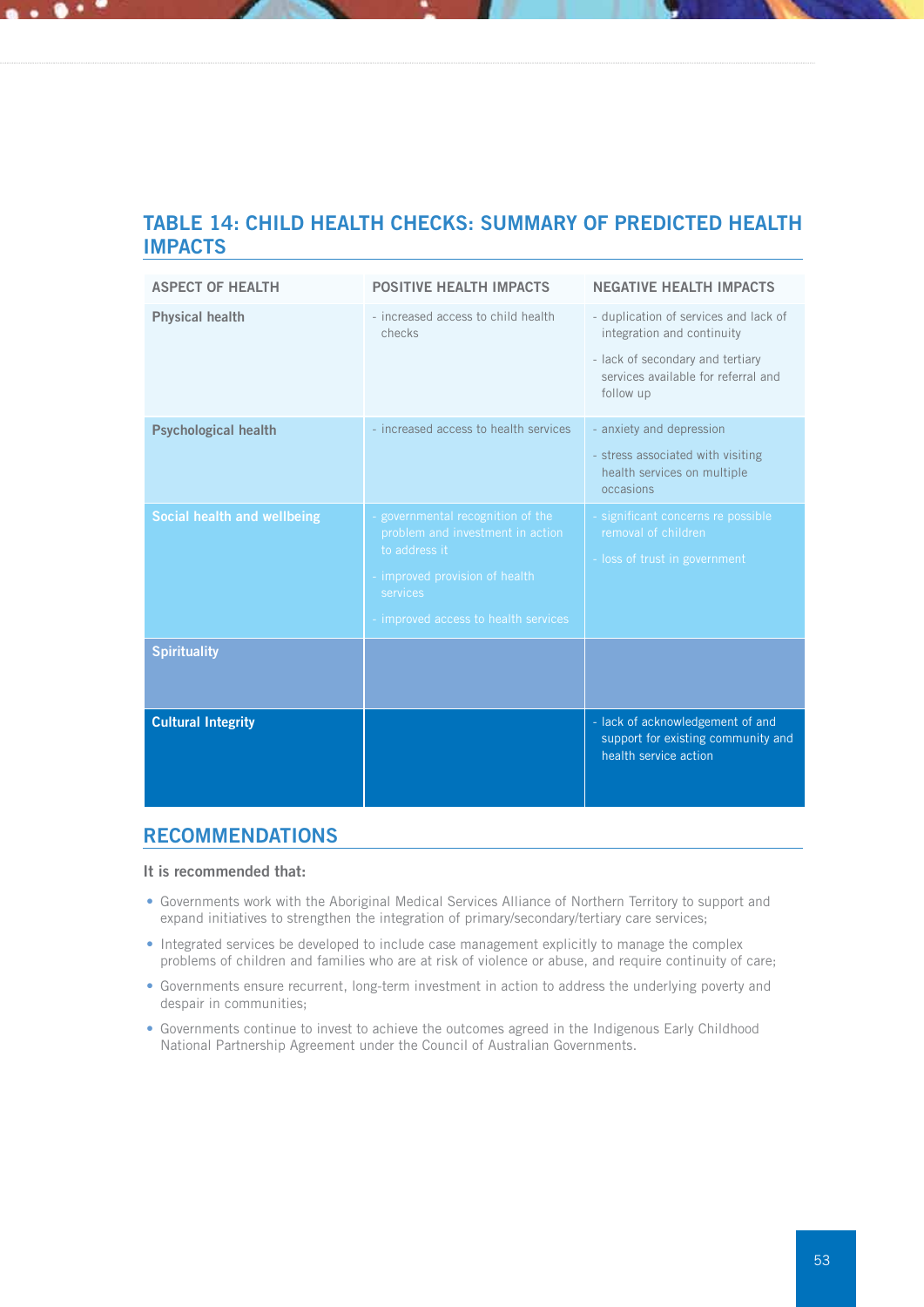# **TARGETS FOR MONITORING**

#### At year one

• 75% of children and families in prescribed communities who are at risk of violence or abuse have case management services in place

#### At five years

• 85% of proposed government investment in PHC services, infrastructure and workforce is delivered

• 85% of referrals to specialist services are seen within three to five months

#### At ten years

• 90% of children and families in prescribed communities who are at risk of violence or abuse have case management services in place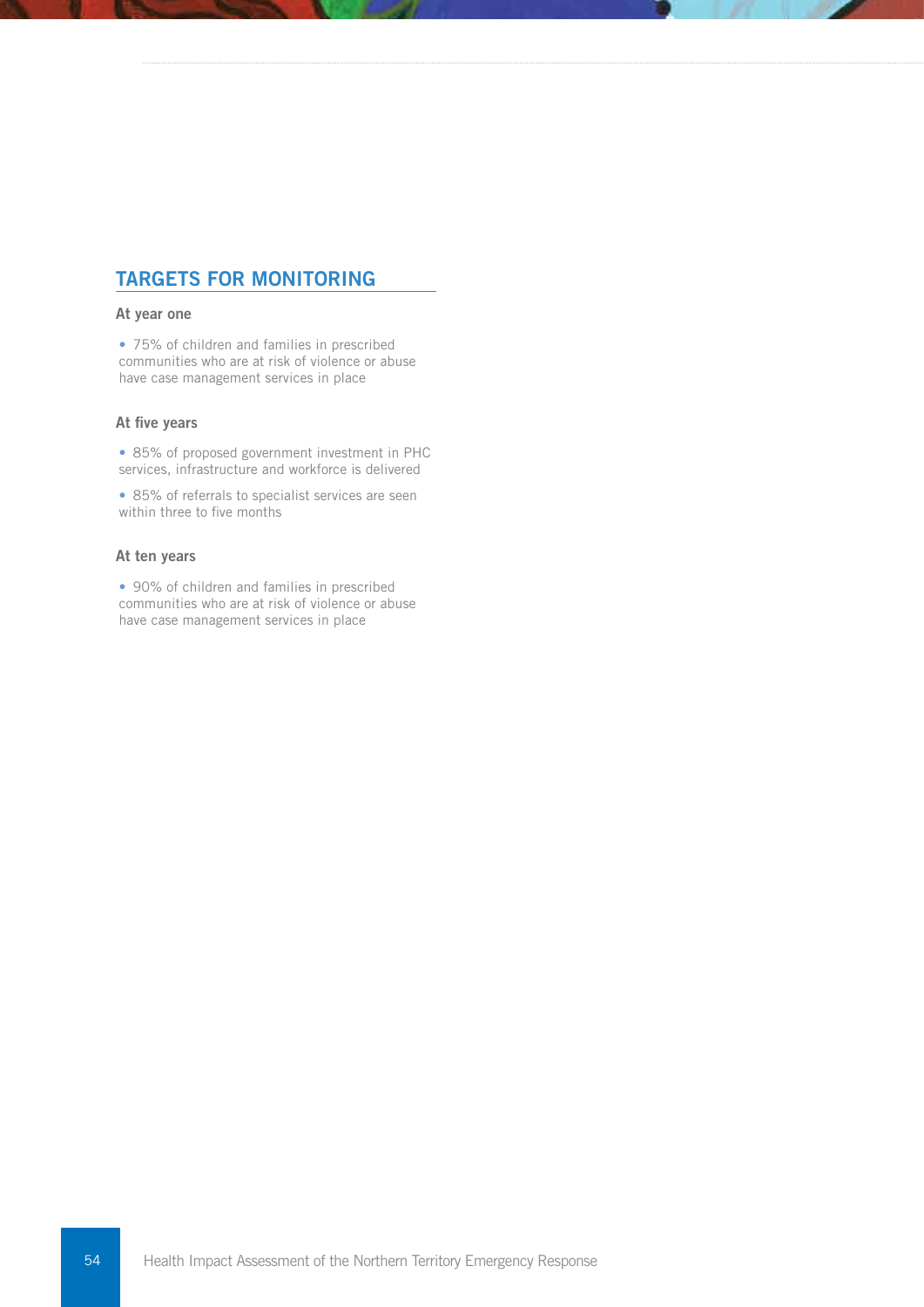# Final Summary

The Australian Government's proposed intention in implementing the NTER placed heavy emphasis on improving physical health and improving the social and environmental determinants of health as a means to achieve improved child health outcomes (in particular) in Aboriginal communities in the Northern Territory. It is likely that new investments in education, housing, and health care, for example, will make a contribution to improved physical health for some people.

However, the ways in which the NTER was introduced and is being implemented are likely to contribute to the continuation of the high burden of trauma and disease already carried by Aboriginal people across generations – a cumulative burden to which the NTER is likely to add. The HIA predicts that improvements in physical health may be outweighed by negative impacts on the psychological health, spirituality, and cultural integrity of a high proportion of the Aboriginal population in prescribed communities (and, arguably, in the NT). The loss of trust in government will limit the ability of governments

and communities to work together effectively in the future. The NTER does not recognise the need for all Australians to be able to value and work across Aboriginal and non-Aboriginal cultures, and has overlooked the centrality of human dignity to health (Durie, 2008). The HIA predicts that the intended health outcomes of the NTER (improved health and wellbeing, and ultimately, life expectancy) are unlikely to be fully achieved. It is predicted that it will leave a negative legacy on the psychological and social wellbeing, on the spirituality and cultural integrity of the prescribed communities.

However, it may be possible to minimise or mitigate these negative impacts if the Australian and Northern Territory governments commit to and invest in taking the steps necessary to work in respectful partnership with the Aboriginal leaders and organisations responsible for the governance of the prescribed communities in the NT. The principal recommendations arising from the HIA are based on the evidence (from communities, stakeholders and experts) that it is essential to find ways to work together as equals.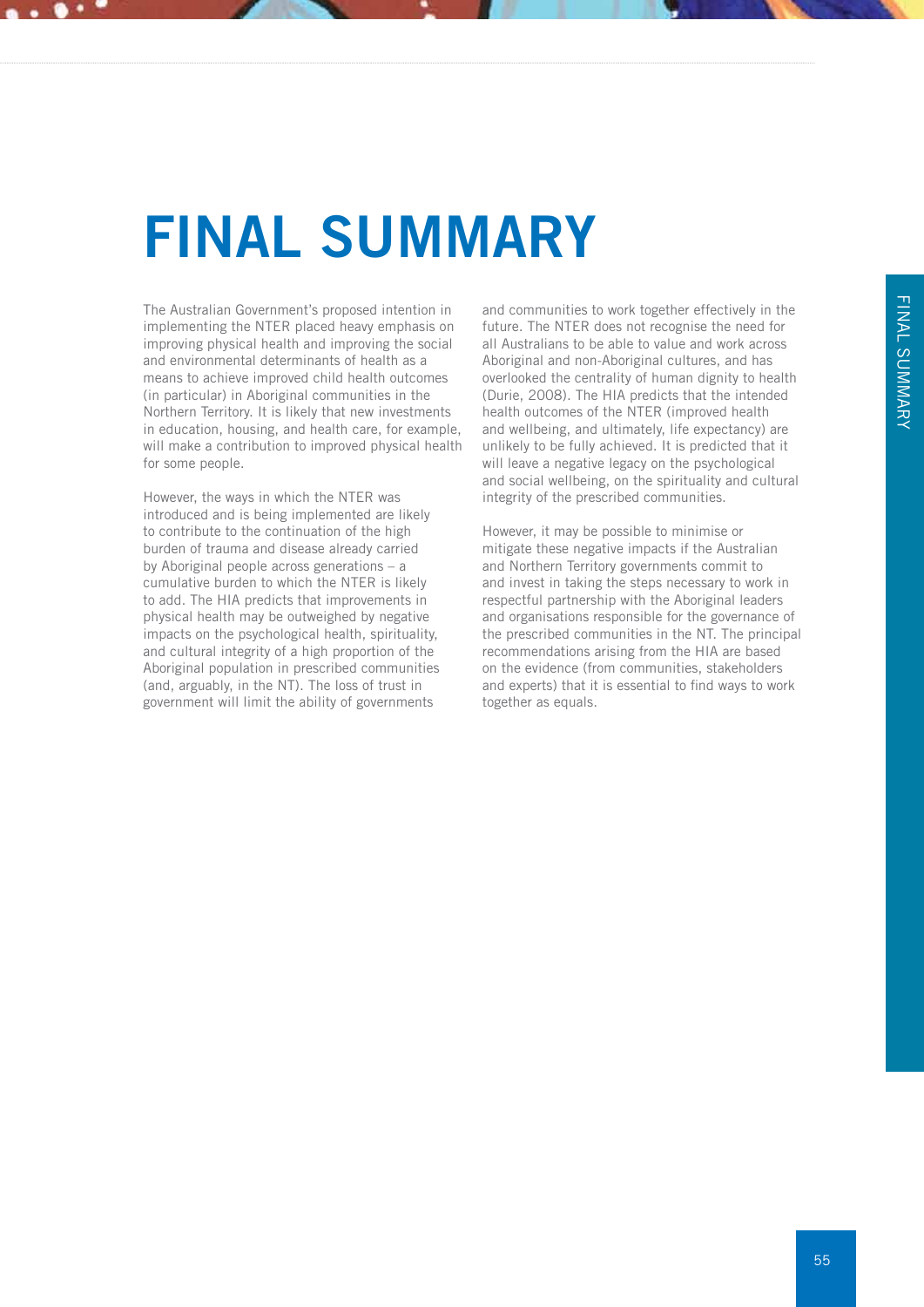# REFERENCES

Abbott T (2007) Indigenous child health checks [media release]. Canberra: Dept of Health and Ageing, accessed 8 Sep 2009. http://www.health.gov.au/ internet/ministers/publishing.nsf/Content/mr-yr07 ta-abb084.htm?OpenDocument&yr=2007&mth=7

Anderson I, Baum F, Bentley M (eds) (2007) Beyond Bandaids: Exploring the Underlying Social Determinants of Aboriginal Health. Papers from the Social Determinants of Aboriginal Health Workshop, Adelaide, July 2004. Cooperative Research Centre for Aboriginal Health.

Atkinson J (2002) *Trauma Trails: recreating song lines: the transgenerational effects of trauma in Indigenous Australia.* North Melbourne: Spinifex Press.

Australia. National Aboriginal Health Strategy Working Party. 1989, A national Aboriginal health strategy / prepared by the National Aboriginal Health Strategy Working Party [National Aboriginal Health Strategy Working Party], [Canberra]

Australia Senate Standing Committee on Legal and Constitutional Affairs (2007) Official Committee *Hansard: Reference - Social Security and Other Legislation Amendment (Welfare Payment Reform) Bill 2007 and four related bills concerning the Northern Territory national emergency response*, Friday 10 August. Canberra: Commonwealth of Australia.

Australian Bureau of Statistics (2008) Population Characteristics, Aboriginal and Torres Strait Islander Australians, 2006 ABS Catalogue 4713.0. Canberra: ABS.

Australian Department of Education Science and Training (2004) Indigenous education: achievement through choice and opportunity, 2004. Government Indigenous-specific funding for the 2005-2008 Quadrennium. [Discussion Paper]. Canberra: Australian Government Department of Education Science and Training.

Australian Department of Families Housing Community Services Indigenous Affairs (2008) *Northern Territory Emergency Response: One Year On. 2nd ed.* Canberra: Department of Families Housing Community Services Indigenous Affairs.

Australian Department of Health and Ageing (2008) *Aboriginal and Torres Strait Islander Health Performance Framework*. Canberra: Office of Aboriginal and Torres Strait Islander Health.

Australian Institute of Health and Welfare (2007) *Aboriginal and Torres Strait Islander Health Survey, 2006*. Canberra: AIHW.

Australian Institute of Health and Welfare (2008a) *Australia's Health 2008.* Canberra: AIHW.

Australian Institute of Health Welfare (2008b) Aboriginal and Torres Strait Islander Determinants and Outcomes Unit, Department of Health and Ageing Office for Aboriginal and Torres Strait Islander Health. *Progress of the Northern Territory Emergency Response Child Health Check initiative: health conditions and referrals*. Canberra: AIHW and Dept of Health and Ageing.

Australian Institute of Health & Welfare (2008c) *2007 National Drug Strategy Household Survey. Drug* Statistics Series No. 20. Canberra: AIHW.

Australian Institute of Health and Welfare (2009a) *Australia's Welfare 2009*. Canberra: AIHW.

Australian Institute of Health and Welfare (2009b) *Measuring the social and emotional wellbeing of Aboriginal and Torres Strait Islander peoples.*  Canberra: Australian Institute of Health and Welfare.

Behrendt L, McCausland R (2008) *Welfare Payments and School Attendance: an analysis of experimental policy in Indigenous education: an issues paper* [prepared] for the Australian Education Union by the Jumbunna Indigenous House of Learning, University of Technology Sydney. Southbank, Vic: Australian Education Union.

Brough M (2007) *NT child Abuse Inquiry. [media release].* Canberra: Dept of Families, Community Services and Indigenous Affairs. 15 June, 2007. Accessed 16 October 2007.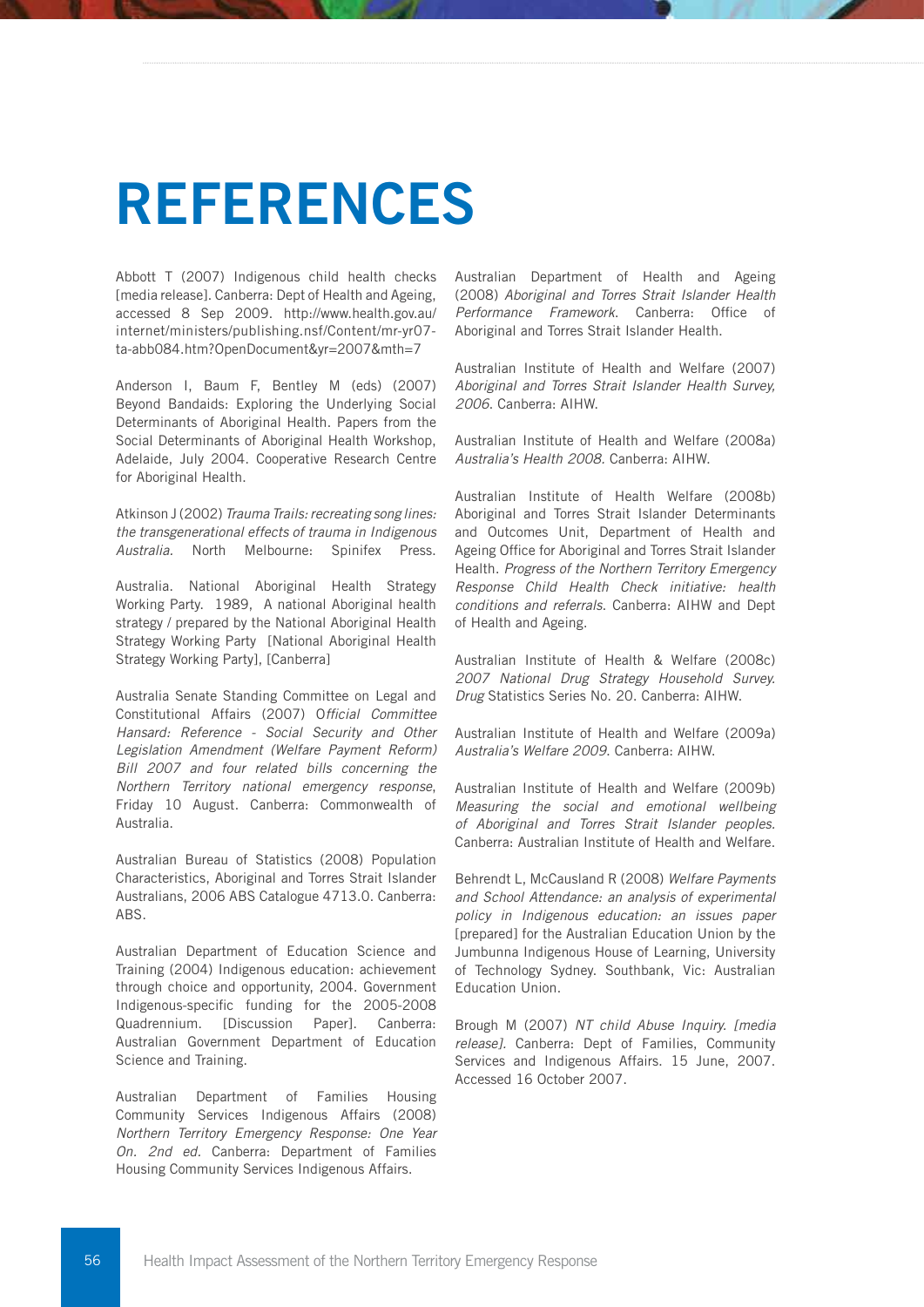

Brough M (2007) *National emergency response to protect Aboriginal children in the NT [media release].*  Canberra: Dept of Families, Community Services and Indigenous Affairs. 21 June, 2007. Accessed 12 October 2007. http://www.facsia.gov.au/Internet/ Minister3.nsf/content/emergency\_21june07.htm

Brough M. (2007). Transcript. *Commonwealth's intervention into Aboriginal Communities in the Northern Territory.* Media Release. 15 August 2007. Canberra: Minister for Families, Community Services and Indigenous Affairs. Accessed 12 October 2007.

Campbell D, Wright J (2005) Rethinking welfare school-attendance policies. *Social Service Review*, 79(1):228.

Chandler M, Lalonde C (1998) Cultural continuity as a hedge against suicide in Canada's First Nations. *Transcultural Psychiatry*, 35(2): 191219.

Cornell S (2008) Appendix 16 - Stephen Cornell Lecture, Canberra, 11 September 2008. *Report of the NTER Review Board*. Canberra: Attorney-General's Department, Australian Government.

Dodson M, Smith DE (2003) Governance for Sustainable Development: strategic issues and principles for Indigenous communities. *CAEPR discussion paper no. 250*. Canberra, ACT: Centre for Aboriginal Economic Policy Research, Australian National University.

Durie M (2008) The Wunderly Oration 2007. Indigenous responses to health and disease: principles, goals and pathways. *Internal Medicine Journal*, 38: 368373.

International Conference on Primary Health Care (1978) *Declaration of Alma-Ata Alma-Ata, USSR, 6-12 September.*

Kaufman G (2004) *The psychology of shame*. 2nd edition. New York, Springer Publishing.

Kronemann M (2007) *Education is the Key: An Education Future for Indigenous Communities in the Northern Territory.* Southbank, Victoria: Australian Education Union.

*Lateline*, ABC TV (2006) Paper reveals sexual abuse, violence in NT Indigenous communities', 15 May 2006, http://www.abc.net.au/lateline/content/2006/ s1639133.htm Accessed 31 October 2007.

Magarey K, Spooner D, Harris-Rimmer S, O'Neill P, Coombs M, Jaggers B, Tomaras J, Tan P (2007) Northern Territory National Emergency Response Bill 2007. Parliamentary Library Bills Digest. Canberra: Department of Parliamentary Services, Parliament of Australia, 13 August 2007, no. 28, 2007–08,

Memmott P, Stacy R, Chambers C, Keys C, Centre UoQAER (2001) *Violence in Indigenous Communities: Report to Crime Prevention Branch of the Attorney-General's Department.* Barton, ACT: Commonwealth Attorney-General's Department.

Milroy, Helen. 2002. *The Dance of Life*. Unpublished conference proceedings presented at the AIDA Symposium, Sydney, NSW.

National Drug Research Institute (2007) *Restrictions on the sale and supply of alcohol: Evidence and outcomes.* Perth: NDRI, Curtin University of Technology.

O'Loughlin M (2008) Radical Hope, or Death by a Thousand Cuts? The future for Indigenous Australians. *ARENA Journal*, 29/30 p. 175201.

Pascoe S (2007) Summaries of geographical, historical, demographic and socio-economic information on seven Aboriginal communities in the Northern Territory. Sydney: Centre for Health Equity Training, Research and Evaluation (CHETRE).

Queensland Government (2005) Meeting challenges, making choices. Evaluation report. Brisbane: Queensland Government. http://www.mcmc.qld.gov. au/about/evaluation.php.

Quigley RJ, Taylor LC (2004) Evaluating health impact assessment. *Public Health*, 118(8):544552.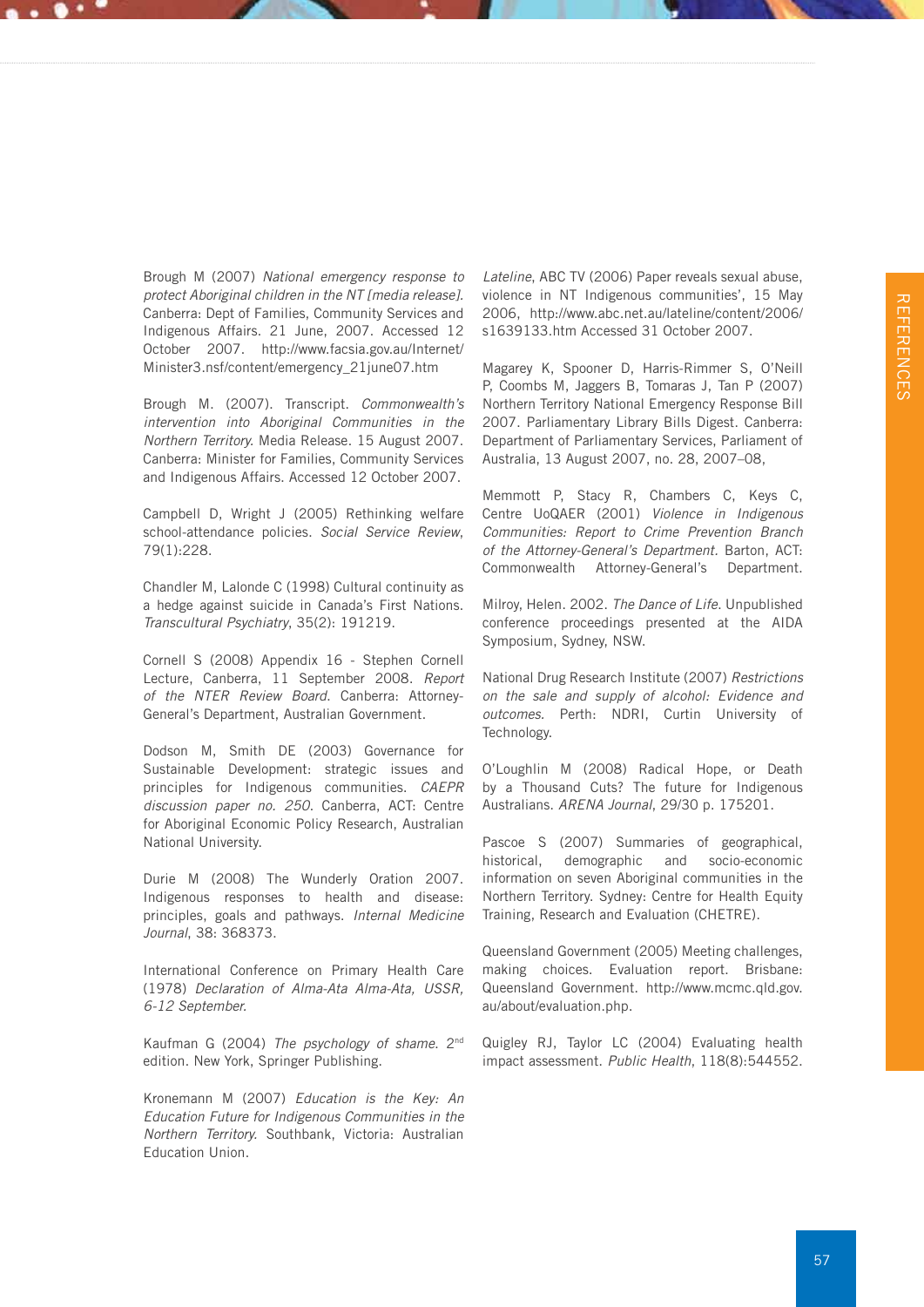Northern Territory Government Office of the Commissioner for Public Employment (2005) *Northern Territory Public Sector Indigenous Employment & Career Development Strategy 2002- 2006: Progress Report for the period of January 2005 to June 2005. Report number 4*. Darwin: NT Government, 2005.

Paterson B, Nossar V (1998) School screening in remote Aboriginal communities - results of an evaluation. *Australian and New Zealand Journal of Public Health*, 22(6):685689.

Prout S (2008) The tangled relationship between Indigenous spatiality and government service delivery. *CAEPR Working Paper No. 41/2008*. Canberra: Centre for Aboriginal Economic Policy Research, Australian National University.

Racing Gaming and Licensing Northern Territory (2006) Restricted areas, 2006. Retrieved 15 February 2006, from http://www.nt.gov.au.ntt/ licensing/liquor.html

Sarra C (2008) *Expert Review on Education,* prepared for the Health Impact Assessment of the NTER. Canberra: Australian Indigenous Doctors' Association, 2008.

Swan P, Raphael B (1995) National Consultancy Report on Aboriginal and Torres Strait Islander Mental Health: *Ways Forward*, Part I. Canberra: Office of Aboriginal and Torres Strait Islander Health, p. 13.

Tangentyere Council (n.d.) *Impact of the NTER on town camp residents.* Unpublished document.

United Nations (2004) Department of Economic and Social Affairs. Division for Social Policy and Development. Secretariat of the Permanent Forum on Indigenous Issues. *The concept of indigenous peoples*. Paper prepared for workshop on data collection and disaggregation for indigenous peoples, New York: United Nations, 19-21 January 2004.

United Nations Permanent Forum on Indigenous Issues (1997) *Who are Indigenous Peoples?* Fact Sheet. Indigenous Peoples, Indigenous Voices. New York: United Nations Permanent Forum on Indigenous Issues.

VicHealth (2005) *The Partnerships Analysis Tool for partners in health promotion.* Melbourne: Victorian Health Promotion Foundation.

WHO European Centre for Health Policy (1999) *Health impact assessment: Main concepts and suggested approach. The Gothenburg Consensus Paper.* In: Europe WROf, editor. Brussels: World Health Organisation.

Wild R, Anderson P (2007) *Ampe Akelyernemane Meke Mekarle* 'Little Children are Sacred': Report of the Northern Territory Board of Inquiry into the Protection of Aboriginal Children from Sexual Abuse. Darwin: Northern Territory Government.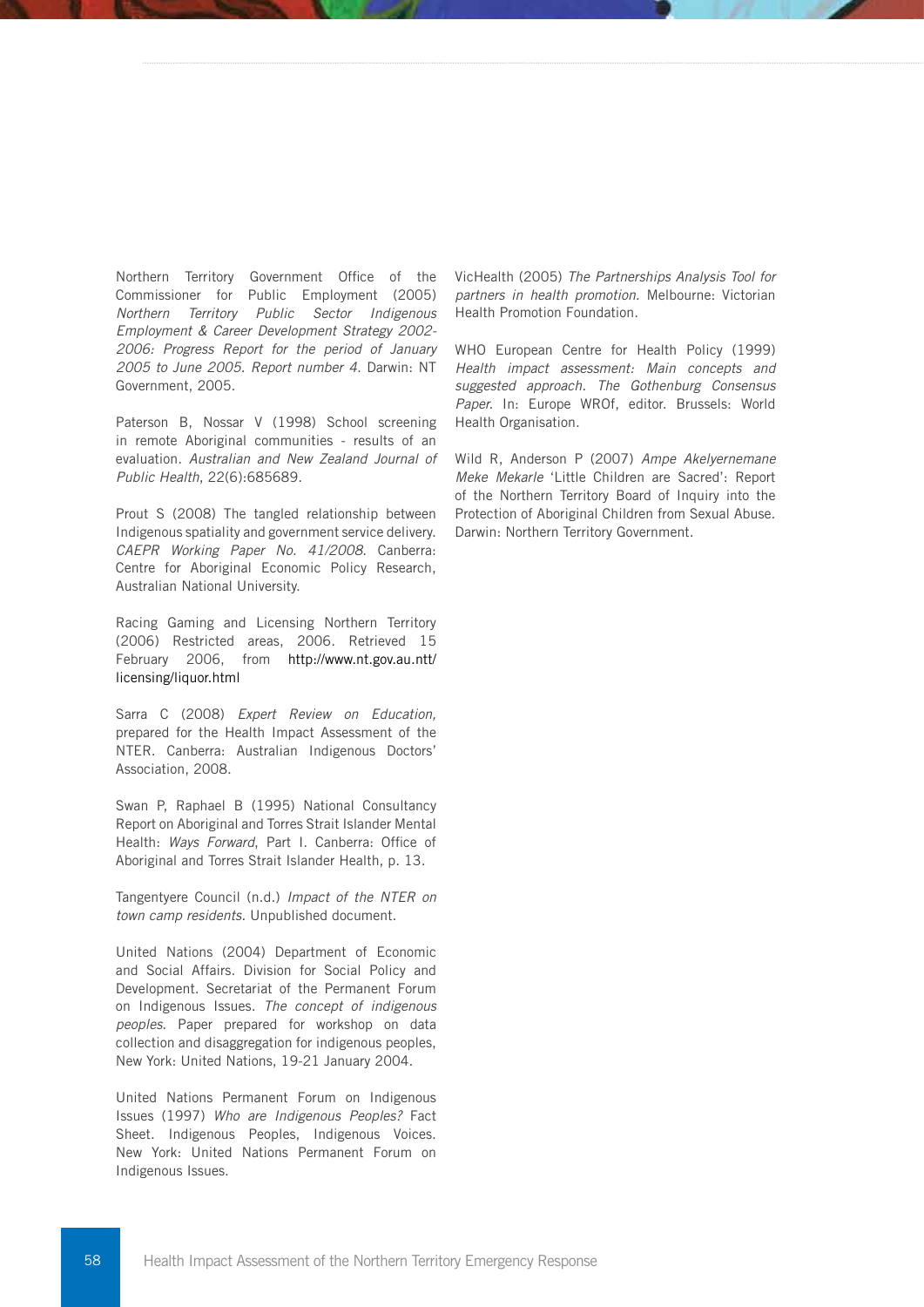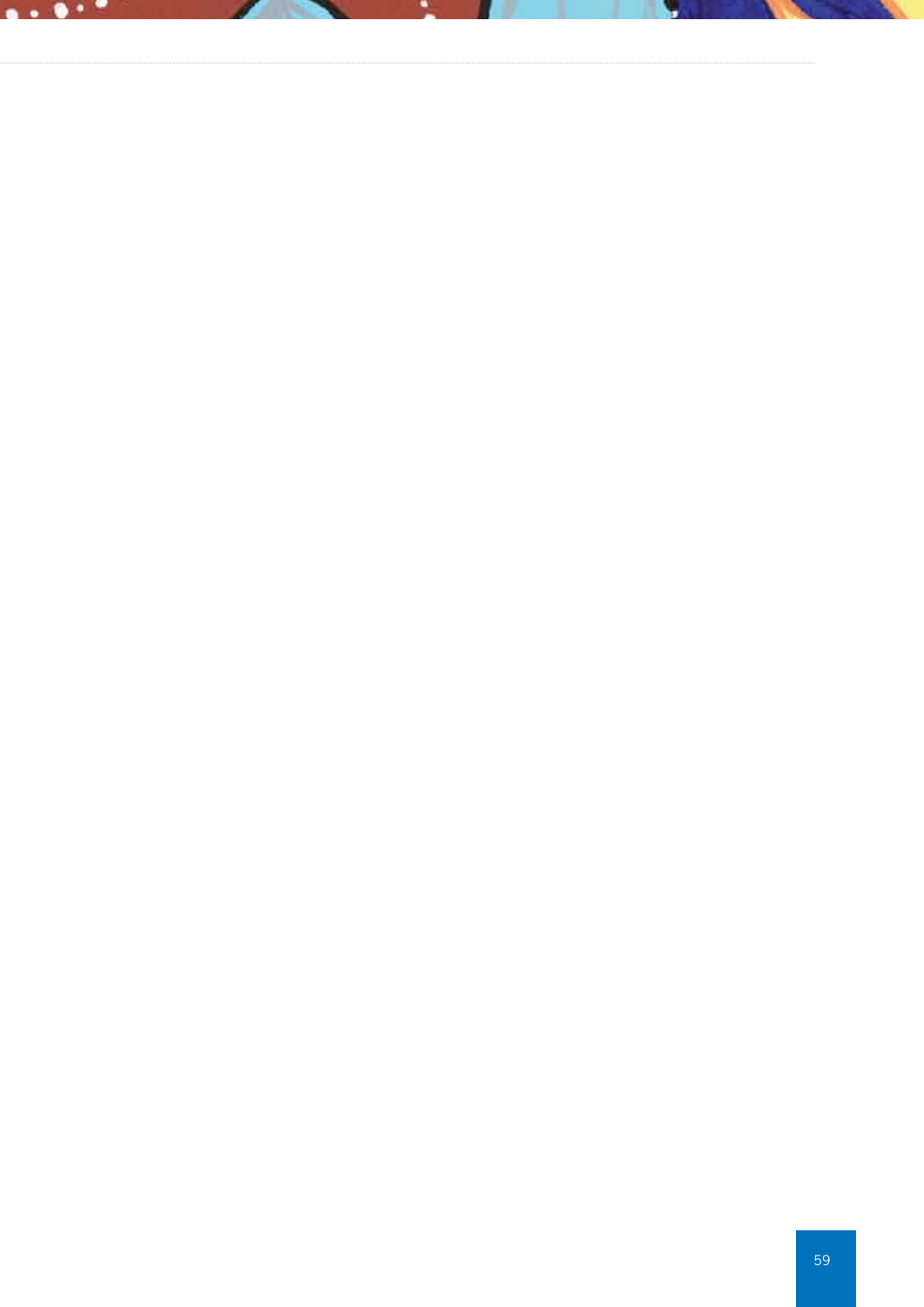# **APPENDICES**

# Appendix 1: Education Expert **REVIEW**

**Prepared by Dr Chris Sarra**

**Executive Director, Indigenous Education Leadership Institute, Queensland University of Technology**

**In your opinion, do you believe there are any elements of the NT Intervention that will improve educational outcomes for Aboriginal children?**

The Northern Territory is a small education jurisdiction with 150 schools and 50 homeland centres. It has a relatively young and growing population which is highly dispersed, with a quarter living in remote communities spread over a vast area. Over 40% of school-age children are Indigenous – three-quarters living in very remote locations. Service delivery is ultra expensive for the relatively small numbers of students.

An additional 15 new classrooms are being provided under the Intervention for remote communities, at a cost of about \$340 000 each and with completion expected for the final school term of this year. Since the Intervention was focused in such centres, there have undoubtedly been some further direct and collateral benefits. It remains to be seen whether these effects are significant and sustained, or shortterm and transitory.

During the early stages of the intervention, there was some evidence that overall student enrolment appeared to have increased -- by about 400 students in the schools within prescribed communities. Average attendance rates over these communities during 2008 reputedly remain around 65%, albeit with considerable variations across locations.

It is well-known that many Aboriginal students experience episodes of chronic ill-health and their growth and development are impacted by levels of nutrition and overcrowded housing, with significant impact upon students' readiness to learn. Under the intervention, school nutrition programs have been established in 49 communities and seven town camps to provide children with breakfast and lunch at school. It is not clear whether the nutrition programs have contributed to the increase in enrolments in some schools. Health checks may also have identified some students with problems

at early stages to allow interventions that facilitate school learning.

#### **Are there elements of the NT Intervention that may inadvertently detract from educational outcomes for Aboriginal children? How and why?**

The NT intervention completely fails to acknowledge that some Aboriginal children do in fact attend school regularly and indeed are very well supported by their caregivers. There is scope for the efforts and results of such children to be inadvertently affected with the enforced presence of a substantial number of children who have been historically and chronically disengaged from schooling. The temporary spike in enrolments led in some cases to overcrowded classrooms, which in turn led to kids drifting off again.

Student mobility across the prescribed communities has been very high, with significant numbers of parents moving from their communities to towns to escape application of the income management program.

The inadequate follow through with the income management program appears to have created further mistrust of the genuineness of a variety of actions conducted in the intervention. This has the potential to be further exacerbated by the scope for good and positive teachers who potentially could become disenchanted by the complex challenges that such students bring when they are forcibly coerced to engage in schooling. Continuity in learning programs for Indigenous students remains a major issue, and this appears to have been exacerbated by the intervention. Ultimately this has the potential to see already challenged levels of quality teachers leaving from an education system that needs more quality teachers, not less. The growth in the ratio of Indigenous to non-Indigenous students in some town schools has resulted in classroom dynamics becoming more complex for unprepared school staff.

#### **Is there any available evidence to suggest that any of the measures covered under the NT Intervention will improve educational outcomes and Aboriginal people's quality of life?**

The recently released National Assessment Program results confirm what has been known for many years: Northern Territory school students are well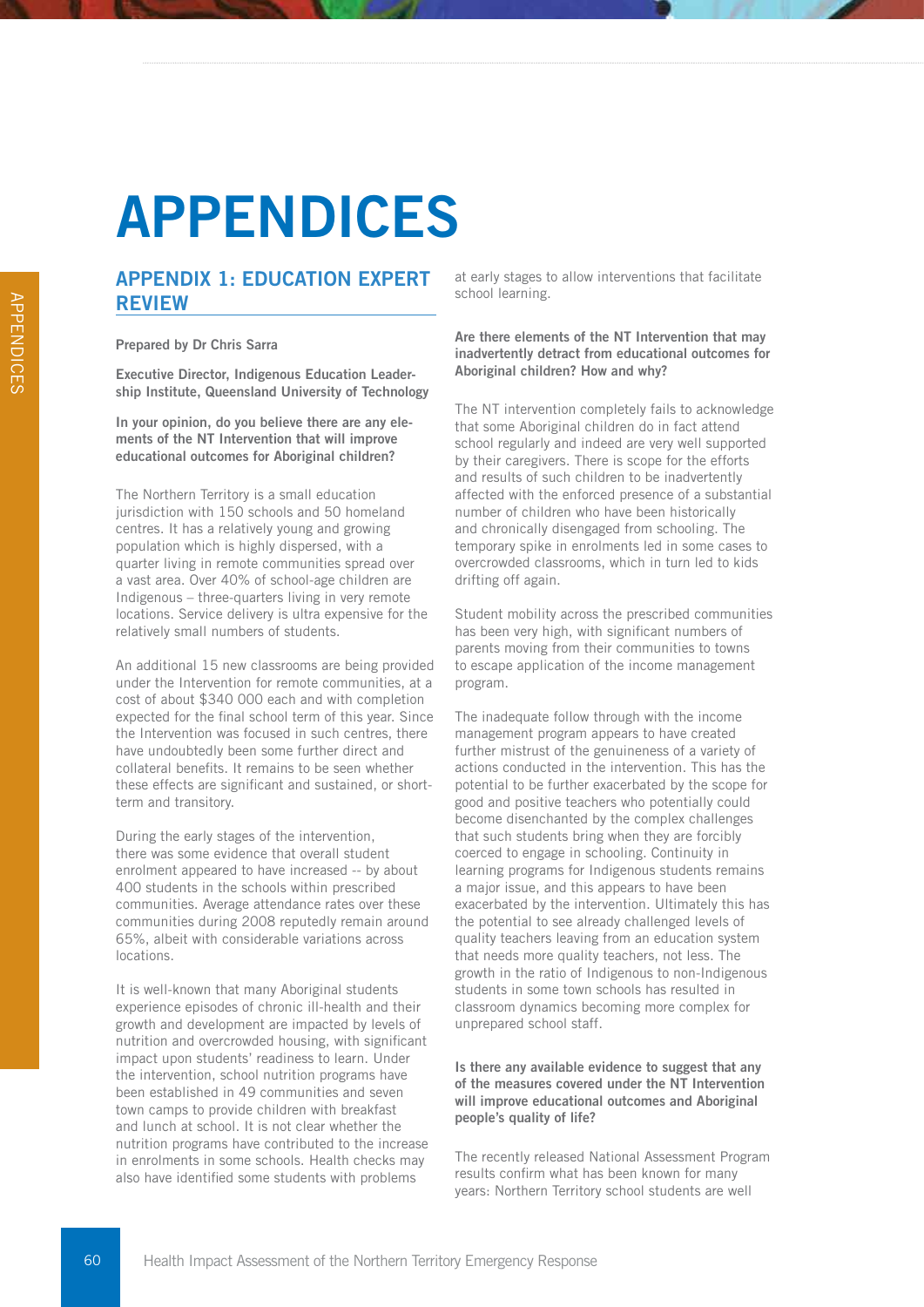behind the rest of the nation's children in the basics of reading, writing and numeracy. For example, over a third of NT children in Years 3, 5 and 7 fail to meet the national benchmark in reading and 33% of Year 5 students did not reach the national benchmark in writing. Numeracy results were also poor, with 21% of Years 3 students and 29% of year 5 students not reaching the national benchmark. At the high-achieving end of the spectrum, NT had only 4% of students falling within the highest band, compared with 6% in Queensland, 7% in Western Australia and 12% in New South Wales.

The education history of NT is littered with pilots, projects, programs and other experiments that have withered on the vine for variety of reasons. So doing what's already been tried and failed in schools is unlikely to alter the above pattern of student performance in the basics. Long-term commitment to transformative schooling models by both communities and governments is needed. Sustained application of evidence-based national and international approaches by educators is also required to turn around this pattern of significant under-performance. The well-researched and Australian Government-funded Accelerating Literacy Program is starting to gain some traction in NT schools. It is also linked to a Quality Teaching Package, which aims to provide additional professional development to teachers in prescribed communities. But it is far too early for any evidencebased success to have been documented from the intervention.

Perhaps the most obvious and positive collateral effect of the intervention in education to date has been the strengthening of investment in NT schooling infrastructure - especially the additional 15 new classrooms and 3 regional boarding facilities. These facilities may improve the chances of at least some Indigenous young people gaining a primary education, give others a chance of lasting through to Year 12 and thereby improve their chances for employment and hence a higher quality of life. However, this is a 'long bow' argument and the level of infrastructure investment is only a limited start - \$500 million is a conservative estimate of what is needed for parity of schooling infrastructure with the rest of Australia, not including additional teacher housing.

**Is there evidence to suggest that the NT Intervention measures will not improve or may diminish Aboriginal people's quality of life?**

Anecdotal evidence asserts unquestionable evidence that the NT Intervention measures have diminished the quality of life for many Aboriginal people. Negative feedback from Aboriginal people has been related to several issues, but especially to:

• questioning of government motives involved in the suspension of the Racial Discrimination Act and the access permit system;

- Aboriginal people feeling stereotyped as all being despicable or hopeless and of all Aboriginal men as being corrupt or predatory; and
- having things done 'to' them as opposed to 'with' them ‑ with many new, know-all whitefellas from interstate bossing them around.

#### **In your opinion, what are the likely and/or unintended consequences of the NT Intervention in the short, medium and long term?**

Given just the level of Intervention and investment in this strategy one would hope that there would at least be some positive impact upon levels of school engagement, ultimately resulting in improved literacy and numeracy outcomes, as well as student retention into high school. Reflection on the way the NT intervention emerged, in a way that was not particularly strategic and/or well thought out, and furthermore with questionable motives, I am not so optimistic about what this Intervention might deliver short, mid or long term within the context of the delivery of quality schooling in the Northern Territory. Unquestionably there will be some value in terms of resources to back locally developed solutions to quality school delivery, such as that devised by Minister Marion Scrymgour. As signalled earlier there is good reason to monitor the level of teacher morale, particular of those in more remote locations, to ensure they do not become disheartened and leave the NT Education system as a result of the complex teacher/student relationship challenges created as a result of enforced student engagement in schooling of those who have been historically and chronically disengaged.

#### **If the intervention could be changed, what should be changed to deliver better outcomes for Aboriginal people, their families and communities?**

Overall, I suggest five key ways of investing in Aboriginal people, their families and communities in any intervention. These are ways that: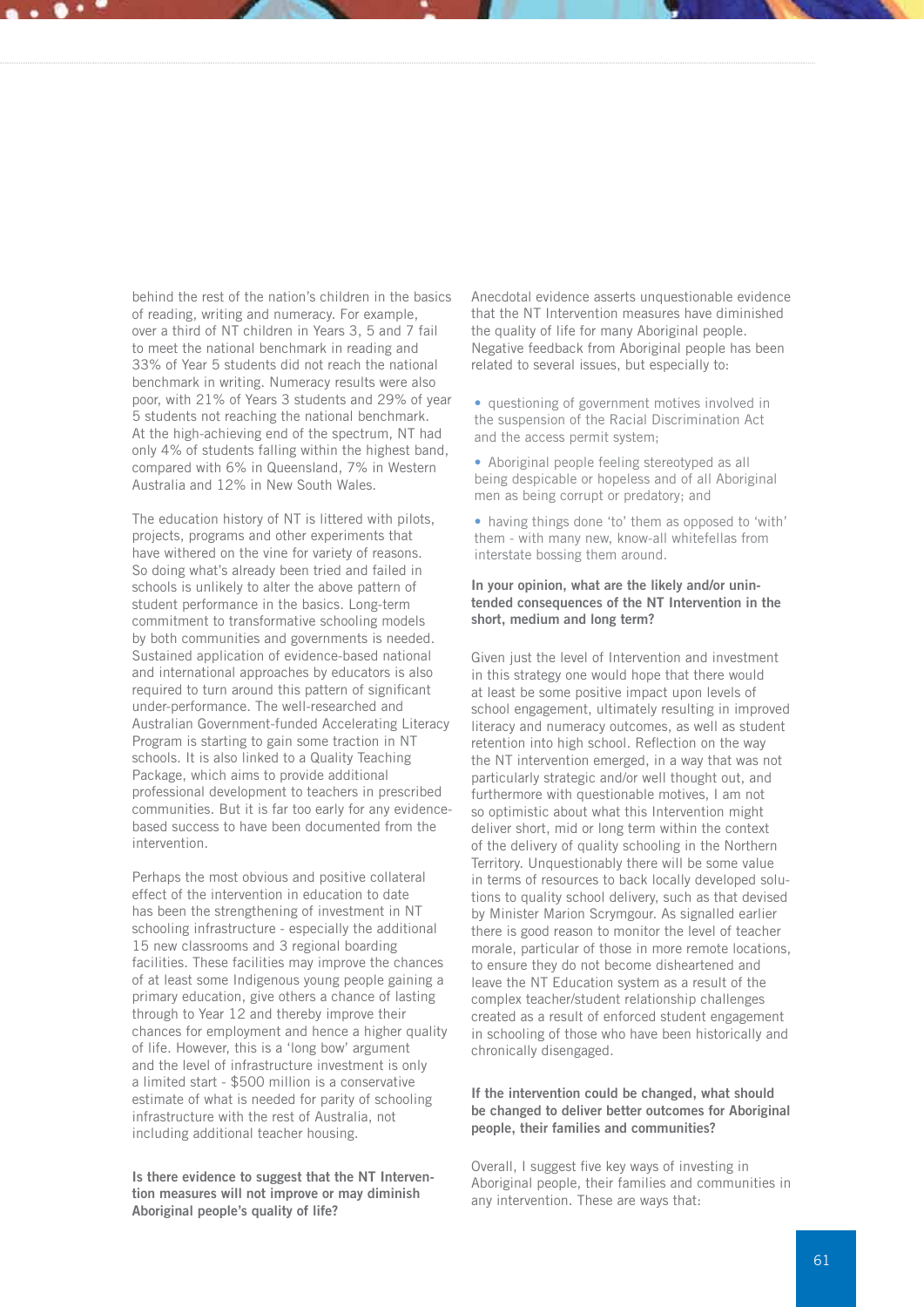• acknowledge and build upon existing capacity, agency and commitment in Aboriginal communities;

• are tied to locally established priorities that have integrity, rather than by imposing external priorities that force conformity;

• provide scope for Aboriginal Australians to process and project alternative ways to a stronger and smarter future, rather than wallow in a sense of victim status and powerless entitlement;

• engender hope and a sense of self-efficacy in moving forward, building on the ideas and skills of many community leaders; and

• acknowledge and embrace Australia's Indigenous identity with respectful and rightful admiration for its resilience and strength. 

Regarding education more specifically, in April 2008 Minister Marion Scrymgour set new directions via a package called Transforming Indigenous Education. This involves establishing two Community Partnership Education Boards - one in the Warlpiri Triangle and the other in Yolngu-Matha speaking communities in the Miwati region. These Boards will provide strong and authentic community ownership and management of education and training services in these regions, and will build on work already underway through the Remote Learning Partnership Agreements. This partnership model is based on outcomes from community-based Health Boards. I have undertaken to be formally involved in mentoring and developmental processes for members of Community Partnership Education Boards. I envisage that there will be considerable customisation required to best serve regional needs, and that some larger centres may act as 'service hubs' for smaller settlements.

Attracting and retaining quality principals, teachers, teacher aides and assistants will remain challenges, as will providing training in flexible ways (including online) that allow Indigenous trainees to learn within their own community. Most Indigenous students do not speak English as a first language and for many the opportunity to speak English only occurs at school Additional programs and resources are urgently required for these students - including EFL/ESL specialist support and bilingual programs, accelerated literacy, transition programs and Indigenous culture and language programs. If the Australian Government seriously wants to intervene to support remote Indigenous children in the NT then most should qualify for the national literacy support program that currently applies to refugee kids – with a 10:1 staffing ratio, including a training teacher and an Indigenous teacher in training for every remote area classroom, especially in the early

primary years.

**If the intervention could be changed, what should be changed to reduce the negative impacts on Aboriginal people, their families and communities?**

I agree with the seven foundational platforms for Indigenous outcomes and as the basis for community support for schooling renewal, as identified by Dr Ken Henry, Secretary of the Treasury at the Australian Institute of Health and Welfare conference in Canberra in December 2007, viz:

1. Security: basic protection from violence is fundamental for Indigenous parents and children.

2. Early childhood focus: early interventions, coupled with parental support, develop appropriate at-home learning environments and provide a critical foundational base for young children.

3. Home environments: these need to be conducive to regular patterns of sleep and study, free from overcrowding and distraction.

4. Access to primary health infrastructure: healthier children are more likely to attend school, and are better able to learn once they are there. As well, better educated mothers are less likely to engage in behaviours that cause low birth weight, putting their babies at greater lifetime risk of a range of diseases, including Type II Diabetes.

5. Targeted welfare incentives: particularly in an environment where real jobs are not currently the norm, incentives in the welfare system cannot be allowed to work against the promotion of investment in human capital, particularly of children through the provision of safe and healthy living environments and their attendance at school. Nor can those incentives be allowed to work against the active participation of parents and other role models in communities.

6. Realistic prospects of paid employment: there must be a realistic prospect of an educated Indigenous person securing a real job, with the support of appropriate employment services. Where remote locations simply cannot produce sufficient job opportunities for local people, a better strategy is to ensure that people have the opportunity to move to take up work if that is what they want to do.

7. Indigenous engagement in policy development: governance systems have to support the 'political freedom' and 'social opportunities' of local Indigenous people (both men and women) to be engaged in policy development.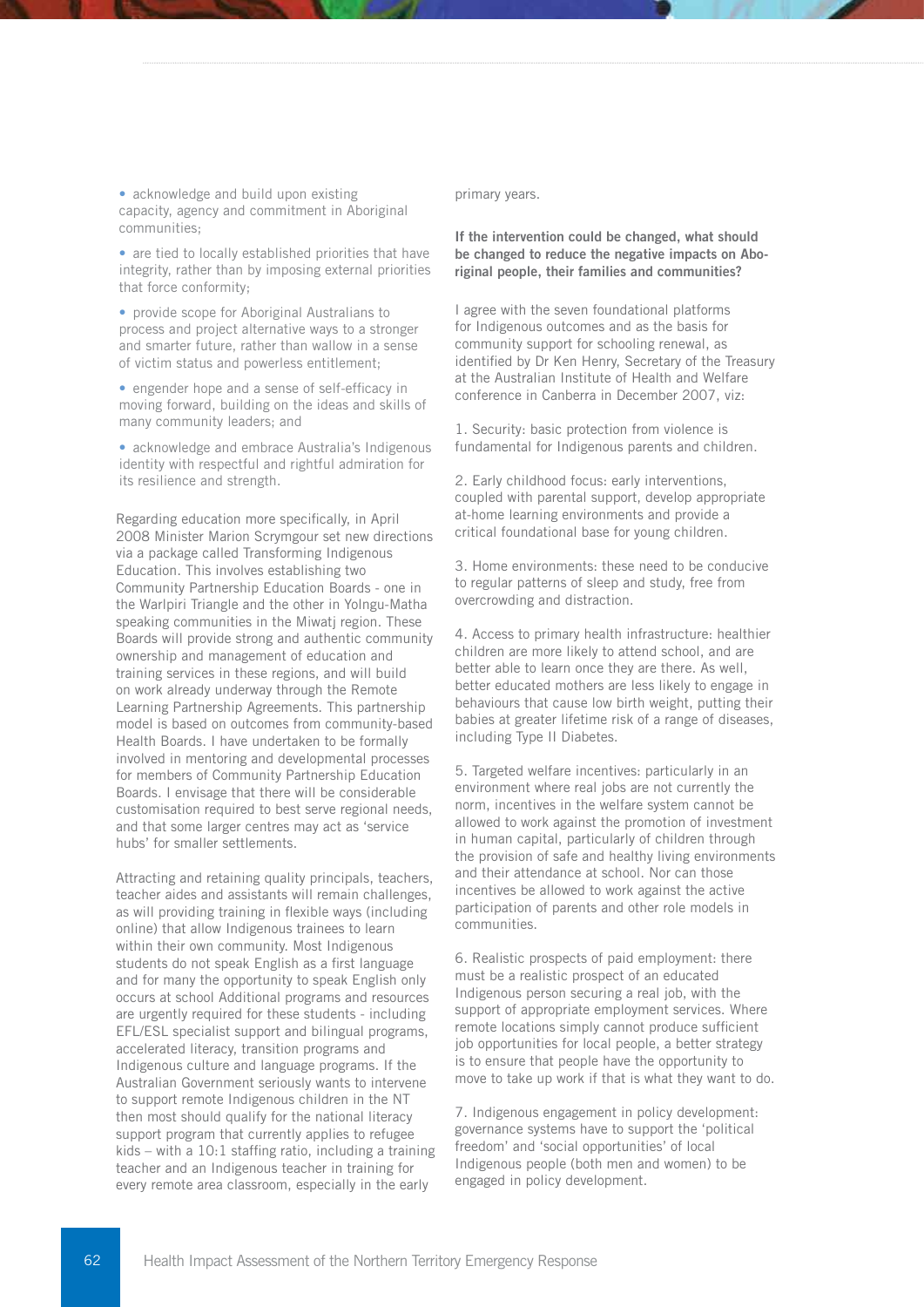

63 Health Impact Assessment of the Northern Territory Emergency Response 623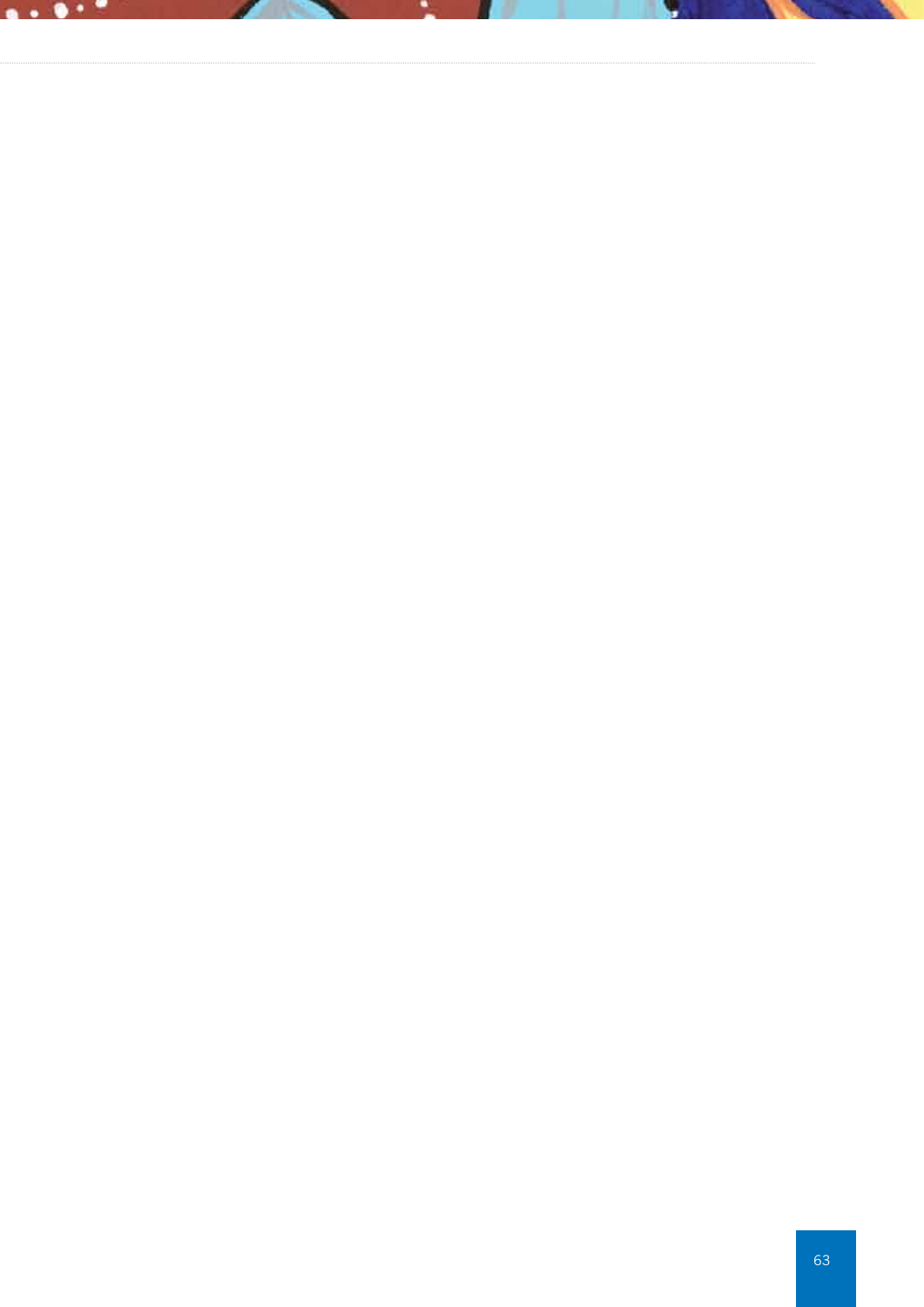## Appendix 2: Child Health Checks Expert Review

#### **Prepared by Dr Heather D'Antoine**

**Senior Research Officer, Telethon Institute for Child Health Research, Perth, WA**

#### **Background**

Improving Child and Family Health was one of the key measures for the Northern Territory Emergency Response (NTER). There are three components to this measure:

- child health checks and follow-up treatment for children;
- specialist support for children who have been abused;
- extra drug and rehabilitation and treatment services.

This paper focuses on the Child Health Checks (CHCs) aspect of the Improving Child and Family Health measure.

At 13 June 2008, approximately 11 000 child health checks (children up to 16 years) had been undertaken in 70 communities: 47 by CHC teams and 23 by Aboriginal Medical Services / Northern Territory Department of Health and Community Services, representing 64% of the 17 182 children who are eligible for the checks. For the most part, these health checks were carried out as part of the NTER; however, some Medicare checks are included.

In summary, this has probably been the largest 'burden of disease' study of Aboriginal children in Australia. The Taskforce emphasised that the child health checks should not be seen as a one off but that they should be accessible by all children on an annual basis and that this requires adequate resourcing by the primary health care system (Northern Territory Emergency Response Taskforce, 2008). The question that ought to be asked is 'is this strategy value for money?'

## **Are child health checks value for money?**

Three requirements need to be fulfilled in achieving value for money in health services. Services need

to be inexpensive (economy), we want each service to produce perceptible health gains (effective), and if we can achieve the same outcome with different procedures or programs, we would rather the least expensive procedure to be used (efficient) (Clewer, Perkins, 1998). This part of the paper will focus predominately effectiveness and efficiency.

### **The Economy**

In regards to the economy, health services need to be an inexpensive part of the overall economy. The Department of Health and Ageing had appropriated \$83 395 000 to NTER – Improving child and family health for 2007 – 08 (Health and Ageing Portfolio, 2007).

Brown, Brown (2007) expressed strong concerns about the strategies adopted by the NTER. They stated that 'it remains unclear how any of the intervention measures will create sustainable, safe and nurturing communities, or whether or not they will protect Aboriginal children at all, particularly in the face of decades of under-investment in the basic building blocks of healthy societies' (Brown, Brown, 2007). These concerns ought to be considered in reviewing whether or not the CHCs is an appropriate approach for advancing the health of Aboriginal children in the Northern Territory (NT).

#### **Effectiveness of Child Health Screening**

At first glance the benefits appear to be self evident. It is not until one begins to systematically review the evidence for screening and surveillance, topic by topic, that the complexity of this endeavour becomes apparent. (Royal Children's Hospital, Melbourne, 2002).

For a screening program to produce health gain, that is to be effective, the conditions that are screened should meet the criteria for screening. The criteria for screening programs and the characteristics of an ideal screening test are:

- Important
- Natural history understood
- Acceptable treatment
- Latent or early symptomatic phase
- Suitable test or examination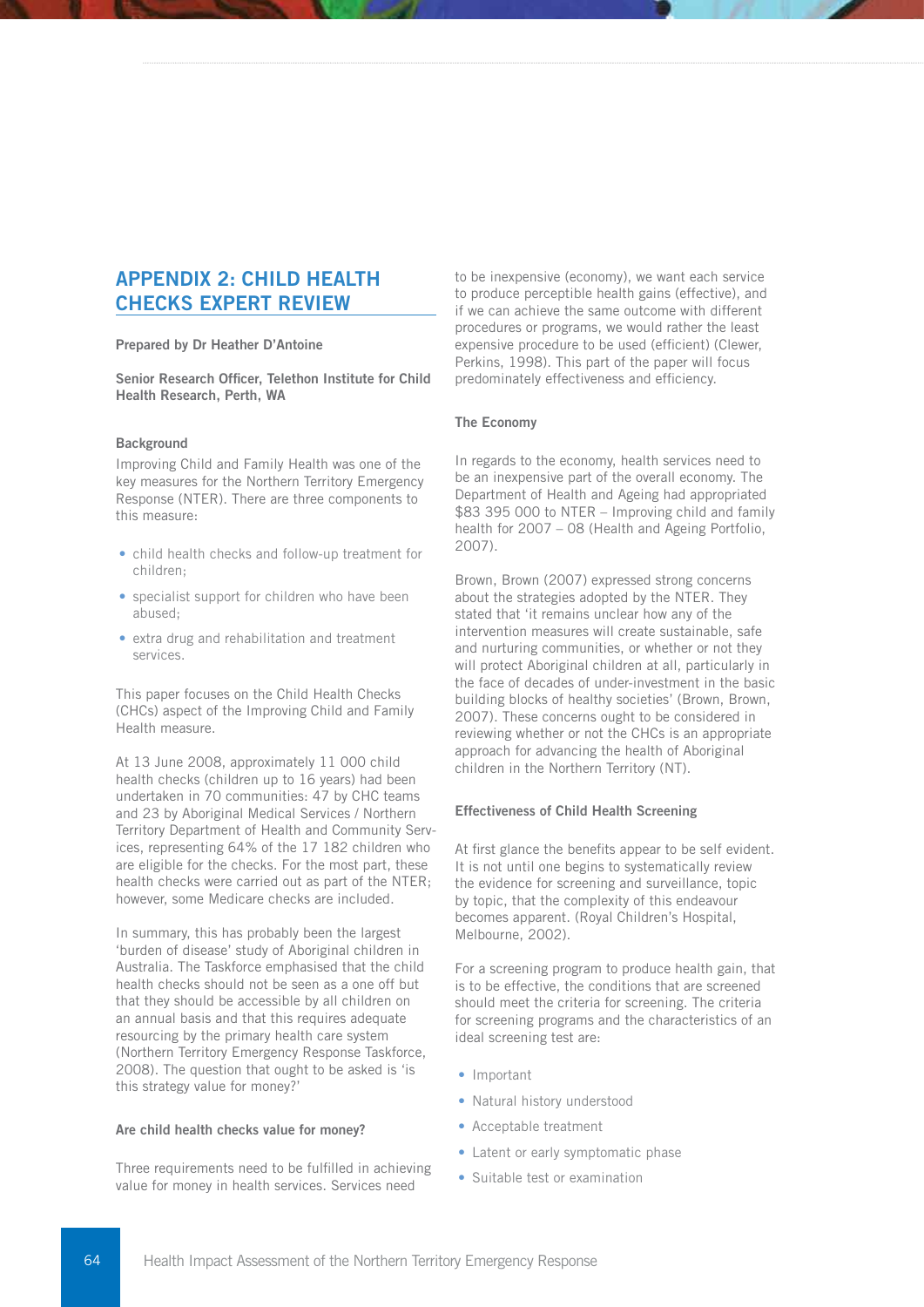- Facilities to diagnose and treat
- Agreed policy on whom to treat
- Treatment early is better than treatment started later
- Cost effective
- Continuous
- Simple, quick and easy to interpret
- Acceptable
- • Accurate
- Negative
- Sensitive
- Specific (Paterson, Nossar, 1998).

### **Australian Context**

Annual screening of children in Australia has undergone recent reviews in both the Aboriginal (Royal Children's Hospital, Melbourne, 2002) and non-Aboriginal population (Paterson, Nossar, 1998). The evidence for screening children in Australia was reviewed for twenty conditions/topics. Many of these conditions would be a 'one-off' screen in a relatively health population. The reviewers found that there was fair or good evidence for screening four conditions. The conditions included congenital hypothyroidism, cystic fibrosis, universal neonatal hearing screening and phenylketonuria.

The reviewers found that there are major issues of program quality, monitoring of compliance with referrals for assessment, and whether facilities exist in many communities for assessment. They expressed concerns that much attention is paid to the test or procedure listed and little to the main elements of a community-wide program.

### **Aboriginal Context**

There are at least three studies that question the effectiveness of screening in the Aboriginal population in the NT (Paterson, Nossar, 1998; Morris et al, 2005; Bailie et al, 2008). The effectiveness of annual screening of Aboriginal school children (of all age) was evaluated in 11 of 18 communities in a rural district in the Top End of the NT Paterson, Nossar, 1998). The screening consisted of assessment of weight and height; and for leprosy,

skin infections, anaemia, strabismus, trachoma, vision and hearing defects, abnormalities in the urine, undescended testes, and heart disease. The screening found rates for anaemia, malnutrition and trachoma reaching 39%, 22% and 26%, nearly one third failed the hearing screening, urinalysis was abnormal in 19%, 3% failed visual acuity and 6% were considered to have abnormal heart auscultation (Paterson, Nossar, 1998).

Although the screening revealed high levels of morbidity, they found that many of the health problems were either not amenable to screening or they are more suited to detection during frequent review, i.e. surveillance. In addition, important health areas such as injury prevention, tobacco smoking, nutrition, hygiene, sex education, sport and exercise and substance misuse are not included in the screening program but need to be addressed in order to improve child health and prevent adult chronic disease (Paterson, Nossar, 1998).

They concluded that the benefit of a single annual screening examination for the health of Aboriginal children must be seriously under question given the difficulty in ensuring adequate follow-up and treatment, and the progressive, recurrent or fluctuant nature of many of these problems (Paterson, Nossar, 1998).

An audit of health services in the NT (4), Far West New South Wales and Western Australia (7) found that existing systems are not providing for adequate follow-up of identified medical and asocial problems for children living in remote Aboriginal communities (Bailie et al, 2008). They concluded that without effective systems for follow-up, screening children for disease and adverse social circumstances will result in little or no benefit.

Morris et al. (2005) screened 709 Aboriginal children aged six to 30 months living in 29 communities from four health regions in the NT in 2001. They found that 91% of the children were affected by otitis media (OM). In concluding, they highlighted the importance of Primary Health Care. They also, stated that the rates of OM would remain high unless extreme poverty, the paucity of educational opportunities, and high unemployment in remote communities were addressed. This would require substantial investment into a range of services that include health, education, housing, transportation, and recreation (Morris et al, 2005).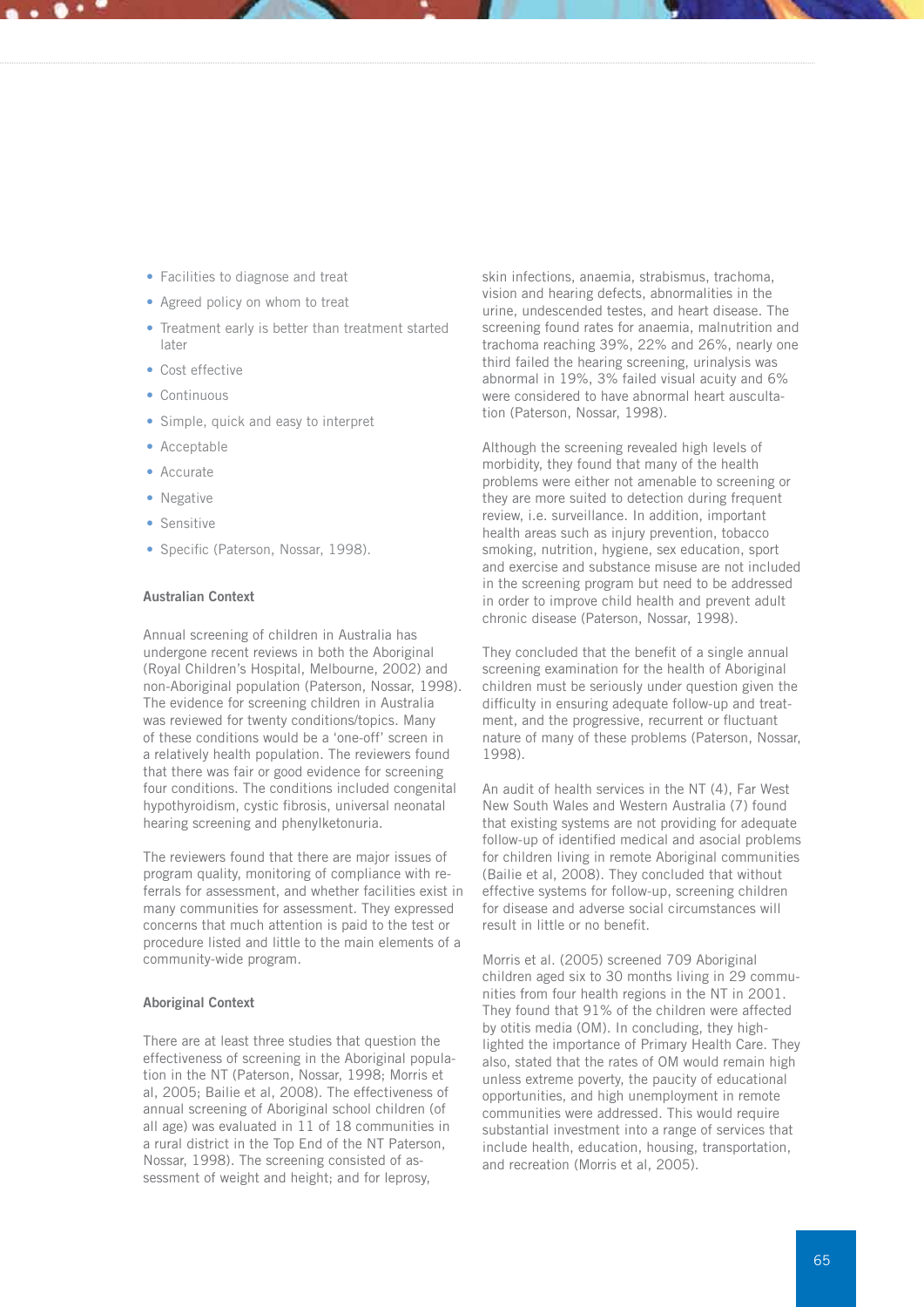In summary, although the conditions that are often screened for in the Aboriginal population are important, many of them do not fit the criteria for screening. Two of the main reasons for this are that, facilities to provide follow-up are limited, and that other issues need to be addressed to improve the health of children including extreme poverty.

## **The Northern Territory Emergency Response Child Health Checks**

Although the term child health checks in the NTER have been used, the elements are the same as a screening program.

The information provided in this report relates to 7733 children for whom the Australian Institute of Health and Welfare (AIHW) had entered information from the CHC form into the Child Health Check Initiative (CHCI) database.

### **Findings and Referrals**

Although the overall findings highlighted the already known poor health of Aboriginal children, there were three key findings that were startling; although probably not unexpected:

- 77% of Aboriginal children live in a house with a smoker;
- 71% of Aboriginal children under 1 year of age is at risk of SIDS (sudden infant death syndrome); and
- 44% of Aboriginal children had untreated caries.

Sixty seven percent (5170) of Aboriginal screened has resulted in at least one referral. They include:

- Primary Health Care clinic follow-up just under 38% (2916) were referred;
- dental referrals were made for 32% (2481);
- other referrals 12% paediatric (912), 12% tympanometry and audiology (891), 8% referral to an ear nose and throat (ENT) specialist (633), 3% were to a cardiologist or for cardiac investigations (216), eye specialists (89), dietician or nutritionist 0.5% (37);
- vaccination overall, 6% of children received a vaccination during their health check and were due rather than overdue.

Health checks had turned up 42 cases of suspected child abuse and neglect in 73 communities – 14 had qualified as abuse notification (Northern Territory Emergency Response Taskforce, 2008). Scrymgour said that this was no different to any other year (Scrymgour, 2007).

### **Follow-Up**

ENT specialist treatment has been provided to children in Central Australia. Audiological assessments of 669 children have been completed, 46 have received ENT survey with 227 children receiving non-surgical ENT follow-up treatment (Northern Territory Emergency Response Taskforce, 2008).

Non-surgical dental services have been provided to 350 children. A block of dental survey commenced at Katherine Hospital from 10 June with up to 40 children expected to receive surgery.

What was notably missing in the AIHW report was information on antenatal screening. This screening may have been carried out but not included in the report.

The child health checks raise the question of NT health services being able to respond to these referrals in a timely fashion. This concern was raised in the audit of NT health services. This has been recognised by the Taskforce. In their final report they identified and described several elements of the existing health services in the NT that need to change to accommodate these child health checks. Several of their comments focused on the role of the primary health care workforce and visiting specialists. They stated '... that the greatest risk to the improved health outcomes for this phase of the intervention is a lack of an adequate work force' (Northern Territory Emergency Response Taskforce, 2008).

### **Efficiency of Child Health Screening**

Once a condition or conditions meet the criteria for screening, then providing we can achieve the same outcome with different procedures or programs, we ought to adopt the least expensive procedure or program.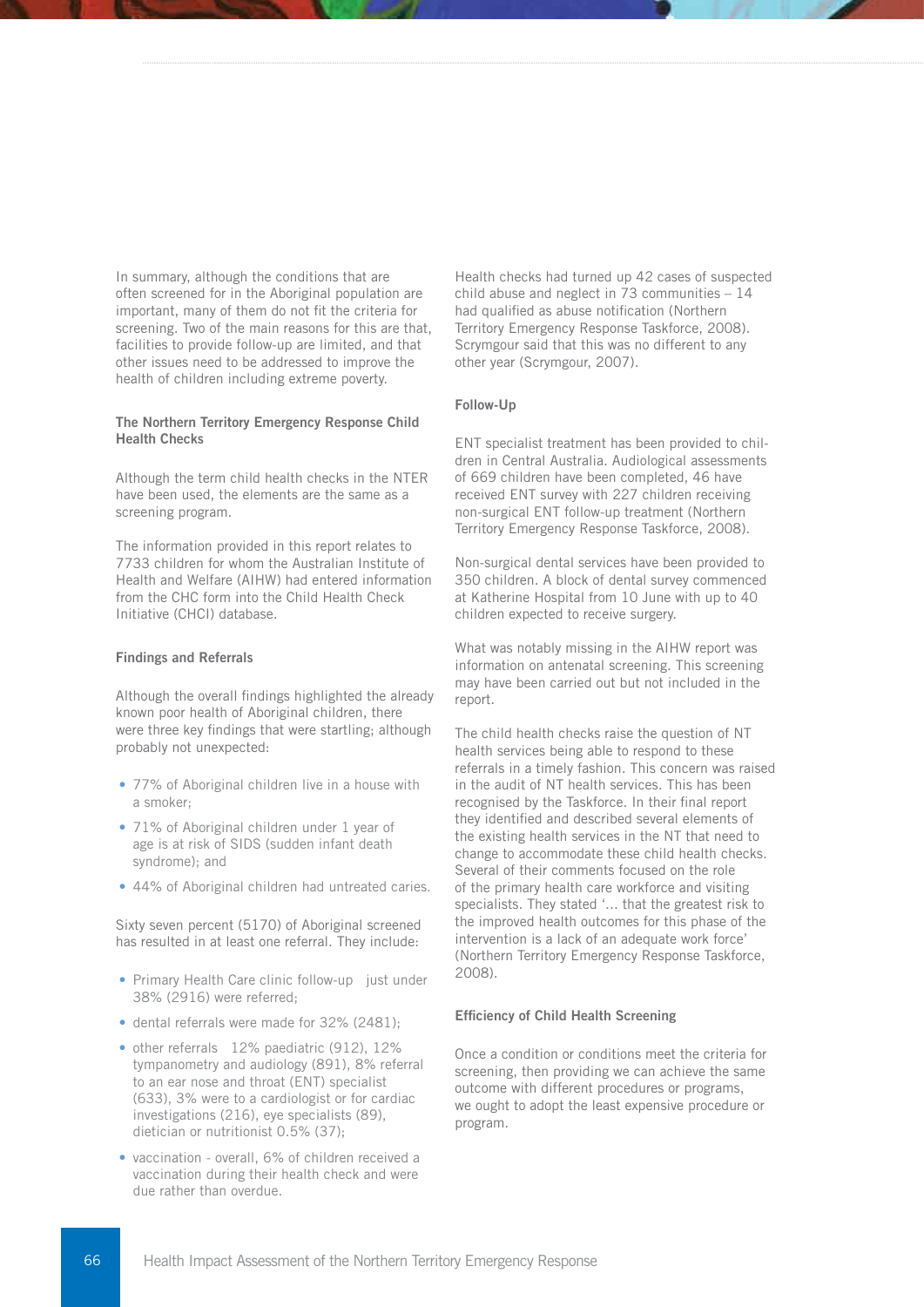### **Aboriginal Context**

Although the evaluation of school health screening in the NT questioned the benefits of annual screening, they also acknowledged that there is a limited role for some screening and annual surveillance for conditions for conditions for which there are reliable tests as well as acceptable and effective interventions (but the conditions were not specified). As a consequence of this local evaluation a new schoolage child health surveillance program is being developed for the NT, promoting greater participation by communities, families and schools, as well as a revised screening schedule with guidelines for referral, treatment and feed-back of information to communities (Paterson, Nossar, 1998).

#### **The Northern Territory Emergency Response Context**

It was noted that 67% of the CHCs had been undertaken by CHC teams comprising health professionals from interstate and 33% had been undertaken by existing health services. Currently the capacity within the existing health services in the NT is limited. The final report from the Taskforce recognised 'that enhancement of primary health care, with both work force and infrastructure, represents the most urgent part of the current implementation of the health initiative' (Northern Territory Emergency Response Taskforce, 2008).

Poor growth, particularly stunting in early childhood is closely associated with poor child development. When 5% of children were considered to be stunted, 10% underweight, 12% showed signs of wasting and 5% were overweight but only 0.5% (37) children were referred to a dietician or nutritionist is an interesting observation (Grantham-McGregor, et al. 2007).

Sixty four percent of the 17 182 children who are eligible for the CHCs in the NT have been screened. The Taskforce have recommended that these CHCs be continued on an annual basis. The Taskforce have also identified a number of changes that need to occur within the existing health services to accommodate the CHCs. In reviewing the literature on child health screening, the continuation of the CHCs in its current form is questionable and probably not good value for money.

#### **What would be value for money?**

The burden of suffering for Aboriginal children is well documented and reducing this suffering is a national priority. However, resources need to be allocated to areas where they will make the biggest difference. The Aboriginal community needs to be involved in this decision-making process.

### **International Context**

Engle et al. (2007) examined the effectiveness of intervention programs in developing countries for children under five years of age. They showed that early interventions promote child development and prevent or ameliorate developmental loss. Child development refers to the ordered emergence of interdependent skills of sensori-motor, cognitivelanguage, and social-emotional functioning. Early child development programs are designed to improve the survival, growth, and development of young children, prevent the occurrence of risks, and ameliorate the negative effects of risks.

The most effective interventions are comprehensive programs for younger and disadvantaged children and families that are of adequate duration intensity, quality and are integrated with health and nutrition services. Providing services directly to children and including an active parenting and skill building component is a more effective strategy than providing information alone.

### **Aboriginal Context**

In regards to screening, each topic of the CHCs should be considered according to the criteria for screening, and in the context of the Aboriginal population which already suffers from high rates of morbidity. However, in reviewing some of the literature relevant to child health screening (Royal Children's Hospital, Melbourne, 2002; Paterson, Nossar 1998; Morris et al, 2005; Bailie et al, 2008), it would seem that wholesale screening of all Aboriginal children aged  $0 - 16$  years, for all of the conditions in the CHCs, is not good value for money.

Engagement of the Aboriginal community is essential in advancing the health of Aboriginal children (Brown, Brown, 2007; Boffa et al, 2007). The Aboriginal Medical Services Alliance Northern Territory (the Alliance) had concerns about the NTER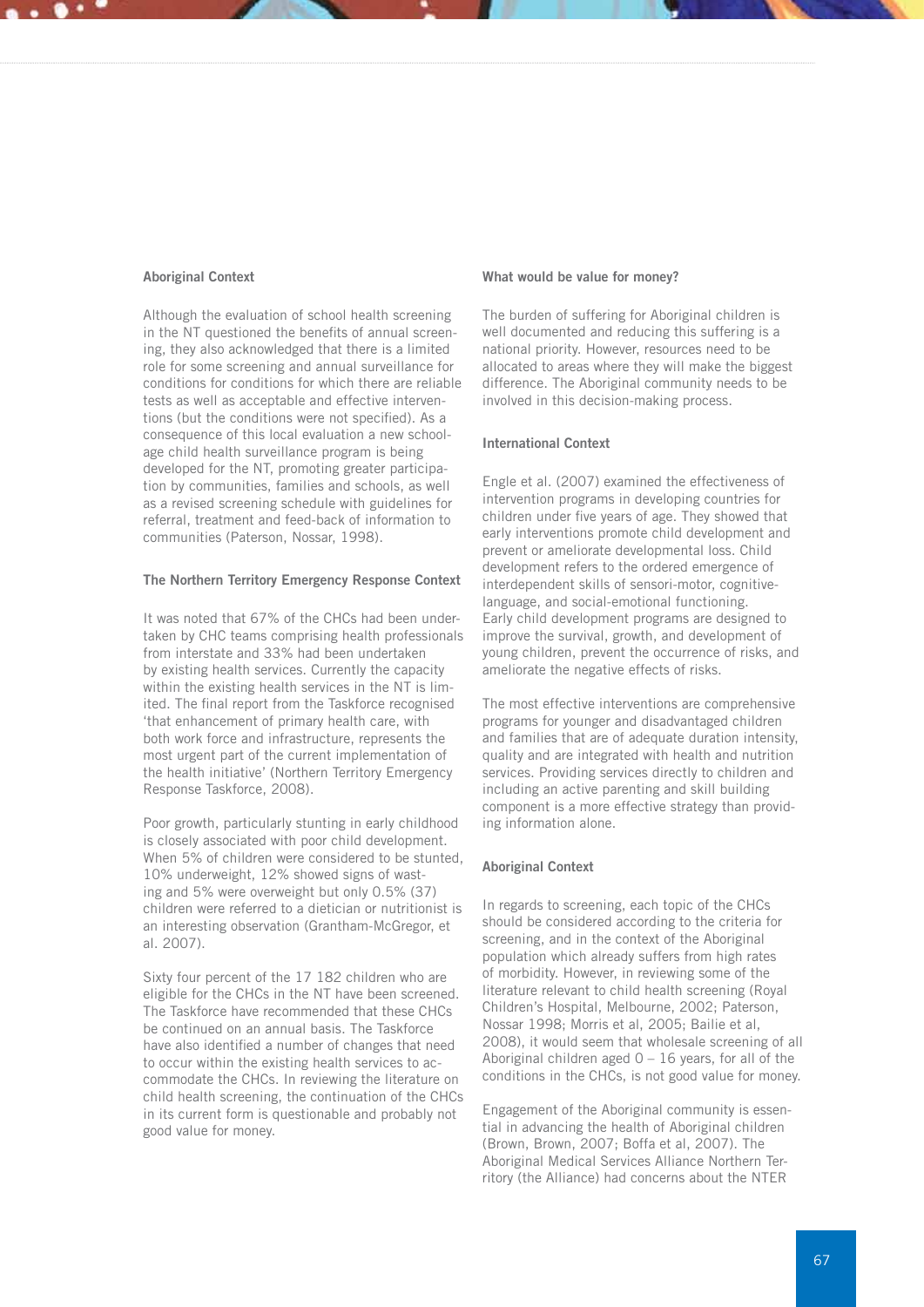in the beginning. They have now engaged with the process and they see that despite its serious reservations about other aspects of the intervention, the Alliance considers that sustained improvements in primary health care can be achieved via genuine engagement of government with Aboriginal communities. Furthermore, they state that the intervention has provided an opportunity for health professionals from mainstream Australia to work in the NT, and we hope they will return to work again with our dedicated teams in the bush (Boffa et al, 2007).

### **Concluding Comments**

Whatever approach is taken to reduce the burden of suffering for Aboriginal children, it needs to be done in partnership with the Aboriginal community, and it needs to build on successful programs that are already in place in the NT. Anything less than this would further disempower an already disadvantaged population and diminish currently effective programs and services.

### **References**

Bailie R, Si D, Dowden M, Connors C, O'Donoghue L, Liddle H, et al. Delivery of child health services in Indigenous communities: implications for the federal government's emergency intervention in the Northern Territory. *Medical Journal of Australia*, 2008; 188(10):615-618.

Boffa J, Bell A, Davies T, J P, Cooper D. The Aboriginal Medical Services Alliance Northern Territory: engaging with the intervention to improve primary health care. *Medical Journal of Australia*, 2007; 187(11/12):617- 618.

Brown A, Brown N. The Northern Territory intervention: voices from the centre of the fringe. *Medical Journal of Australia.* 2007; 187(11/12):621- 623.

Clewer A, Perkins D. *Economics for Health Care Management.* Harlow: Prentice Hall; 1998

Engle P, Black M, Behman J, de Mello M, Gertler P, Kaprini L, et al. Strategies to avoid the loss of developmental potential in more than 200 million children in the developing world. *The Lancet*. 2007; 369:229-241.

Grantham-McGregor S, Cheung Y, Cueto S, Clewwe P, Richter L, Strupp B, et al. Developmental

potential in the first 5 years for children in developing countries. *The Lancet.* 2007; 369:60-70. Health and Ageing Portfolio. P*ortfolio Supplementary Estimates Statements: 2007 -08: Appropriation (Northern Territory National Emergency Response) Bill (No.1) and Appropriation (Northern Territory National Emergency Response) Bill (No.2)*. Canberra 2007.

Morris P, Leach A, Silerberg P, Mellon G, Wilson C, Hamilton E, et al. Otitis media in young Aboriginal children from remote communities in Northern and Central Australia: a cross-sectional survey. *BMC Pediatrics.* 2005; 5(27).

Northern Territory Emergency Response Taskforce. *Final Report to Government June 2008*. Australian Government 2008.

Paterson B, Nossar V. School screening in remote Aboriginal communities - results of an evaluation. *Australian and New Zealand Journal of Public Health.* 1998; 22(6):685-689.

 Royal Children's Hospital Melbourne. *Child Health Screening and Surveillance: A Critical Review of the Evidence*. Melbourne National Health and Medical Research Council; 2002.

Scrymgour M. (2007). The Intervention we had to have. Sydney Morning Herald. 21 June, 2008. www.smh.com.au/news/national/the-intervention-wehad-to-have/2008/06/20/1213770924226.html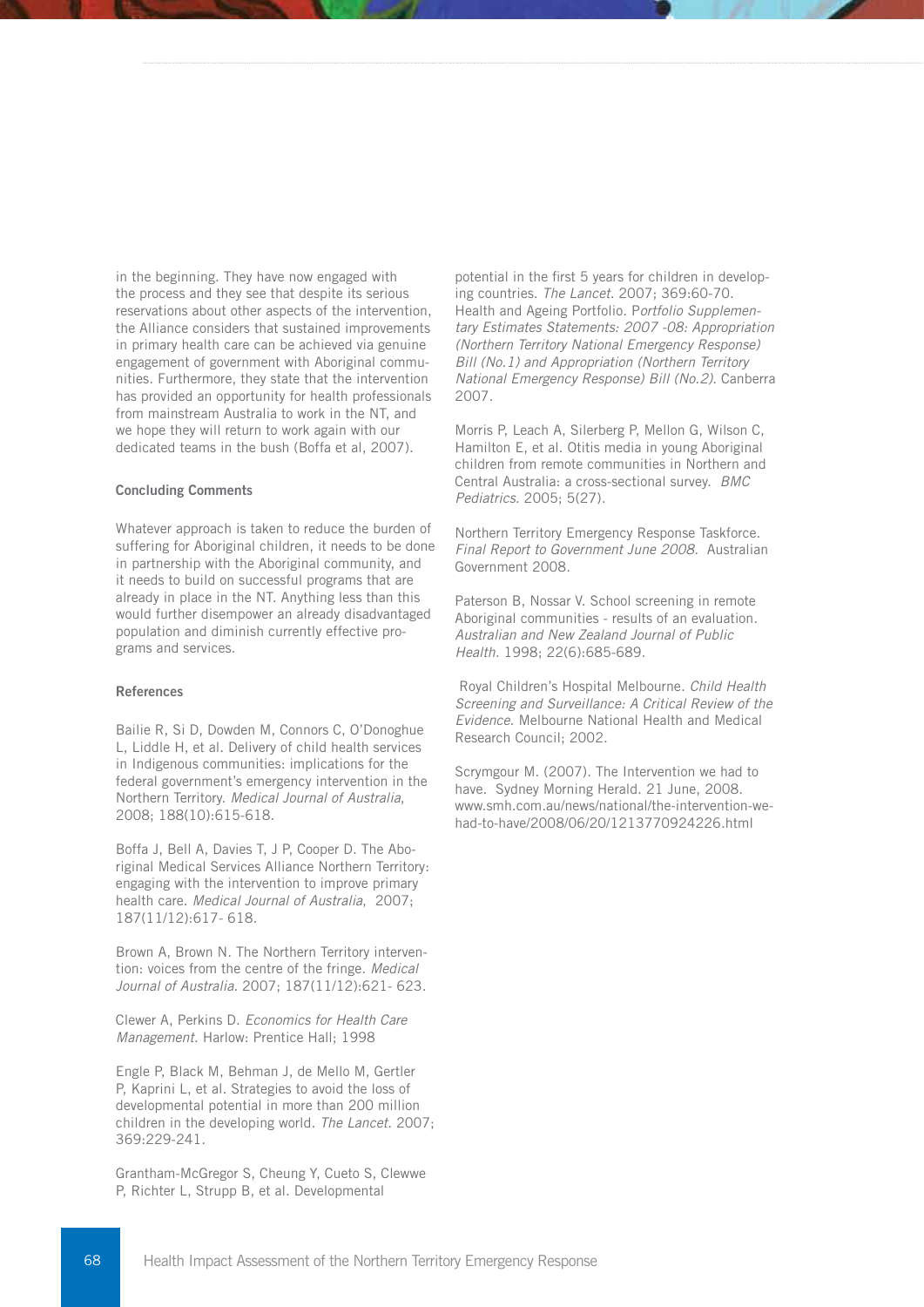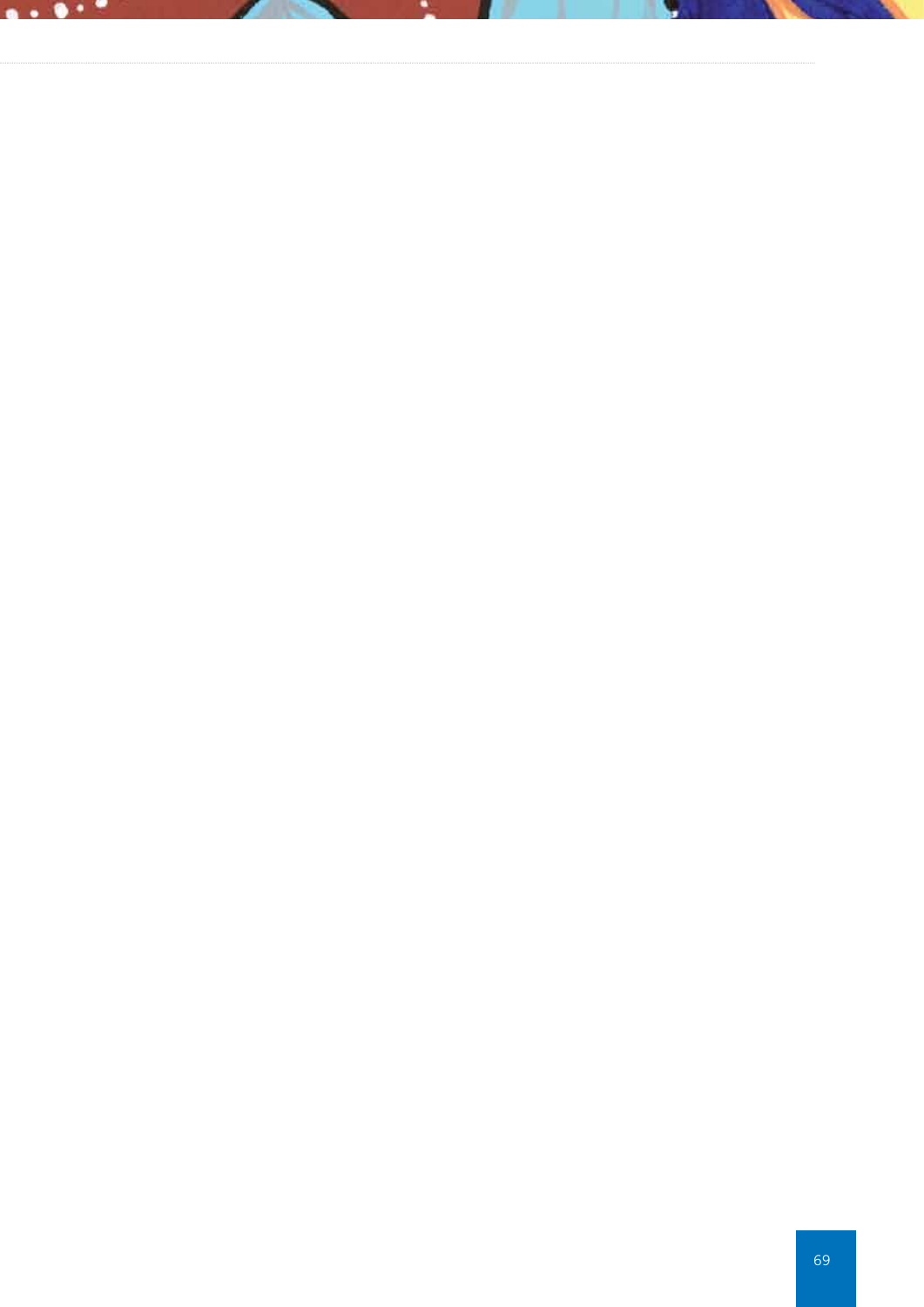## Appendix 3: Human Rights Expert Review

## **Prepared by the Australian Human Rights and Equal Opportunities Commission**

Thank you for the opportunity to contribute to the expert review for the Health Impact Assessment of the Northern Territory Emergency Response (NTER) being conducted by the Australian Indigenous Doctor's Association (AIDA) and Centre for Health Equity Training Research and Evaluation (CHETRE).

To assist you in your assessments I refer you to the Social Justice Report 2007, which was tabled in Parliament in 2008.8 This report considered the human rights compliance and impact of the NTER with reference to Australia's international obligations and specifically the Racial Discrimination Act 1975 (Cwlth) (RDA).

## **Review of the Intervention Elements**

The Social Justice Report 2007 found that the Government has an obligation to take measures to address family violence and child abuse in Indigenous communities. However, the NTER is not a situation that justifies introducing measures that place restrictions on the rights of Indigenous peoples such as over-riding the principles of non-discrimination and just compensation or safeguards for procedural fairness. The NTER legislation cannot be legitimately exempted from the RDA or Northern Territory anti-discrimination legislation, or deemed to be a 'special measure' under the RDA, as aspects of the NTER negatively impact on Indigenous people's rights and the NTER was not introduced with proper consultation or consent. Specific elements of the NTER such as the income management scheme, the abolition of the Community Development Employment Project (CDEP) scheme and the introduction of alcohol bans in prescribed communities were found to raise human rights concerns.

### **Evidence**

I note that the health impact assessment you are undertaking of the NTER may be constrained by the lack of benchmarking and monitoring data collected by the government to date. At the commencement

of the NTER I noted that there were insufficient baseline measures in place to allow a comparison of the circumstances of Indigenous peoples before and after the NTER. I find that this has still not been rectified to date, making it difficult to determine the level of improvement achieved by the NTER.

I have also noted that much of the monitoring data collated by the government to date has been limited to collating the level of resources committed and feedback from government agencies and service providers on activities implemented.9 There is no indication that the government has developed monitoring mechanisms that directly consult Indigenous children and young people affected by the NTER, about the impact on their lives with regards to their rights to food, housing, education, and safety from violence and conflict.

It will be important for future implementation to develop better monitoring mechanisms that collate information directly from affected communities. Children and young people that are affected should especially be included in monitoring mechanisms. Specific indicators of children's wellbeing could be developed to monitor improvements in children's right to protection from violence or abuse and rights to participation, health, housing and education.<sup>10</sup>

## **Health Impacts**

I am concerned that the NTER will not achieve sustained improvements in Indigenous health unless it implements programs that abide by the commitments made in the Close the Gap Indigenous Health Equality Summit in 2008. At the Summit, the Australian Government made accountable and measureable commitments to achieve equality in health status and life expectancy between Indigenous and non-Indigenous Australians by 2030, which included:

• developing a comprehensive, long-term plan of

<sup>8</sup> Available at: http://www.humanrights.gov.au/social\_justice/sj\_report/sjreport07/index.html.

Examples of reports relied on to date include: Northern Territory National Emergency Response (NTER): Stores Post Licensing Monitoring Report – Early Indications of Impact of Income Management in Community Stores – First 20 stores (available at: http://www.facsia.gov.au/nter/reports.htm); Northern Territory Emergency Response (NTER) Taskforce, Final Report to Government (available at http://www.facsia.gov.au/nter/reports.htm).

<sup>10</sup> For examples of equality targets in the area of health see HREOC, *Close the Gap National Indigenous Health Equality Targets; Outcomes from the National Indigenous Health Equality Summit, Canberra, March 18-20, 2008, HREOC Sydney, 2008*  (available at: http://www.humanrights.gov.au/social\_justice/health/ index.html).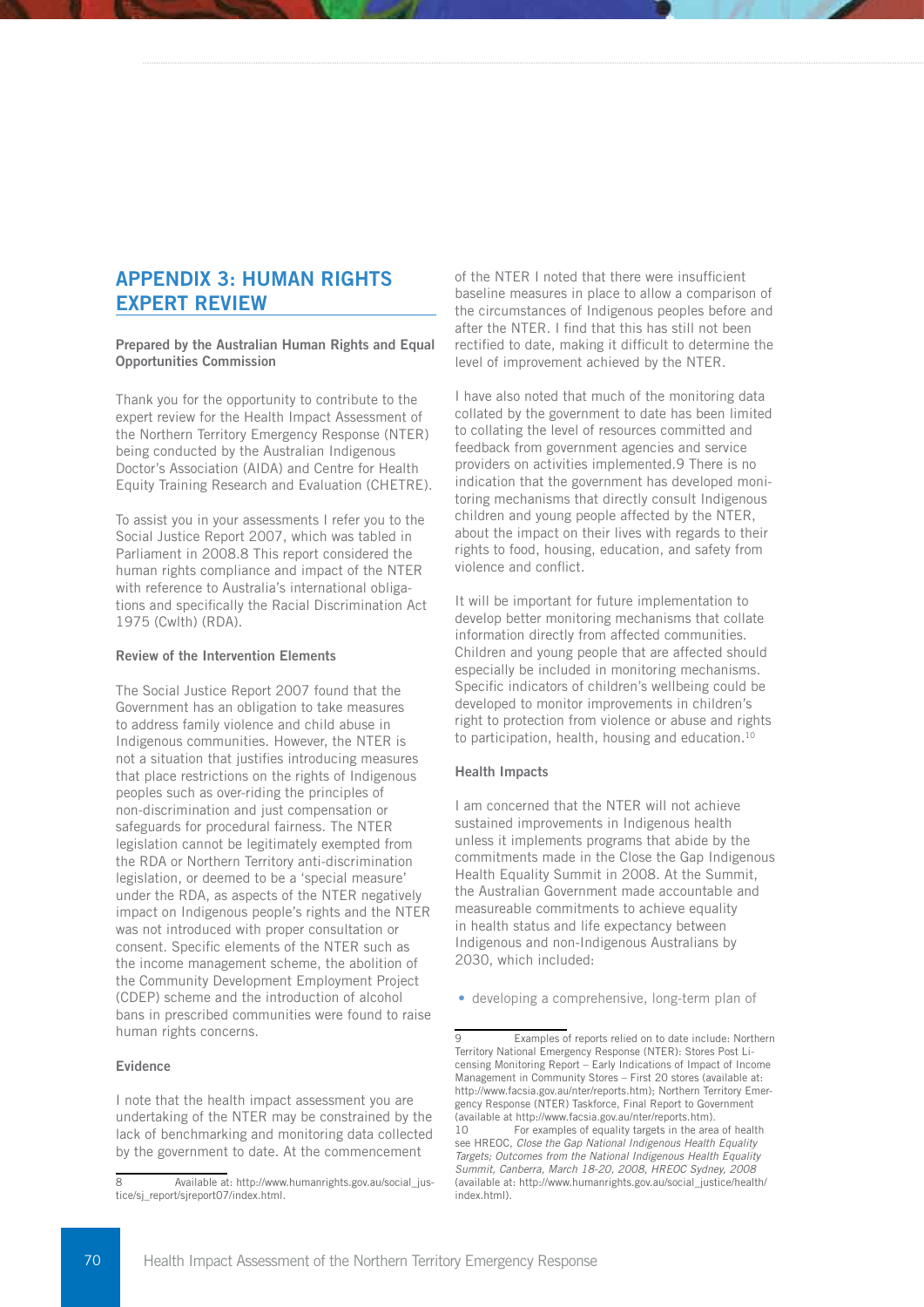action, that is targeted to need, evidence-based and capable of addressing the existing inequities in health services;

• ensuring the full participation of Aboriginal and Torres Strait Islander peoples and their representative bodies in all aspects of addressing their health needs;

• Working collectively to systematically address the social determinants that impact on achieving health equality for Aboriginal and Torres Strait Islander peoples;

• respecting and promoting the rights of Aboriginal and Torres Strait Islander peoples, including by ensuring that health services are available, appropriate, accessible, affordable and of good quality;

• measuring, monitoring and reporting on our joint efforts, in accordance with benchmarks and targets, to ensure that we are progressively realising our shared ambitions.11

Reports from some health organisations in the Northern Territory indicate that these commitments are currently not being met.

Further, due to the lack of appropriate consultation and engagement with Indigenous people to date in the design and implementation of the NTER measures, some community organisations reported a sense of disempowerment and re-traumatisation among affected communities. I am concerned that this trend could contribute to further physical, mental and emotional health problems.12 Associate Professor Helen Milroy advised HREOC that:

> *'If the emergency measures in the NT result in further disempowerment or a sense of extreme powerlessness, then this is a re-traumatisation and will have negative consequences on:*

> > *- Mental health including possibly higher rates of depression, stress and anxiety;*

 *- Social and emotional wellbeing through increasing anxiety and uncertainty and hence this may precipitate family and community despair and dysfunction, poor or maladaptive coping and contribute to substance use and possible violence as well as loss of trust;*

 *- Physical health as there is a strong relationship with chronic stress and poor health outcomes including diabetes and cardiovascular disease.13*

The Ten Point Plan and Recommendations

The Social Justice Report 2007 outlines a ten-point action plan that identifies measures for amending the NTER to ensure its consistency with Australia's human rights obligations and with equal treatment of Indigenous children and their families before the law. This ten-point plan is as follows:

| Action 1: | Restore all rights to procedural<br>fairness and external merits<br>review under the NT intervention<br>legislation                                                     |
|-----------|-------------------------------------------------------------------------------------------------------------------------------------------------------------------------|
| Action 2: | Reinstate protections against<br>racial discrimination in the opera-<br>tion of the NT intervention<br>legislation                                                      |
| Action 3: | Amend or remove the provisions<br>that declare that the legislation<br>constitutes a 'special measure'                                                                  |
| Action 4: | Reinstate protections against<br>discrimination in the Northern<br><b>Territory and Queensland</b>                                                                      |
| Action 5: | Require consent to be obtained<br>in the management of Indigenous<br>property and amend the legisla-<br>tion to confirm the guarantee of<br>just terms and compensation |
| Action 6: | <b>Reinstate the CDEP Program</b><br>and review the operation of the<br>income management scheme so<br>that it is consistent with human<br>rights                       |

<sup>13</sup> Milroy, H. (Associate Professor, Centre for Aboriginal and Dental Health, University of Western Australia) personal email correspondence with the Aboriginal and Torres Strait Islander Social Justice Commissioner, 9 August, 2007.

<sup>11</sup> Close the Gap, Indigenous Health Equality Summit Statement of Intent, Canberra, 20 March 2008 (available at: http:// www.hreoc.gov.au/Social\_Justice/health/satement\_intent.html) 12 Alex Brown and Ngiare J. Brown, The Northern Territory intervention: voices from the centre of the fringe, (Ref. Medical Journal of Australia 2007; 187(11/12): 621-623, available at http://www.mja.com.au/public/issues/187\_11\_031207/bro11318\_ fin.html; Chandler, M.J. and Lalonde, C., Cultural continuity as a hedge against suicide in First Nations youth, 2000, available at http://web.uvic.ca?~lalonde/manuscripts/1998/TransCultural.pdf accessed 9 August 2007.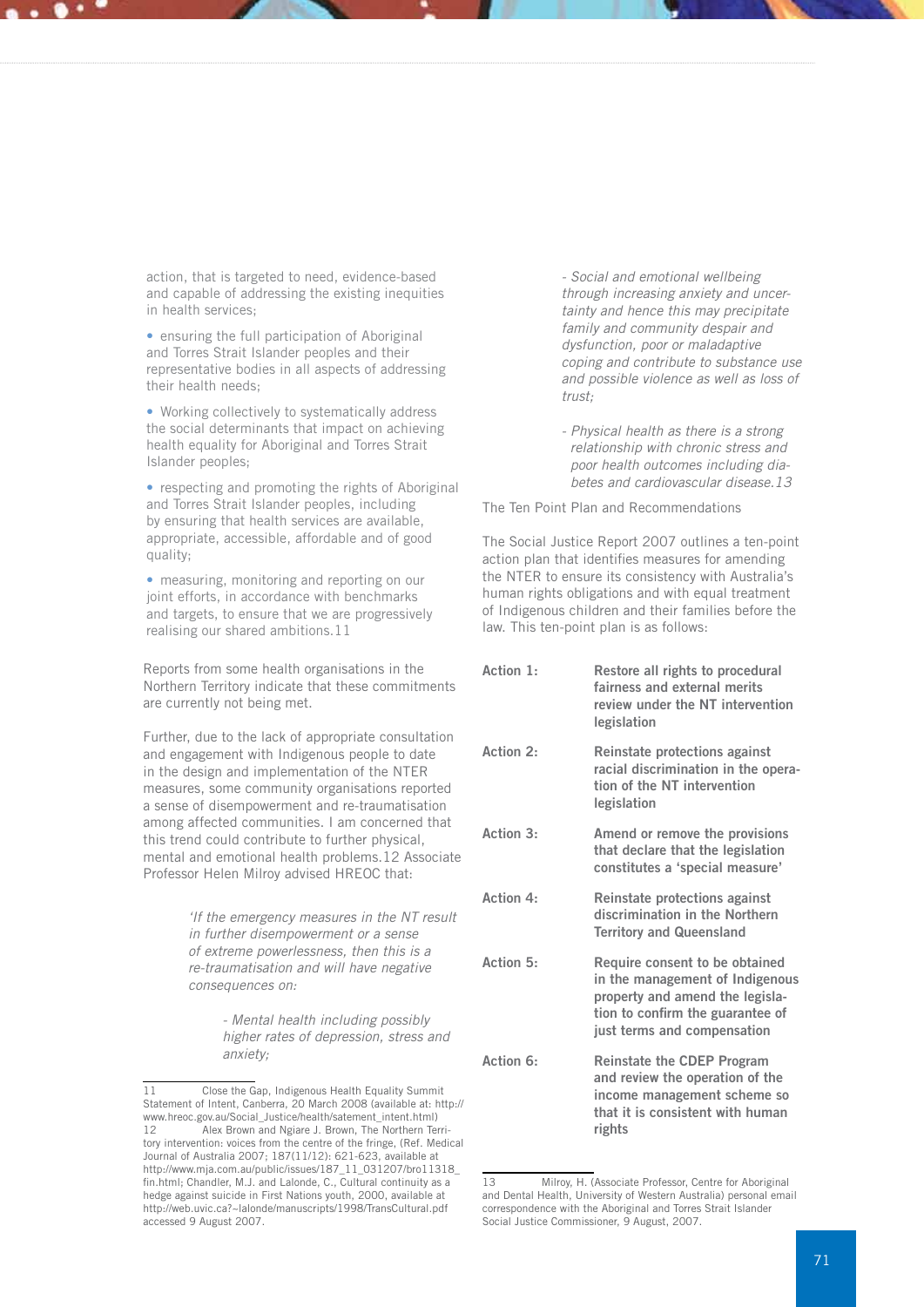| Action 7: | Review the operation and effec-  |
|-----------|----------------------------------|
|           | tiveness of the alcohol manage-  |
|           | ment schemes under the interven- |
|           | tion legislation                 |

- **Action 8: Ensure the effective participation of Indigenous peoples in all aspects of the intervention – Developing Community Partnership Agreements**
- **Action 9: Set a timetable for the transition from an 'emergency' intervention to a community development plan**
- **Action 10: Ensure stringent monitoring and review processes14**

This ten-point plan has three main aims. First, it articulates how to remove formal discrimination under the NTER legislation (Actions  $1 - 5$ ). Second, it proposes a method for ensuring that schemes for income management and alcohol control are undertaken in a manner that is consistent with the RDA and that qualify as a 'special measure' (Actions 6 ‑ 7). Third, it identifies an approach to transition from a crisis/emergency approach to a community development approach through ensuring participatory processes, the creation of community development plans and rigorous participatory-based monitoring and reviews.

At the launch of this report earlier this year, I commented that this action plan identifies:

> *'... changes to the current framework for the intervention to ensure that the legislation is applied fairly with the ordinary protections that apply for all other Australians … I challenge anyone to explain how providing these basic democratic protections could possibly hinder the goal of protecting children. The only possible answer is 'short term expedience' prevailing over guarantees of access to justice. And that is not a good enough answer'.15*

## I further noted that:

*'... measures that violate the human rights*  of the intended beneficiaries are more likely *to work in ways that undermine the overall wellbeing of the communities in which they live in both the short and the longer term.'*

For example, the Government has clearly stated that the NT Intervention seeks to address a breakdown in law and order in Aboriginal communities. And yet it potentially involves introducing measures that undermine the rule of law and that do not guarantee Aboriginal citizens equal treatment to other Australians.

<sup>14</sup> Aboriginal and Torres Strait Islander Social Justice Commissioner, Social Justice Report 2007, HREOC, Sydney, 2008, p.294.

<sup>15</sup> Aboriginal and Torres Strait Islander Social Justice Commissioner, 'Essentials for Social Justice: Protecting Indigenous children', Launch of the Social Justice Report 2007 and Native Title Report 2007, HREOC, Sydney, 31 March 2008, (available at: http://www.humanrights.gov.au/about/media/speeches/social\_ justice/2008/20080331launch\_sjrntr07.html)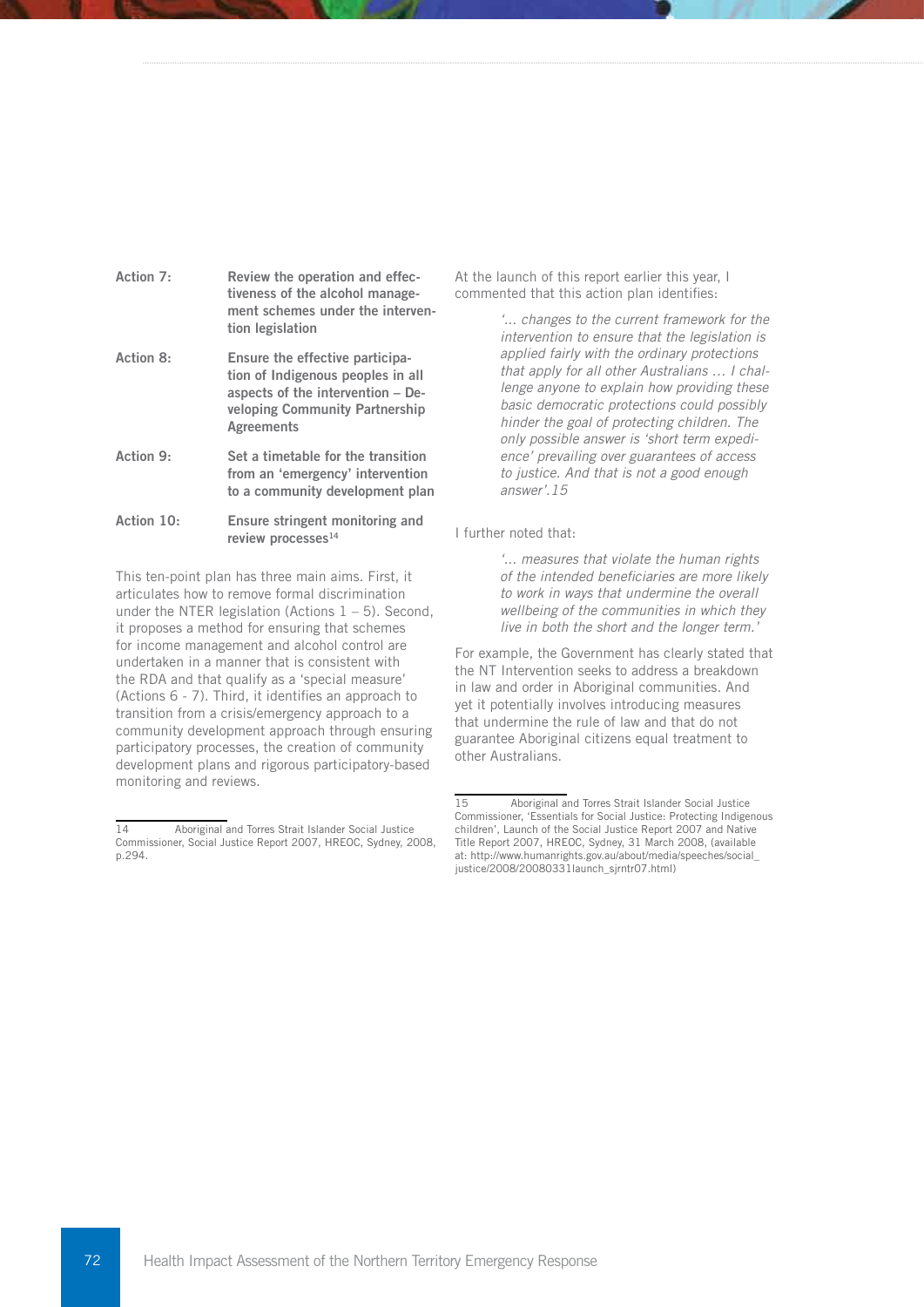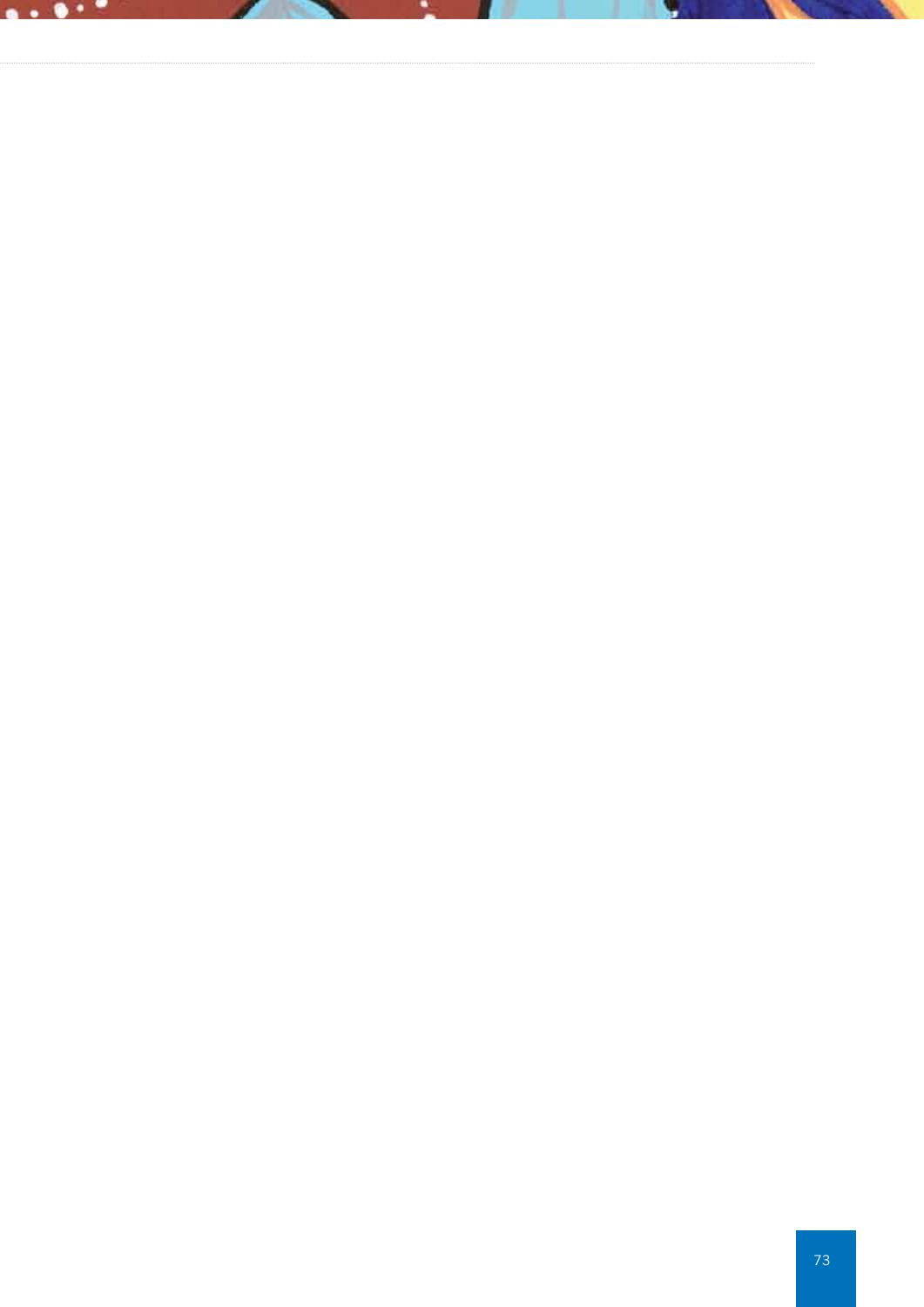## Appendix 4: Mental Health Expert Review

**Prepared by Professor Ernest Hunter**

**Regional Psychiatrist, Remote Area Mental Health Services, Queensland Health and Adjunct Professor, Psychiatry, University of Queensland**

**In your opinion, do you believe there are any elements of the NT intervention that will improve the mental health of Aboriginal people?**

To answer this question one needs to ask what those factors are that compromise the mental health of Aboriginal people in areas impacted by the NTER, and what the relationship is of elements of the intervention to those factors. In terms of the proximal factors the most obvious is substance use and reducing the immediate impact of substance use on communities almost certainly relieves a major stressor – in the short term. There are now many examples (including from north Queensland) of short-term improvements (for instance, in terms of primary care presentations for trauma), and there has been considerable research done looking at the difference across varying approaches to controlling alcohol access (d'Abbs & Togni, 2000; d'Abbs, 2003) giving guarded support to the dry areas legislation approach in the NT in the past. The key issues, relate to the sustainability of the NTER provisions locally, and the impact of these provisions on population movements (which both take people at risk away from communities AND increase the proportion of such people in areas where alcohol availability is less constrained – thus, potentially, increasing 'risk status' of certain town settings).

My impression is that for these short-term benefits to continue will be entirely contingent on maintaining a very aggressive approach to alcohol control AND policing generally. That is likely to be resisted by some and has consequences in terms of perceived control that are important. However, there is, I argue, an even more important mechanism linking substance use and the behaviours associated with it to mental health – the impact of the environment resulting from substance misuse on child development. We now have hospital-based data from Far North Queensland suggesting a significant increase in serious psychological problems that result in more and longer admissions for Indigenous residents of

the region. We believe that this is also associated with an increase in levels of intellectual disability (and there are data supporting higher levels of such disability in the Indigenous population generally). I believe that a key driver for that group of young adults now presenting with serious disorders (primarily psychoses) is what might be considered as 'developmental risk' arising from substancemisuse affected environments – including foetal exposure, exposure to stress through pregnancy and infancy, and the consequences of family and community 'dysfunction' on child development and education generally. The NTER *may* provide benefits in this regard but, again, *only* if the changes are sustainable.

In terms of other elements that have had positive effects – clearly there will be benefits to wellbeing with improvement in housing and services – if that, indeed, is occurring. I have not seen any documentation of service level input (mental health specific) in relation to the NTER – in terms either of clinical mental health or Alcohol, Tobacco and Other Drug Services (ATODS).

## **Are there elements of the NT intervention that may inadvertently detract from the mental health of Aboriginal people? How and why?**

Practically, while there MAY be some inadvertent negative effects, I don't think that these will be easily directly attributable to the NTER. Given the longstanding problems of disempowerment, paternalism, dependence and so on, I don't think that the degree to which these MAY be amplified by this intervention (which it probably is) will translate into a worsening of mental health. HOWEVER, it might be considered in terms of opportunities lost. In that regard, it might be argued that a more collaborative approach, undertaken in a less dramatic but more sustainable fashion, could have had significant benefits in terms of perceived agency and control. That might have positively influenced both community and family capacity and responsibility.

The impact of the NTER on communities (both positive and negative) includes direct effects of the intervention and collateral forces. Among the latter is the media attention that has been unremitting and reinforced by events elsewhere (for instance the coverage of the events in Aurukun). In these representations (for instance in relation to child sexual assault) Indigenous people are portrayed in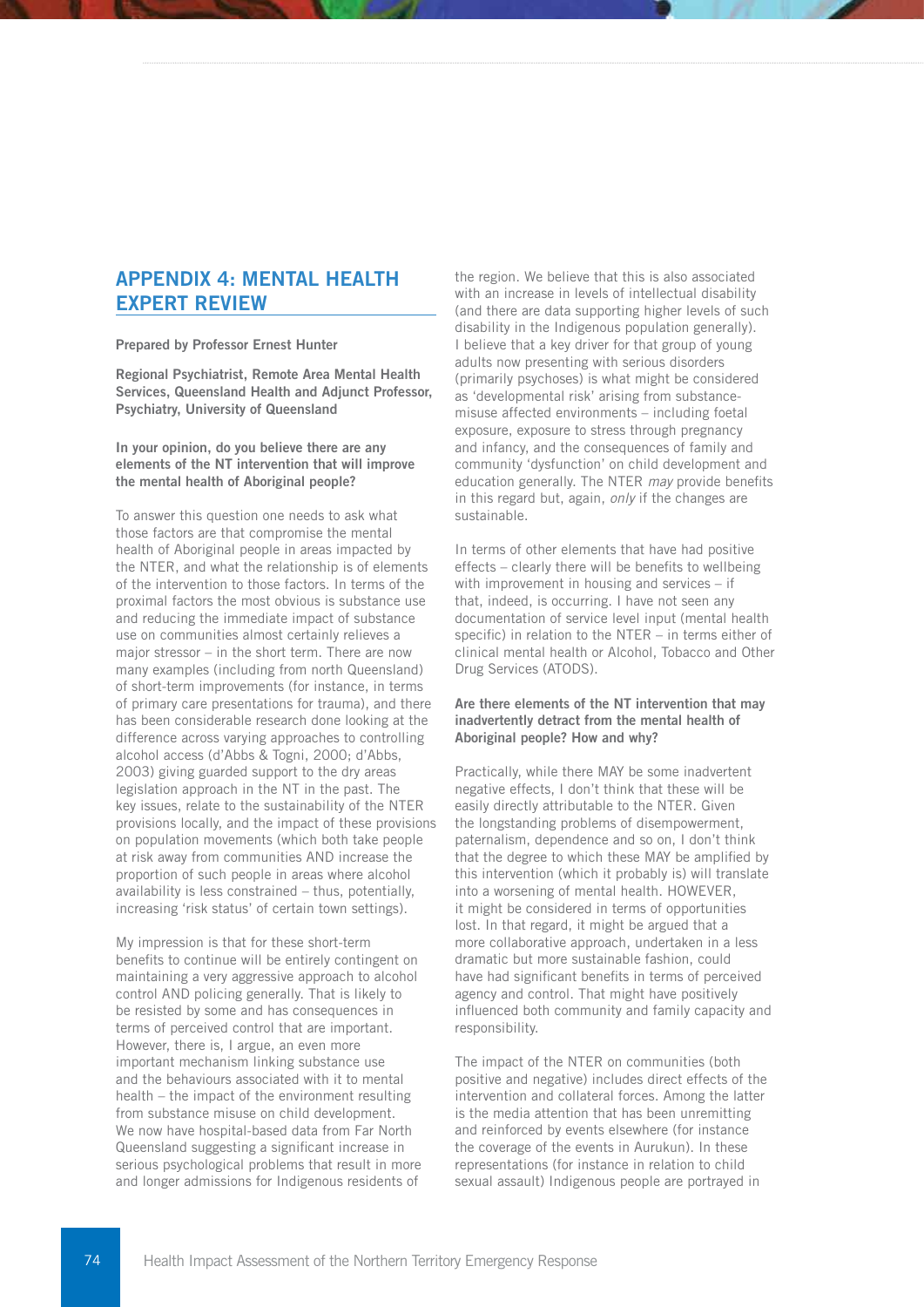ways that suggest people are necessarily victims, perpetrators or bystanders. The implicit messages are particularly negative in relation to Aboriginal men, which probably has negative consequences in terms of self-esteem and self-confidence in relation to family roles, and may even contribute to tensions and violence (the very behaviours that the intervention seeks to reduce). There is often a naïve polarisation of demonising and romanticised representations presented (for instance by The Australian) which, under the guise of 'balanced' reporting enables unfettered negative commentary. This, of course, is not new – the Sydney Morning Herald was taken to the National Press Council over the same issues some fifteen years ago.

## **Is there any available evidence to suggest that any measures covered under the NT intervention will improve Aboriginal people's mental health?**

There is clearly evidence that a range of GOALS of the NTER is associated with improved mental health outcomes (from other populations, such as substance use reduction, developmental sufficiency and housing). However, I am unaware of evidence that could be used to answer this question in relation to the NTER itself. Furthermore, a failure to demonstrate positive outcomes can be interpreted either in terms of a failed paradigm - or a failed implementation. There is clear evidence of the importance of early childhood, family-based interventions (Olds et al., 2004) in relation to improving mental health outcomes in vulnerable populations. There have been some variants of this approach trialled in Australia that have shown some benefits. This also appears to be the case for approaches that seek to support agency and local empowerment (which may be driven from outside the health sector). For any such interventions (and for the NTER) a critical limitation in terms of the evidence base is that the timeframe necessary to reasonably demonstrate positive outcomes is long.

On a practical note – while I firmly believe that mental health services are a *very small* contribution to overall mental health and wellbeing, the data available so far from the NTER from the child health checks demonstrates two points of importance. The first is that there are very few referrals to the NT Family and Community Services (0.5%). This may be because screened children (63% of eligible children) are less likely to be at risk. However, if I am reading the report correctly, this compares to 1.68% for Indigenous children in the NT generally

for 2006/07. While these figures are clearly open to being challenged, what this appears to confirm is that such screening is NOT a good way to go about identifying and responding to child sexual assault – one of the key precipitants to the NTER. The second point is that, given this precipitating concern one would expect there to be a significant number of referrals for mental health interventions or some kind of social/emotional support. However, there are NONE documented. This may reflect the paucity of services, BUT, one presumes that there would be a focus on NEED not simply on what can be delivered – and the silence about mental health issues in the report is significant.

### **Is there evidence to suggest that the NT intervention measures will not improve or may diminish Aboriginal people's mental health?**

Similarly, the evidence from the NTER does not exist. If the investments of the NTER are not sustained I don't see any reason why any immediate benefits will persist. However, that is different to suggesting that the intervention might diminish mental health. I think the latter is unlikely, BUT, it could be argued that this approach has further diminished the sense of control that Aboriginal people in communities impacted by the NTER experience. It has clearly been divisive and does run the risk, particularly if investments are not sustained and expectations deflated, of reinforcing fatalism. It may also be argued that if population shifts occur in response to provisions of the NTER, it may have consequences in those places to which people move with more overcrowding, pressures on resources and so on.

### **In your opinion, what are the likely and/or unintended consequences of the NT intervention in the short, medium and long term?**

I think that it is necessary to consider the issue of unintended consequences more broadly than the impact of the NTER in the Northern Territory itself. While it may be argued that the debates that have occurred in the wider Aboriginal and Australian populations have useful in bringing critical issues to the surface, it has also provided a platform for reactionary rhetoric and victim blaming. To that end, I think that it has reinforced divisions and probably been harmful to the development of long-term cooperative relationships between government and Indigenous organisations/communities. Furthermore, while there are protestations to the contrary, it has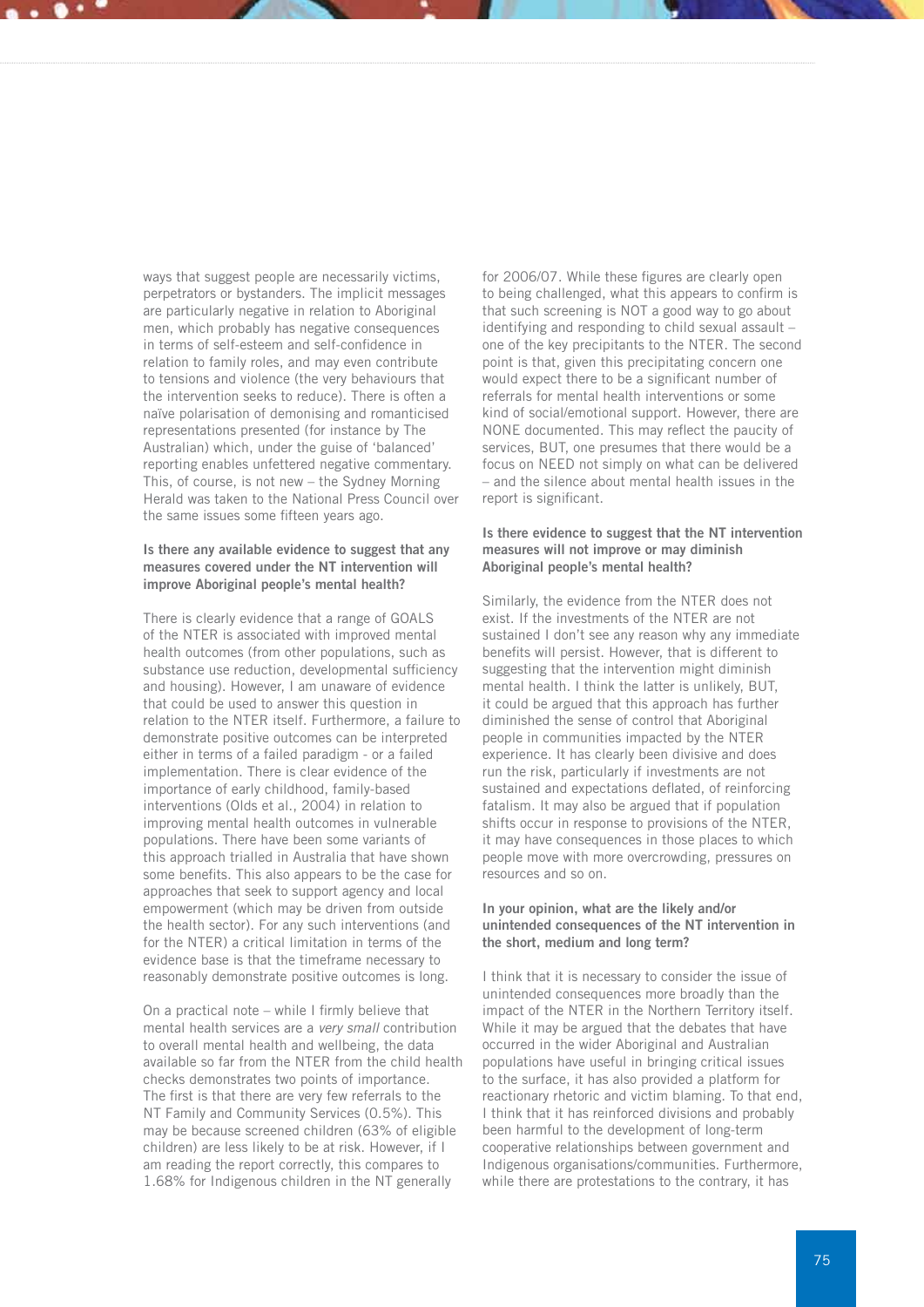been alleged that the NTER has diverted funds from health sector investments in other areas of Indigenous Australia. My gut feeling is that that is probably true.

In terms of local effects – the answer to this question MUST be preceded by – 'it depends'. The outcomes will depend on many things but, to exemplify extremes informed by the critical issue of sustainability, I suggest two scenarios. In the first there is a commitment to sustain resources and effort for at least a decade (the minimum time I would think one could reasonably anticipate being able to make considered judgements about 'success'). Over that time the investments in infrastructure and services promised, actually occur. Further, there is a process of continuing feedback and adaptation to evolving circumstances that incrementally shifts control of ongoing activities to local councils and organisations (which are provided with the training, resources and support necessary to take on those roles). In this scenario I think there would be gradual (but not dramatic) improvements, particularly as the cohort of children and young people (and babies born through this period) grow (reflecting the critical importance of early development to optimising potential). A potential downside of this scenario is that although there is sustained investment, it relies on external inputs and, consequently, does not 'empower' locally. This is an issue that Richard Trudgen touches on – that interventions, often with the best intentions, can have untoward outcomes if they reduce the roles and responsibilities that would otherwise be assumed locally. How one maintains the external inputs and investments while ensuring local agency and empowerment is the challenge.

In the second scenario the investment is not sustained and responsibilities are handballed without adequate preparation to local organisations. Unsupported and facing increasing local criticism, these floundering agencies provoke more divisiveness and increased reliance on external, reactive, crisis-driven 'solutions'. The situation returns, in effect, to status quo ante, with increasing resentment about imposed and failed 'solutions'. It becomes harder for government to act in these areas with the confidence and trust of local communities.

In essence, I think that there is some potential for benefit, and a very real potential for stagnation and harm. While there are multiple factors that will influence how the scenarios develop – two necessary elements to support positive outcomes will be

sustained investment and development of local capacity and control. Without those it will fail.

## **If the intervention could be changed, what should be changed to deliver better outcomes for Aboriginal people, their families and communities?**

In some respects it is the implementation rather than the intervention that one would want to change – that is, that this investment would be undertaken under Indigenous leadership in an empowering way. Given that now is a fait accompli, it can be argued that we have the opportunity to follow two fundamentally similar interventions in Indigenous north Australia which, while both being imposed (and certainly both being divisive) are differentiated by the degree to which Indigenous leadership has been involved in development and implementation. These are the NTER and the Welfare Reform Agenda in Cape York (CYWR). Sadly, I don't think that there has been sufficient early consideration of how these will be evaluated AND, at least in terms of the CYWR, the timeframe being touted is unreasonably short. Perhaps there would be some benefit in having an overarching monitoring process that would seek to reflect on how the commonalities and differences between these two interventions play out. That would be very complicated but doable.

I am not familiar with the communities of Central Australia so I am not in a position to comment with any experience or expertise about local factors. However, I have made the point already that I believe investments in early childhood are essential AND that these should have a family focus. That is, it is one thing to ensure children are safe (itself difficult in socially disadvantaged settings) but a much more complex challenge to provide the nurturing family environment that is essential to optimise developmental potential – safety is fundamental but only one part of that enterprise. To that extent we need to be careful not to undermine family capacity in pursuit of child safety.

In this regard, the roles that have been most seriously compromised are those of male roles in family life and child development. This is not to suggest that there are not men who have failed in those roles – that certainly has been the case and may well be more common in the socially disadvantaged communities of Central Australia. However, interventions that rely solely on a 'protection' paradigm *cannot* be supporting family functioning (in small communities, that there are safe houses for children, for women and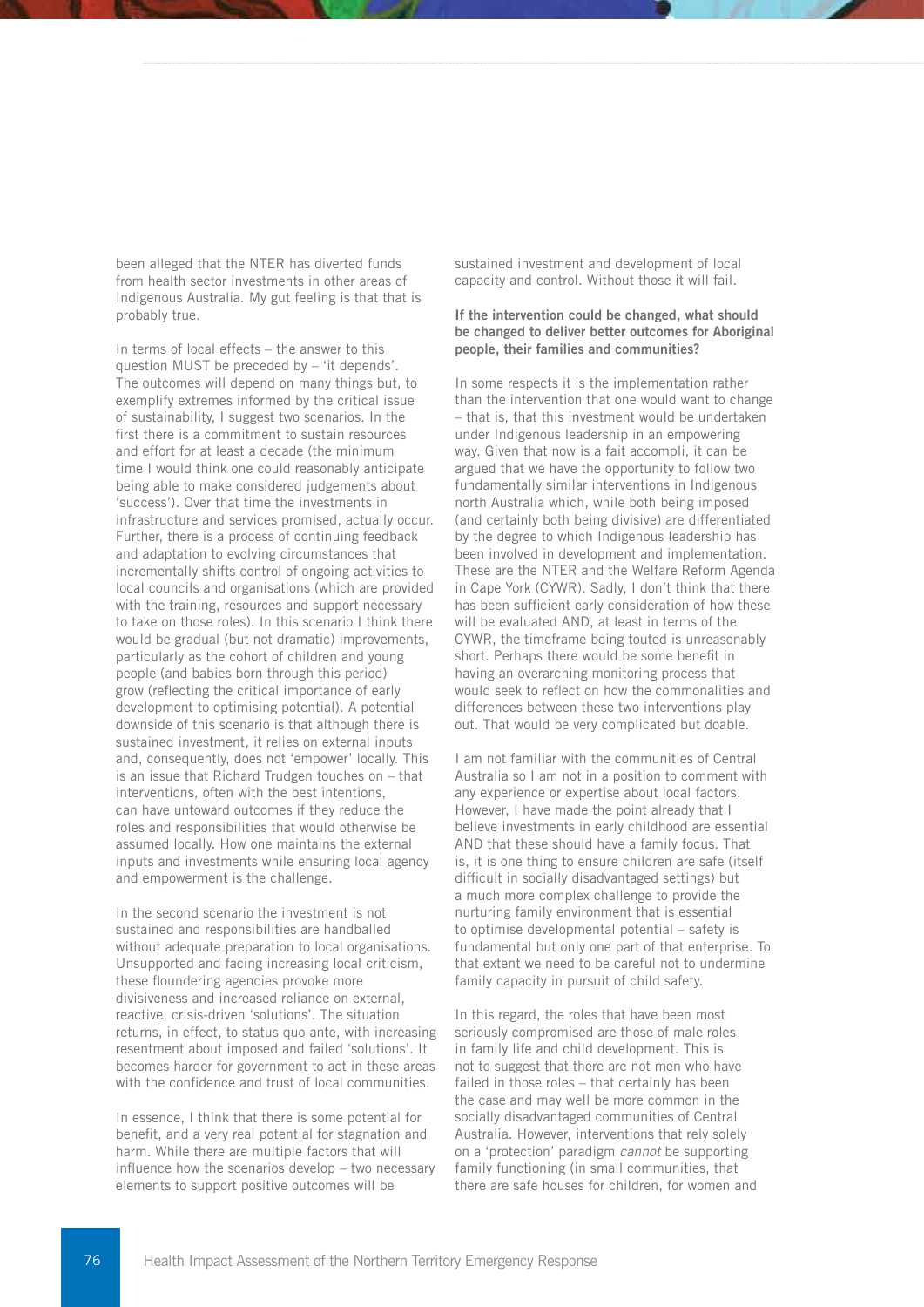for men suggests profound breakdowns in mutual trust - these may be necessary steps but not end points). Clearly the alternatives to the protection paradigm need to be considered carefully and need to support roles (particularly for men) and mutuality. Men's groups are obviously important. It may be that locally developed alternatives to criminalising family violence (including Child Support Agency [CSA]) need to be considered and the experiences and responses of other indigenous populations (for instance Canada and the US) explored.

Having said all of this, I have a personal conviction that *nothing* will make much difference in terms of improving the future for Indigenous people into the second half of this century unless there are real educational outcomes. This was driven home to me by a comment from the US Surgeon General, David Satcher, to Michael Woolridge in Central Australia a decade ago. Confronted with the tragic backdrop of remote communities he said to the Minister: 'You don't have a health problem here – you have an education problem'. If we are going to provide fair equality of opportunity for Indigenous Australians regardless of location, we MUST provide equity in terms of educational outcomes (which may mean investments more broadly in early childhood). I personally do NOT think governments can do this and the experience of Kamehameha schools in Hawaii is a sobering reminder that this takes more than tinkering with existing educational systems. Kamehameha is a private school system which has had astounding results, but operates off an endowment base (for fiscal year 2005/06) of \$US7.7billion (that for 7000 full-time and 23 000 extension students). I would argue that we need a scaled-up investment of the same order to make any discernible difference in Indigenous Australia. I don't think governments are up to that. I think it is also important to remember that schools exist to generate *educational* outcomes – despite some improvements in attendance, the WA Child Health Survey clearly demonstrates that educational outcomes are not improving.

## **If the intervention could be changed, what should be changed to reduce the negative impacts on Aboriginal people, their families and communities?**

To answer this requires, first, that it is clear whether the question relates to changing the NTER at its inception – or now. I am presuming that we are talking about NOW – that is, over a year after the NTER commenced. Given the foregoing comments in relation to potential harms (unsustainability,

undermining local agency and control, shifting the burden of problems to town populations, challenging roles – particularly of men, reinforcing dependency, increasing the stigmatisation of Indigenous people, parents and communities …) my personal opinion is that undoing or preventing same requires addressing their common determinants. There are numerous but, to note two that stand out:

• I believe that it is important to address uncertainty and disempowerment. By uncertainty I mean two things. First, there is ambiguity about the role and purpose of the NTER and, consequently, of those people representing it. The NTER is, in essence, about policing and control on the one hand, and supporting the development of nurturing, health affirming, empowering environments on the other. There is an obvious conflict which needs to be resolved.

• Second, the NTER has brought a sudden infusion of resources and services and, I presume, there is likely to be considerable uncertainty about whether this will continue or not.

By disempowerment I mean the undermining of local authority and roles, particularly for Indigenous men. Addressing these two issues would clearly be complex but I think any successful approach would demand transparency and meaningful dialogue that provides control to the communities themselves. Thus, I believe it would be helpful if there were a mechanism by which communities could be assured about the continuity of investments with a reasonable timeframe that give security and allow sensible planning (*at least* five years). Of course, sustained investment does *not* equate to maintaining the current approaches and, in terms of empowerment, there should be a similarly transparent mechanism by which the controls and drivers of the intervention at a local and Territory level are devolved to Indigenous authority. I'm not sure how that is undertaken *but*, I think there should be a stated and generally agreed on plan – the NTER cannot be ER forever. It may, for instance, necessitate developing a regular forum in which aggregated and local data are presented along with some kind of process evaluation, allowing Indigenous input into (and ultimately control over) program development. This may well be being done.

Finally, I think we compound harm if we do not learn from experience (and mistakes). If it is not already happening I think that there should be resources made available for an ongoing social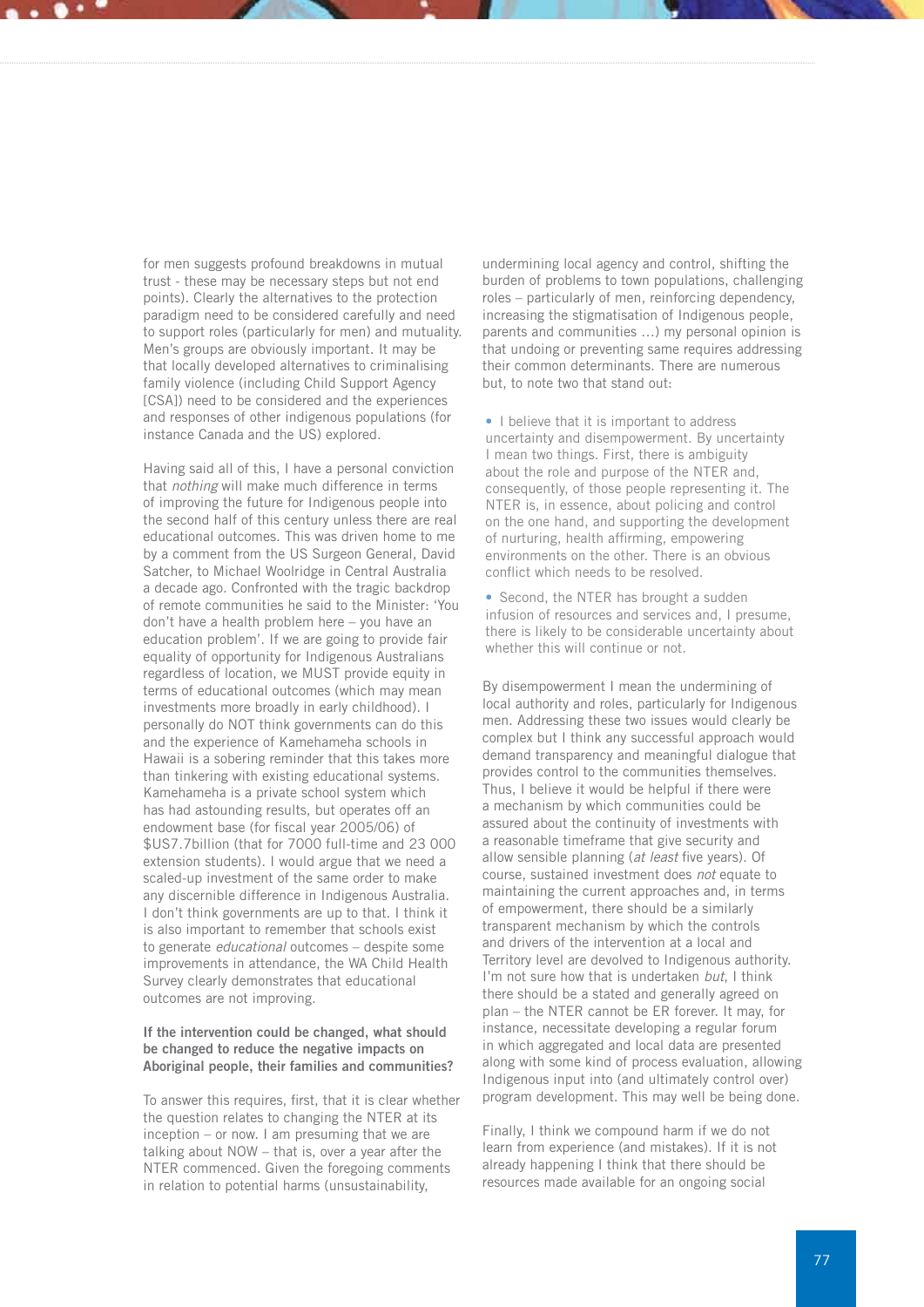impact study, undertaken independently. As mentioned earlier, I think an opportunity is lost if that is not undertaken in a way that also allows consideration of and comparison with the CYWR initiative in Queensland.

### **References**

d'Abbs P, Togni S (2000) Liquor licensing and community action in regional and remote Australia: review of recent initiatives. *Australian and New Zealand Journal of Public Health*, 24(1):45-53.

d'Abbs P (2003) Community action and the regulation of alcohol availability: modelling the connections. *Nordisk Alkohol & Narkotikatidskrift*, 20 (English Supplement), 56-68.

Olds D, Kitzman H, Cole R, Robinson J, Sidora K, Luckey D, Henderson C, Hanks C, Bondy J & Holmberg J (2004) Effects of nurse home-visiting on maternal life-course and child development: Age 6 follow-up of a randomised trial. *Pediatrics*, 114, 1550-1559.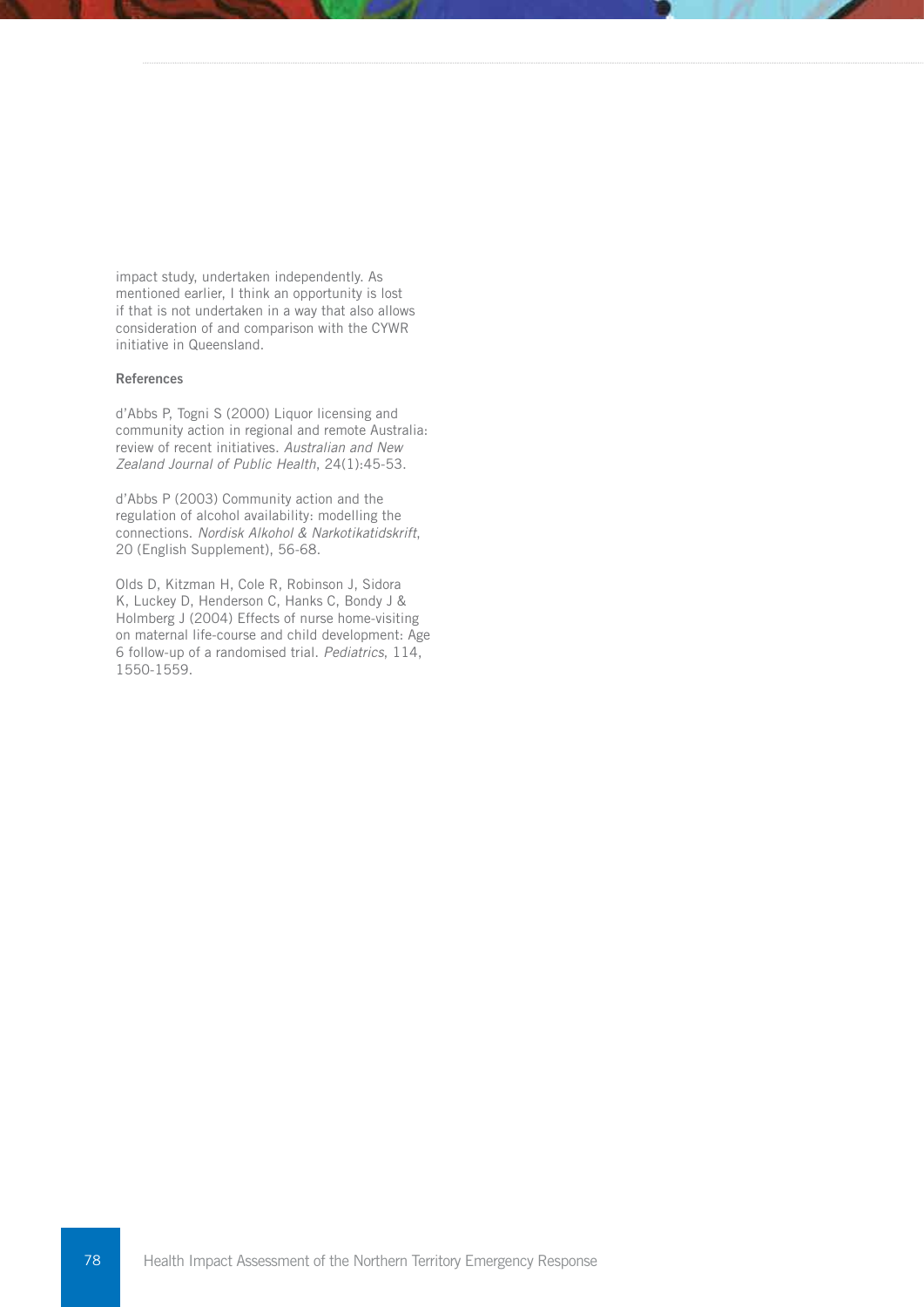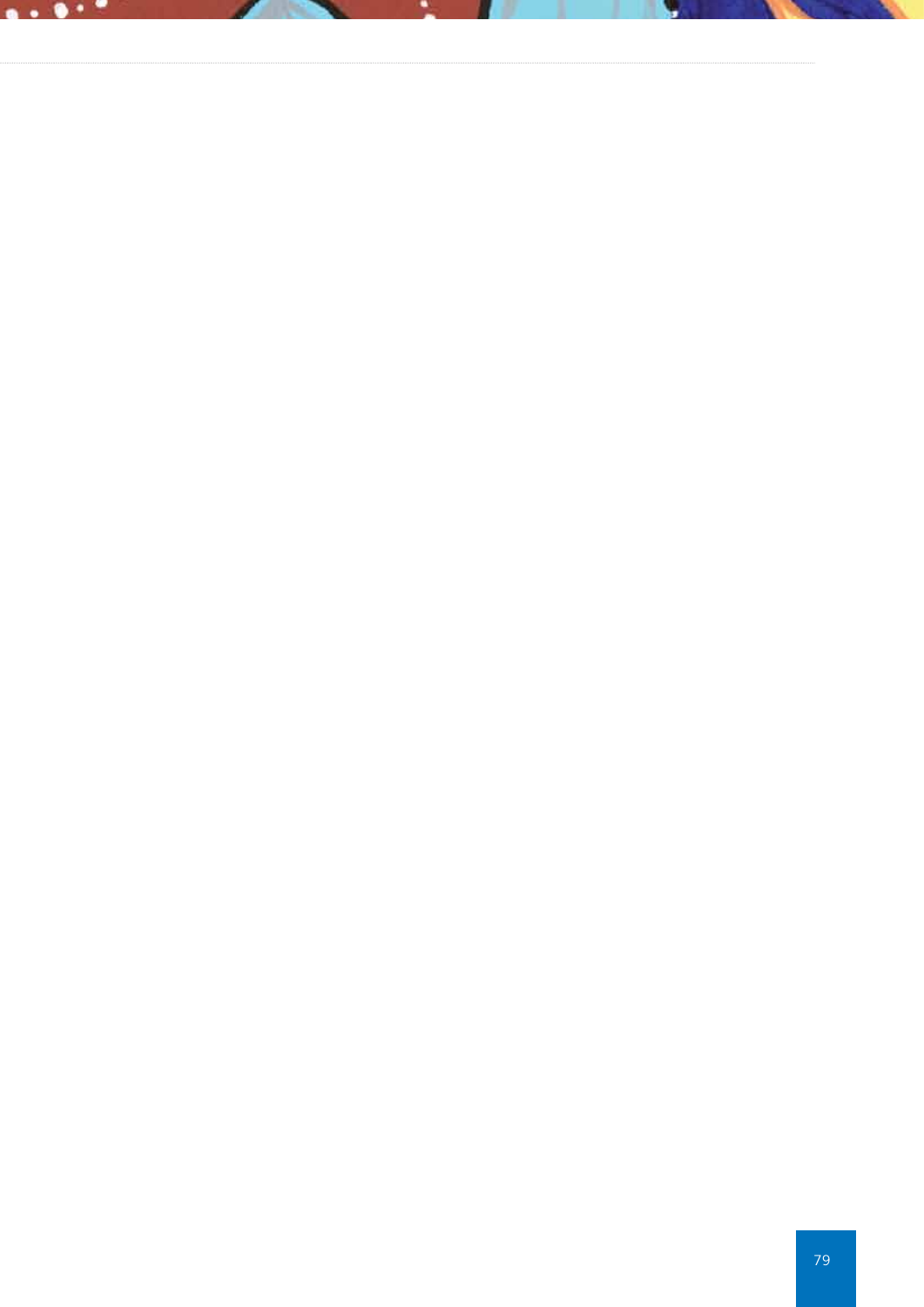## Appendix 5: Child Mental Health Expert Review

**Prepared by Professor Helen Milroy**

**Director, Centre for Aboriginal Medical and Dental Health, University of Western Australia** 

**Are there any elements of the NT Intervention that you think will preserve or improve the mental health of Aboriginal children?**

There are numerous factors many of which are inter-related that can impact positively or negatively on mental health across a lifespan. Mental health results from the complex interplay of biological, psychological, social, spiritual and cultural dimensions, is progressive over time with experiences building a repertoire of potentially adaptive and maladaptive responses. For children in particular, the family has much greater influence as are other environments such as day-care or school to which the child is exposed. The monograph by Swan and Raphael, 2005 on promotion, prevention and early intervention in mental health gives an excellent overview and divides the impact of factors into individual, family/social, school, life events and situations, and community and cultural factors.

Those aspects of the NTER which potentially enhanced protective factors and reduced risk factors could have improved mental health for children. For example, one could argue the health screening identified those children with developmental problems, hearing loss and language delay and hence by adequately treating these issues, mental health will be improved. As well, providing greater protection and safety, improving education, housing, reducing alcohol misuse and violence will also improve mental health. What is not clear from the NTER is exactly how much was directly attributable to the NTER and what was already in place. As well, only identifying children with health problems may identify the risk to mental health but if not adequately followed up with appropriate treatment, for example with hearing loss and language delay, the actual risk is not reduced. As well, it is also unclear what elements of the NTER were directly responsible for protecting children or reducing the risk of abuse. For those families/communities where alcohol and violence, school attendance, welfare management and health checks were not major issues, the NTER is unlikely to have had any

positive impact on mental health.

## **Are there elements of the NT Intervention that may inadvertently detract from the mental health of Aboriginal children? How/why?**

Any aspect of the NTER which compromised family and community cohesion, created threat or uncertainty and disempowered individuals would have had a negative impact on mental health. In particular, children rely on their families to act on their behalf and it is important for children to see family and community members actively involved in decision making, leadership and as role models in the community. Placing all families under the same rulings due to race would have impacted negatively on their sense of agency, responsibility, control and cultural identity. This type of action would result in individual, family and community level anxiety and this would have a negative impact on child mental health. As the historical legacy of the Stolen Generations is ever present, the fear of further child removal may have impacted significantly on some children and their families.

From the literature on child abuse, it is clear that the aftermath of what happens to the child following disclosure of abuse can be equally as traumatic if the child is left with numerous losses, lack of support and appropriate intervention or is subject to further trauma. As there was no concerted mental health response as part of the initial NTER, it could be argued that some children and families would not have been adequately protected or treated following disclosures of abuse and could have suffered further as a result. It is well known that after a disclosure of significant sexual abuse, unless there is adequate mental health support and treatment, the risk of suicide, mental health problems and breakdown is likely. As well, disclosures from children often trigger the rekindling of traumatic events for the parents and if the parent's mental health becomes compromised, this will directly impact on the mental health and wellbeing of children. The treatment of child sexual abuse is complex and requires expert advice, consultation, assessment and intervention across a variety of services. The fact that no child mental health services (as opposed to child protection and basic counselling services) were substantially involved in the NTER is a dangerous oversight and is yet to be rectified. When dealing when mental health problems or illness, it is especially important not to create further harm.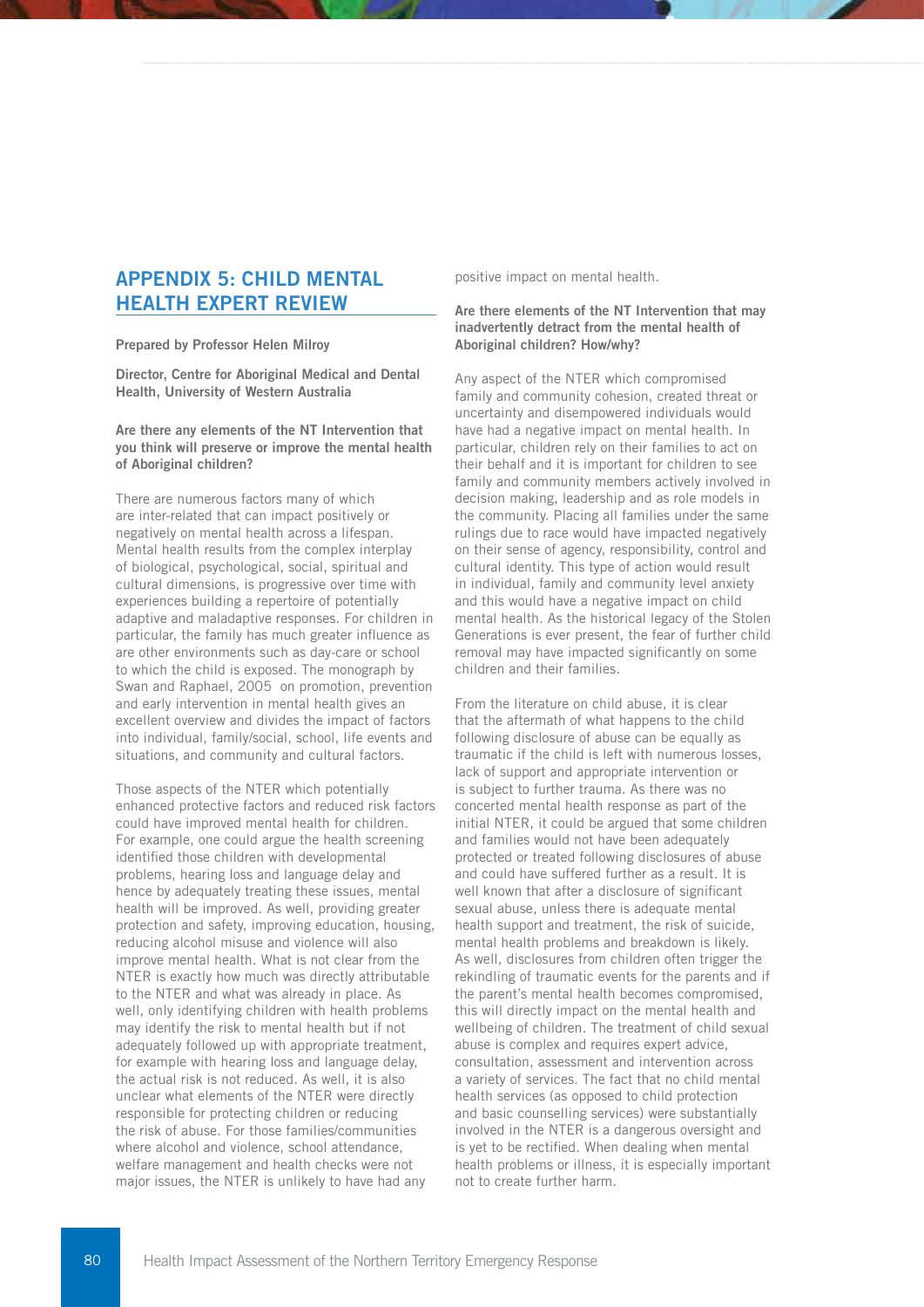## **Is there any available evidence to suggest that the NT Intervention measures will improve Aboriginal children's mental health?**

There did not appear to be any direct measure aimed specifically at improving mental health for children. Indirectly as discussed above, those aspects that generally reduced risk and promoted protective factors would improve mental health. There does not appear to be any direct link to changing of the permit system or native title legislation that would reduce the risk of sexual abuse nor improve mental health.

Health screening in general is unlikely to identify many of the younger children at risk of mental health problems unless a comprehensive assessment is sought from several sources including school. Health screening in youth may identify mental health issues and be a source of referral to mental health services. In some cases, providing care and protection alone is not sufficient to improve mental health problems or illness. There is little data on the mental health of Aboriginal children and there is almost a complete absence of national data on any Australian child under five years of age, hence measuring any change will be difficult.

Current evidence suggests there is under-reporting, under-utilisation and a general lack of availability of mental health services for Aboriginal children throughout Australia but particularly deficient in the Northern Territory. It is likely that a greater use of mental health services for Aboriginal children in the NT would be seen initially as a positive step forward in identifying the issues. According to the Western Australian Aboriginal Child Health Survey data16, too many stressful life events was seen as the strongest predictor for Aboriginal children being at high risk for emotional and behavioural problems as well as for school failure. Chronic stress is also linked with later poor mental and physical health outcomes in adulthood. Those measures aimed at reducing stressful life events for families and children would improve mental health.

Given the high level of concern over the magnitude of trauma children were experiencing, of note there is no mention of mental health in the report on the child health checks, no identification of any mental health problems within the child health checks, nor any referrals to mental health professionals. Given the level of chronic disease identified, the need for mental health services is obvious. As well, strong attachment in infancy is highly protective for good health and mental health outcomes, there is no specific measure aimed at maternal health and mother-infant services.

## **Is there evidence to suggest that any measures covered under the NT Intervention will not improve or may diminish Aboriginal children's mental health?**

For those families that experienced fear and uncertainty, this will directly impact negatively on child mental health. It would be difficult to measure the full impact of the NTER on mental health as the effects can accumulate over time and, for children, may not become manifest until adolescence or early adulthood. Those measures that increased the levels of stress on families and children would have a negative impact on mental health.

In general, the lack of inclusion of any mental health issues shows a complete disregard for the mental health and wellbeing of Aboriginal children and their families as part of the NTER and draws into question the aim of the exercise.

## **In your opinion, what are the likely and/or unintended consequences of the NT Intervention in the short, medium and long term?**

The focus on the health, care and protection of Aboriginal children in the Northern Territory was very welcome. However, the first rule of any health or mental health intervention should be to do no harm. Poorly planned, rushed and blanket interventions are at best likely to produce bandaid responses and unlikely to lead to the generational changes required to improve the health and wellbeing of Aboriginal children, families and communities.

The short-term consequences would have been the disempowerment, anxiety and sense of uncertainty that was created by the NTER.

The imposition of governance arrangements, the labelling of all Aboriginal people in the NT as one and the same in regard to welfare payments, alcohol restrictions and child abuse would have damaged

<sup>16</sup> Zubrick SR, Silburn SR, De Maio JA, Shepherd C, Griffin JA, Dalby RB, Mitrou FG, Lawrence DM, Hayward C, Pearson G, Milroy H, Milroy J, Cox A. (2006). The Western Australian Aboriginal Child Health Survey: Improving the Educational Experiences of Aboriginal Children and Young People. Perth: Curtin University of Technology and Telethon Institute for Child Health Research, ISBN 0-9579494-9-9.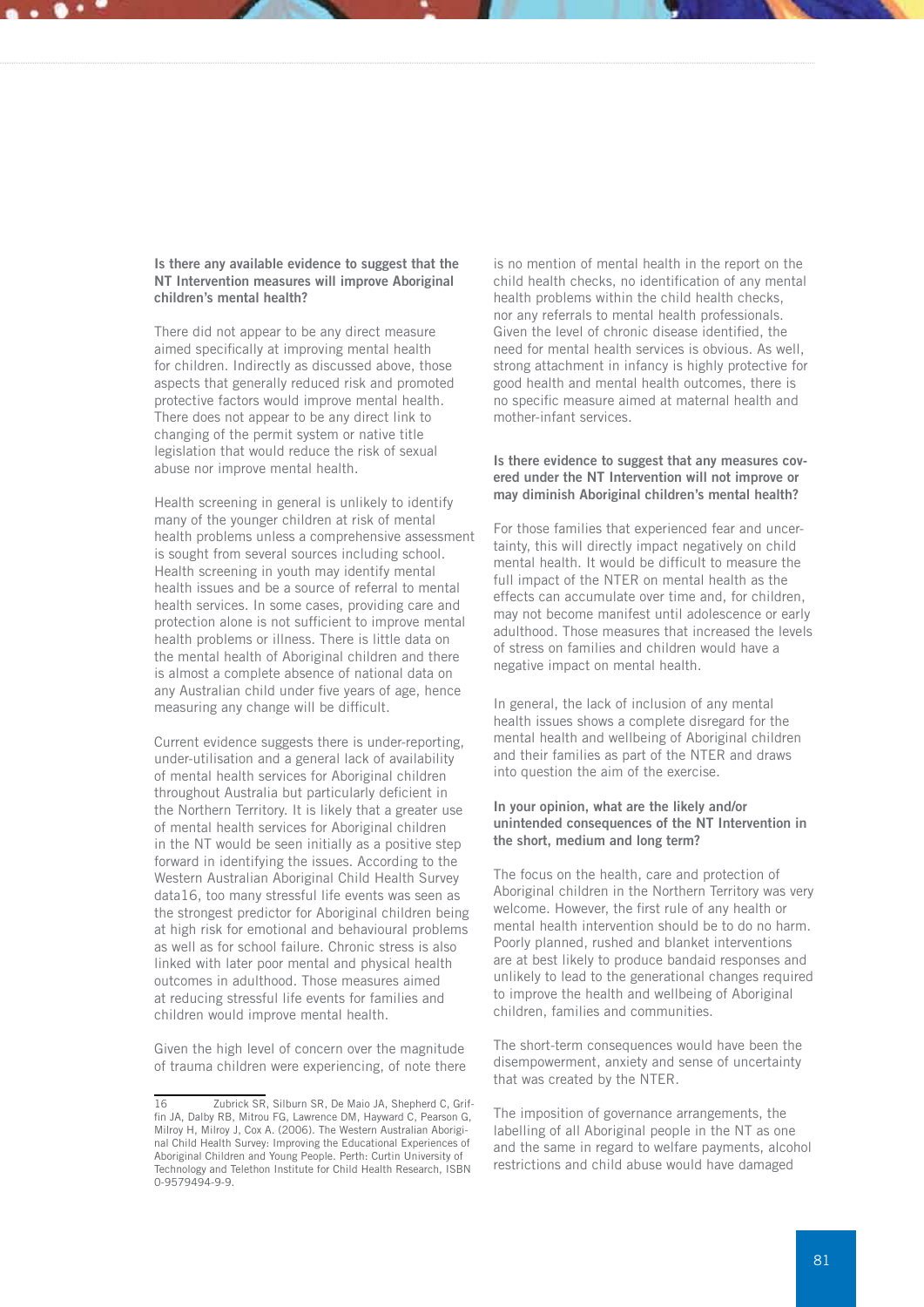individual and collective identity, self-esteem and pride. Nationally, the damage to reputation and identity of Aboriginal Australians has been significant. The very nature of the NTER given the historical legacy of trauma, would have resulted in a re-traumatisation of the NT Aboriginal population and in some cases this would have had a very negative impact on mental health, placing some individuals at increased risk. In the medium to long term, if the investment in health infrastructure and services is improved, there may be benefit over time.

However, to date, there is still no concerted mental health response as part of the NTER and the unintended consequences of dealing poorly with the mental health issues associated with childhood trauma could be devastating. Not treating or inappropriately treating significant childhood trauma issues in children, youth and the aftermath in adults can lead to many health and mental health problems including mental illness such as post-traumatic stress disorder, depression, anxiety disorders, personality disorders, substance misuse, suicide, poor educational outcomes, chronic ill-health, poor employment outcomes, family relationship problems and breakdown as well as poor attachment in infancy, and increased risk for subsequent child abuse.

## **If the intervention could be changed, what should be changed to deliver better outcomes for Aboriginal children, their families and communities?**

There is ample evidence to support the need to improve the care and protection, health and nutrition, education and opportunities for Aboriginal children in the NT. How this is brought about in a sustainable way is the key to effective intervention. Any program should be empowering of families and communities, focused on recovery using a strengths based approach with an expectation of change, be understanding and inclusive of Indigenous knowledge systems and culture (including an understanding of a collectivist society), promote Indigenous pride, identity and cultural renaissance and be prepared to work in true partnership. There must be an acknowledgement of the historical legacy, especially in light of the Apology. There should be an emphasis on early intervention especially in maternal and child-health with a strong focus on attachment and the early years of development. Dealing with racism and discrimination should also

be part of improving services for Aboriginal people in the NT and cross-cultural education and cultural security in line with the National Cultural Respect Framework should be adopted. All programs should have an overarching healing framework as the next step on from the Apology to promote better relationships.

Without a sense of community ownership and control, there will be more of the same and no real progress over time. Children need to see their parents taking responsibility so they can themselves grow up to be responsible. Generational cycles are difficult to change but not impossible and the commitment must be generational whilst still addressing the very real acute need within communities. Mental health literacy especially in understanding child mental health is deficient in most communities across Australia and major improvements in mental health services are urgently needed to address the current demands.

## **If the intervention could be changed, what should be changed to reduce the negative impact on Aboriginal children, their families and communities?**

Participation, decision making and governance arrangements should be reviewed immediately to restore community responsibility and promote self-determination. All blanket programs should also be reviewed to allow for the allocation of resources to those in greatest need. For those families that do not require welfare quarantining or restrictions to alcohol or other issues, they should be exonerated, compensated in some way or receive incentives for the harm caused and to restore a sense of justice and pride. An appropriate mental health response should be developed as a matter of urgency and failure to do so could result in further harm.

Developing better community consultations, longer-term planning and allocation of resources, as well as an effective capacity building program and communication strategy would be of benefit. There needs to be an effort to re-define the NTER from this point onwards away from the political football to a very real and sustainable investment in the lives of Aboriginal children and their families to promote real change over time and showcase their value and importance to the rest of the nation.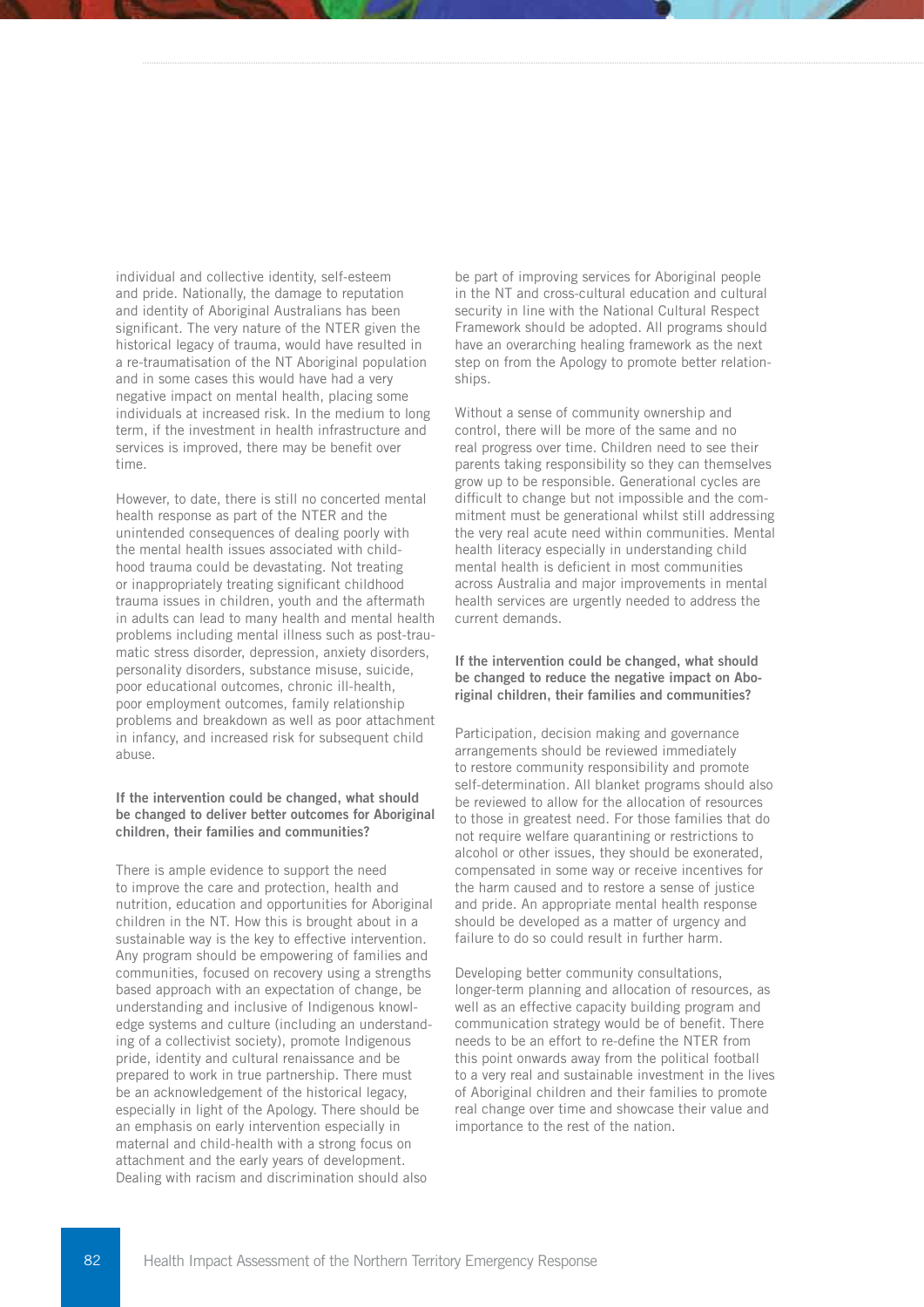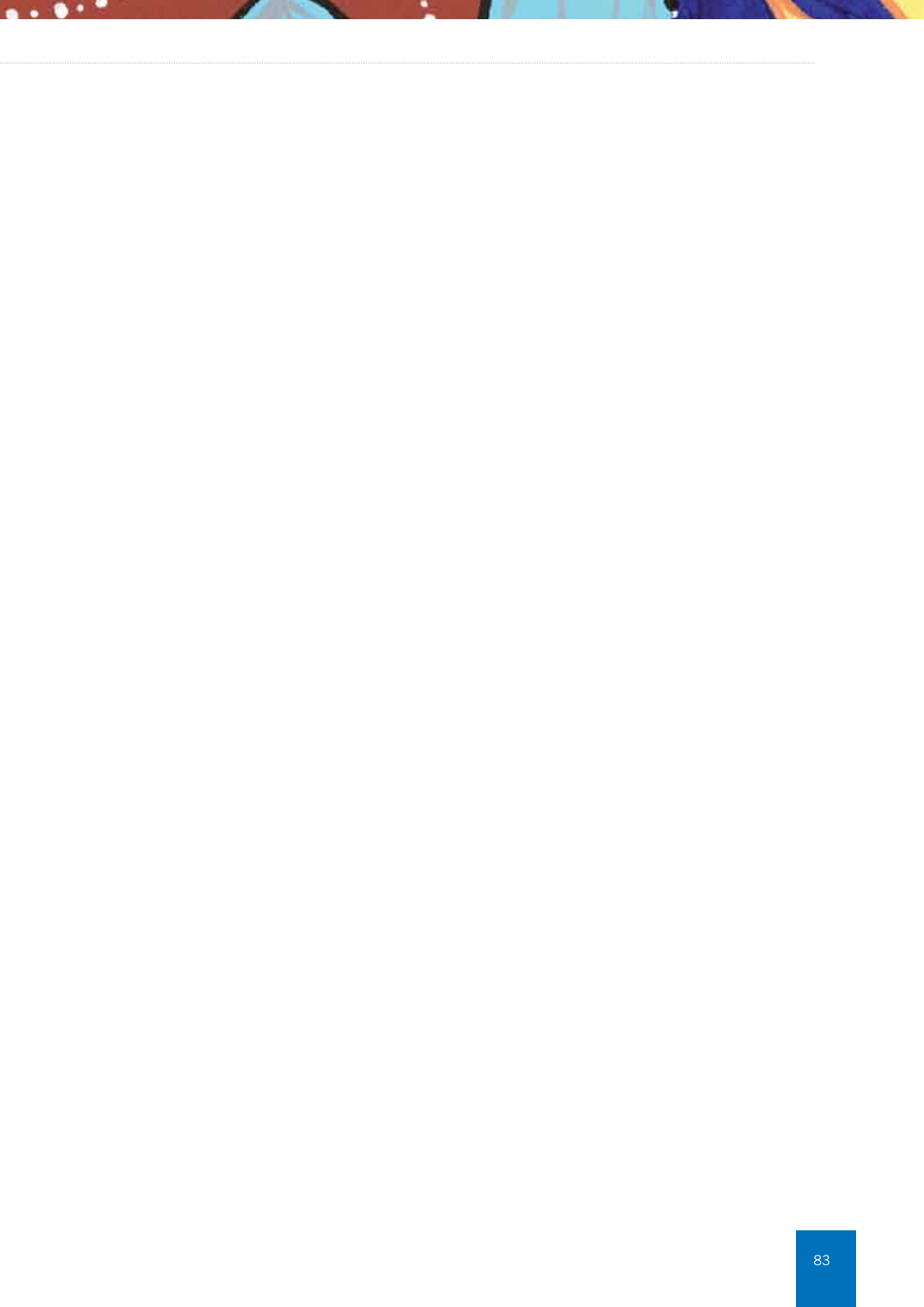## Appendix 6: Drugs and Alcohol Expert Review

**Prepared by Professor Sherry Saggers**

**National Drug Research Institute, Curtin University of Technology** 

**In your opinion, do you believe there are any elements of the NT Intervention that will reduce the misuse of alcohol amongst Aboriginal people?**

In 2008 the Australian Government summarised the NTER 2007 alcohol measures as follows:

> *'The former Australian Government legislated to modify the Northern Territory Liquor Act, creating new obligations, penalties and requirements. The intention was to ban the sale, possession, transportation, and consumption of alcohol on Aboriginal land and to monitor takeaway sales across the Northern Territory.'*

The new laws have been in force since 15 September 2007.

Some clubs (licensed premises) in communities have been allowed to operate under strict conditions, and existing liquor permits remain, though their operation has been closely examined.

The Australian Government has recently announced an additional activity under this measure. The establishment of a new Substance Abuse Intelligence Desk (SAID), to be based in Katherine, will help improve community safety and law enforcement.

A package of measures has also been developed and rolled out to address the need for increased alcohol and other drug withdrawal, treatment and rehabilitation services across the Northern Territory.

The Northern Territory Government has also made significant legislative changes including extending public restricted (dry) areas in Darwin and Alice Springs and supporting communities in the development of Alcohol Management Plans and Liquor Permit Systems <http://www.facsia.gov.au/ nter/docs/reports/taskforce\_report.htm>.

It is not clear how the above measures have been implemented. Attempts to contact the NT Liquor Licensing Commissioner to clarify the measures were unsuccessful.

As I indicate below, while there is good research evidence that restricting the availability of alcohol in remote and regional communities will reduce the misuse of alcohol, there are important qualifications which may limit the potential to affect change. Most importantly, these include community support for such measures, the availability of demand and harm-reduction strategies, and attention to the social determinants of harmful drinking practices. There is no evidence that the NT initiative of 'local dry areas' (which, unlike 'dry community' declarations, relate not to whole communities but to restrictions on alcohol in designated public places or areas) in Darwin and Alice Springs have been or will be effective. While such areas are associated with decreased public order offences in designated areas, there have been no reductions in alcohol-related hospitalisations or police detentions, or overall reductions in public order offences. For these reasons the measure is not recommended (NDRI 2007, p.205).

## **Are there elements of the NT Intervention that may increase the risk of alcohol misuse amongst Aboriginal people? How and why?**

• Displacement of drinking to unsafe environments. An Alice Springs town camp resident claims that 'People go out of town to drink outside of the town area, then drive back drunk dangerous' (Tangentyere Council, n.d.).

• Possible substitution of harmful substances other than alcohol

• Negative community sentiment. There is widespread evidence throughout the NT of Indigenous people's anger and shame of being stigmatised in this manner and of responding counter to the new laws 'why should I be stopped from drinking? I know that I'm breaking the law – I want to break the law' (Tangentyere Council, n.d.)

## **Is there any available evidence to suggest that any of the measures covered under the NT Intervention will reduce the misuse of alcohol amongst Aboriginal people?**

The National Drug Research Institute, Curtin University of Technology recently completed a comprehensive study on the evidence and outcomes of restrictions on the sale and supply of alcohol (NDRI, 2007). Based on available evidence both internationally and in Australia, each restriction was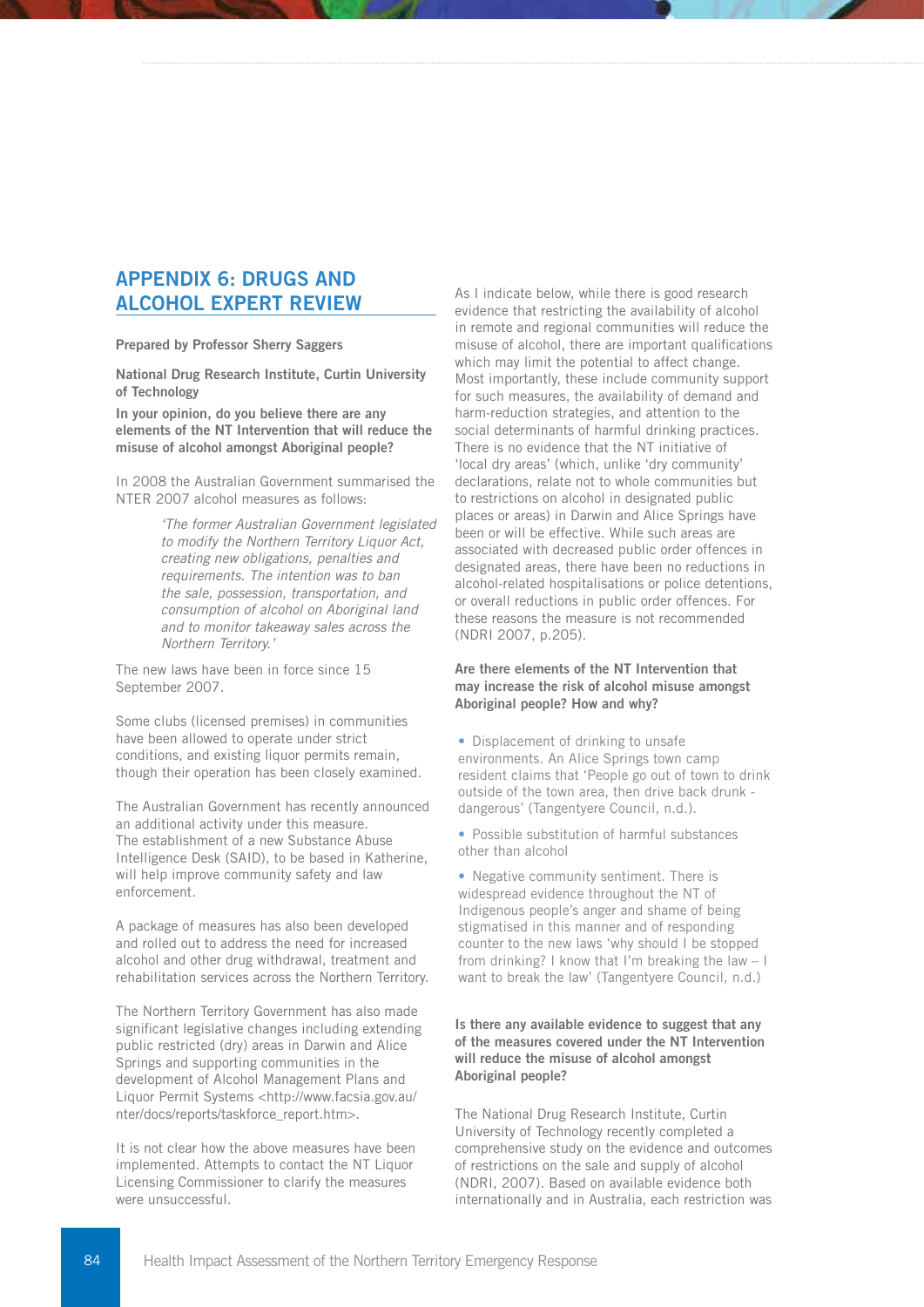rated on a mutually exclusive scale of effectiveness (√√ strong evidence for effectiveness in Australian context, √ evidence for positive outcomes, evidence unclear or insufficient, x absence of reliable positive effects, or evidence of possibly counter-productive effects). Those measures attracting the highest rating (√√) include restrictions on the economic availability of alcohol through taxation and pricing; hours and days of sale for licensed premises; reduction in the legal drinking age for purchases or consumption of alcohol. None of these measures was introduced as part of the NTER.

The measure that was introduced as part of the NTER – mandatory packages of restrictions for remote and regional communities – is rated  $\sqrt{ }$  and has been shown to be effective in reducing alcohol consumption, and alcohol-related harm in the form of fewer police incidents and presentations to health services and improved levels of community amenity when supported locally and enforced adequately. It should be noted, however, that since 1979 more than 100 Indigenous communities in the NT have voluntarily introduced bans on alcohol prior to the NTER (Racing, Gaming and Licensing Northern Territory 2006). Table 1 below sets out the circumstances for the effectiveness of such measures.

The international and Australian evidence to support this rating is discussed in detail in NDRI (2007).

## **Is there evidence to suggest that the NT Intervention measures will not positively impact levels of alcohol misuse amongst Aboriginal people?**

This is currently unclear. As indicated elsewhere in this report, restrictions on the availability of alcohol is not a silver bullet and needs to be seen as part of a broad, complementary strategy tackling supply, harm and demand-reduction measures. Chronic alcohol misuse will not significantly change unless the social and structural determinants of unproblematic use – quality child care and early intervention, parenting support, adequate housing, transition to school support, appropriate education and training, realistic employment options, proper governance, and alternatives to drinking and other substance misuse for children, young people and adults – are in place.

The primary alcohol measure chosen – mandatory restrictions on alcohol in specific communities – can be effective but is limited by various factors (see Table 15 below) and is not as effective as restrictions

on the price, hours and days of sale, and increasing the legal age of drinkers. Community support for these measures in the Australian population varies, with almost a quarter (24.1%) supporting price increases, 38.9% supporting reduced trading hours, and 46.3% in favour of raising the legal drinking age (AIHW 2008). No evidence is available on Indigenous views of these measures.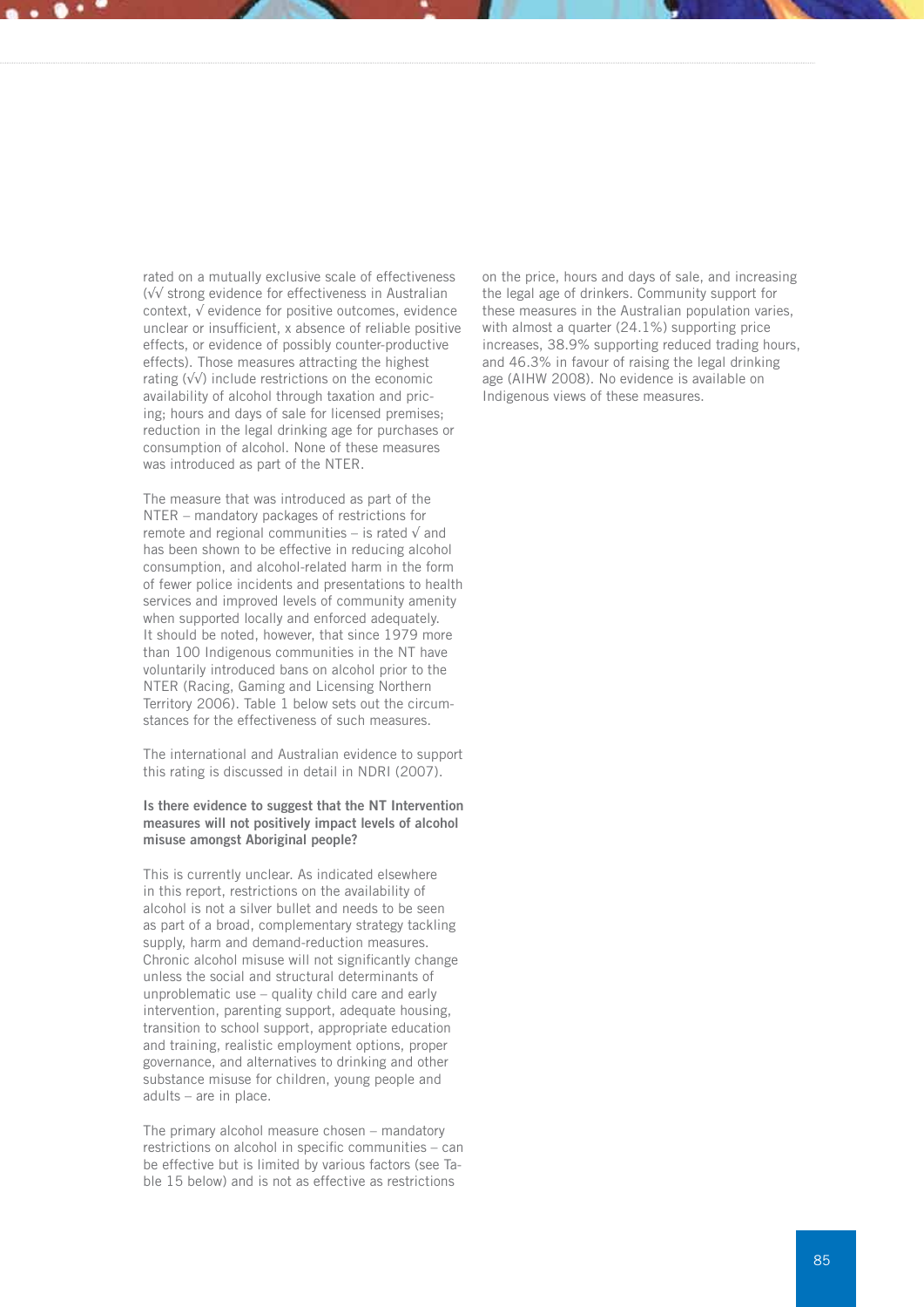# Table 15: Mandatory package of restrictions for remote and regional communities

| Suitable target<br>populations                | Licensed premises, including hotels, taverns, and takeaway stores<br>Premises particularly associated with high level of problems                                                                                                                           |
|-----------------------------------------------|-------------------------------------------------------------------------------------------------------------------------------------------------------------------------------------------------------------------------------------------------------------|
| Responsible authority                         | State/Territory                                                                                                                                                                                                                                             |
| Suitability for short-<br>term implementation | Low for affecting changes in chronic alcohol-related harm<br>High for affecting changes in acute alcohol-related harm                                                                                                                                       |
| Suitable for long-term<br>implementation      | High, when supported by the general community, the Indigenous community<br>and organisations such as police<br>Must be responsive to changing community needs, adequately resourced and<br>enforced in conjunction with other strategies                    |
| Likely positive<br>outcomes                   | Reduction in per capita consumption<br>Reduction in alcohol-related harms<br>Improved community amenity<br>Improved community safety                                                                                                                        |
| Possible negative<br>outcomes                 | Substitution of harmful substances other than alcohol<br>Negative community sentiment<br>Displacement of drinkers to unsafe drinking locations                                                                                                              |
| Potential limiting<br>factors                 | Lack of community support<br>Inadequate enforcement<br>Circumvention by drinkers, licensees and producers<br>Alcohol available in surrounding areas not affected by restrictions                                                                            |
| Recommendation                                | An important strategy for reducing consumption and related harms in discrete<br>communities but should be supported by harm and demand reduction strategies<br>and long-term commitment to improving underlying social determinants of<br>substance misuse. |
| Source:                                       | Adapted from National Drug Research Institute (2007, p.201)                                                                                                                                                                                                 |